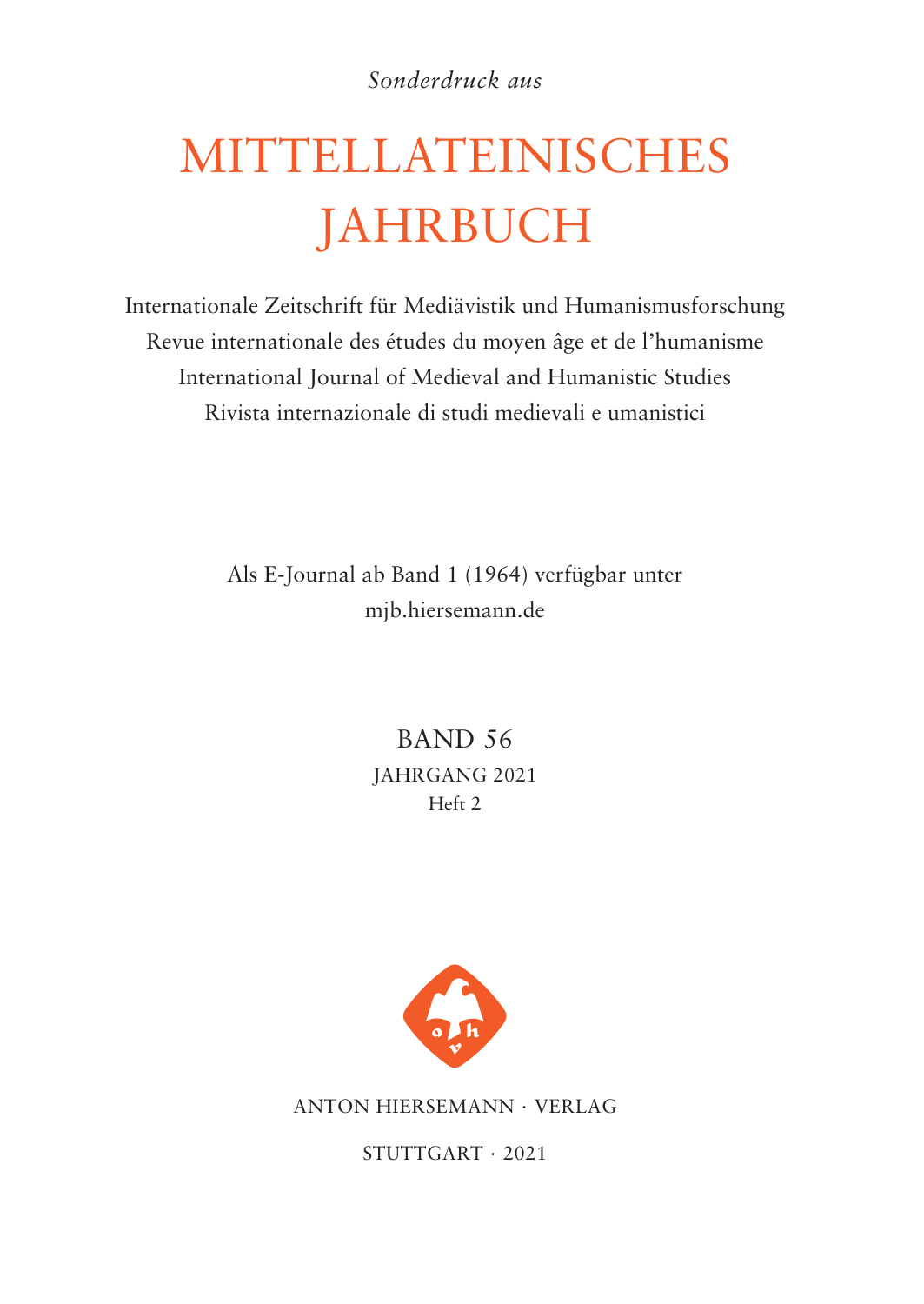# INHALT

# AUFSÄTZE

| MICHAEL WINTERBOTTOM                                                |     |
|---------------------------------------------------------------------|-----|
| The Text and Transmission of Felix's Life of Guthlac  199           |     |
| <b>WERNER SUERBAUM</b>                                              |     |
| Ein zweiter Triumph Caesars nach Flavio Biondo: Der Holzschnitt-    |     |
| Zyklus von Benedetto Bordone / Jakob von Straßburg, Venedig 1504,   |     |
| und der Gemälde-Zyklus Andrea Mantegnas  223                        |     |
| GÜNTHER BINDING in Zusammenarbeit mit SUSANNE LISCHEID-BURDICH      |     |
| Die Vision des Gunzo vom Neubau der Klosterkirche von Cluny und     |     |
|                                                                     |     |
| EVINA STEINOVÁ                                                      |     |
| Two Carolingian Redactions of Isidore's Etymologiae from St. Gallen | 298 |
|                                                                     |     |

# BESPRECHUNGEN

| Wolfgang Buchmüller, Isaak von Étoile. Monastische Theologie im Dialog    |     |
|---------------------------------------------------------------------------|-----|
| mit dem Neo-Platonismus des 12. Jahrhunderts (Beiträge zur Geschichte     |     |
| der Philosophie und Theologie des Mittelalters, Neue Folge 80), Müns-     |     |
|                                                                           |     |
| Tobias Kanngießer, Hec sunt festa que aput nos celebrantur. Der Liber Or- |     |
| dinarius von Sankt Cäcilien, Köln (1488) (Studien zur Kölner Kirchen-     |     |
| geschichte 44), Siegburg 2017 – besprochen von Martin Klöckener 381       |     |
| Hans Rudolf Velten, Scurrilitas. Das Lachen, die Komik und der Körper     |     |
| in Literatur und Kultur des Spätmittelalters und der Frühen Neuzeit,      |     |
| Tübingen 2017 – besprochen von Sebastian Coxon 386                        |     |
| Teresa Agethen, Apographa epistolarum – Die Tegernseer Briefsammlung      |     |
| des 15. Jahrhunderts. Untersuchung und Regesten-Edition (Beiträge zur     |     |
| Geschichte des alten Mönchtums und des Benediktinertums. Neue Folge.      |     |
| Serie II: Untersuchungen 2), Münster 2019 – besprochen von Peter Orth     | 391 |
| Pius Engelbert, Karolingische Handschriften der Kölner Dombibliothek,     |     |
| Regensburg 2019 – besprochen von Tino Licht                               | 395 |
|                                                                           |     |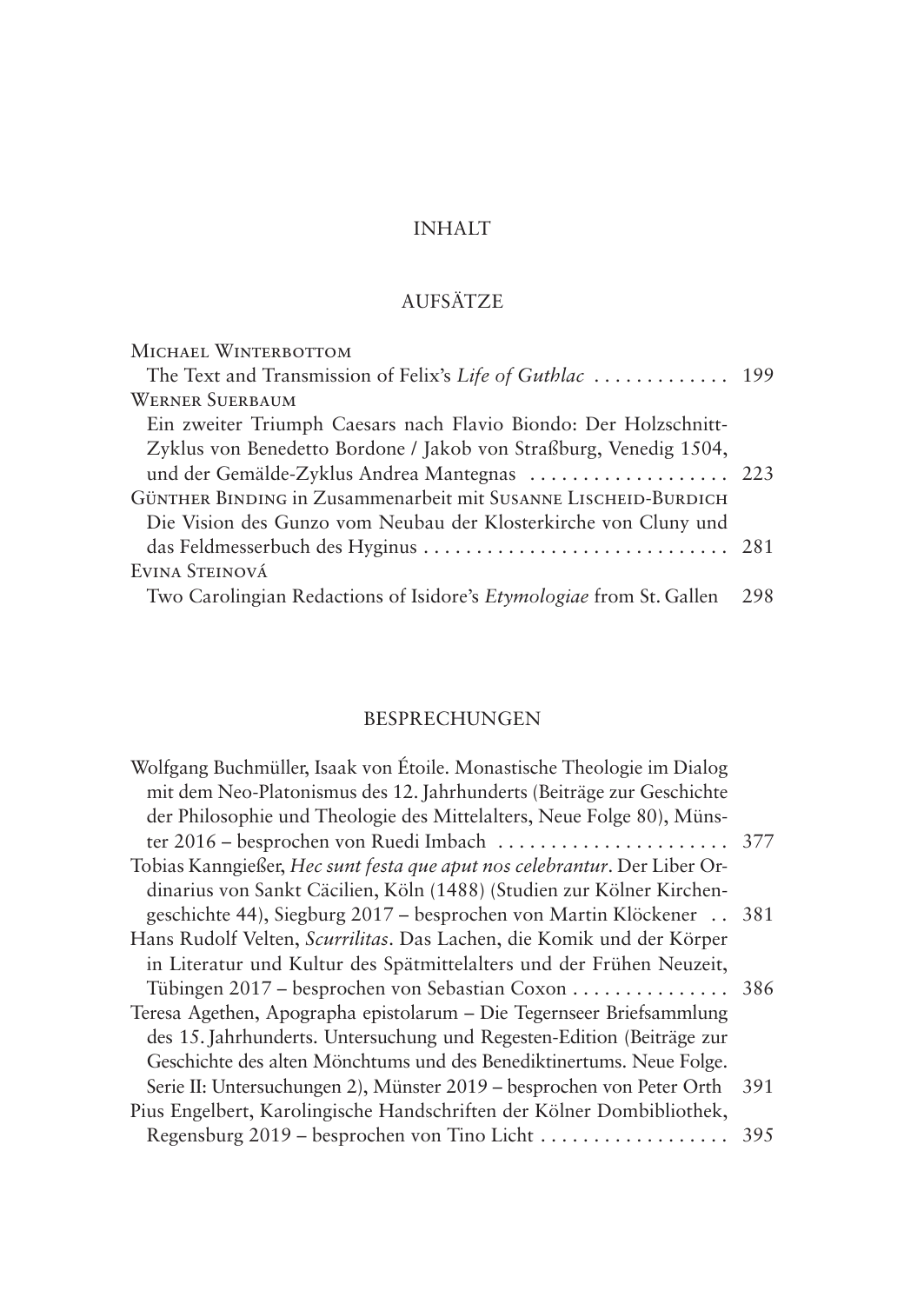## VI Inhalt

| Elsa Marguin-Hamon, La Poésie de circonstance d'Henri d'Avranches.         |  |
|----------------------------------------------------------------------------|--|
| Portrait de l'artiste en souverain (Recherches littéraires médiévales 29), |  |
|                                                                            |  |
| Verzeichnis der Mitarbeiterinnen und Mitarbeiter  403                      |  |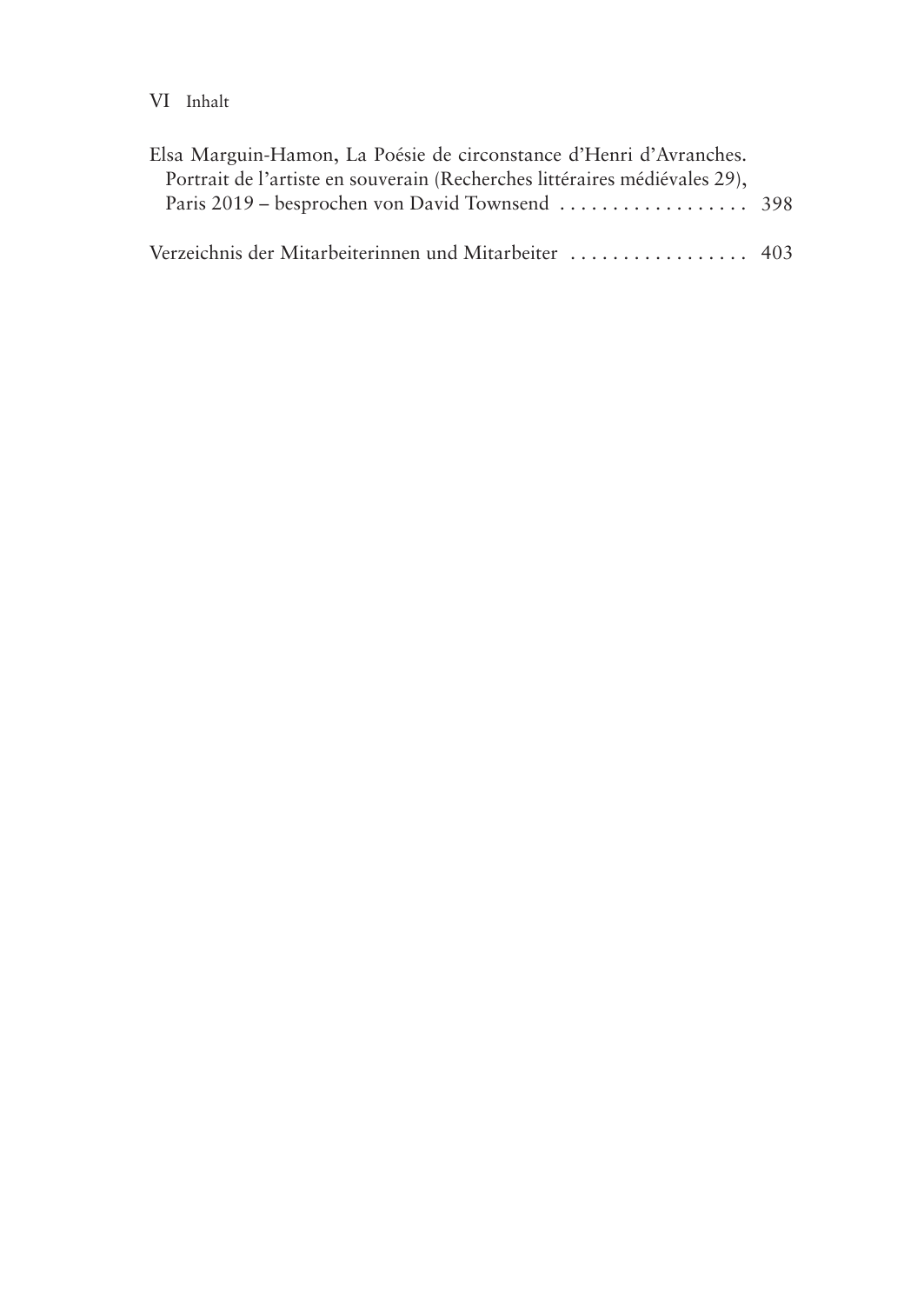#### EVINA STEINOVÁ

# Two Carolingian Redactions of Isidore's *Etymologiae* from St. Gallen\*

#### *ABSTRACT*

The Abbey of St. Gallen was the foremost centre for the study of the *Etymologiae* of Isidore of Seville in the Carolingian period. Not only can more than twenty early medieval manuscripts transmitting material from the *Etymologiae* be associated with Carolingian St. Gallen, but its scriptorium also produced two scholarly redactions of Isidore's encyclopaedia in the second half of the ninth century. The prototype codices of these two redactions survive today in Swiss libraries, one as Zofingen, Stadtbibliothek, Pa 32, the other as St. Gallen, Stiftsbibliothek, MS 231–232. The first redaction represents an attempt to enrich the *Etymologiae* by incorporating Isidore's *De natura rerum* into the encyclopaedia. The second redaction is the result of a collation of four sets of manuscripts of the *Etymologiae*, some of which survive today and bear collation marks and variant readings inserted into the margins. While none of the many hands that were involved in the collation and copying of the two redac-

<sup>\*</sup> The research reflected in this study has been carried out with the financial support of the Andrew W. Mellon Postdoctoral Fellowship from the Pontifical Institute of the Mediaeval Studies in Toronto. Preliminary findings were presented at the Postdoctoral Seminar of the Pontifical Institute in April 2017 and at the Seminar of the Faculty of Geography and History of the University of Salamanca in November 2018. The final study was submitted as a thesis to the Pontifical Institute in June 2019 and the Licence in Mediaeval Studies was awarded in November 2019. I would like to express my gratitude to a number of Swiss libraries who have kindly allowed me to carry out research in their libraries in January 2019. These include the Stadtbibliothek Zofingen (Annina Maria Beck), Stiftsbibliothek Einsiedeln (P.Justinus Pagnamenta, OSB), Stiftsbibliothek St. Gallen (Cornel Dora), and Stadtbibliothek Schaffhausen (Christina Nicolet Wälchli). Special thanks are due to Prof. Greti Dinkova-Bruun and Prof. Bernice Kaczynski, who have read and commented on this work in their capacity as Readers, Prof. Susan Rankin, who has been kind enough to look for Notker Balbulus's hand in some of the manuscripts included in this study, Prof. Carmen Cardelle de Hartmann, who provided useful comments on an earlier version of this article, and Prof. Anna Grotans, who was kind enough to correct it thoroughly.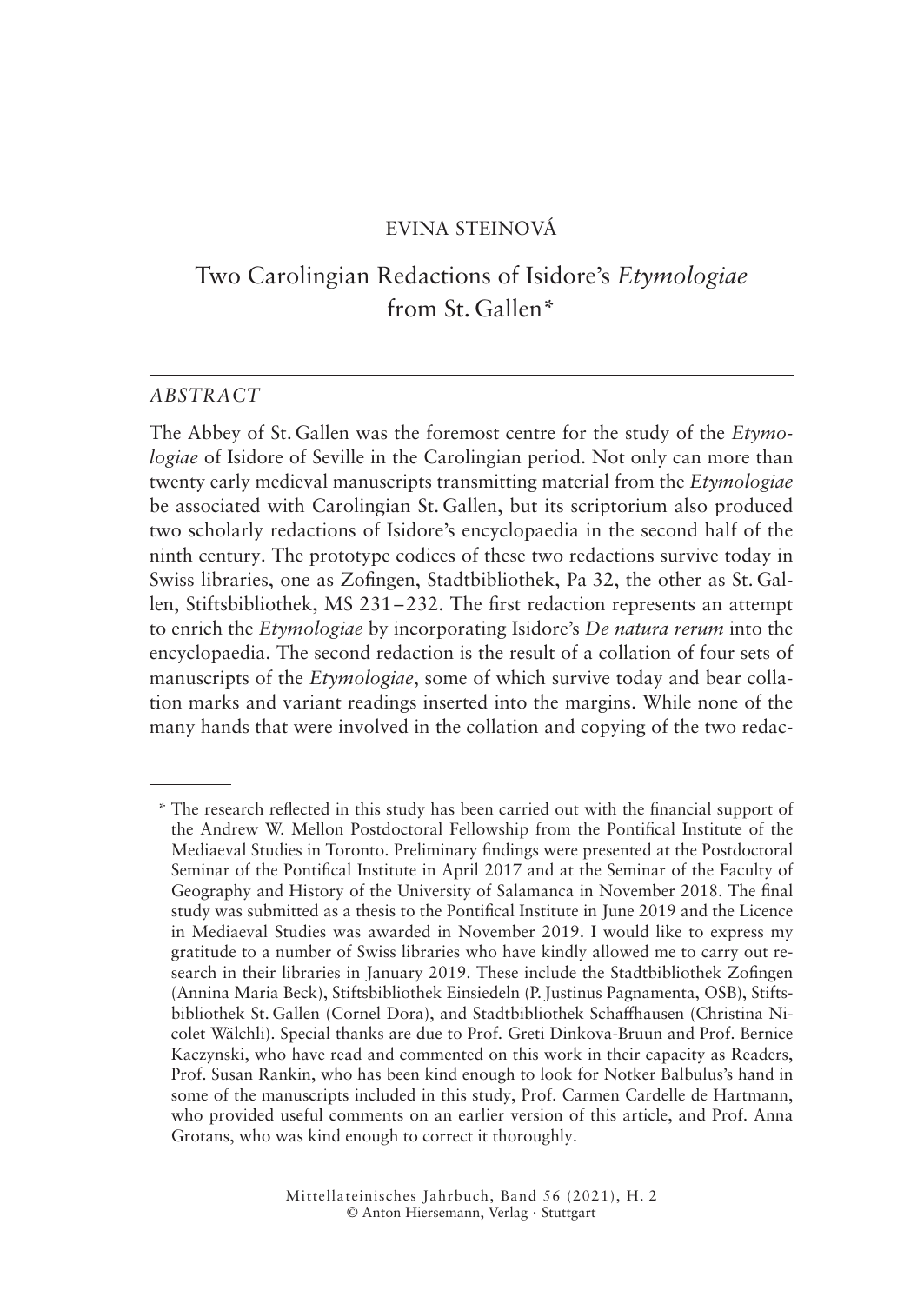tions can be attributed to any of the known scholars active at St. Gallen in the ninth century, the redactions seem to have been produced over the course of several decades under the auspices of the *praepositus* and later abbot Hartmut.

*Keywords*: Isidore of Seville, the *Etymologiae*, St. Gallen, Carolingian manuscripts, Hartmut of St. Gallen, medieval textual criticism, critical signs, Carolingian scholarship

The Abbey of St. Gallen in today's Switzerland provides us with one of the richest records of early medieval book history and intellectual culture.<sup>1</sup> Not only do we possess more than 350 Carolingian manuscripts produced in its scriptorium, but we are also uniquely informed about the intellectual life of the abbey through a fortunate combination of written sources.<sup>2</sup> First, we possess a unique record of the history of St. Gallen in the form of the *Casus Sancti Galli*, the chronicle of St. Gallen begun by the monk Ratpert (c. 840/50 – c. 900) and continued by Ekkehart IV (c. 980/990–1056).<sup>3</sup>

<sup>&</sup>lt;sup>1</sup> Some of the most important scholarly studies of the early medieval book history and intellectual life at St. Gallen include Albert Bruckner, Scriptoria medii aevi Helvetica, 14 vols, vols. 2–3, Genève 1938; Walter Berschin, Eremus und Insula. St. Gallen und die Reichenau im Mittelalter: Modell einer lateinischen Literaturlandschaft, Wiesbaden 1987; Bernice M. Kaczynski, Greek in the Carolingian age: the St. Gall manuscripts, Cambridge, MA 1988; Johannes Duft, Die Abtei St. Gallen, 3 vols, Sigmaringen 1994; Peter Ochsenbein, Cultura Sangallensis. Gesammelte Aufsätze, St. Gallen 2000; Rupert Schaab, Mönch in Sankt Gallen: zur inneren Geschichte eines frühmittelalterlichen Klosters, Ostfildern 2003; Anna Grotans, Reading in medieval St. Gall, Cambridge 2006; Anton von Euw, Die St. Galler Buchkunst vom 8. bis zum Ende des 11.Jahrhunderts, 2 vols, St. Gallen 2008; and Sven Meeder, The Irish Scholarly Presence at St. Gall: Networks of Knowledge in the Early Middle Ages, London 2018.

<sup>2</sup> The twelve volumes of the *Codices latini antiquiores* and the fourth volume of Bischoff's *Katalog* list altogether 361 early medieval manuscripts (8 described in the CLA and 353 described in the *Katalog*) that were produced certainly or likely in St. Gallen; see Elias A. Lowe, Codices latini antiquiores: a palaeographical guide to Latin manuscripts prior to the ninth century, 11 vols, Oxford 1934–1966; Elias A. Lowe, Codices latini antiquiores. Supplement, Oxford 1971; and Bernhard Bischoff, Katalog der festländischen Handschriften des neunten Jahrhunderts (mit Ausnahme der wisigotischen) IV: Gesamtregister, ed. B. Ebersperger, Wiesbaden 2017, 308–309. This number is comparable to the estimate of c. 300 early medieval manuscripts made in Bernice M. Kaczynski, The authority of the fathers: Patristic texts in Early Medieval libraries and scriptoria, in: Journal of Medieval Latin 16 (2006), 1–27 (here 8).

<sup>&</sup>lt;sup>3</sup> The standard edition of Ratpert's text and Ekkehart's extension remains MGH SS II, pp. 59–147. It has been most recently analyzed in Christina Pössel, The Consolation of Community: Innovation and Ideas of History in Ratpert's *Casus Sancti Galli*, in: The Journal of Ecclesiastical History 65 (2014), 1–24.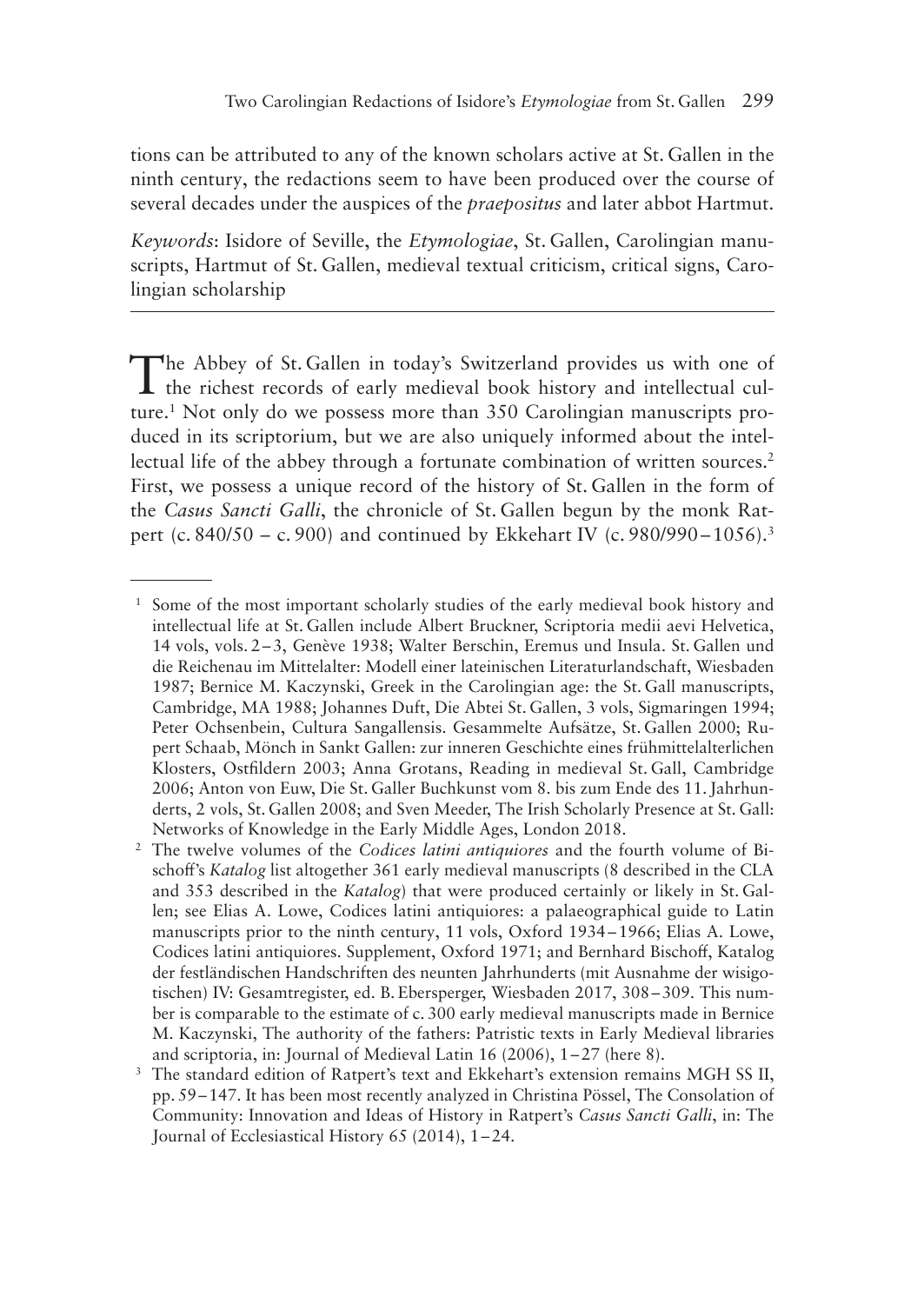Second, six ninth-century book catalogues of St. Gallen survive, capturing the growth of the abbey's library, in particular during the second half of the ninth century, the first golden age of the monastic community.4 Furthermore, the administrative records of the abbey, among them its charters as well as the ninth-century profession and confraternity books, add to our understanding of the inner life of the St. Gallen community.<sup>5</sup> Finally, there is the famed plan of St. Gallen, which, albeit no longer considered a plan of an actual monastery, tells us about the ideal disposition and organization of an early medieval monastic community.6

Yet, despite this wealth of sources, substantial gaps remain in the intellectual history of the abbey. It is perhaps due to their large number that many of the surviving early medieval manuscripts from St. Gallen have never been thoroughly examined, and we thus remain in the dark about many important aspects of intellectual life at St. Gallen during the early Middle Ages. We are, for example, well-informed by the *Casus Sancti Galli* about the presence of learned individuals among the denizens of the monastery, such as the schoolmasters Iso and the Irishman Marcellus-Moengal, Ratpert, the author of the *Casus sancti Galli*, and his two peers Tuotilo and Notker Balbulus, both accomplished *literati*, as well as the celebrated abbots Grimald, Hartmut, and Solomon. However, we know about their intellectual output only as far as they attached their names to a notable composition (as was the case with Ratpert and Notker Balbulus) or left behind a subscription in a manuscript they

<sup>4</sup> The earliest library catalogue of St. Gallen from the mid-ninth century (with additions from the 880s) is preserved on pp. 4–21 of St. Gallen, Stiftsbibliothek, MS 728 (https:// www.e-codices.unifr.ch/en/csg/0728/4/0/Sequence-649). The second ninth-century library catalogue, listing acquisitions under the abbots Grimald and Hartmut, including donations of their private libraries, is preserved on pp. 3–32 of St. Gallen, Stiftsbibliothek, MS 267 (https://www.e-codices.unifr.ch/de/csg/0267/3/0/Sequence-451). A different list of books that were copied under the direction of specific abbots appears in the *Casus sancti Galli*, chapters 26, 29 and 30. These catalogues have been edited in Paul Lehmann, Mittelalterliche Bibliothekskataloge Deutschlands und der Schweiz, vol. 1, Munich 1969. They are analysed in Hannes Steiner, Buchproduktion und Bibliothekszuwachs im Kloster St. Gallen unter den Äbten Grimald und Hartmut, in: Ludwig der Deutsche und seine Zeit, ed. Wilfried Hartmann, Darmstadt 2004, 161–183; and more recently in Mark Stansbury, *Sammelhandschriften* and the *Breuiarium librorum* in Sankt Gallen 728, in: Entangled Manuscripts, eds. Anna Dorofeeva and Michael Kelly (forthcoming).

 $5$  They were masterfully analysed in Schaab (see fn. 1).

<sup>6</sup> The standard study on the plan remains Walter W. Horn and Ernest Born, The Plan of St. Gall: A Study of the Architecture and Economy and Life in a Paradigmatic Carolingian Monastery, Berkeley, CA 1979.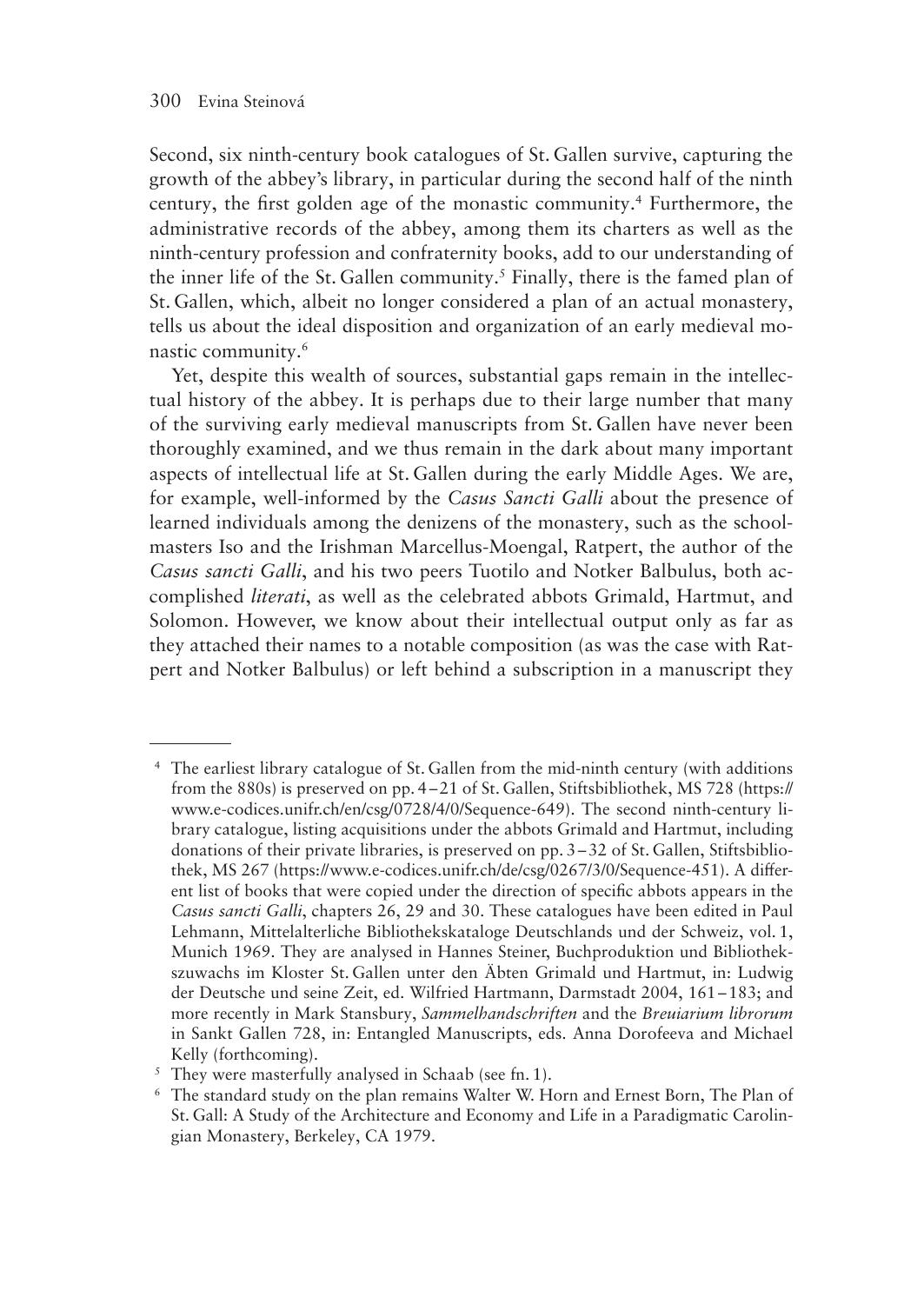copied (as was the case with Marcellus and Hartmut).7 Moreover, these few figures represent just the tip of the iceberg. Bruckner has estimated that at the zenith of its Carolingian glory, more than one hundred scribes were active in the scriptorium of St. Gallen.<sup>8</sup> Some of them surely counted among the intellectual elite of the monastery. We can identify some of the hands we see in the St. Gallen Carolingian manuscripts as belonging to the persons mentioned by Ratpert, as is the case with the monk-calligrapher Sintram; however, there are many more hands that remain unidentified.<sup>9</sup> Even when we can assign a name to some of the scribes working in the scriptorium of St. Gallen, for example thanks to charters and other documentary sources, the names rarely reveal the depth and breadth of their intellectual activity and the extent to which they may have aspired to scholarship.

If we wish to illuminate the scholarly activity at St. Gallen, our main avenue is the surviving manuscripts. As the close examination of codices surviving from other early medieval monasteries that hosted scholars and entire circles of intellectual labourers has shown, books are the most likely artifacts to yield traces of local intellectual efforts that reveal contours of minor and

<sup>7</sup> Iso's career and works have been treated in detail in Johannes Duft, Der Lehrer Iso, in: Die Abtei St. Gallen II: Beiträge zur Kenntnis ihrer Persönlichkeiten, ed. Johannes Duft, Sigmaringen 1991, 73–117. On Marcellus-Moengal, see Simona Gavinelli, Irlandesi, libri biblici greco-latini e il monastero di S. Ambrogio in età carolingia, in: Il monastero di S. Ambrogio nel medioevo. Convegno di studi nel XII centenario, 784–1984, Milan 1988, 350–360. On Tuotilo, see the recent volume edited by David Ganz and Cornel Dora, Tuotilo. Archäologie eines frühmittelalterlichen Künstlers, St. Gallen 2017. Useful overviews of Notker's career and output include Johannes Duft, Der Dichter Notker Balbulus, in: Duft (see fn. 7) 127–147; Walter Berschin, Notker I. von St. Gallen († 912) überlieferungsgeschichtlich gesehen, in: Mittellateinische Studien I, Heidelberg 2005, 193–202; and Susan K. Rankin, Notker Bibliothecarius, in: Medieval cantors and their craft. Music, liturgy and the shaping of history, 800–1500, eds. Katie A.-M. Bugyis, Andrew B. Kraebel, and Margot E. Fassler, Woodbridge 2017, 41–58. On the three abbots of St. Gallen, see Johannes Duft, Die Äbte Gozbert, Grimalt, Hartmut, Salomo, in: Duft (see fn. 7) 61–72. Grimald is also treated separately in Bernhard Bischoff, Bücher am Hofe Ludwigs des Deutschen und die Privatbibliothek des Kanzlers Grimalt, in: Mittelalterliche Studien III (1981), 187–212; and Dieter Geuenich, Beobachtungen zu Grimald von St. Gallen, Erzkapellan und Oberkanzler Ludwigs des Deutschen, in: Litterae medii aevi. Festschrift für Johanne Autenrieth zu ihrem 65. Geburtstag, eds. Michael Borgolte and Herrad Spilling, Sigmaringen 1988, 55–68. <sup>8</sup> Bruckner (see fn. 1) vol. 3, 23.

<sup>9</sup> On Sintram, see Euw (see fn. 1) 162. For a more general overview of scribes known from subscriptions, see Beat M. von Scarpatetti, Schreiber-Zuweisungen in St. Galler Handschriften des achten und neunten Jahrhunderts, in: Codices Sangallenses. Festschrift für Johannes Duft zum 80. Geburtstag, Sigmaringen 1995, 25–56.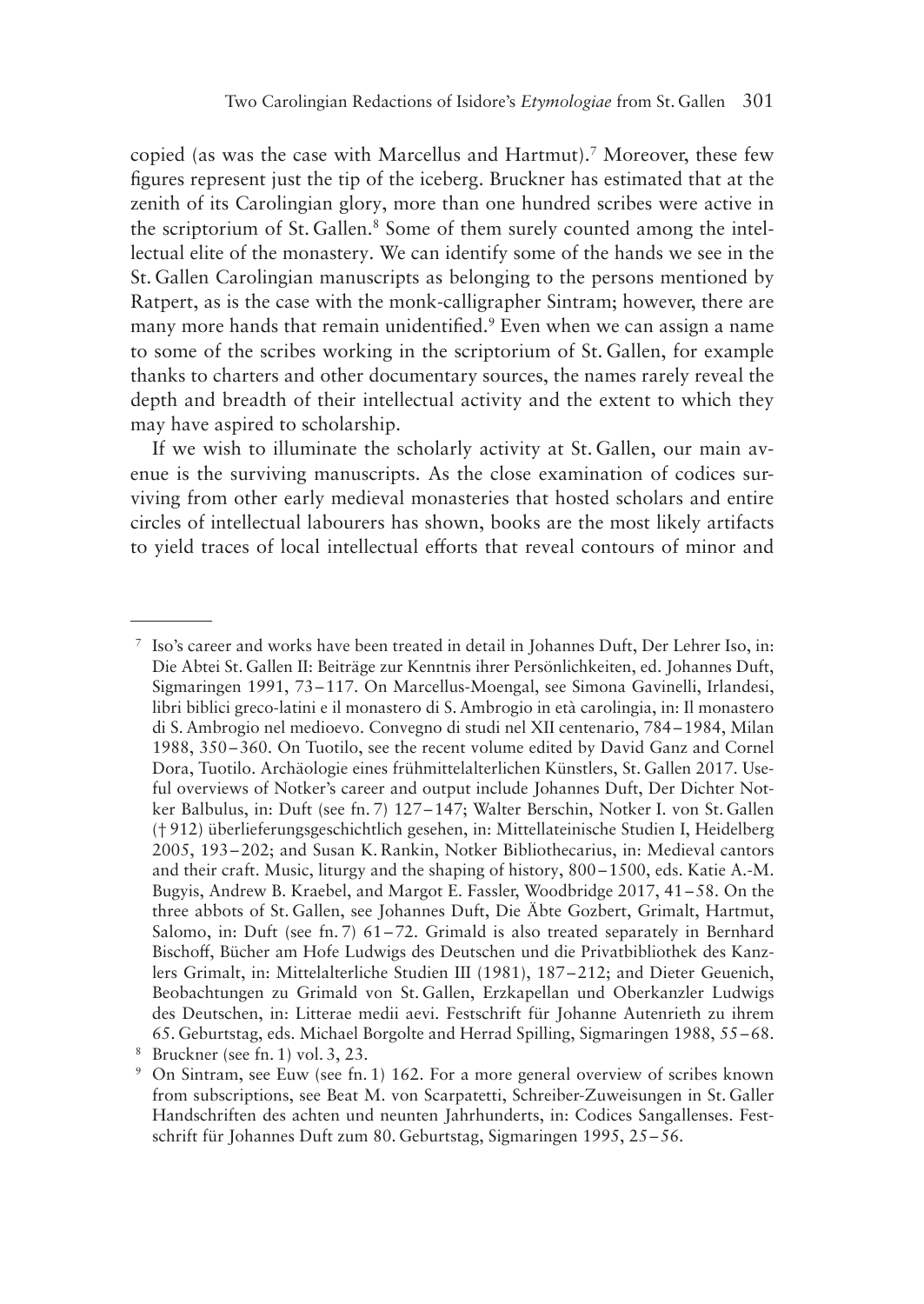major scholarly projects.10 We must not, naturally, be too hopeful of identifying the hands of known scholars as scribes of particular texts, a feat that has been attempted many times with St. Gallen codices.<sup>11</sup> The task is subtler. It means examining the manuscripts with an eye for features that reveal them to be working copies used for the production or compilation of scholarly works, known and unknown. Even if we are not able to identify the masterminds behind such projects, we can be reasonably sure that they reflect the activities of individuals who can be considered scholars. Moreover, as far as the projects required a group effort, they reveal the presence of scholarly circles at St. Gallen. The aim of this article is to shed light on such a circle that existed there during the second half of the ninth century by looking at the manuscripts of Isidore's *Etymologiae* connected with the abbey in the ninth century.

<sup>&</sup>lt;sup>10</sup> Such projects have been analysed in Bernice M. Kaczynski, Reading and writing Augustine in medieval St. Gall, in: Insignis sophiae arcator: Essays in honour of Michael W. Herren on his 65th birthday, eds. Gernot R. Wieland, Carin Ruff, and Ross Arthur, Turnhout 2006, 107–123; Heidi Eisenhut, Die Glossen Ekkeharts IV. von St. Gallen im Codex Sangallensis 621, St. Gallen 2009; and Anna Grotans, Notker Labeo's Translation/Commentaries: Changing Form and Function over Time, in: The Annotated Book in the Early Middle Ages. Practices of Reading and Writing, eds. Mariken Teeuwen and Irene van Renswoude, Turnhout 2017, 427–464.

<sup>&</sup>lt;sup>11</sup> The hand of Notker Balbulus was identified in at least thirty-one manuscripts, see Susan K. Rankin, Ego itaque Notker scripsi, in: Revue bénédictine 101 (1991), 268– 298; Hartmut Hoffmann, Autographa des früheren Mittelalters, in: Deutsches Archiv für Erforschung des Mittelalters 57 (2001), 1–62 (here 48–49); and especially Rankin (see fn. 7). Autographs of Hartmut are treated in Samuel Berger, Histoire de la Vulgate pendant les premiers siècles du moyen âge, Hildesheim 1976, 125–127; and Walter Berschin, Fünf Exlibris Hartmuts von St. Gallen (Abt 872–883), in: Gli Autografi medievali: Problemi paleografici e filologici; atti del convegno di studio della Fondazione Ezio Franceschini, Erice, 25 settembre – 2 ottobre 1990, eds. Paolo Chiesa and Lucia Pinelli, Spoleto 1994, 167–169. Grimald's hand has not been identified, although we possess his personal notebook, see Bischoff (see fn. 7) 201–205. Marcellus-Moengal's hand was identified in Basel, Universitätsbibliothek, A VII 3 and Zürich, Zentralbibliothek, C 57; see Natalie Daniel, Handschriften des zehnten Jahrhunderts aus der Freisinger Dombibliothek: Studien über Schriftcharakter und Herkunft der nachkarolingischen und ottonischen Handschriften einer bayerischen Bibliothek, Munich 1973, 37–38; and Euw (see fn. 1) 108–110. Bruckner also believed Marcellus may have corrected St. Gallen, Stiftsbibliothek, MSS 258 and 286; Bruckner (see fn. 1) vol. 3, 29.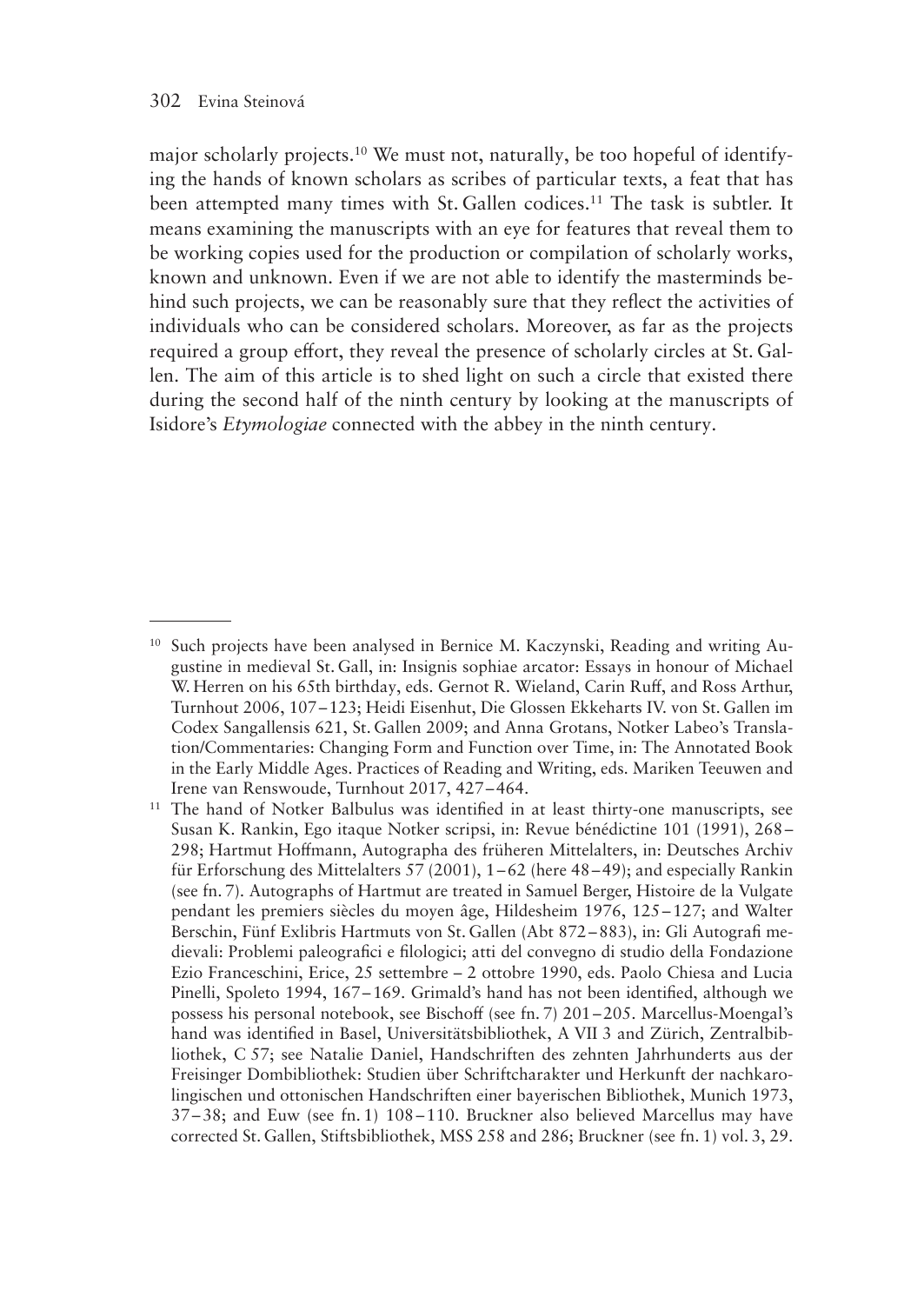#### Isidore's *Etymologiae* at St. Gallen

St. Gallen stands out among Carolingian monastic centres as an absolute leader in the number of surviving copies of Isidore's *Etymologiae* produced in its scriptorium or in its possession in the early Middle Ages. If we peruse the handlist of the surviving manuscripts of the *Etymologiae* produced by Gustav Eduard Anspach and account for the new discoveries and changes in dating made by Bernhard Bischoff, we arrive at a total of fifteen manuscripts containing material from the *Etymologiae* that originated at St. Gallen and are still on deposit there.12 Five of these manuscripts represent either full copies of the twenty-book encyclopaedia or partial copies of the entire text (e. g. only the first or the second half, as the *Etymologiae* were often transmitted in two volumes). Ten manuscripts contain isolated excerpts, collections of excerpts, or transmit only one of the books of the *Etymologiae*.

To these should be added manuscripts that are no longer present at St. Gallen, even though they were copied there in the ninth century, such as Zofingen, Stadtbibliothek, Pa 32 containing the entire encyclopaedia, Zürich, Zentralbibliothek, C 129, a compendium containing excerpts from book VI of the *Etymologiae*, 13 and a fragment of book IX of the *Etymologiae* surviving as Budapest, Szechenyi National Library, Fragm. E 78. 14 Finally, we need to account for manuscripts that were not produced at St. Gallen but which were in its possession in the ninth century, such as St. Gallen, Stiftsbibliothek, MS 1399 a. 1, a fragment of a seventh-century Irish book, which survived in the binding of two St. Gallen codices.15 If all manuscripts are counted, we arrive at a total of

<sup>12</sup> Anspach's handlist was published as José Maria Fernández Catón, Las Etimologías en la tradición manuscrita medieval estudiada por el Prof. Dr. Anspach, León 1966. Anspach's verdicts on manuscripts, their dates and places of origin were checked against Bernhard Bischoff, Katalog der festländischen Handschriften des neunten Jahrhunderts: (mit Ausnahme der wisigotischen), ed. Birgit Ebersperger, 4 vols, Wiesbaden 1998–2017.

<sup>13</sup> This manuscript is digitized at: https://www.e-codices.unifr.ch/de/list/one/zbz/C0129.

<sup>14</sup> The latter fragment is described in Paul Lehmann, Mitteilungen aus Handschriften, vol. 5, Munich 1938, 6. Although Bischoff notes that it has been lost since 1945 (Bischoff (see fn. 12) vol. 1, 165), it has never been missing from the National Library in Budapest, and I was able to obtain its digital images in 2019 for the preparation of the present study.

<sup>&</sup>lt;sup>15</sup> CLA VII 995. This fragment was recently re-examined in Marina Smyth, Isidorian Texts in Seventh-Century Ireland, in: Isidore of Seville and his reception in the early Middle Ages, eds. Andrew Fear and Jamie Wood, Amsterdam 2016, 111–130 (here 119–121); and Sven Meeder, Het oudste Ierse handschrift in St. Gallen, in: Kelten 80 (2019), at: https://kelten.vanhamel.nl/k80-2019-meeder-ierse-geleerdheid-handschrif ten-st.-gallen-fragmenten. Another early medieval insular fragment of the *Etymologiae*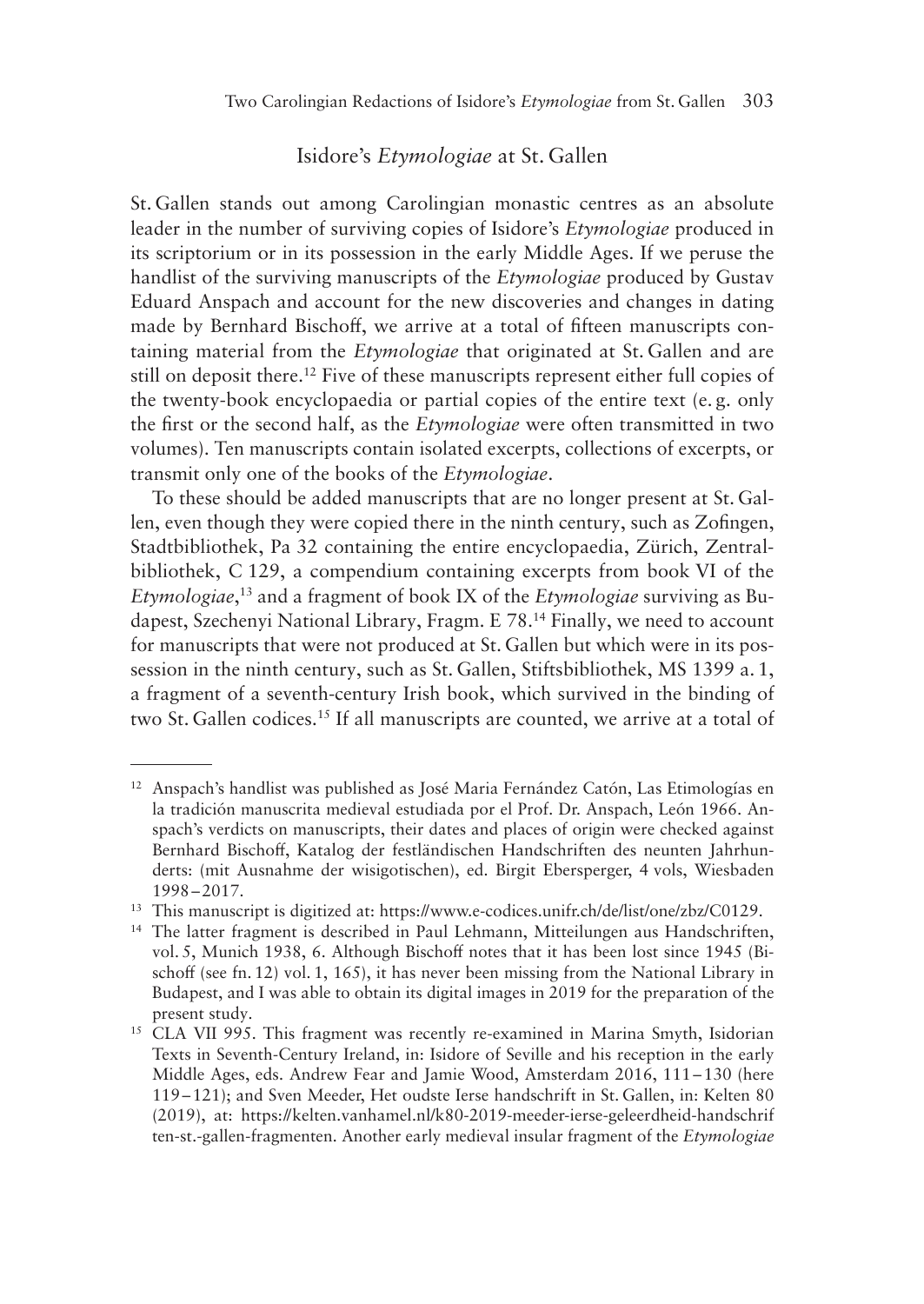#### 304 Evina Steinová

nineteen surviving manuscripts containing the *Etymologiae* that are associated with early medieval St. Gallen (see Tab. 1).

| shelfmark                                            | content                              |
|------------------------------------------------------|--------------------------------------|
| Budapest, Szechenyi National<br>Library, Fragm. E 78 | fragment of book IX                  |
| St. Gallen, Stiftsbibliothek, MS 2                   | excerpts from book XIV               |
| St. Gallen, Stiftsbibliothek, MS 184                 | excerpts from book XVIII             |
| St. Gallen, Stiftsbibliothek, MS 213                 | excerpts from book XIV               |
| St. Gallen, Stiftsbibliothek, MS 230                 | excerpts from books III, VI and VII  |
| St. Gallen, Stiftsbibliothek,<br>MS 231-232          | complete (in two volumes)            |
| St. Gallen, Stiftsbibliothek, MS 233                 | books $VI-VIII + XII-XY$             |
| St. Gallen, Stiftsbibliothek, MS 235                 | books XII–XX                         |
| St. Gallen, Stiftsbibliothek, MS 236                 | books XI-XX                          |
| St. Gallen, Stiftsbibliothek, MS 237                 | complete (in one volume)             |
| St. Gallen, Stiftsbibliothek, MS 238                 | excerpts from book IX                |
| St. Gallen, Stiftsbibliothek, MS 251                 | excerpts from book XIII              |
| St. Gallen, Stiftsbibliothek, MS 446                 | excerpts from books VI, VII and VIII |
| St. Gallen, Stiftsbibliothek, MS 752                 | book IV                              |
| St. Gallen, Stiftsbibliothek, MS 876                 | excerpts from book I                 |
| St. Gallen, Stiftsbibliothek, MS 882                 | book I                               |
| St. Gallen, Stiftsbibliothek, MS 1399<br>a. 1        | fragment of book XI                  |
| Zofingen, Stadtbibliothek, Pa 32                     | complete (in one volume)             |
| Zürich, Zentralbibliothek, C 129                     | book VI                              |

Tab. 1. Overview of manuscripts from St. Gallen scriptorium or present at St. Gallen in the ninth century containing the *Etymologiae*

that was taken from the bindings at St. Gallen and that may have been present there already in the early Middle Ages is St. Gallen, Stiftsbibliothek, MS 1394, pp. 123–124 from the turn of the ninth century; CLA VII 983.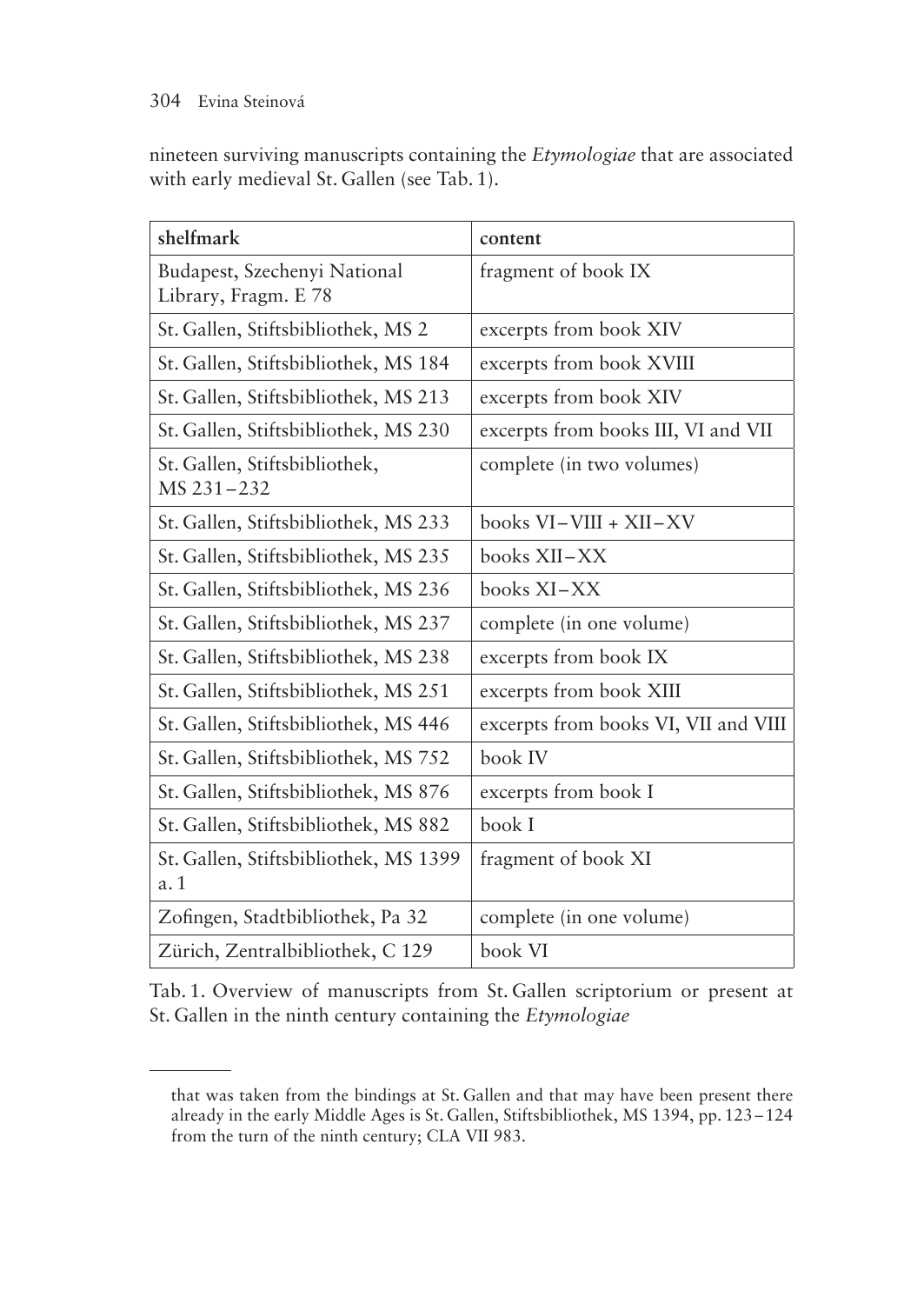To appreciate the significance of this number, it can be compared with the number of surviving early medieval copies of the *Etymologiae* associated with scriptoria and libraries of other notable Carolingian monastic centres. According to the most recent overview of the early medieval manuscripts transmitting the *Etymologiae*, fourteen manuscripts were produced in or possessed by Reims, thirteen were copied at Tours and Fleury each, ten manuscripts can be traced back to Corbie, seven can be connected with Verona, and six manuscripts have been localized to Reichenau.<sup>16</sup> Even after we account for the uneven survival rate of early medieval manuscripts, especially as the early medieval collection of St. Gallen survives almost intact while the book collections of other monasteries suffered many losses, the number of surviving copies of the *Etymologiae* at St. Gallen signals that it was an important locus for the reception of Isidore's encyclopaedia in the early Middle Ages.17 St. Gallen seems to have cultivated a particularly keen interest in the works of the Sevillian bishop (not limited solely to the *Etymologiae*), comparable to the interest in particular authors and genres attested in other early medieval intellectual centres such as Tours, Lorsch, or St. Amand.18

The impression that Isidore enjoyed an unprecedented popularity at early medieval St. Gallen can be corroborated by a close examination of the nineteen manuscripts mentioned above, especially the full codices of Isidore's major

<sup>&</sup>lt;sup>16</sup> These numbers were supplied by the database of the oldest manuscripts transmitting the *Etymologiae* that I developed in the framework of the *Innovating Knowledge* project at Huygens Institute in Amsterdam. The database is available at: innovatingknowledge.nl.

<sup>&</sup>lt;sup>17</sup> For St. Gallen as an anomaly in survival rates of early medieval manuscripts, see Eltjo Buringh, Medieval Manuscript Production in the Latin West: Explorations with a Global Database, Leiden 2010, 205–206. See also the comparative overview provided in David Ganz, Book production in the Carolingian empire and the spread of Caroline minuscule, in: The new Cambridge medieval history 2: c. 700 – c. 900, ed. Rosamond McKitterick, Cambridge 1995, 786–808 (here 787–788). For the loss of manuscripts in general, see Thomas Haye, Verlorenes Mittelalter: Ursachen und Muster der Nichtüberlieferung mittellateinischer Literatur, Leiden 2016.

<sup>&</sup>lt;sup>18</sup> Tours was made famous by the production of pandect Bibles, but it was also a hub of the production of hagiographic dossiers, see David Ganz, Mass Production of Early Medieval Manuscripts: The Carolingian Bibles from Tours, in: The Early Medieval Bible: Its Production, Decoration and Use, ed. Richard Gameson, Cambridge 1994, 53–62; and Ganz (see fn. 17) 799–801. Lorsch seems to have been interested in collecting histories and acquiring ancient codices; see Bernhard Bischoff, Die Abtei Lorsch im Spiegel ihrer Handschriften, Lorsch 1989, 71–78. St. Amand was producing liturgical manuscripts to be exported to other centres; see André Boutémy, Le scriptorium et la bibliothèque de Saint Amand d'après les manuscrits et les anciens catalogues, in: Scriptorium 1 (1946), 7–16; and Jean Deshusses, Chronologie des grands sacramentaires de Saint-Amand, in: Revue bénédictine 87 (1977), 230–237.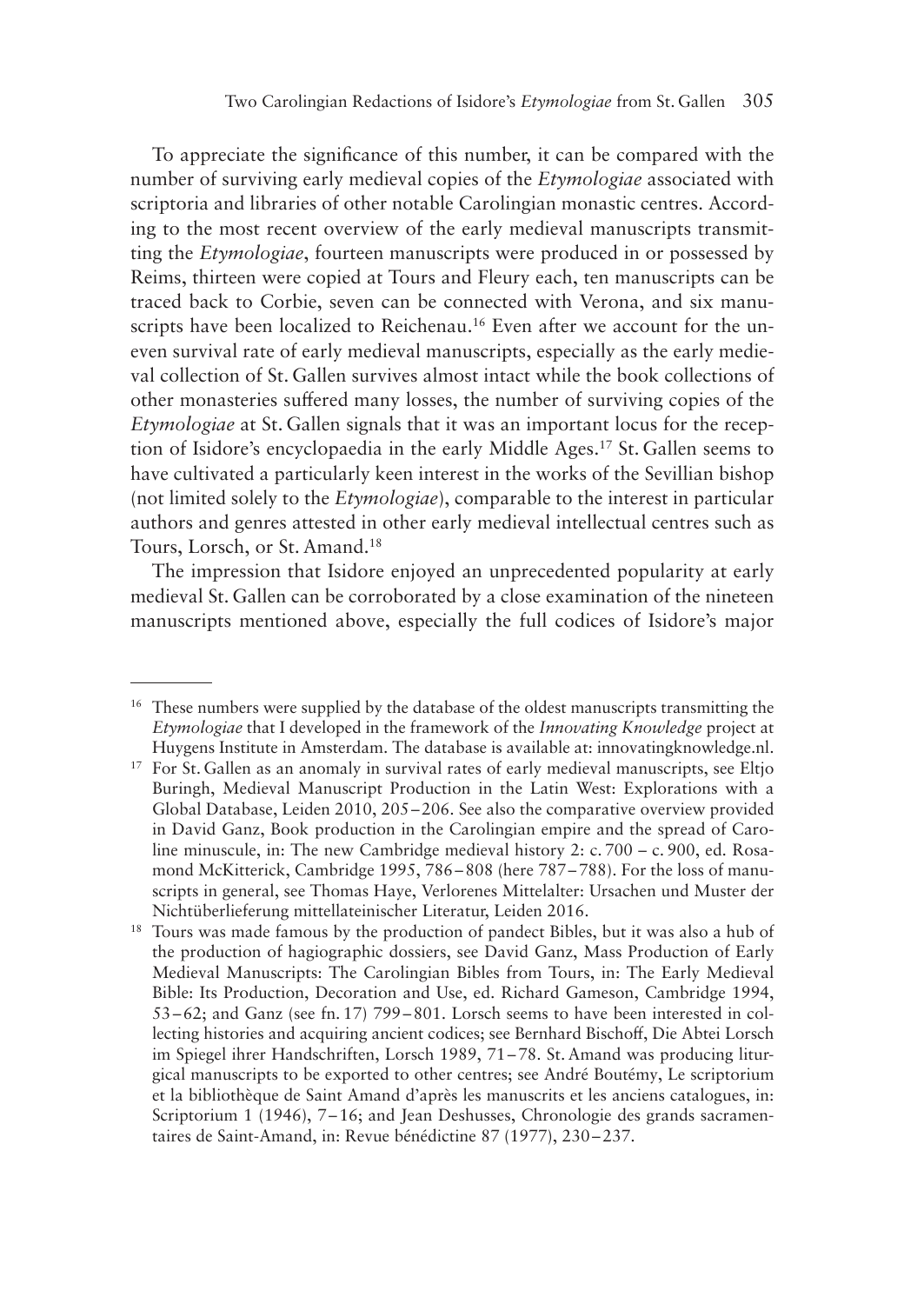work. Several of these full copies of the *Etymologiae* produced in or possessed by St. Gallen in the early Middle Ages contain marginalia and additions suggesting that the engagement with Isidore's encyclopaedia went well beyond mere study. To be sure, many of the early medieval copies of the *Etymologiae* contain traces of readers' engagement. The traces left behind by early medieval users at St. Gallen, however, indicate that the text itself was subjected to a systematic scrutiny of scholars using the most sophisticated philological methods of their day. The main purpose of such an engagement seems to have been to produce a better scholarly text of the *Etymologiae*. In fact, codices reflecting this ›improvement‹ of Isidore's encyclopaedia still survive in Swiss libraries and can be used to reconstruct two redactional projects that were carried out in the scriptorium of St. Gallen in the second half of the ninth century.

## The first St. Gallen redaction of the *Etymologiae*

Perhaps because it is currently housed outside of St. Gallen, the Zofingen *Etymologiae* codex has never been studied in detail, and its bearing on the intellectual life of St. Gallen has never been fully appreciated. This manuscript of 293 folia measuring 270 x 210 mm contains the entire *Etymologiae* in a single volume. Although Bischoff rejected attributing it to the St. Gallen scriptorium, as I will show below, it must have been produced there.19 In fact, it seems that the Zofingen codex was present in the library of St. Gallen continuously from the ninth until the eighteenth century, when it was transferred to Bern and then donated to the city library of Zofingen.20 Perhaps because of the relative remoteness of Zofingen, it was not considered by W.M. Lindsay as a witness for his 1911 edition of the *Etymologiae*, even though other Swiss manuscripts

<sup>19</sup> Bischoff (see fn. 12) vol. 3, 532; referring to Bernhard Bischoff, Die europäische Verbreitung der Werke Isidors von Sevilla, in: Mittelalterliche Studien I, Stuttgart 1966, 171–194 (here 192). In this article, Bischoff called Zofingen Pa 32 »eine in Alemannien, jedoch kaum in St. Gallen entstandene Handschrift des frühen IX. Jahrhunderts«. However, in an earlier version of the same article (see fn. 24 below), Bischoff considered this manuscript »eine wohl in St. Gallen entstandene Handschrift des frühen IX.Jahrhunderts«. Bischoff's dating of the manuscript to the beginning of the ninth century is also too early given the conclusions reached below.

<sup>&</sup>lt;sup>20</sup> The manuscript is digitized at: https://www.e-codices.unifr.ch/en/list/one/zos/pa0032. Full description of this codex can be found in Charlotte Bretscher-Gisiger and Rudolf Gamper, Katalog der mittelalterlichen Handschriften des Klosters Wettingen: Katalog der mittelalterlichen Handschriften in Aarau, Laufenburg, Lenzburg, Rheinfelden und Zofingen, Dietikon-Zürich 2009, 230–232. The codex is item number 81 in Anspach's handlist; Fernández Catón (see fn. 12) 54. It also features in Beeson's handlist of manuscripts of Isidore's works; Charles H. Beeson, Isidor-Studien, Munich 1913, 15.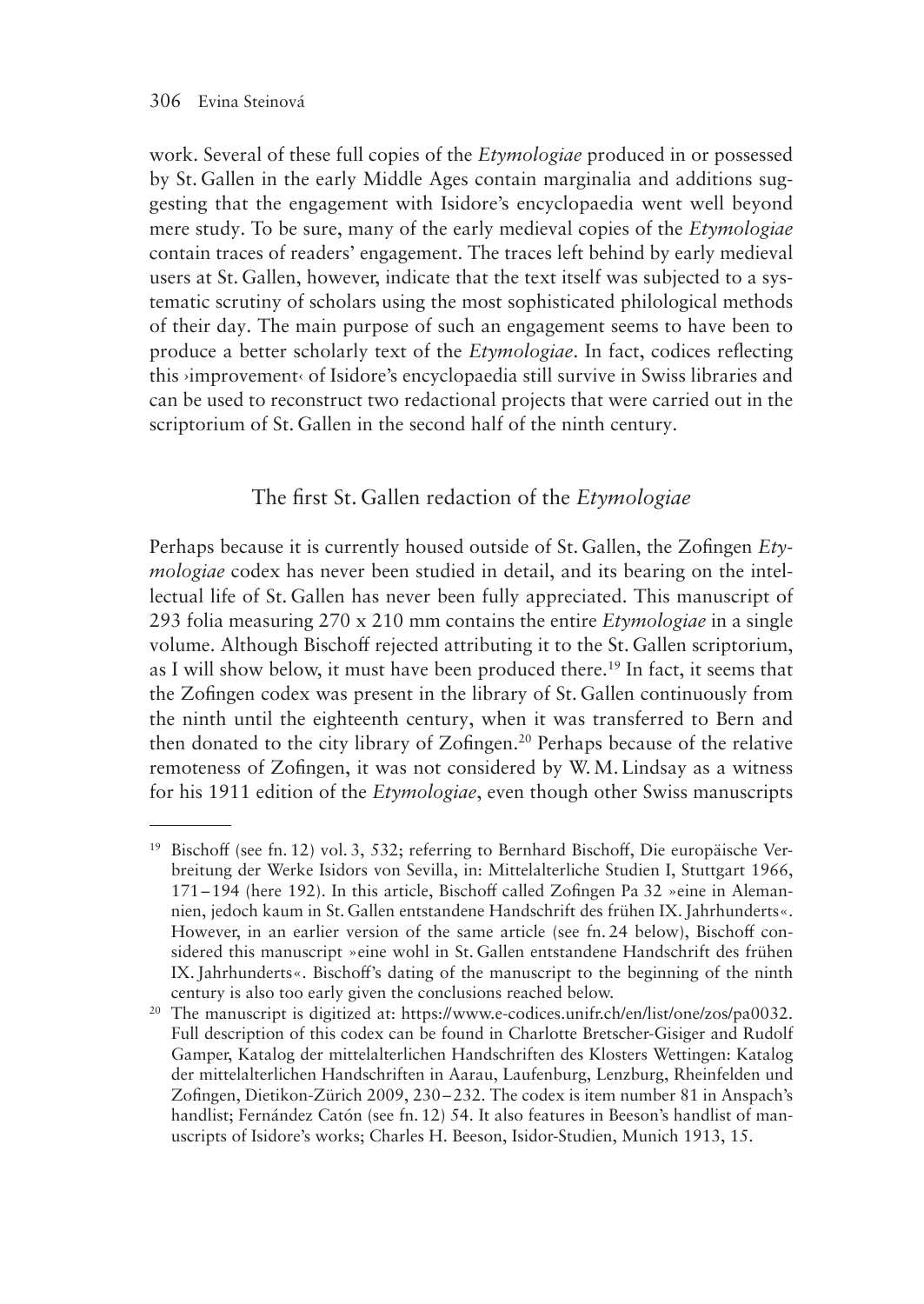of the *Etymologiae* were included.21 Both Walter Porzig and Marc Reydellet included the Zofingen codex in their studies of the early transmission of Isidore's *Etymologiae*. 22 They noticed that it incorporates *De natura rerum* into the *Etymologiae*, but did not draw any conclusions based on this unusual synthesis of Isidore's two scientific works.<sup>23</sup>

Zofingen Pa 32 is much more than just a peculiar Carolingian codex containing the *Etymologiae* and the *De natura rerum* within the same book covers, which in itself would be noteworthy, given that the *Etymologiae* travelled almost exclusively alone in this period.<sup>24</sup> It is the oldest witness of an early medieval redaction of Isidore's scientific oeuvre, with the purpose of merging the *Etymologiae* and *De natura rerum*. Since the subject of natural science is not particularly developed in the *Etymologiae*, the objective of the early medieval redactors may have been to produce a larger and richer knowledge corpus that would better cover certain areas of early medieval scientific knowledge.<sup>25</sup>

<sup>21</sup> Wallace M. Lindsay, Etymologiarum sive Originum libri XX, 2 vols, Oxford 1911, xvi.

<sup>22</sup> Walter Porzig, Die Rezensionen der Etymologiae des Isidorus von Sevilla. Vorbemerkung, in: Hermes 72.2 (1937), 129–170; and M. Reydellet, La diffusion des *Origines* d'Isidore de Séville au Haut Moyen âge, in: Mélanges d'archéologie et d'histoire 78.2 (1966), 383–437. The manuscript is also included in Carmen Codoñer Merino, José Carlos Martin, and Adelaida Andres, Isidorus Hispalensis ep., in: La trasmissione dei testi latini del Medioevo / Medieval Texts and Their Transmission II, eds. Paolo Chiesa and Lucia Castaldi, Florence 2005, 274–417. Its standard siglum is Z.

<sup>23</sup> This inclusion was more fully appreciated in Veronika von Büren, Isidore, Végèce et Titanus au VIIIe siècle, in: Hommages à Carl Deroux V. Christianisme et Moyen Âge Néo-latin et survivance de la latinité, ed. P. Defosse, Brussels 2003, 39–49. However, von Büren's hypotheses about the relationship of the Zofingen manuscript to Paris, BnF, Lat. 10616 discussed below and to the *Liber glossarum* need to be taken with a grain of salt. Perhaps the most important discussion of the Zofingen manuscript and the inclusion of the *De natura rerum* into the *Etymologiae* in this codex appears in Isidore of Seville. On the nature of things, trans. Calvin B. Kendall and Faith Wallis, Liverpool 2016, 60–63.

<sup>&</sup>lt;sup>24</sup> There are two notable exception to this rule. Bern, Burgerbibliothek, MS 224 ( $9<sup>th</sup>$  century, 1/3, France) is an Isidorian corpus consisting of *Etymologiae*, *Prooemia*, *De vita vel obitu sanctorum*, *Allegoriae*, *De natura rerum*, *Differentiae*; see Bernhard Bischoff, Die europäische Verbreitung der Werke Isidors von Sevilla, in: Isidoriana: collección de estudios sobre Isidoro de Sevilla, ed. Manuel C. Díaz y Díaz, León 1961, 317–344 (here 338–339). Moreover, the *De natura rerum* was incorporated into another group of manuscripts of the *Etymologiae*, the oldest of which is Berlin, Staatsbibliothek, Lat. Fol. 641 (mid-9<sup>th</sup> century, northern Italy).

<sup>&</sup>lt;sup>25</sup> For this point, see Carmen Cardelle de Hartmann, Wissensorganisation und Wissensvermittlung im ersten Teil von Isidors Etymologiae (Bücher I–X), in: Exzerpieren – Kompilieren – Tradieren: Transformationen des Wissens zwischen Spätantike und Frühmittelalter, eds. Stephan Dusil, Gerald Schwedler, and Raphael Schwitter, Berlin 2017, 85–104.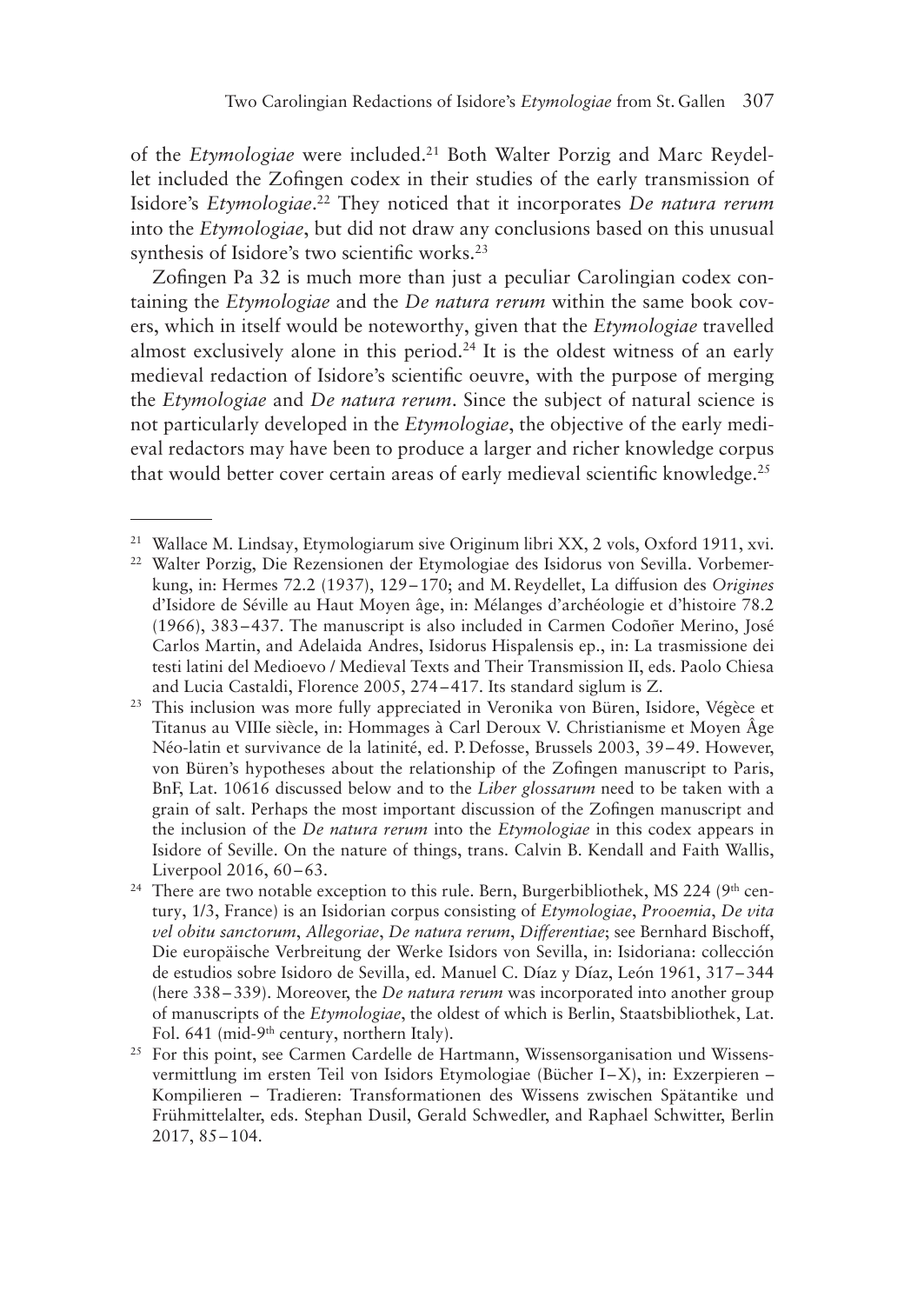The intention of the early medieval redactors is particularly visible in the organization of Zofingen Pa 32. Traditionally, the *Etymologiae* was divided into twenty books, even though several of them consisted of shorter thematic subunits that were recognized by medieval users, and perhaps also by Isidore himself, as distinct and self-sufficient.26 Thus, while book I dealing with *grammatica* consisted of only one thematic block divided into twenty-five or twenty-six *capitula*, book II dealing with the two remaining disciplines of the *trivium* was in fact divided into two blocks, *rhetorica* (twenty-one *capitula*) and *dialectica* (ten *capitula*), and book III, which dealt with the *quadrivium*, was divided into four blocks, *arithmetica* (ten *capitula*), *geometria* (three *capitula*), *musica* (nine *capitula*), and *astronomia* (forty-nine *capitula*). The importance of the thematic blocks for the structure of the *Etymologiae* is nowhere more apparent than in book V, whose two blocks, the *De legibus* on laws and law-keeping (twenty-seven *capitula*) and the *De temporibus* on time and time-keeping (twelve *capitula*), seem to have been put together artificially and often treated as two separate entities in the Middle Ages.<sup>27</sup>

In Zofingen Pa 32, too, these two thematic blocks are separated, so that book V.2 (*De temporibus*, fols. 76r–81v) precedes not only book V.1 (*De legibus*, fols. 88r–95r) but also book IV (*De medicina*, fols. 81v –87r, see Tab. 2). The reason for this re-organization of the content of the *Etymologiae* can be gleaned from the fact that the *De natura rerum*, thematically more closely attached to time and time-keeping than to medicine or law, was inserted on fols.  $56r - 75v$ , between book III (fols.  $41v - 56r$ ) and the reshuffled book V.2 (fols. 76r–81v). Furthermore, while the title of the *De natura rerum* appears at the beginning of the inserted text on fol. 57r28 (*Incipit liber Ysidori de rerum natura ad Syseputum regem*, Fig. 2), another title for the same work appears on fol. 50r (*Incipit excarpsum de libro rotarum sancti Ysidori episcopi*, Fig. 1), preceding the fourth section of book III (III.4: *De astronomia*, fols. 50r–56r), as if this section was part of Isidore's *De natura rerum*. 29 It is rather clear that

<sup>26</sup> Carmen Codoñer Merino, Transmisión y recepción de las *Etimologías*, in: Estudios de latín medieval hispánico. Actas del V Congreso Internacional de Latín Medieval Hispánico, eds. José Martínez Gázquez, Óscar de la Cruz Palma, and Cándida Ferrero Hernández, Florence 2011, 5–26; and Carmen Cardelle de Hartmann, Uso y recepción de las Etymologiae de Isidoro, in: Wisigothica. After M. C. Díaz y Díaz, ed. Carmen Codoñer and Paulo Farmhouse Alberto, Florence 2014, 477–502.

 $27$  Cardelle de Hartmann (see fn. 26) 485; and John J. Contreni, The Carolingian renaissance: education and literary culture, in: The new Cambridge medieval history II, Cambridge 1995, 709–757 (here 749).

<sup>28</sup> Folia 56r –56v contain the overview of the *capitula* of the *De natura rerum*.

<sup>29</sup> The name *Liber rotarum* was commonly used for the *De natura rerum* in the early Middle Ages because of its circular diagrams; Jacques Fontaine, La diffusion de l'oeuv-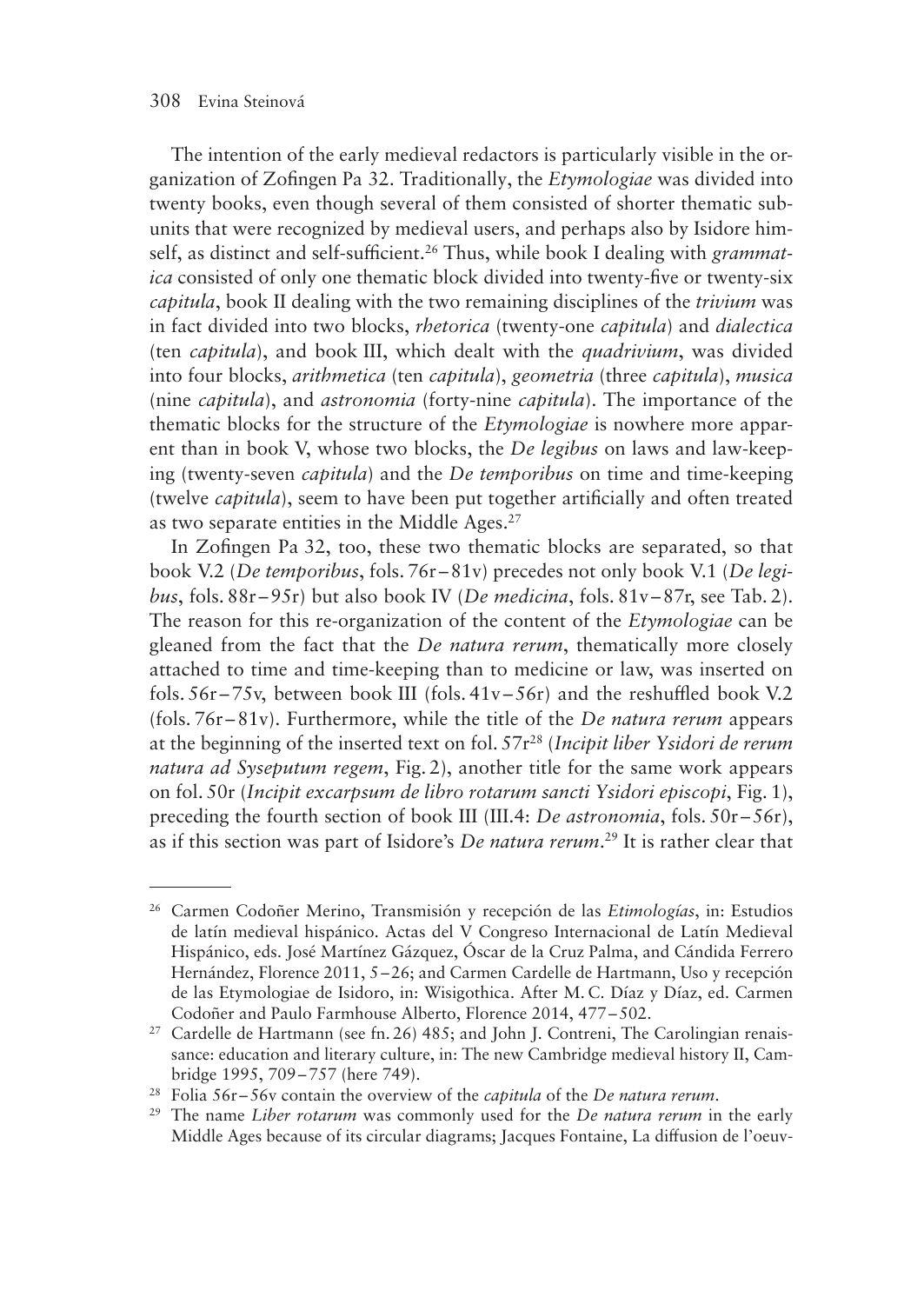| order of thematic blocks in Zofingen Pa 32    |
|-----------------------------------------------|
| prefatory material (fols. $1r-4r$ )           |
| book I (fols. $4r-24v$ )                      |
| book II (fols. $25r-41v$ )                    |
| book III.1-3 (fols. $41v-49v$ )               |
| Incipit excarpsum de libro rotarum (fol. 50r) |
| book III.4 (fols. $50r - 56r$ )               |
| De natura rerum (fols. 56r-75v)               |
| book V.2 (fols. $76r - 81v$ )                 |
| book IV (fols. $81v-87r$ )                    |
| book V.1 (fols. $88r - 95r$ )                 |
| book VI (fols. $95v-110v$ )                   |
| book VII (fols. $111r - 128v$ )               |
| book VIII (fols. $129r - 144r$ )              |
| book IX (fols. $144v-161r$ )                  |
| book X (fols. 161r-172r)                      |
| book XI (fols. $172r - 182v$ )                |
| book XII (fols. $182v-200r$ )                 |
| book XIII (fols. $200r - 210r$ )              |
| book XIV (fols. $210r - 223v$ )               |
| book XV (fols. $224r - 235v$ )                |
| book XVI (fols. 236r-248r)                    |
| book XVII (fols. $248r - 261v$ )              |
| book XVIII (fols. $261v - 269v$ )             |
| book XIX (fols. $269v - 282r$ )               |
| book XX (fols. $282r - 289v$ )                |
| addenda (fols. $290r - 292r$ )                |

Tab. 2. Order of books in Zofingen Pa 32

re d'Isidore de Séville dans les scriptoria helvétiques du haut Moyen Âge, in: Schweizerische Zeitschrift für Geschichte 12 (1962), 305–322 (here 310 and 325).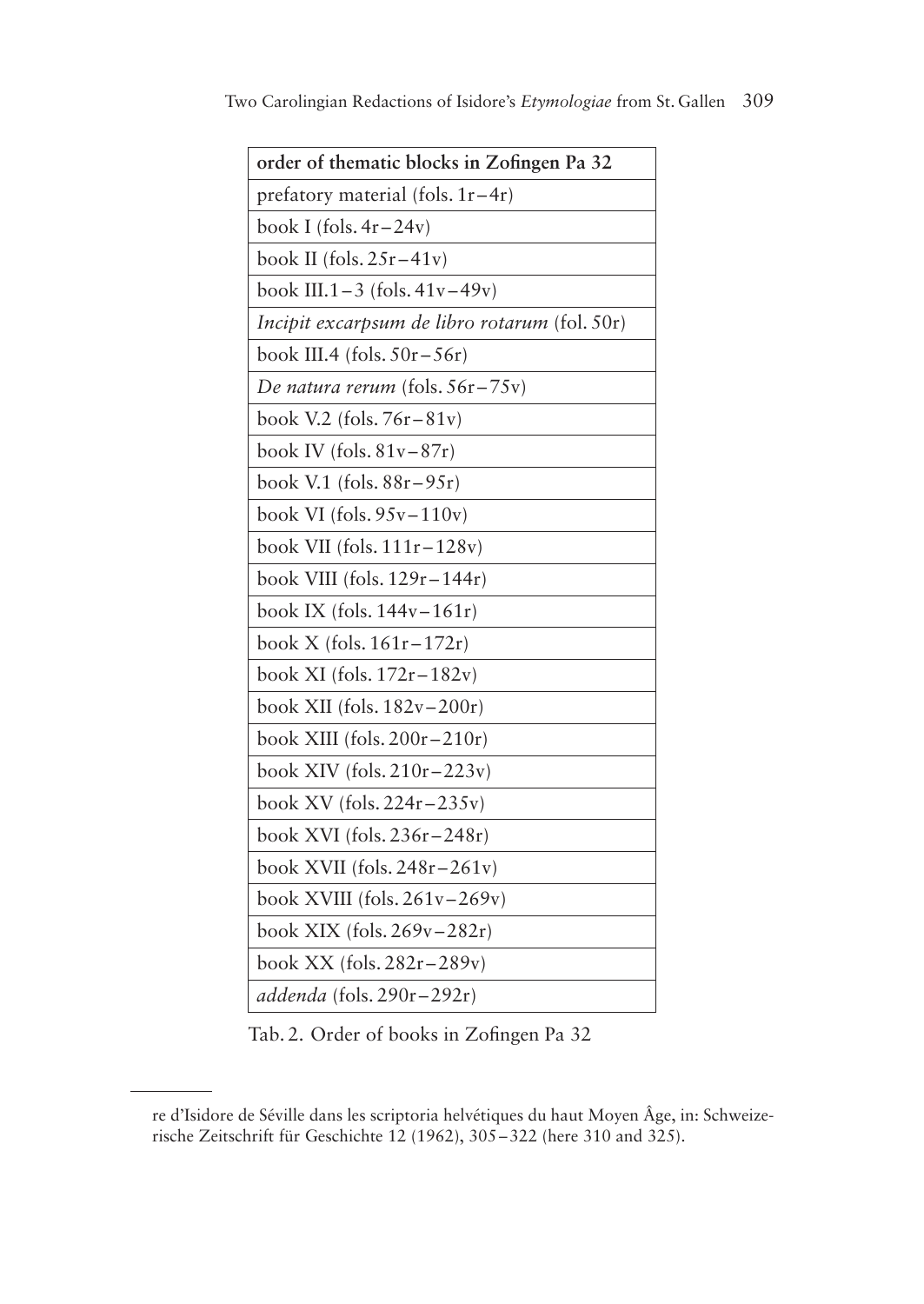whoever prepared this redaction wished to bring together different Isidorian accounts of heavenly and earthly phenomena, and by emphasizing their association to time and time-keeping hoped to create a bridge between one account and another.

The inclusion of the *De natura rerum* in the *Etymologiae* is the most recognizable trait of an early medieval redaction of Isidore's encyclopaedia, of which Zofingen Pa 32 is the oldest witness. However, this redaction is also characterized by other innovations in the text and the structure of the work.30 For example, the *capitula* of book I appear in the Zofingen codex in an eccentric order found in no other eighth- or ninth-century manuscripts of the *Etymologiae*. Chapter 4 (*De litteris latinis*) is placed between chapters 14 (*De interiectione*) and 16 (*De syllaba*), replacing the missing chapter 15 (*De litteris apud grammaticos*/*De voce et littera*), whose title is found in the overview of *capitula* of book I in all early medieval manuscripts, but whose text is absent from them.<sup>31</sup> While this arrangement of chapters is found in some early medieval manuscripts, especially in compendia in which the first book of the *Etymologiae* is transmitted separately as an *ars grammatica*, 32 the absence of

<sup>&</sup>lt;sup>30</sup> The order of the chapters of the *De natura rerum* in the Zofingen manuscript is also non-standard. The *praefatio* and the first fourteen chapters (on time and the world, fols. 56r–63v) are followed by chapters 22–28 (on stars, fols. 63v –66v), 48 (*De partibus terrae* not found in all text-versions of the *De natura rerum*, fol. 66v), additions (fols.  $66v-67r$ ), chapters  $29-47$  (on atmospheric and natural phenomena, fols.  $67r-$ 72v), and  $15-21$  (on the Sun and Moon, fols. 72v-75v). Moreover, the overview of the *capitula* of the *De natura rerum* on fols. 56r–56v contains two chapters entitled *De recapitulatione superscripturarum* (as *capitulum* VIIII preceding chapter 8 and as *capitulum* LVIIII at the very end of *De natura rerum*). Only one of these two *recapitulationes* appears in the body of the text. On fol. 60v, chapter 8 is preceded by a passage with a rubricated title *Item recapitulatio superscripturarum*, which, however, is not a separate chapter, but rather a part of chapter 7, here separated from the rest of this chapter by the rubric. There is no similar rubric at the end of the *De natura rerum* on fol. 75v, nor any section that could be considered a *recapitulatio*. This discrepancy between the overview of the *capitula* and the main body of the *De natura rerum* perhaps indicates that the plan had been initially to reorder chapters slightly differently, so that ch. 1–7 (covering time) would appear at the end of the *De natura rerum*. This would make sense as far as the adjoining book of the *Etymologiae* deals likewise with the reckoning of time. See also Kendall and Wallis (see fn. 23) 62–63 and 275–277.

<sup>31</sup> On the problem of chapter 15 of book I of the *Etymologiae* and how it perhaps goes back to a draft version of the first book, see Porzig (see fn. 22) 168–169; Reydellet (see fn. 22) 420; and more recently Olga Spevak, Les additions dans Isid. Etym. I: témoins d'un travail rédactionnel, in: Archivum Latinitatis Medii Aevi 75 (2017), 59–88 (here  $37-40$ ).

<sup>&</sup>lt;sup>32</sup> On the separate transmission of the first book in grammatical context, see Beeson (see fn. 20) 83; Louis Holtz, Donat et la tradition de l'enseignement grammatical: étude sur l'Ars Donati et sa diffusion (IVe – IXe siècle) et éd. crit., Paris 1981, 260; and Martin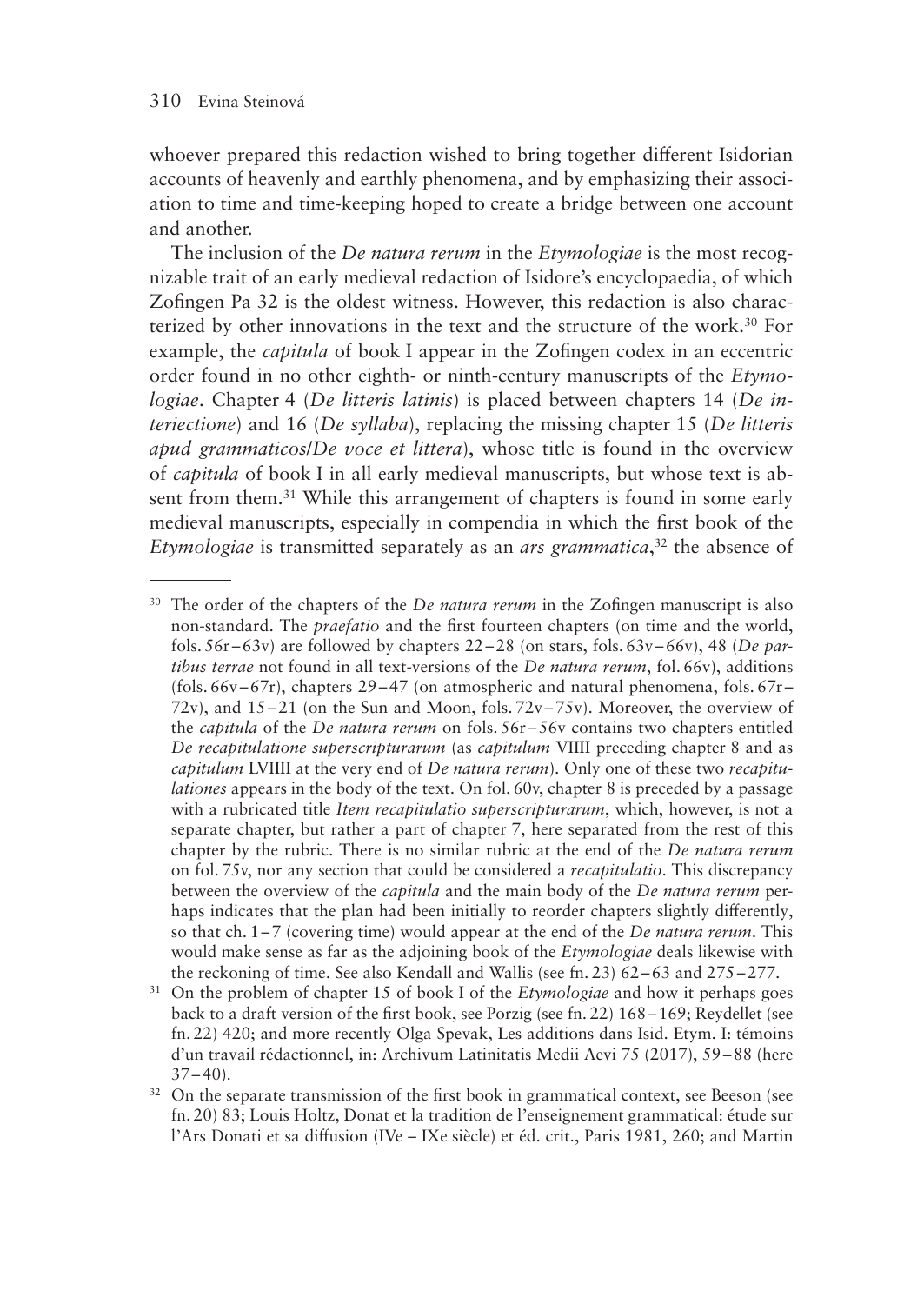chapters 18 (*De accentibus*), 19 (*De figuris accentuum*), a greater part of chapter 20 (*De posituris*), and chapters 22 (*De notis vulgaribus*), 24 (*De notis militaribus*), and 30 (*De glossis*) from their usual sequence in book I is particular to this redaction. All of these chapters appear inserted between chapters 33 (*De soloecismis*) and 34 (*De vitiis*) on fols. 15r–17r, as does a second chapter 21 (*De notis sententiarum*), substituting or supplementing an abbreviated version of the same chapter in its proper place on fol.  $12r$  (see Tab. 3).<sup>33</sup> This transposition of chapters is unique among early medieval manuscripts containing the first book of the *Etymologiae*, be it those containing only this book or those that transmit the entire encyclopaedia.

The eccentric order of book I in Zofingen Pa 32 is not the result of a deliberate design, as was the case with the inclusion of the *De natura rerum*. For the greater part, it is due to a physical manipulation of the codex, arising from the interaction between the two scribes responsible for copying most of the first book who can be easily recognized today on the basis of both their distinct ductus and the colour of the ink they used. The first scribe (h1), who used lighter ink, was responsible for most of the current first four folia of the manuscript and fols.  $6r-8r$ ,  $9r-10v$ , and  $12r-14v$ . A second scribe (h2) using darker ink copied what are now fols. 5, 10v–11v, and 15r–23v. However, as is revealed by the remnants of cut-out leaves between current fols. 5 and 6 and 8 and 9, the insertion of new sheets (fol. 11), and many other traces of physical intervention (e. g. crossing out of *Etym.* 1.3.1–6 on fol. 9r, and a major erasure on fol. 10v), the order of these folia had at one time been different (see Figs. 3 and 4).

The original make-up of book I can be reconstructed from the clues left behind by h1 and h2. In the beginning, the first book had been entrusted entirely to h1, who had copied its text from a highly non-standard exemplar missing or abbreviating some of the chapters. This scribe was able to fit his copying stint on a quire consisting of ten leaves (current folia  $I + 1-4$ ,  $9-10$  and  $12-14$ ), as his exemplar contained only the prefatory material to the *Etymologiae*, the first four chapters of book I dealing with the liberal arts and letters followed by chapter 16 (*De syllabis*) and abbreviated versions of chapters 17, 18, 20

Irvine, The Making of Textual Culture: ›Grammatica‹ and Literary Theory 350–1100, Cambridge 1994, 209–212. The arrangement, in which chapter 4 precedes chapter 16 appears in Bern, Burgerbibliothek, MS 207 (9th century, Fleury) and Leiden, Universiteitsbibliotheek, Voss. Lat. Q 86 (mid-9<sup>th</sup> century, France, perhaps Fleury, prov.: Fleury). It is also the order of chapters in a sister-manuscript of the Zofingen codex, St.Gallen, Stiftsbibliothek, MS 237 (the 830s, St. Gallen), which is the only other known ninth-century codex of the entire *Etymologiae* displaying this arrangement.

<sup>33</sup> This unusual order of chapters is noted in Porzig (see fn. 22) 169–170.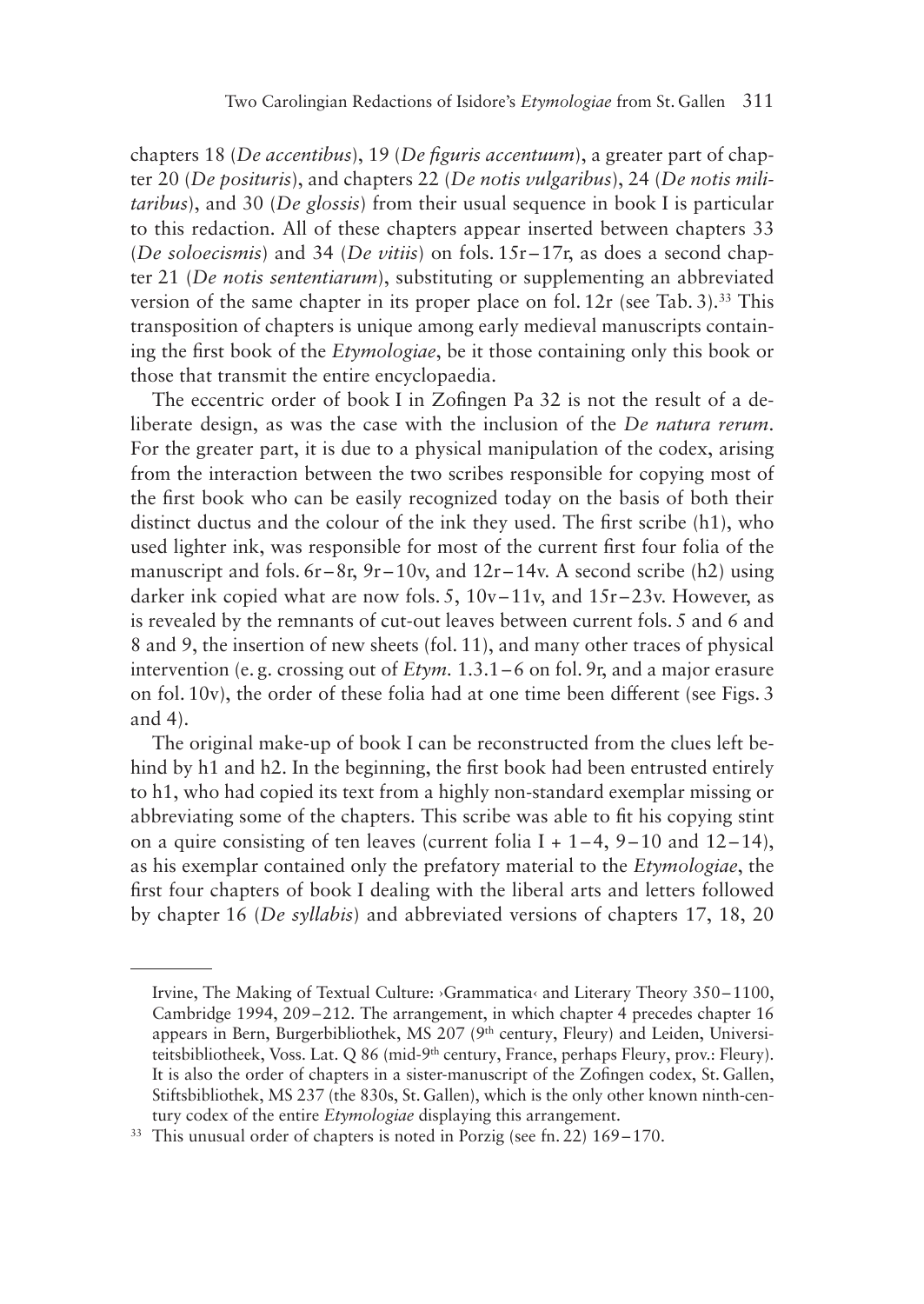and 21, and full chapters 23, 25–29, and 31–33. Perhaps because the scribe realized that many of the chapters of the first book were missing or incomplete, the book had to be redone: six more leaves were inserted in the middle of the original quire to provide room for the copying of additional chapters. Both h1 and h2 worked on this new quire: h2 copied the content of the current fol. 5, while h1 copied the text on the remaining folia (current fols. 6–8). It also seems that the two scribes overestimated the amount of parchment that the copying of the missing chapters would take. They cut out two leaves from the newly added quire because they were not needed. What remained to be done was to harmonize the manuscript by crossing out a part of chapter 3 that showed that fol. 4v once adjoined fol. 9r (Fig. 3). The abbreviated chapters 17, 18 and 20 copied originally by h1 were erased on fol. 10v and chapter 17 was copied here by h2 (Fig. 4), so that the same hand could then fluently copy the rest of this chapter on the newly inserted leaf (current fol. 11). A quire of eight leaves copied entirely by h2 was then added after fol. 14 to supply the chapters still missing and to complete the first book (current fols. 15–22). The last five chapters were copied on two loose leaves added to the two quires (current fols. 23–24) partially by h2 and partially by a third hand (see Tab. 3).

The fact that the eccentric order of the chapters of the first book of the *Etymologiae* in Zofingen Pa 32 is not the result of copying from an exemplar that already followed this particular order of chapters, but rather the handiwork of two scribes who attempted to resolve practical problems arising in the scriptorium at the time of production, provides a crucial clue for the creation of the redaction of the *Etymologiae* that incorporates the *De natura rerum*. The Zofingen manuscript is clearly not merely the oldest witness but also the prototype of the redaction or, to be more precise, it is the working copy that preserves layers of decision-making that stem from the interaction of the redactors. Indeed, taken as a whole, the Zofingen manuscript, despite the high quality of diagrams both in the *Etymologiae* and *De natura rerum*, does not strike one as a deluxe copy of Isidore's encyclopaedia, such as were produced in scriptoria elsewhere.<sup>34</sup> Zofingen Pa 32 does not stand out because of its decoration, the quality of parchment, or the calligraphic skill of its copyists, but because of the amount of work that went into its production and into the

<sup>34</sup> Several of the surviving Visigothic manuscripts of the *Etymologiae* seem to be such deluxe copies, for example Madrid, Real Academia de la Historia, MS 25 (c. 946, San Millán de la Cogolla), Madrid, Real Academia de la Historia, MS 76 (c. 954, San Pedro de Cardeña), and Paris, BnF, n.a.l. 2169 (c. 1072, Santo Domingo de Silos). Manuscript Brussels, Koninklijke Bibliotheek, II 4856 (end of the 8th century, Corbie) copied in AB-script may be also considered a deluxe copy of Isidore's encyclopaedia.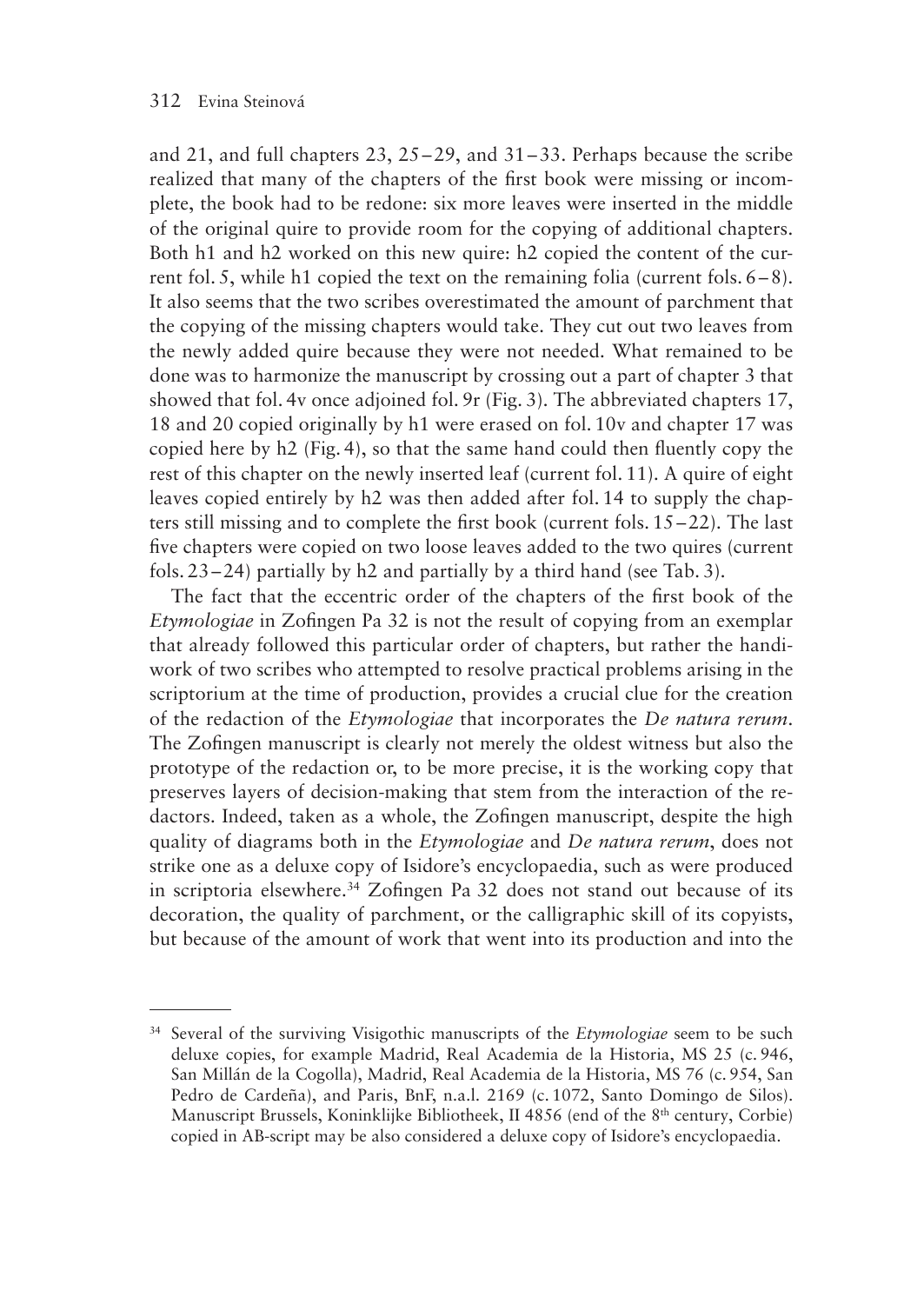| chapters in Lindsay's critical edition | folia and<br>hands | chapters in Zofingen Pa 32                                                                                      |  |  |  |
|----------------------------------------|--------------------|-----------------------------------------------------------------------------------------------------------------|--|--|--|
| De disciplina et arte (1)              | $\overline{4}$     | De disciplina et arte (1)                                                                                       |  |  |  |
| De septem liberalibus disciplinis (2)  |                    | De septem liberalibus disciplinis (2)                                                                           |  |  |  |
| De litteris communibus (3)             |                    | De litteris communibus $(3.1-6)$                                                                                |  |  |  |
|                                        | 5                  | $3.6 - 11$                                                                                                      |  |  |  |
| De litteris latinis (4)                | added<br>later     |                                                                                                                 |  |  |  |
| De grammatica (5)                      |                    | De grammatica (5)                                                                                               |  |  |  |
| De partibus orationis (6)              |                    | De partibus orationis $(6.1-2)$                                                                                 |  |  |  |
|                                        | $6 - 8$            | 6.2                                                                                                             |  |  |  |
| De nomine $(7)$                        | added<br>later     | De nomine (7)                                                                                                   |  |  |  |
| De pronomine $(8)$                     |                    | De pronomine (8)                                                                                                |  |  |  |
| De verbo (9)                           |                    | De verbo (9)                                                                                                    |  |  |  |
| De adverbio (10)                       |                    | De adverbio (10)                                                                                                |  |  |  |
| De participio (11)                     |                    | De participio (11)                                                                                              |  |  |  |
| De coniunctione (12)                   |                    | De coniunctione (12)                                                                                            |  |  |  |
| De praepositione (13)                  |                    | De praepositione (13)                                                                                           |  |  |  |
| De interiectione (14)                  |                    | De interiectione (14, fol. 8v blank)                                                                            |  |  |  |
|                                        | $9 - 10$           | De litteris communibus $(3.6-11,$<br>crossed out)                                                               |  |  |  |
| *De litteris apud grammaticos (15)     |                    | De litteris latinis (4, <i>acting as chap-</i><br>ter $15)$                                                     |  |  |  |
| De syllaba (16)                        |                    | De syllaba (16)                                                                                                 |  |  |  |
| De pedibus $(17)$                      |                    | De pedibus (17.1-4, abbreviated 18<br>and beginning of 20 erased and re-<br>placed by $17.4-9$ copied by $h2$ ) |  |  |  |
|                                        | 11                 | $17.10 - 30$                                                                                                    |  |  |  |
| De accentibus (18)                     |                    |                                                                                                                 |  |  |  |
| De figuris accentum (19)               |                    |                                                                                                                 |  |  |  |
| De posituris (20)                      | $12 - 14$          | De posituris (20.1, abbreviated)                                                                                |  |  |  |
| De notis sententiarum (21)             |                    | De notis sententiarum (21, <i>abbrevi-</i><br>ated)                                                             |  |  |  |
| De notis vulgaribus (22)               |                    |                                                                                                                 |  |  |  |
| De notis iuridicis (23)                |                    | De notis iuridicis (23)                                                                                         |  |  |  |
| De notis militaribus (24)              |                    |                                                                                                                 |  |  |  |
| De notis litterarum (25)               |                    | De notis litterarum (25)                                                                                        |  |  |  |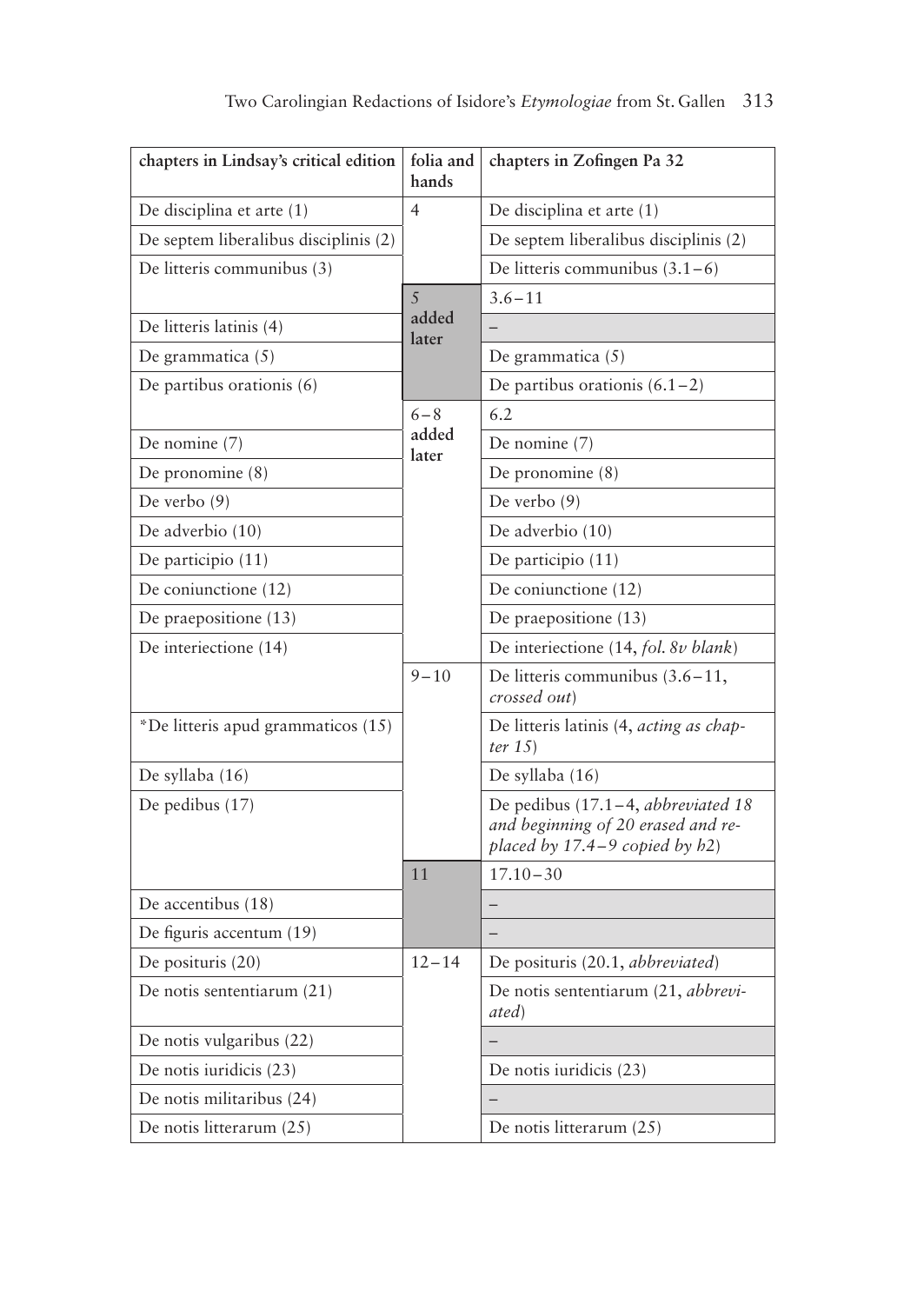## 314 Evina Steinová

| chapters in Lindsay's critical edition   | folia and<br>hands | chapters in Zofingen Pa 32                                    |  |
|------------------------------------------|--------------------|---------------------------------------------------------------|--|
| De notis digitorum (26)                  |                    | De notis digitorum (26)                                       |  |
| De orthografia (27)                      |                    | De orthografia (27)                                           |  |
| De analogia (28)                         |                    | De analogia (28)                                              |  |
| De aethimologia (29)                     |                    | De aethimologia (29)                                          |  |
| De glosis (30)                           |                    |                                                               |  |
| De differentiis (31)                     |                    | De differentiis (31)                                          |  |
| De barbarismis (32)                      |                    | De barbarismis (32)                                           |  |
| De soloecismis (33)                      |                    | De soloecismis (33)                                           |  |
|                                          | $15 - 22$          | De voce (from Donatus, often substi-<br>tuted for chapter 15) |  |
|                                          |                    | De accentibus (18)                                            |  |
|                                          |                    | De figuris accentum (19)                                      |  |
|                                          |                    | De posituris (20)                                             |  |
|                                          |                    | De notis sententiarum (21)                                    |  |
|                                          |                    | De notis vulgaribus (22)                                      |  |
|                                          |                    | De notis militaribus (24)                                     |  |
|                                          |                    | De glosis $(30)$                                              |  |
| De vitiis $(1.34)$                       |                    | De vitiis (34)                                                |  |
| De metaplasmis (1.35)                    |                    | De metaplasmis (35)                                           |  |
| De scematibus (1.36)                     |                    | De scematibus (36)                                            |  |
| De tropis (1.37)                         |                    | De tropis (37)                                                |  |
| De prosa (1.38)                          |                    |                                                               |  |
| De metris $(1.39)$                       |                    | De metris (39)                                                |  |
| De fabula (1.40)                         | 23                 | De fabula (40)                                                |  |
|                                          |                    | De prosa $(38)$                                               |  |
| De historia (41)                         |                    | De vocabulo historiae (41)                                    |  |
| De primis auctoribus historiarum<br>(42) |                    | De primis auctoribus historiarum (42)                         |  |
| De utilitate historiae (43)              | 24                 | De utilitate historiae (43)                                   |  |
| De generibus historiae (44)              |                    | De generibus historiae (44, fol. 24v<br>empty)                |  |

Tab. 3. Structure of the first book of the *Etymologiae* in Zofingen Pa 32 (white: h1, light grey: h2, dark grey: h3)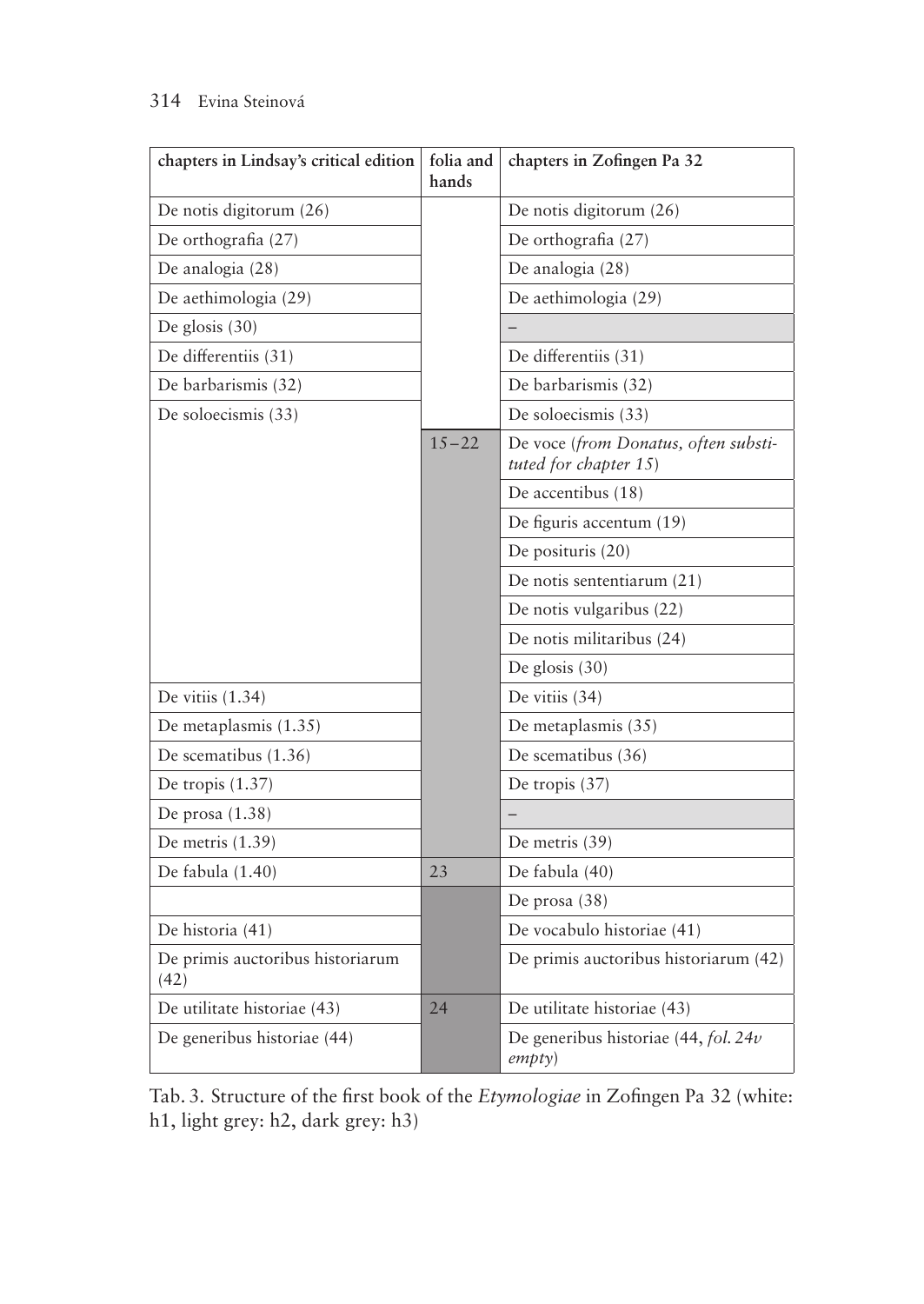continuous tinkering with its content and structure, perhaps for several years or decades after the original sheets or quires were copied.<sup>35</sup>

How the decision-making was made can be gleaned from the final form of book I, which presupposes the use of two different exemplars for its production. The first of these was the book used by h1 to produce the original ten-leaf quire containing the first book. This could not have been a manuscript of the entire *Etymologiae* since the first book is always present in such manuscripts in its entirety. We know, however, that when transmitted separately as a grammatical handbook, as often happened in the Carolingian environment, the first book of the *Etymologiae* was commonly transmitted in an abbreviated form with chapters omitted or shortened.<sup>36</sup> The exemplar used by h1 was almost certainly such a manuscript, either a grammatical compendium containing the first book of the *Etymologiae* or a booklet consisting of only the first book. The second exemplar was a book used together by h1 and h2 to add what was missing in the first exemplar, most likely a manuscript of the full *Etymologiae*.

Herein lies a paradox: If the scriptorium of St. Gallen possessed a complete manuscript of the *Etymologiae* with a complete and satisfactory version of book I (the second posited exemplar), why did the copyist decide to use a grammatical handbook or a booklet containing an incomplete copy of book I (the first posited exemplar) as the basis for the production of the redaction? This could not be a matter of lacking access to suitable manuscripts, as is indicated not only by the existence of the second exemplar but above all by the wealth of manuscripts of the *Etymologiae* present at St. Gallen mentioned above. Zofingen Pa 32 could not have come into existence before the midninth century, at which time, at least three St. Gallen copies of Isidore's encyclopaedia had been produced: St. Gallen 233 (8<sup>th</sup>/9<sup>th</sup> century, books VI–VIII and XII–XV), St. Gallen 235 ( $8<sup>th</sup>/9<sup>th</sup>$  century, books XII–XX) and most importantly St. Gallen 237 (the 830s), which contained all twenty books of the work.37 As is explained below, by the time the Zofingen manuscript was cop-

 $35$  It can be further added that with its page dimensions (270 x 210 mm), it is the smallest single-volume copy of the *Etymologiae* produced in the Carolingian period. The size of the Zofingen codex strikes one as a part of its innovative character, see Evina Steinová, The materiality of innovation: formats and dimensions of the Etymologiae of Isidore of Seville in the early Middle Ages, in: Entangled Manuscripts, eds. Anna Dorofeeva and Michael Kelly (forthcoming).

<sup>&</sup>lt;sup>36</sup> I am currently preparing an article on the subject of the separate transmission of the first book of the *Etymologiae* as a grammatical handbook in the Carolingian period.

<sup>&</sup>lt;sup>37</sup> Bischoff dated St. Gallen 237 to the first half of the ninth century on palaeographical grounds; Bischoff (see fn. 12) 316. While Bischoff was not certain about the St. Gallen origin of the manuscript and Schmuki has tentatively rejected it in his online description of the manuscript (https://www.e-codices.unifr.ch/en/list/one/csg/0237/), Anton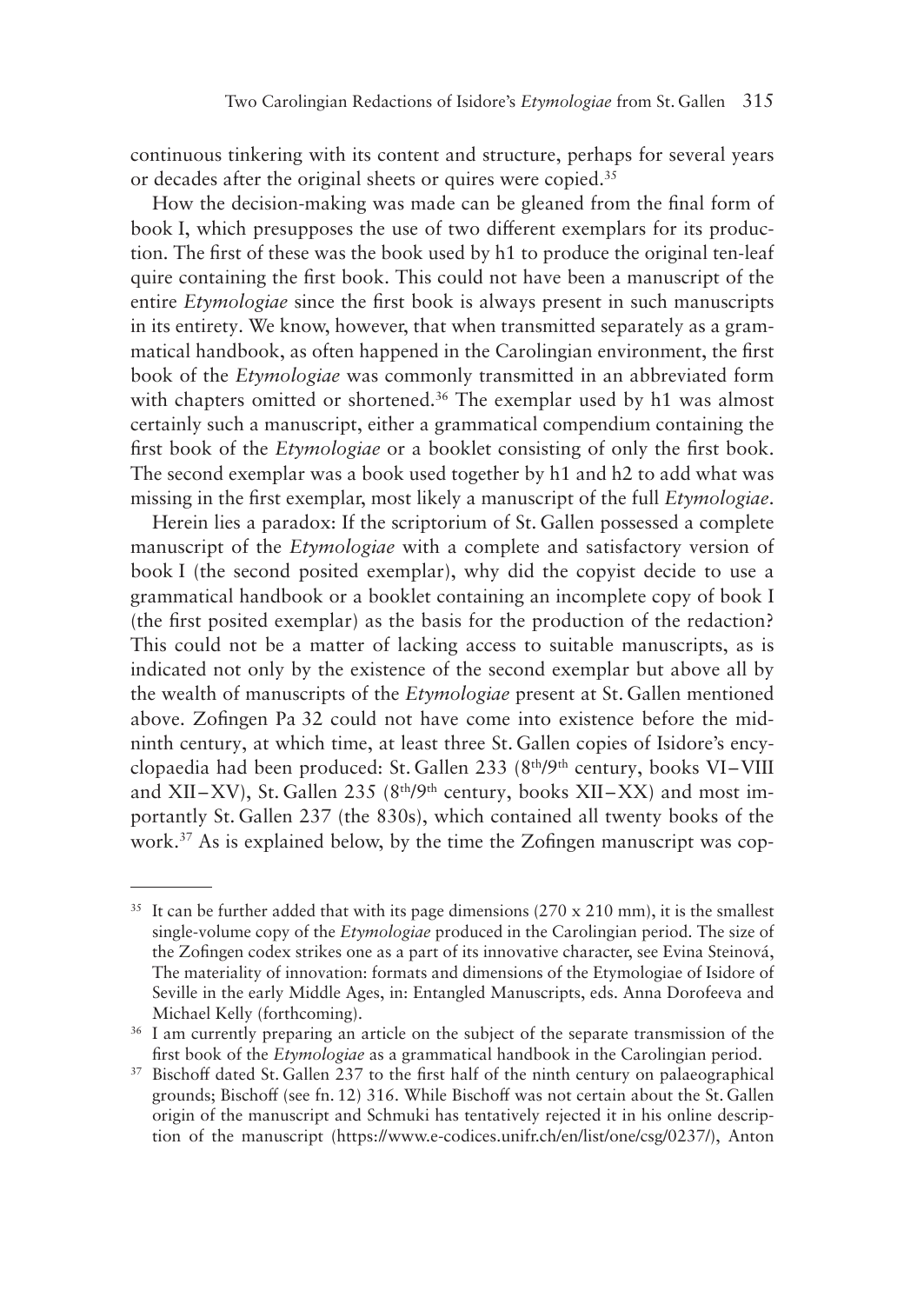ied, there were at least a few more codices containing the full book I present at St. Gallen.

Thus, the decision to prefer a grammatical handbook over a full codex of the *Etymologiae* must have been dictated by other concerns. Perhaps, the book that served as h1's exemplar was judged more valuable or more important than other manuscripts of the *Etymologiae* because of its age, its significance, or its association with an important owner. Such concerns seem to have played a role in choosing the exemplar from which the *De natura rerum* was copied into Zofingen Pa 32. As Jacques Fontaine showed, this exemplar was Paris, BnF, Lat. 10616, a manuscript produced in the late eighth or the early ninth century for bishop Egino of Verona either in Verona or by a Veronese scribe who followed Egino into exile at Reichenau.<sup>38</sup> This manuscript was certainly present at Reichenau from early on and later found its way to St. Gallen, which was tied to Reichenau by many personal friendships and book exchanges.<sup>39</sup>

The telling clue that Paris Lat. 10616 was the source for the text of the *De natura rerum* in the Zofingen codex is the additional material attached to the end of the *De natura rerum* in Paris Lat. 10616 found on fols. 90v–93v: an excerpt from Vegetius's *Epitome rei militari*, a T-O map, and an excerpt *De trinitate* from book VII of the *Etymologiae*. The same texts also follow the last chapter of the *De natura rerum* in Zofingen Pa 32 on fols. 66v–67r. However, the Zofingen codex includes two editorial notes that point to the draft character of this manuscript. First, the T-O map is missing, and, instead, a rubric reading *require dehinc superius formam totius mundi* is present where the map would otherwise have been inserted. Second, the following excerpt *De trinitate* was obelized in the margin to indicate that it was an error and the marginal note [*C*]*apitulum in suo ordine* [*inve*]*nies* [*in li*]*bro .VII.* was added by a corrector (Fig. 5).

Similar editorial interventions correcting or guiding the copyists can be found throughout the entire body of Zofingen Pa 32. On fol. 12r, for exam-

von Euw rather confidently assigns its production to the later years of abbot Gozbert (816–837) and identifies it with the entry *Libros ethimilogiarum Isidori in volumine I* in the oldest library catalogue of St. Gallen; Euw (see fn. 1) 176.

<sup>&</sup>lt;sup>38</sup> See Fontaine (see fn. 29) 316 and 324. Paris Lat. 10616 is described in CLA V 601 and Bischoff (see fn. 12) vol. 3, 165.

<sup>&</sup>lt;sup>39</sup> On the relationships between the two Bodensee monastic communities, see Berschin (see fn. 1). The fact that Paris Lat. 10616 was used for the production of the Zofingen codex indicates beyond doubt that this manuscript was at St. Gallen in the ninth century, itself an indication of book exchange between St. Gallen and Reichenau. Another book from Egino's circle produced either in Verona or by Veronese scribes at Reichenau, St. Gallen, Stiftsbibliothek, MS 110, likewise ended up in the library of St. Gallen where it is still kept.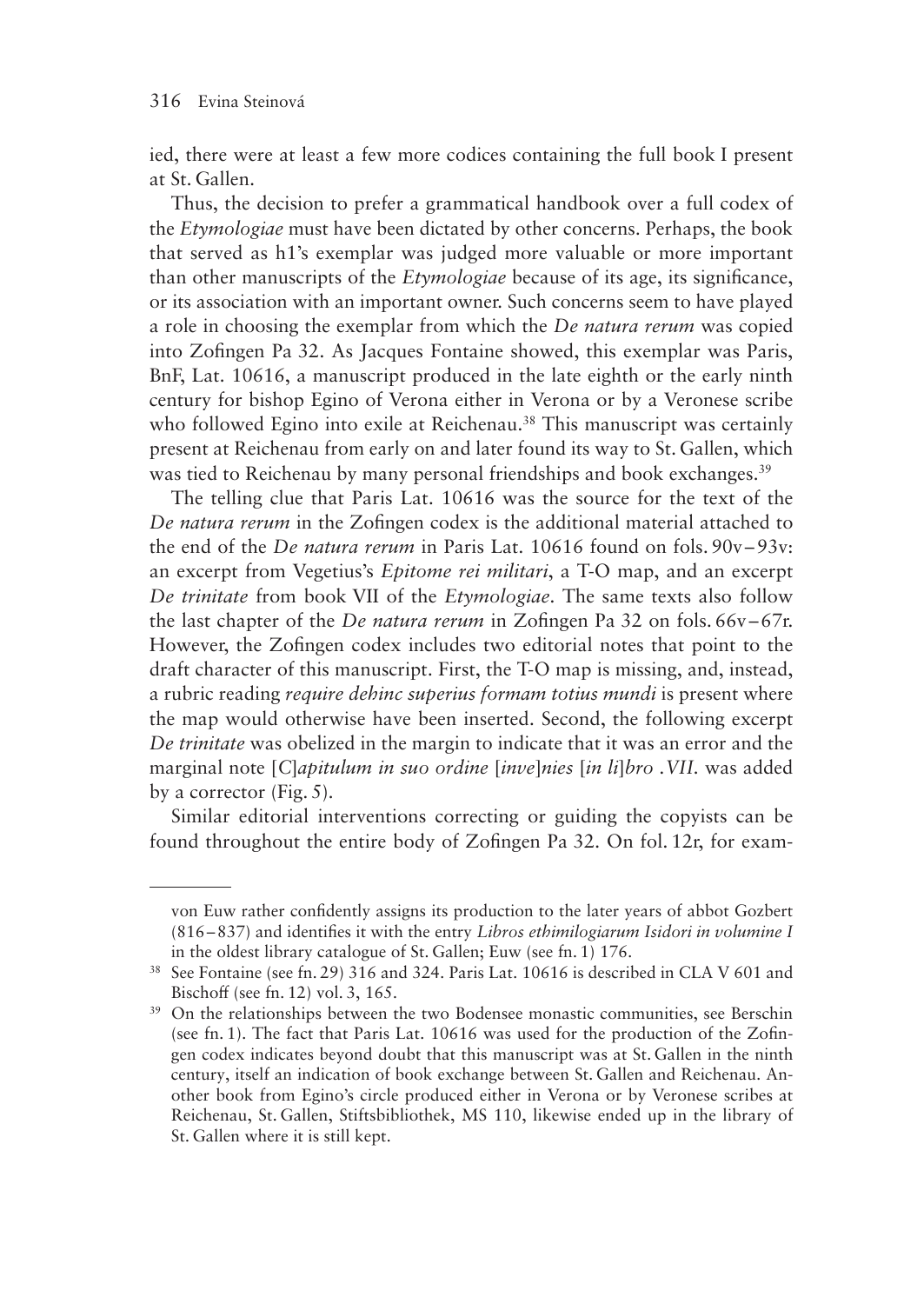ple, an abbreviated version of chapter *De notis sententiarum* (*Etym.* 1.21) was also obelized and equipped with a contemporary marginal note *hoc capitulum in sequentibus plenius invenies* pointing to the presence of a full version of the same chapter on fols.  $16r-16y$  (Fig. 6). On fols.  $245r-245y$ , the chapter *De aere* (*Etym.* 16.20) was likewise obelized, and a contemporary corrector added a marginal note *hoc capitulum p*[*le*]*nius habetur in* [*fine*] *voluminis ad*  [*li*]*teram B* (Fig. 7). Indeed, fols. 290r –292r contain a list of *errata* that could not be corrected directly in the body of the manuscript (including the chapter *De aere* that should be replaced on fols. 245r –245v), perhaps also for the benefit of those who wished to make copies from the prototype (Fig. 8).

Apart from these major changes to the text itself, many contemporary additions were also inserted into the margins, suggesting that the whole volume may have been checked against other manuscripts of the *Etymologiae* and that this may have been done on more than one occasion. Long additions are particularly plentiful in the last five books of the *Etymologiae* (fols. 236r–289v), which seem to have been copied from an exemplar with many gaps or containing a short text-version of the *Etymologiae* (such as a member of family β, which was diffused from northern Italy in the eighth century).<sup>40</sup> It might be fruitful to analyze both the base text of these books and the layers of their addition in order to examine further the working method of the redactors and the kind of manuscripts they used for their enterprise.

Minute traces of editorial work present in the Zofingen manuscript include single *obeli* that were added to multiple lines indicating textual problems and *require* sigla indicating where further checking was necessary. How these signs worked in the context of the editorial activity of redactors can be gleaned from fol. 10v. Here, an erased *require* is visible next to a larger erasure of text copied originally by h1 and overwritten by h2. The placement of the sign and the colour of ink suggest that h1 first copied the original text (an abbreviated version of chapters 18 and 20 of book I), but then realized that something was wrong with the text and marked the spot for future inquiry. Later, h2 erased the problematic passage and replaced it with the correct text, also removing the *require* to indicate that the problem had been resolved (see Fig. 4). These editorial signs were first placed and then erased, once a textual question had

<sup>40</sup> On this family, see principally Wallace M. Lindsay, The editing of Isidore *Etymologiae*, in: The Classical Quarterly 5 (1911), 42–53 (here 46–47); and Reydellet (see fn. 22) 403–404. Family β of the *Etymologiae* is well attested at St. Gallen from the beginning of the ninth century and appears in the three oldest complete manuscripts of the *Etymologiae* from the abbey's scriptorium, St. Gallen 233, 235, and 237; see Bischoff (see fn. 24) 340; and Reydellet (see fn. 22) 397.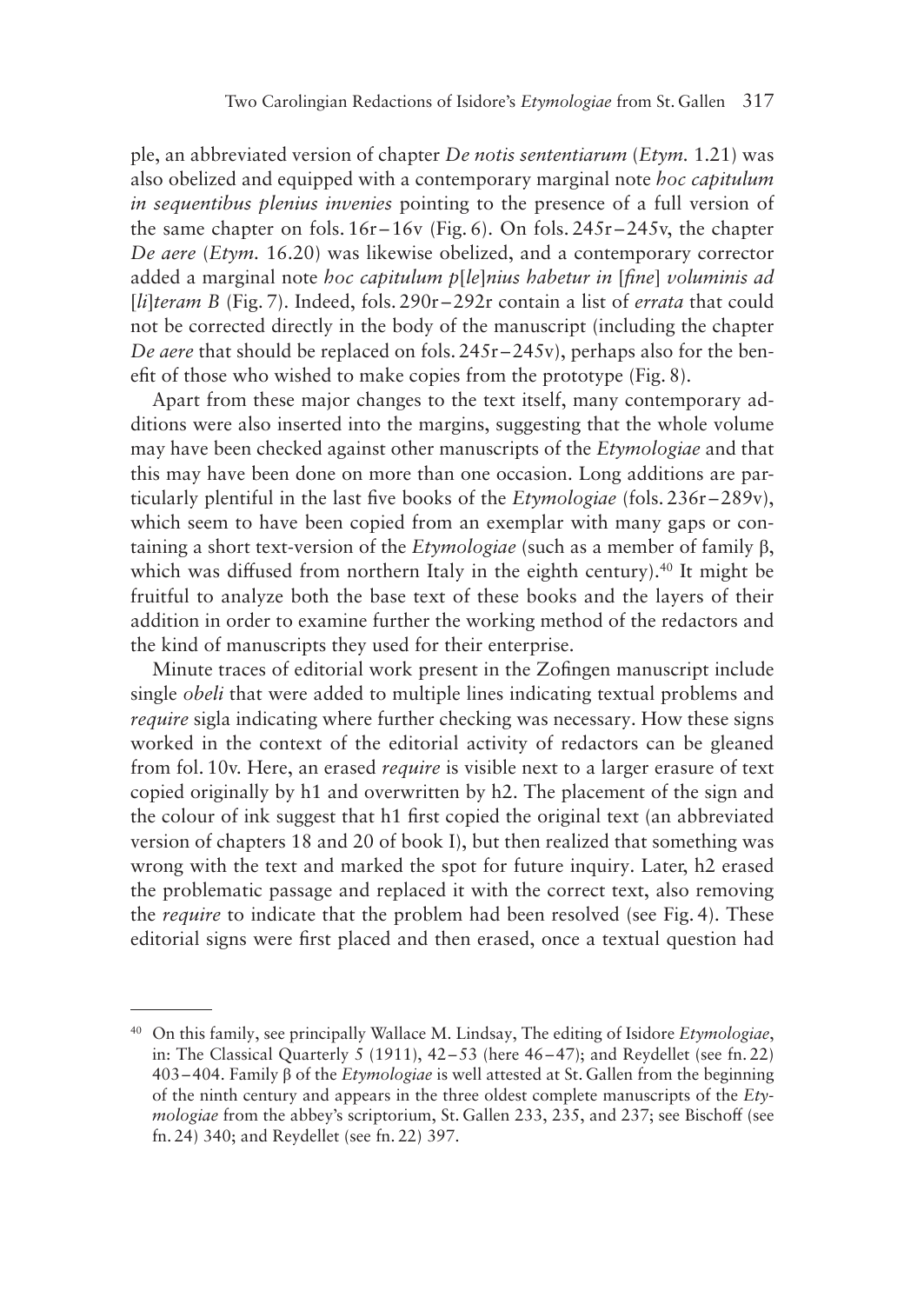been resolved also elsewhere, e. g., on fols. 142r and 143r. 41 While, thus, the first impulse for the production of this redaction may have been the desire to enrich Isidore's encyclopaedia with the text of the *De natura rerum*, this enterprise seems not to have stopped there, as the working copy ultimately attracted many additions and corrections. In fact, the editorial work may have continued for a long period of time, leading to the organic growth of the Zofingen codex.

This St. Gallen redaction, it should be clear, has no single author or compiler. The main body of the text alone was copied by more than twenty different scribes using a minuscule characteristic of the St. Gallen scriptorium in the second half of the ninth century, during the abbacies of Grimald (841–872) and Hartmut  $(872-883)$ .<sup>42</sup> Additional hands can be recognized among the correctors and annotators, raising the number of those who seem to have been involved even further. The large number of hands that were involved in the copying, correcting, and additional tinkering with the manuscript suggests that the project was above all a collective undertaking, the work of an entire scriptorium or its substantial part.

Most of the hands that appear in Zofingen Pa 32 did not copy more than a quire or two. There are nevertheless three hands that seem to be more significant and may be identified as the hands of main scribes or managers behind this redactional project. We have already met two of these hands earlier as h1 and h<sub>2</sub> who cooperated on the copying of book I. Scribe h<sub>1</sub>, recognizable because of his use of a spiky open cc, e *caudata* with a hanging eye, and a *pro* abbreviation with a long wiggly tail, returns at a place of a significant break on fol. 50r, where the first title of the *De natura rerum* occurs. He copied the beginning of book III.4 up to the quire break on fol. 52v when another scribe replaced him, but then returned to copy quires 20 and 21 (fols.  $160r-175v$ ) containing the end of book IX, book X, and the beginning of book XI. H1 appears for the last time on fols. 186v–187r to copy a short and otherwise unremarkable part of book XII. Scribe h2, recognizable due to his heavy minuscule, wedge-shaped stems of s and f, pronouncedly clubbed ascenders and the formation of letter x with a pronounced ›tail‹ descending below the line on the left, also recurs several times throughout the manuscript on fols. 73v–74r, l. 9; 226r–234r, l. 9;

<sup>41</sup> The margins of Zofingen Pa 32 also contain variant readings that can be distinguished from other marginalia because of the introductory *al* standing in all likelihood for *alibi*, transposition signs indicating when word order should be altered, and critical signs that mark certain words and passages as dubious. They do not belong to the layers of scribal activity related to this redaction, but rather provide evidence for the existence of another redaction, which is discussed below.

<sup>42</sup> Bruckner (see fn. 1) vol. 3, 39–40.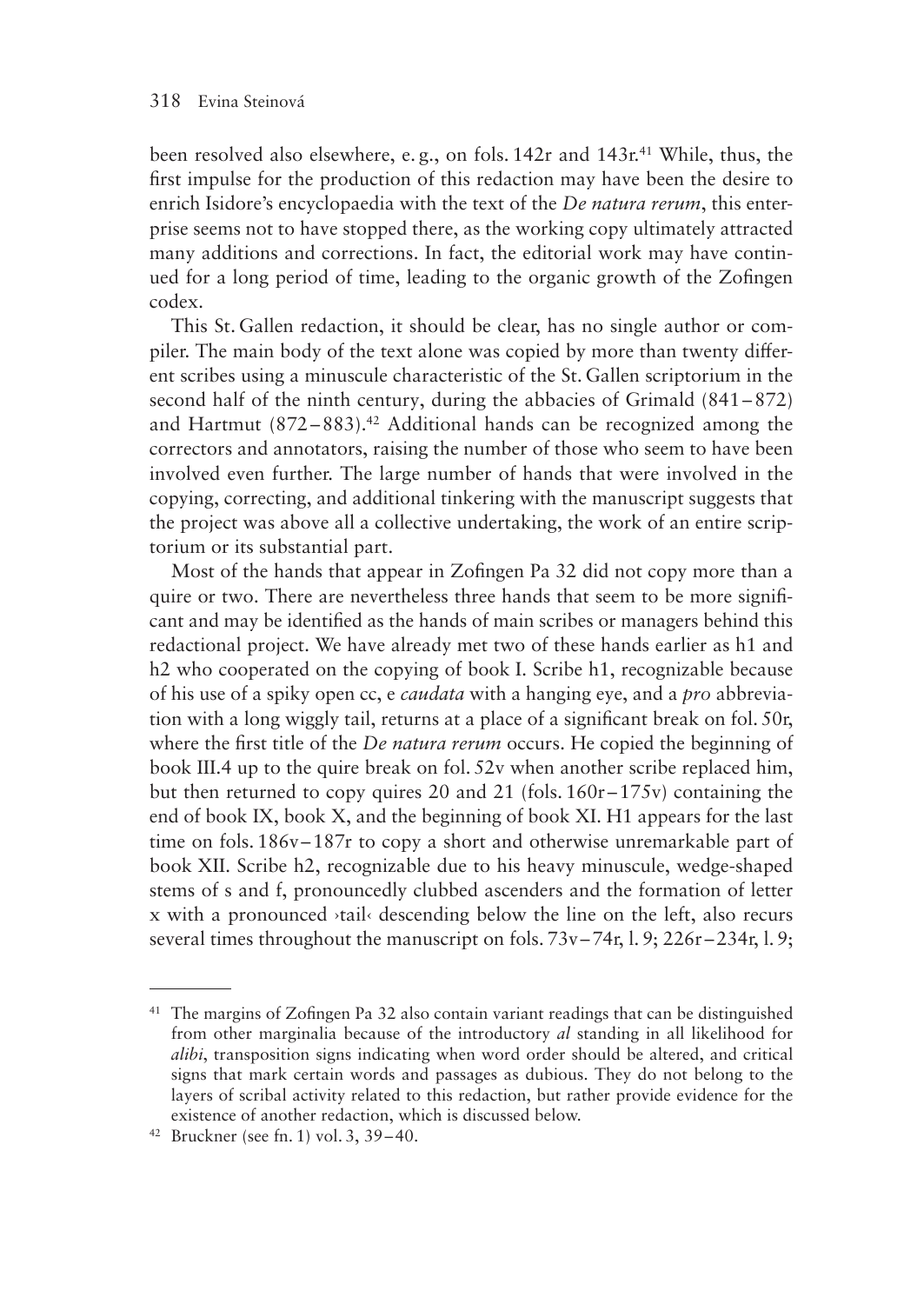and 261v–266v. Given the prominent role that these two scribes played in the assembly of book I as well as the amount of text that they both copied, it is plausible to assume that they may have been the chief scribes, although they may not have been the main decision-makers or planners of the project.

The pride of place belongs to a hand that appears throughout the entire manuscript, although it never copies passages of significant length. It is the very first hand in Zofingen Pa 32, copying the first six lines on fol. 1r in a Carolingian minuscule, which seems to be somewhat ›purer‹ than the minuscule of the other scribes. This hand copied the first four or five lines of many of the quires: on fol. 53r (opening of quire 8, Fig. 9), 71r (quire 10), 88r (quire 12), 113r (quire 14), 176r (quire 22), 192r (quire 24), 210r (quire 26), 226r (quire 28), 242r (quire 30), and 267r (quire 33). This hand presumably belongs to the master scribe who supervised the production of the redaction of the *Etymologiae* carried out in the Zofingen codex or perhaps even to one of the masterminds behind this project. Indeed, Notker Balbulus similarly copied the first lines and opening pages of manuscripts that were produced during his time as a librarian in the 880s and 890s.43 Our master scribe was not Notker, but the similarity in the working method suggests that he may have been one of Notker's predecessors in the office of librarian or another senior figure in the scriptorium, and thus an individual whose name we most likely know, although we cannot associate it with his hand.44

While, thus, none of the many scribes involved in the copying, correction, and annotation of the Zofingen manuscript can be identified by name, and while none of the hands resemble the hands of well-known scribes and scholars as they have been identified by modern scholarship, this does not mean that nothing can be said about the ›who, when, and why‹ of the production of this first St. Gallen redaction of the *Etymologiae*. The very fact that many scribes were involved, that they seem to have been carefully coordinated, and that the project required planning and perhaps depended on procurement of manuscripts (such as Paris Lat. 10616 and presumably several other codices containing the *Etymologiae*) suggest that it was no side project. For the same reason, it is likely that the senior personnel of the scriptorium, such as the *librarius*,

<sup>43</sup> Rankin (see fn. 7). It was common for master scribes to copy the first lines of new quires or new codices; see Ganz (see fn. 17) 790–791. Other examples from the same period include the scribe Waltheri from Freising active in the third quarter of the ninth century; Bernhard Bischoff, Die südostdeutschen Schreibschulen und Bibliotheken in der Karolingerzeit, vol. 1, Wiesbaden 1974, 69.

<sup>44</sup> Besides Notker, we know by name two other librarians of St. Gallen: Uto, who is attested as a *bibliothecarius* in the early 860s and died around 869, and Liuthart, who was a librarian in the 870s; see Euw (see fn. 1) 142.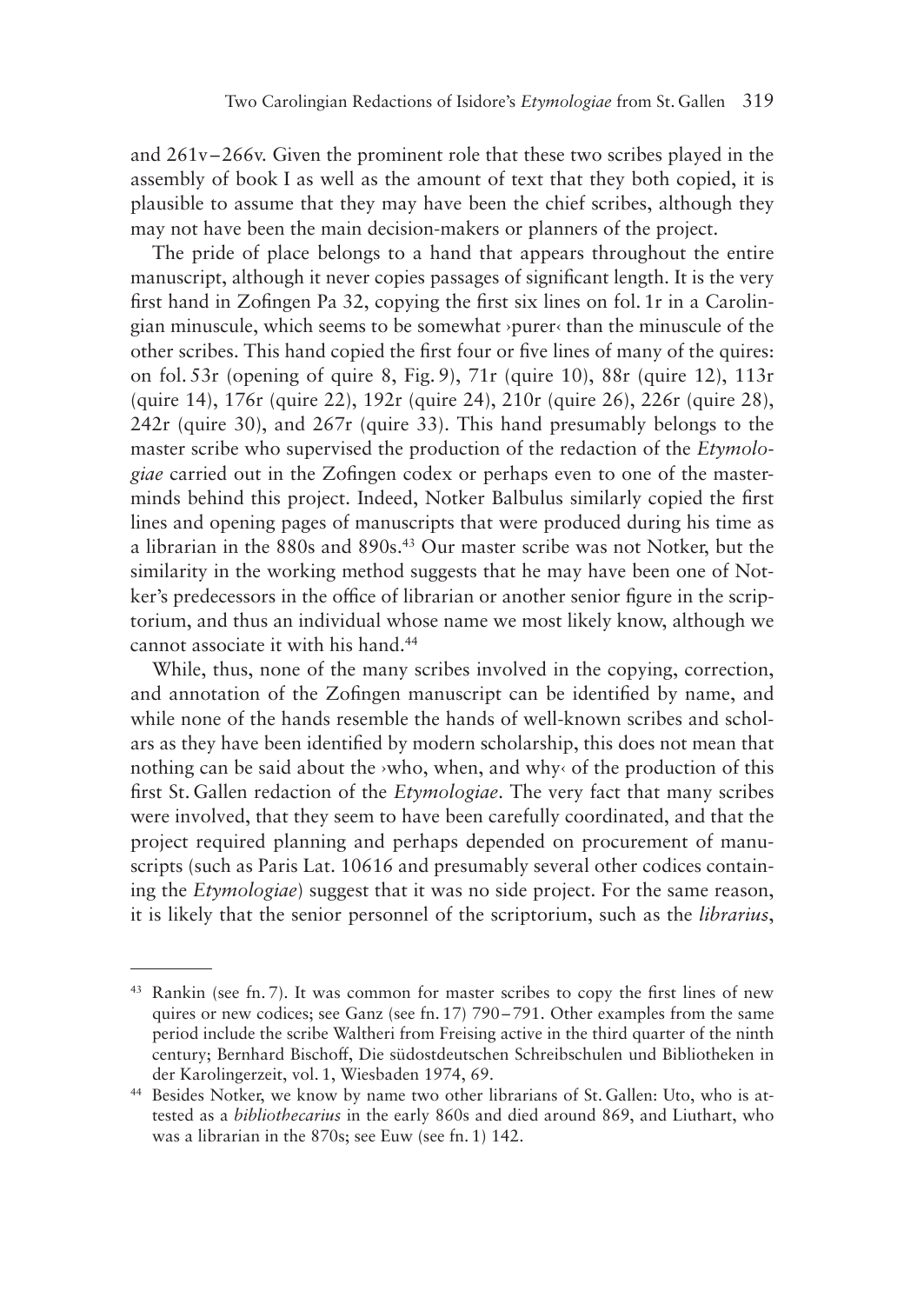would have been involved or at least aware of the project. We might assume that the same applies to Hartmut, who, as we know from the *Casus sancti Galli*, was deeply involved in the activities of the scriptorium both as a deputy of Grimald in the  $840s - 860s$  and as the abbot in the  $870s$  and early  $880s$ <sup>45</sup> Indeed, the production of the redaction may have been the brainchild of Hartmut, who was the patron of several major projects including the copying of two sets of Bibles (the small Hartmut-Bible and the large Hartmut-Bible) and a production of the complete series of Augustine's *Ennarationes in Psalmos*. 46

Here, the early medieval library catalogues of St. Gallen serve as a great help. Since the script of the Zofingen manuscript suggests that it was copied in the second half of the ninth century, we can expect to find it in one of the ninth-century catalogues and thus to date its production rather precisely. Lehmann believed that the Zofingen codex might be identical with the item *Aethimologiarum librum XX et ratio horologii et glosa grecorum verborum in volumine I* from the oldest library catalogue that records the library's holdings around the mid-century before it was expanded under Grimald and Hartmut.47 However, this description would better suit St. Gallen 237, a manuscript in one volume produced in the first half of the ninth century that contains a glossary of Greek grammatical terms on p. 326. Zofingen Pa 32, which could not be copied in the first half of the ninth century based on palaeographic grounds, should rather be identified with *Libros ethimologiarum Isidori in volumine I* mentioned in the catalogue of books produced during Grimald's abbacy in the third quarter of the ninth century (Fig. 10), that is, at the time when Hartmut supervised the St. Gallen scriptorium.48 The energetic *praepositus* and later abbot may indeed have been involved, even if only as a patron or the main decision-maker.

We are very fortunate that a manuscript such as the Zofingen codex survives, for it furnishes an important piece of evidence that Carolingian scholars

<sup>45</sup> Ratpert writes explicitly that Hartmut was responsible for the copying of books both under Grimald and during his own abbacy, and that he had manuscripts copied both for communal and personal use: *Alios quoque libros proprii causa videlicet usus iocunda patravit scriptura*; MGH SS Rer. Germ 75, p. 226. Berger wished to read this last statement to mean that Hartmut copied manuscripts with his own hand (Berger (see fn. 11) 125), but it should be understood to mean simply that he had them copied.

<sup>46</sup> Kaczynski (see fn. 2) 21–22; Kaczynski (see fn. 10); and Euw (see fn. 1) 95–97.

<sup>47</sup> Lehmann (see fn. 4) 75.

<sup>48</sup> See St. Gallen 267, p. 27 as well as the *Casus Sancti Galli*, MGH SS Rer. Germ. 75, p. 210. Ratpert is explicit that manuscripts produced at St. Gallen during the abbacy of Grimald were copied under Hartmut's supervision. *Librorum etiam non parvam copiam sub eodem abbate Hartmotus composuit*; MGH SS Rer. Germ. 75, p. 204. The title of the library catalogue in St. Gallen 267, p. 25, mentions Hartmut as an assistant: *Hos libros patravit Grimoldus abba in monasterio sancti Galli in diebus Hludouui regis Germaniae cum adiutorio Hartmoti praepositi sui per annos XXX et unum*.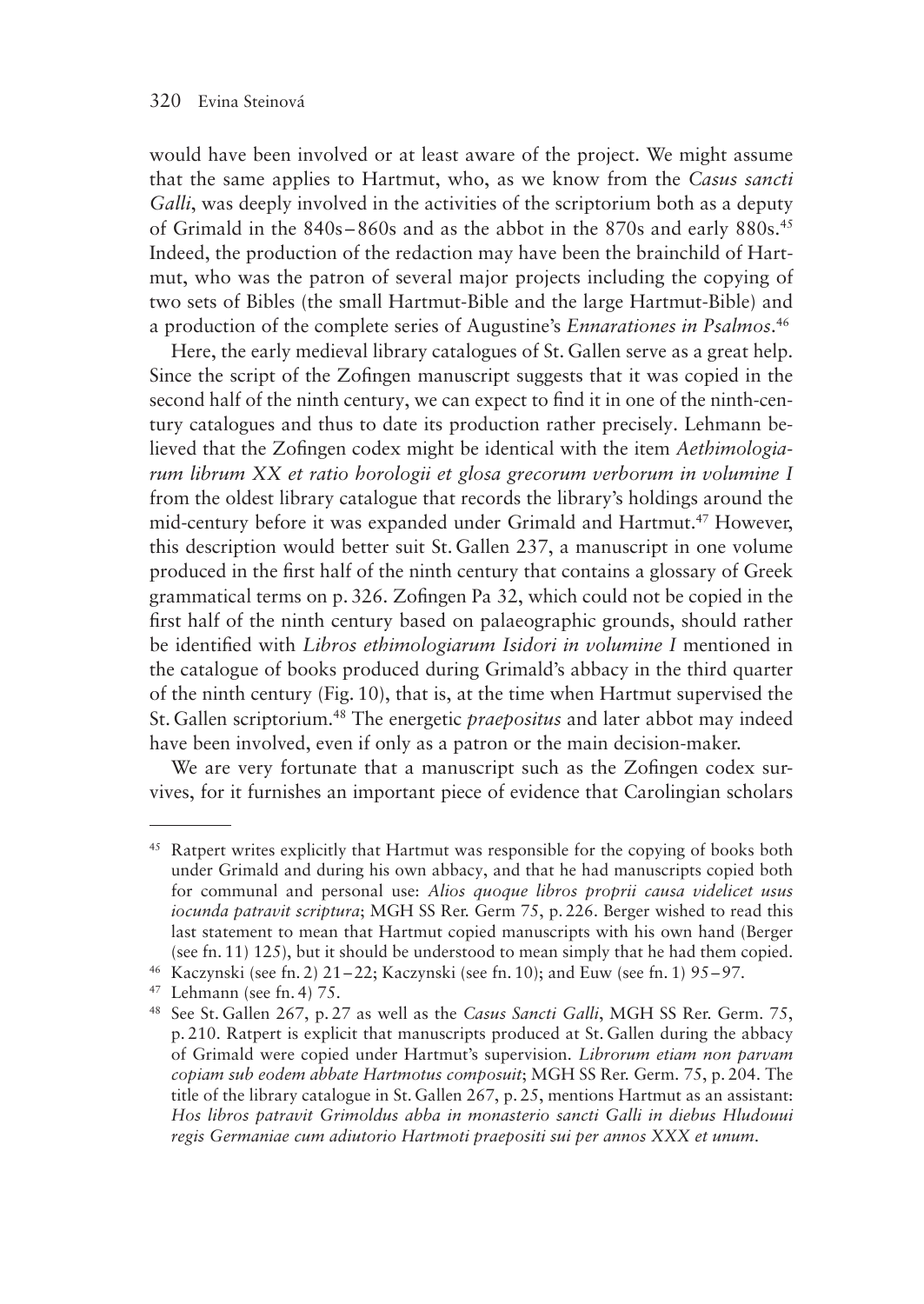redacted the *Etymologiae* and that one locus of this early medieval editorial activity was St. Gallen. That redactions of the *Etymologiae* were produced in the early Middle Ages can be gleaned from the textual evidence which attests time and again to hybridization of the textually distinct regional families of Isidore's encyclopaedia and to willful changes to the text and its structure that can only be the work of intelligent redactors.<sup>49</sup> We have plenty of evidence indicating that early medieval users of the *Etymologiae* compared their manuscripts to other manuscripts to >improve< Isidore's text, that they produced their copies from multiple copies or copies that contained additions and corrections inserted in the margins, and that they interpolated the text with material from other sources.50 However, such editorial efforts were relatively small-scale and localized, having a limited impact on the textual tradition of the *Etymologiae*. The Zofingen manuscript indicates that by the Carolingian period, more ambitious redactional enterprises were underway, aiming not only to benefit particular communities of readers by emending copies of the *Etymologiae* but producing a new scholarly redaction that may have been intended for dissemination.<sup>51</sup>

It is somewhat surprising that the effort that seems to have gone into the production of and tinkering with Zofingen Pa 32 did not culminate in the production of a clean copy of the redaction in the Carolingian period. We could, naturally, postulate that there once was such a copy, but it did not withstand the vagaries of time, that the masterminds behind the entire enterprise never intended to produce a clean copy, or perhaps that a clean copy had been planned but was never produced because of a change of plans. There is one intriguing piece of evidence suggesting that the last scenario may be the most correct and the redaction of the *Etymologiae* so meticulously carried out in the Zofingen codex may have been either discontinued or side-lined. At around the same time or slightly after the Zofingen codex was copied, the scriptorium of St. Gallen began to work on a second redaction of the *Etymologiae*, which may have been intended to supersede the first redaction.

<sup>49</sup> Reydellet (see fn. 22) 388 and 433; and Cardelle de Hartmann (see fn. 25) 90.

 $50$  Porzig (see fn. 22) 133–135; and Codoñer Merino (see fn. 27) 11–14.

<sup>51</sup> This can be said about the fourth major textual family of the *Etymologiae*, the family ξ identified by Porzig and Reydellet (see below). This family seems to be of Carolingian origin and became widespread in the later Middle Ages. Veronika von Büren's thesis that Theodulf of Orléans redacted the *Etymologiae* at the end of the eighth century and that he is responsible for the division of the *Etymologiae* into twenty books, rather than this being the ancient division imposed on Isidore's encyclopaedia by Braulio of Zaragoza, should not be taken too seriously; Veronika von Büren, La place du manuscrit Ambr. L 99 sup. dans la transmission des Étymologies d'Isidore de Séville, in: Nuove ricerche su codici in scrittura latina dell'Ambrosiana, eds. Mirella Ferrari and Marco Navoni, Milan 2007, 25–44.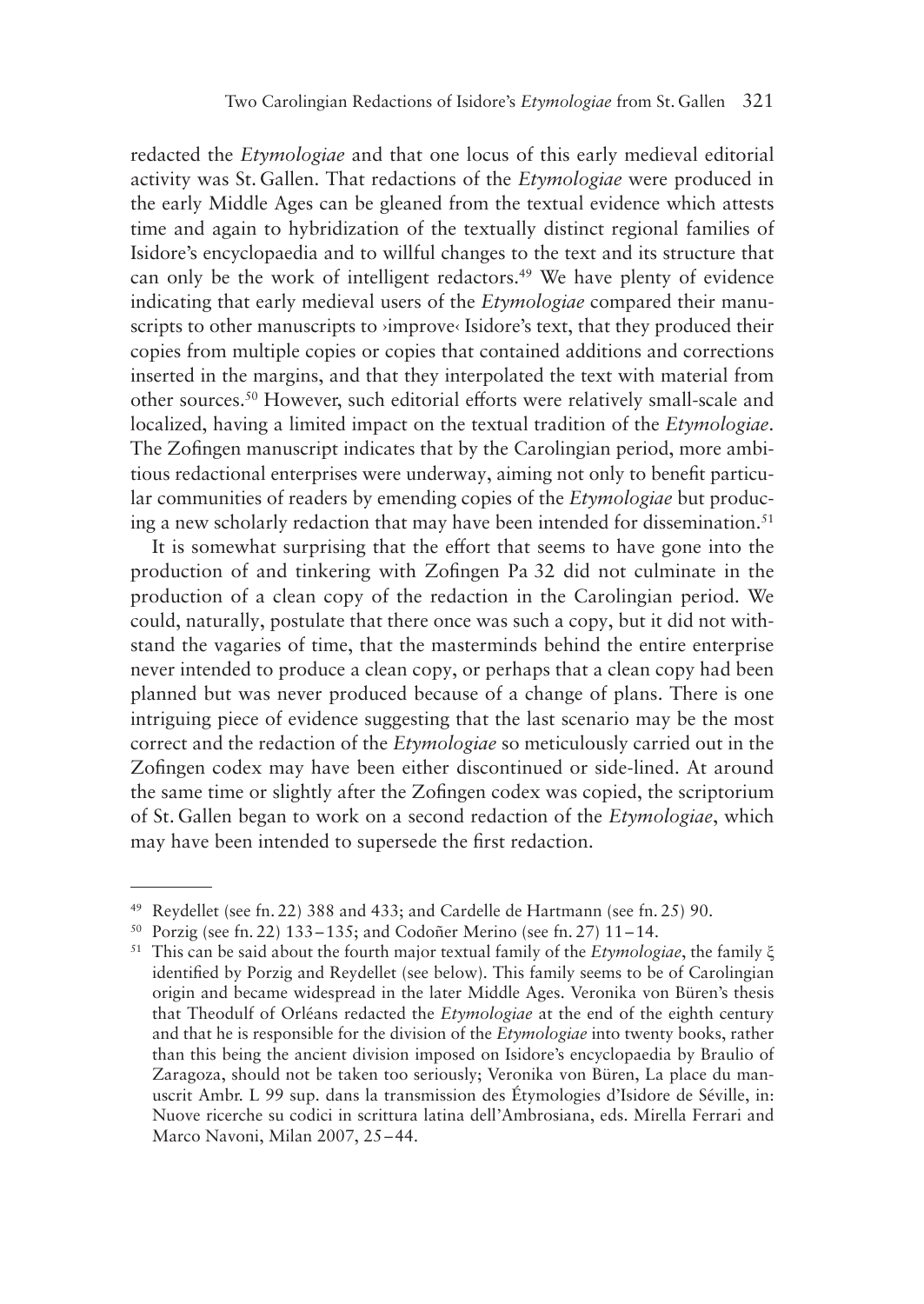## The second St. Gallen redaction of the *Etymologiae*

We need not look far for traces of this second St. Gallen redaction of the *Etymologiae*. It may seem surprising that among the many layers of scribal activity in the Zofingen codex are mixed traces of a redactional effort that do not belong to the first redaction. They stand out only once the Zofingen manuscript is compared with several other early medieval manuscripts of the *Etymologiae* which contain identical traces of scribal activity: transposition signs, variant readings in the margins introduced by *al.* (for *alibi*), and critical signs entered in the main text block in order to indicate uncertain or problematic readings. While transposition signs and variant readings can occasionally be found in the margins of early medieval manuscripts, including those of the *Etymologiae*, critical signs are exceptionally rare in this period.<sup>52</sup> To my knowledge, there are no other manuscripts of the *Etymologiae* equipped with them apart from the Zofingen codex and the following five manuscripts: $53$ 

- **Schaffhausen, Stadtbibliothek, MS Min. 42** (books I-X): copied in Mainz in the second quarter of the ninth century.54 Bischoff notes that this manuscript contains additions made by hands from the Bodensee area in the second half of the ninth century, indicating that at the time, Schaffhausen Min. 42 was no longer in Mainz.55 Bischoff's additions in question must be the variant readings, transposition signs, and critical signs discussed below, as there are few other ninth-century marginalia in the Schaffhausen codex. The codex was present in the Allerheiligen Abbey in Schaffhausen founded in 1049 by the fifteenth century at the latest.
- **St. Gallen, Stiftsbibliothek, MS 236** (books XI –XX): copied in the second half of the ninth century at St. Gallen.<sup>56</sup> St. Gallen 236 contains the second half

<sup>&</sup>lt;sup>52</sup> The few known examples of critical signs used for textual criticism in the early Middle Ages are mentioned in Evina Steinová, Notam superponere studui: The Use of Technical Signs in the Early Middle Ages, Turnhout 2019, 114–117.

<sup>53</sup> I was able to examine most of the 84 fully preserved pre-1000 manuscripts and 24 pre-1000 fragments of the entire *Etymologiae* before the completion of this study.

<sup>&</sup>lt;sup>54</sup> This manuscript is not digitized. It is described in Rudolf Gamper, Gaby Knoch-Mund, and Marlis Stähli, Katalog der mittelalterlichen Handschriften der Ministerialbibliothek Schaffhausen, Dietikon-Zürich 1994, 134–135. The codex was assigned number 328 in Anspach's handlist in which it was dated to the end of the eleventh century and the siglum S in the overview of the most important manuscripts of the *Etymologiae*; Fernández Catón (see fn. 12) 122–123; and Codoñer Merino, Martin, and Andres (see fn. 22) 275. It is also discussed in Beeson (see fn. 20) 14–15.

<sup>55</sup> Bischoff (see fn. 12) vol. 3, 345.

<sup>56</sup> This manuscript is digitized at: https://www.e-codices.unifr.ch/de/list/one/csg/0236. Bischoff dated it more precisely in the mid-ninth century or the third quarter of the ninth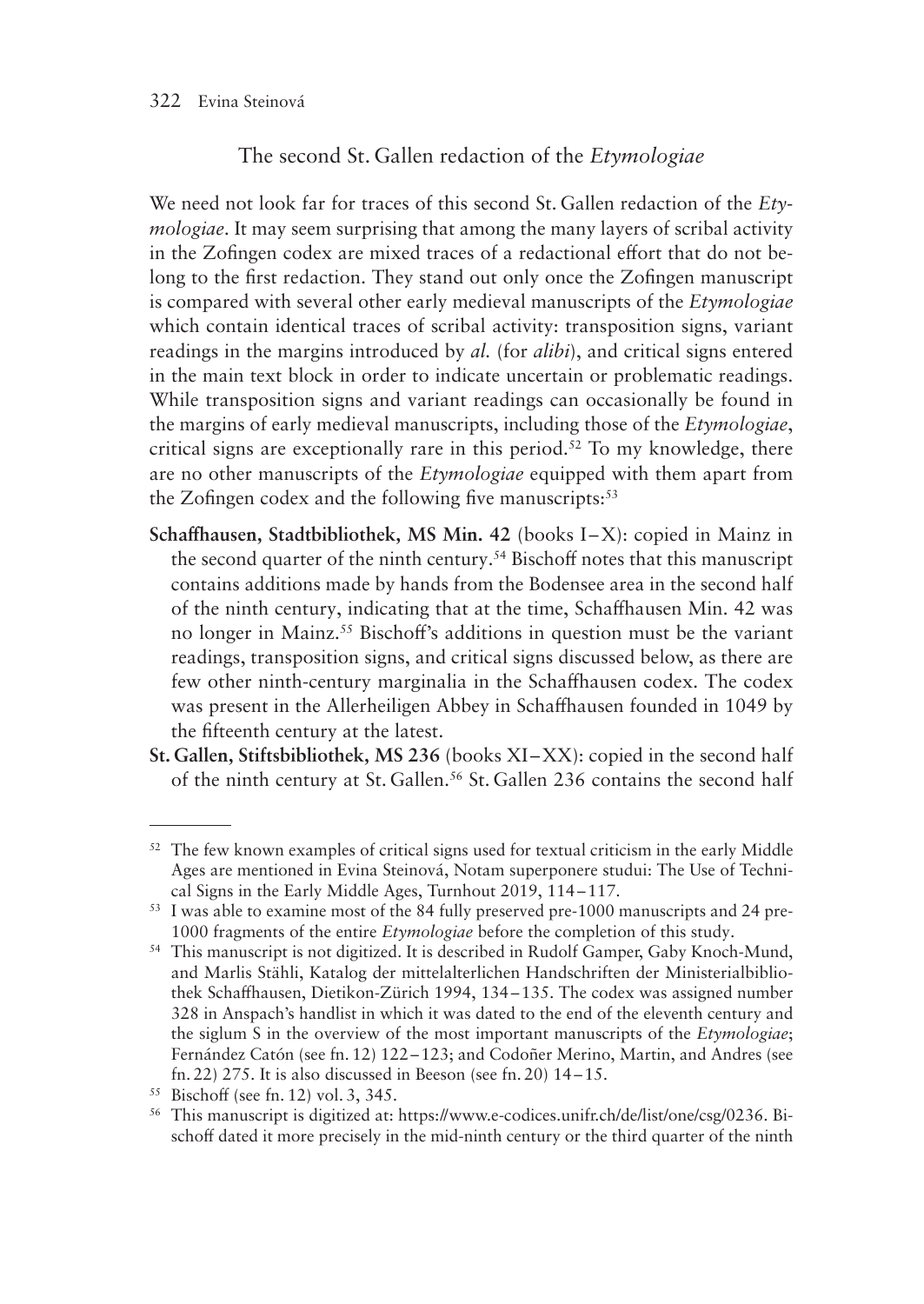of the *Etymologiae* and may have been produced specifically to complement Schaffhausen Min. 42. The variant readings inserted into this codex are roughly contemporary with it.

- **St. Gallen, Stiftsbibliothek, MSS 231–232** (books I–XX): a two-volume full set of the *Etymologiae* produced at St. Gallen in the 880s.<sup>57</sup> This double volume has been identified with the item *Ethimologiarum Isidori volumina II* from the 883 catalogue of the books from the private library of Grimald's successor Hartmut  $(872-883)$ .<sup>58</sup> Some scholars think that this manuscript may have been produced during the librarianship of Notker Balbulus and that a cryptographic notice on the front pastedown of St. Gallen 232 refers to Notker. 59 Variant readings in this codex seem to have been entered both by the main hands and other, slightly younger hands.
- **Einsiedeln, Stiftsbibliothek, MS 167** (books I–XX): a tenth-century copy of Zofingen Pa 32 produced at Einsiedeln.<sup>60</sup> It contains only two passages marked by *obeli*/*metobeli* and only a handful of passages equipped with variant readings.<sup>61</sup> Both the critical signs and the variant readings were cop-

century, suggesting, therefore, that it was copied during the abbacy of Grimald; Bischoff (see fn. 12) vol. 3, 316. It is Anspach's item number 192; Fernández Catón (see fn. 12) 89.

<sup>57</sup> These manuscripts are digitized at: https://www.e-codices.unifr.ch/en/list/one/csg/0231 (231) and https://www.e-codices.unifr.ch/en/list/one/csg/0232 (232). Their most recent description can be found in Euw (see fn. 1) 444–446. They were assigned number 54 in Anspach's handlist and the modern siglum G in standard literature; Fernández Catón (see fn. 12) 48; and Codoñer Merino, Martin, and Andres (see fn. 22) 275. See also Beeson (see fn. 20) 13–14.

<sup>58</sup> Bruckner (see fn. 1) vol. 3, 42. See also editor's comment on the *Casus sancti Galli*; MGH SS Rer. Germ. 75, p. 228.

<sup>59</sup> Euw (see fn. 1) 176.

<sup>&</sup>lt;sup>60</sup> This manuscript is not digitized. There is still not a more recent published standard description than the one found in Gabriel Meier, Catalogus codicum manu scriptorum qui in Bibliotheca monasterii Einsidlensis OSB servantur, Wiesbaden 1899, 133–134. The manuscript was assigned number 113 in Anspach's handlist and is known under the siglum z; Fernández Catón (see fn. 12) 62; and Codoñer Merino, Martin, and Andres (see fn. 22) 275. It is also discussed in Anton von Euw, Die Einsiedler Buchmalerei zur Zeit des Abtes Gregor (964–996), in: Festschrift zum tausendsten Todestag des seligen Abtes Gregor, ed. Odo Lang, Sankt Ottilien 1996, 183–241. See also Beeson (see fn. 20) 13.

<sup>61</sup> The passages marked with critical signs appear on pp. 139 (*Etym.* 6.7.2) and 306 (*Etym.* 16.1.6). The variant readings appear on pp. 50 (*Etym.* 2.21.4), 52 (*Etym.* 2.21.31), 137 (*Etym.* 6.2.31), 141 (*Etym.* 6.11.3), 155 (*Etym.* 7.1.39), 227 (*Etym.* 10.266), 231 (*Etym.* 11.1.71), 241 (*Etym.* 11.3.28), 250 (*Etym.* 12.4.1), 251 (*Etym.* 12.4.32), 258 (*Etym.* 12.7.10), 259 (*Etym.* 12.7.27), 287 (*Etym.* 14.6.19), 300 (*Etym.* 15.4.2), 305 (*Etym.* 15.15.6), and many more.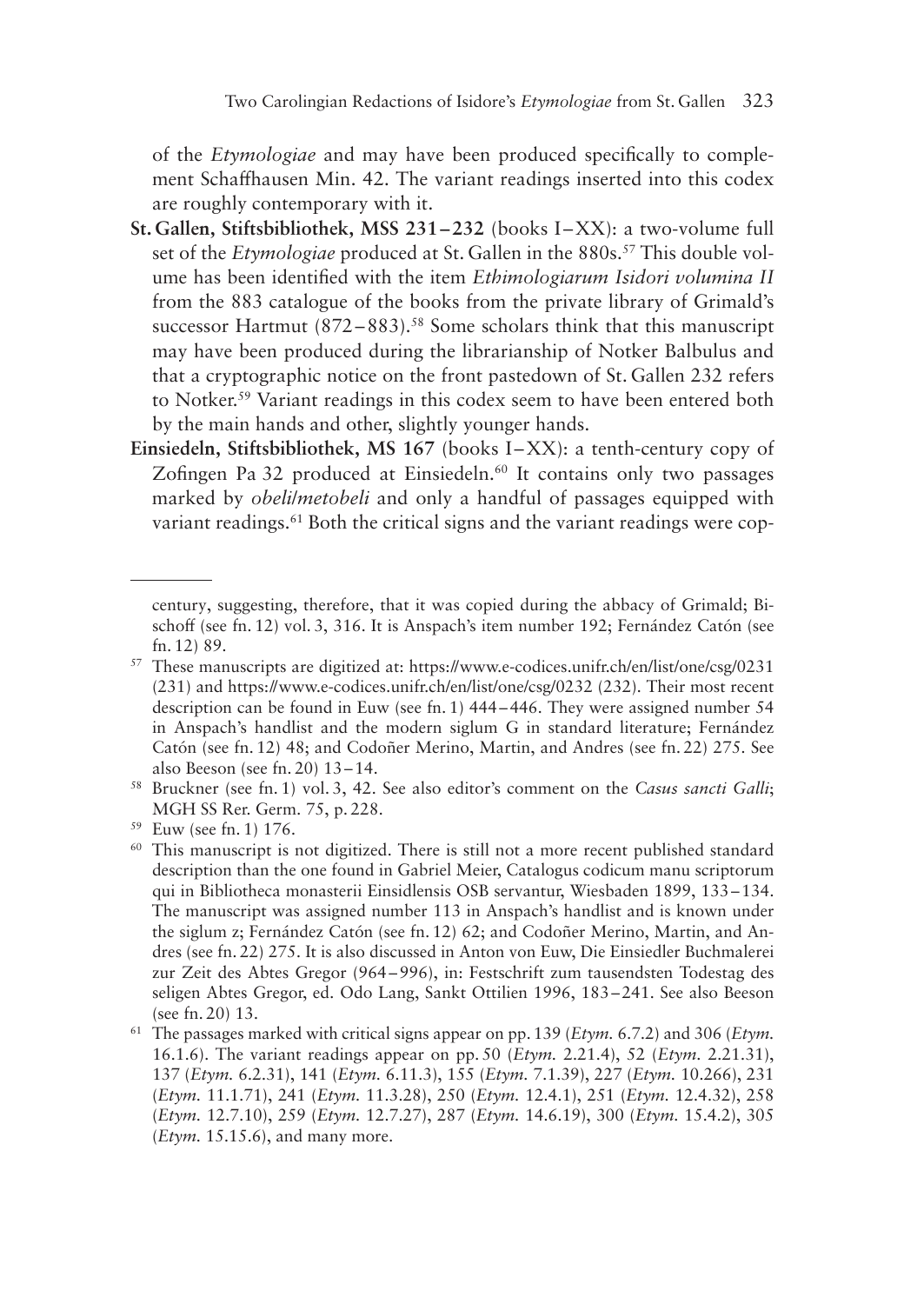ied by the main hand. As the same variant readings and critical signs can be found in Zofingen Pa 32, the traces of the second St. Gallen redaction in this manuscript are certainly a result of copying from its exemplar and not an indication that this manuscript was collated against the others. Einsiedeln 167 is thus an outlier, as is also evident from the fact that it was copied about a century after the other manuscripts and not in St. Gallen.

The presence of the critical signs in these manuscripts is extremely significant for two reasons. First, the critical signs (and the variant readings and transposition signs) tie the five ninth-century manuscripts together, suggesting that they were at a certain point at the same location and annotated by the same group of users. Since four of the five manuscripts (St. Gallen 236, St. Gallen 231, St. Gallen 232, and as we have seen Zofingen Pa 32) were produced at St. Gallen and kept there during the entire Middle Ages, it is rather clear that the location of this unusual activity must have been St. Gallen (this conclusion is also consistent with Bischoff's verdict about Schaffhausen Min. 42). As some of the ninth-century manuscripts in the group were not copied before the second half of the ninth century, but all seem to have been annotated before the beginning of the tenth century, the marginalia must have been inserted into them at some point in the second half of the ninth century. It, thus, seems that the St. Gallen scribes, perhaps the very same individuals who copied the Zofingen manuscript, collated several of the full manuscripts of the *Etymologiae* that were available in their library against each other and perhaps against other manuscripts, which have not yet been traced or which are now lost.

The other reason why the presence of critical signs in these six manuscripts is remarkable is that critical signs were a tool of those who aspired to the highest degree of learning and therefore point to the activities of top-level scholars.62 To fully appreciate their significance it may be useful to recount that they go back to one of the most illustrious Christian scholars of the Patristic era: Origen. The Alexandrian scholar used them in his six-column *Hexapla*, a critical redaction of the Old Testament, to compare several Greek text versions of the Old Testament with the Hebrew text. In a synoptic version of this *Hexapla*, Origen later presented the redacted text in a single text block. To distinguish textual variants particular only to a specific version of the Greek Old Testament, he used two critical signs: the *obelus* (—) to mark the lines that were found only in the Septuagint but not in other Greek versions of the Old Testament and the *asteriscus* (※) to mark those that were not found in the Sep-

<sup>62</sup> Steinová (see fn. 52) 125–126.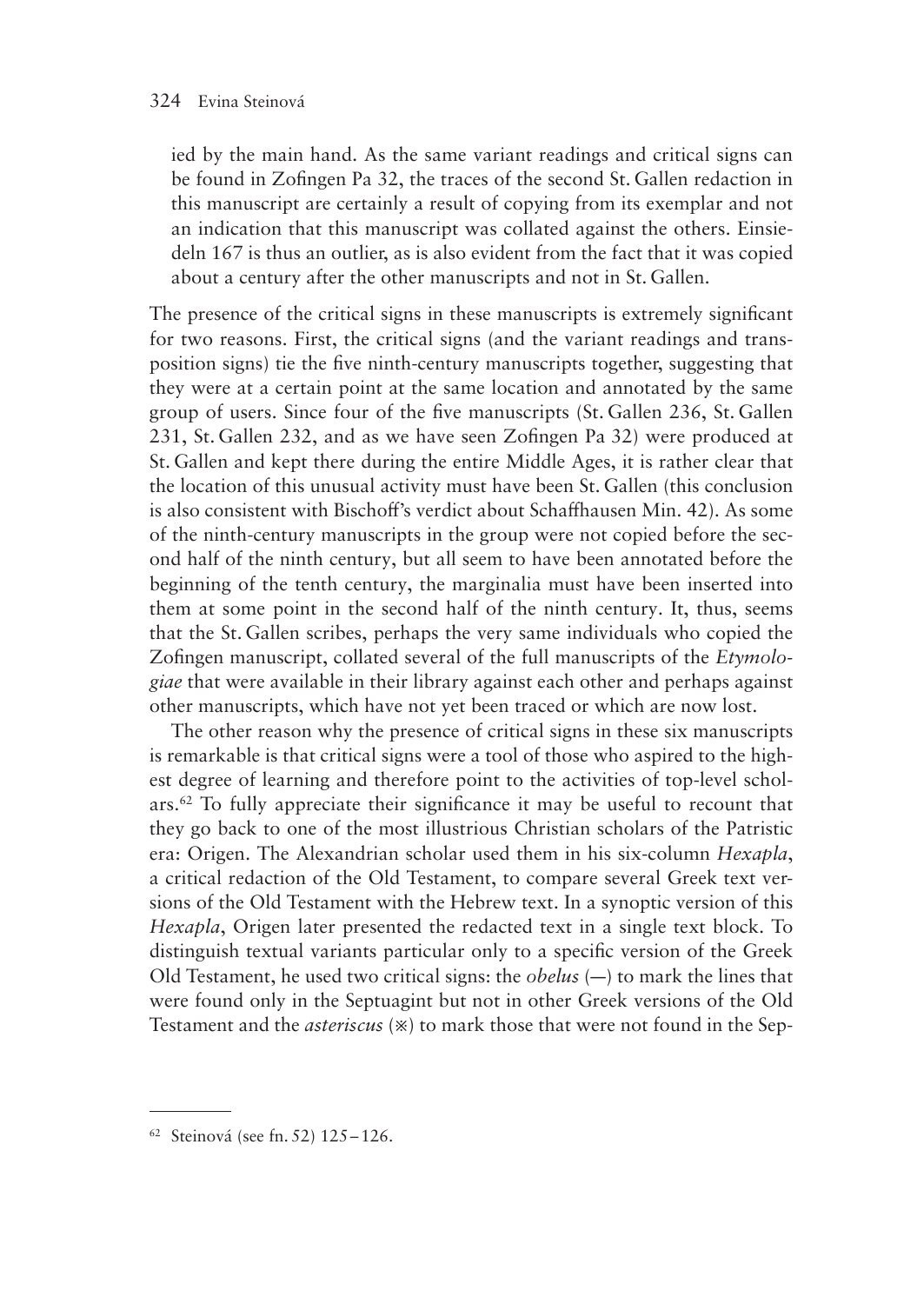tuagint but only in these other Greek versions.<sup>63</sup> Origen, thus, produced a critical text of the Greek Old Testament in which the signs inserted in the margins next to certain lines functioned as a primitive *apparatus criticus*.

Origen's critical method inspired scholars both in the East and the West to undertake their own philological projects in the following centuries. At first, such projects were limited to the collation of different text versions of the Bible which could then be put into circulation equipped with critical signs (e.g. Lucian of Antioch, Jacob of Harqel, Jerome).64 By the early Middle Ages, scholars in the Latin West made the important realization that if critical signs could be used for the collation of the Bible, they could also be used for any text that existed in multiple substantially different versions.<sup>65</sup> The first humble traces of such experimentation with critical signs appeared in the pre-Carolingian period.66 However, the full potential of the Origenian critical method was realized only in the Carolingian environment, in which the first critical redactions of entire texts emerged. Perhaps the most famous is the critical redaction of the Rule of St. Benedict, preserved in St. Gallen, Stiftsbibliothek, MS 914. 67 This redaction is a direct result of the diffusion of the Monte Cassino text of the

<sup>63</sup> On the *Hexapla* and its synoptic version, as well as the critical signs, see Anthony Grafton and Megan Williams, Christianity and the Transformation of the Book: Origen, Eusebius, and the Library of Caesarea, Cambridge, MA 2008, 105–119; and Francesca Schironi, The ambiguity of signs: critical σημεῖα from Zenodotus to Origen, in: Homer and the Bible in the Eyes of Ancient Interpreters, ed. Maren Niehoff, Leiden 2012, 87–112.

<sup>&</sup>lt;sup>64</sup> It was particularly important that Jerome chose to include critical signs in his second revision of the Latin Bible based on Origen's *Hexapla*. Jerome was instrumental for the integration of Origenian critical method into the Western patristic intellectual tradition, both by means of his biblical revisions and via his writings, in which he made many references to critical signs. For Jerome's role in transmitting the Origenian critical method to the Latin West, see Adam Kamesar, Jerome, in: The New Cambridge History of the Bible. From the Beginnings to 600, eds. James Carleton Paget and Joachim Schaper, Cambridge 2013, 653–675 (here 660–664).

<sup>&</sup>lt;sup>65</sup> By this time, the Origenian obelus began to resemble the modern division sign  $(\frac{1}{2})$ , and both the *asteriscus* and the *obelus* began to be inserted into the main text rather than placed in the margins. For this reason, too, the *metobelus* (:) began to be used as an end-stop to signalize where the passage added *sub asterisco* or *sub obelo* terminated.

<sup>66</sup> An example is the Bobbio Orosius (Milan, Biblioteca Ambrosiana, MS D 23 sup.), a seventh-century Irish manuscript, in which three problematic passages were marked with *obeli*; see David Ganz, The Literary Interests of the Abbey of Corbie in the First Half of the Ninth Century, Ph.D. dissertation, University of Oxford 1980, 78; and Steinová (see fn. 52) 115.

 $67$  The manuscript is digitized at: https://www.e-codices.unifr.ch/de/list/one/csg/0914. Its commented facsimile was printed as Germain Morin, Benedikt Probst, and Ambrogio Amelli, Regula Benedicti: de codice 914 in Bibliotheca Monasterii S. Galli servato quam simillime expressa, Sankt Ottilien 1983.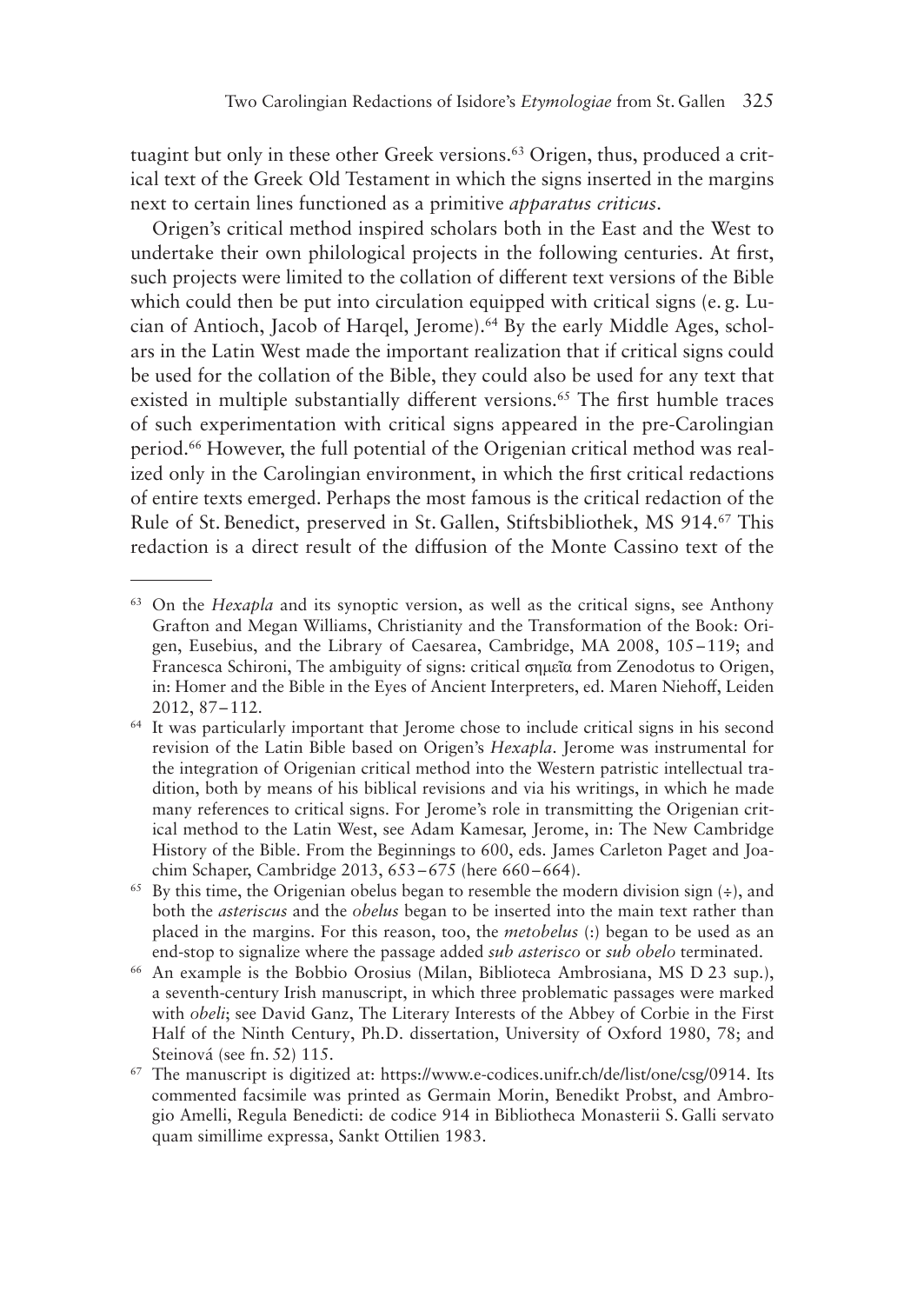Rule, which differed significantly from the text that had been available until then in the Carolingian lands.<sup>68</sup> In St. Gallen 914, the discrepancies between the Monte Cassino text and the Carolingian text of the Rule were expressed by *obeli* (÷) and *metobeli* (:), which marked passages not found in the Monte Cassino text (i. e., either omission or addition), and by variant readings inserted in the margin, which indicated where one version contained readings different from the other (i. e., variation, see Fig. 11).

St. Gallen 914 and the five ninth-century manuscripts of the *Etymologiae* equipped with transposition signs, variant readings, and critical signs may be connected. In the first place, St. Gallen 914 is a manuscript from the Bodensee region. Traube assigned it to Reichenau,<sup>69</sup> but as Bischoff argued, it was more likely copied at St. Gallen from a Reichenau exemplar in the first third of the ninth century.70 It was, thus, produced only several decades before the critical signs and other marginalia were inserted in the same scriptorium into the manuscripts of the *Etymologiae*. Second, the *apparatus criticus* present in St. Gallen 914 consists of critical signs and variant readings just as the *apparatus* present in the manuscripts of the *Etymologiae*. The annotators of both the Rule and the *Etymologiae* used the same working method. This is noteworthy, especially as combining critical signs with variant readings inserted in the margins was not a standard scholarly working method in the early Middle Ages nor is it attested in such a systematic fashion in manuscripts outside of the Bodensee region.<sup>71</sup> Third, St. Gallen 914 contains a letter-prologue that men-

<sup>&</sup>lt;sup>68</sup> The critical redaction of the Rule in this manuscript was studied in Ludwig Traube, Textgeschichte der Regula S. Benedicti, in: Abhandlungen der Historischen Klasse der Königlich-Bayerischen Akademie der Wissenschaften 21 (1898), 599–731 (here 631–632, 649–653, 664–667 and 673–679); reprinted as Ludwig Traube, Textgeschichte der Regula S. Benedicti, Munich 1910.

<sup>69</sup> Traube (see fn. 68) 664.

<sup>70</sup> Morin, Probst, and Amelli (see fn. 67) viii– ix; and Bischoff (see fn. 12) vol. 3, 335–336.

<sup>&</sup>lt;sup>71</sup> The combination of critical signs and variant readings can be found in several other manuscripts from St. Gallen. In the grammatical compendium St. Gallen, Stiftsbibliothek, MS 876 (8th/9th century, St. Gallen), *obeli* and *metobeli* as well as variant readings appear in Pompeius's commentary on Donatus. In another grammatical compendium, St. Gallen, Stiftsbibliothek, MS 882 ( $9<sup>th</sup>$  century, 3/4, St. Gallen), parts of the works of Donatus and Eutyches were similarly marked with *obeli* and *metobeli* and equipped with variant readings. In St. Gallen, Stiftsbibliothek, MS  $14$  (9<sup>th</sup> century, 1/3, St. Gallen), a manuscript containing the Book of Job, an addition to Jerome's prologue was also marked with critical signs. Critical signs can even be found in St. Gallen, Stiftsbibliothek, MS 728 (9<sup>th</sup> century, 2/2, St. Gallen) in the oldest manuscript catalogue of St. Gallen. Unlike the case of the manuscripts of the *Etymologiae*, however, there is no obvious link between these manuscripts containing *obeli* and *metobeli*, other than that they were produced and kept in St. Gallen during the ninth century. In those codices that contain variant reading, these additions seem to come from the ninth century.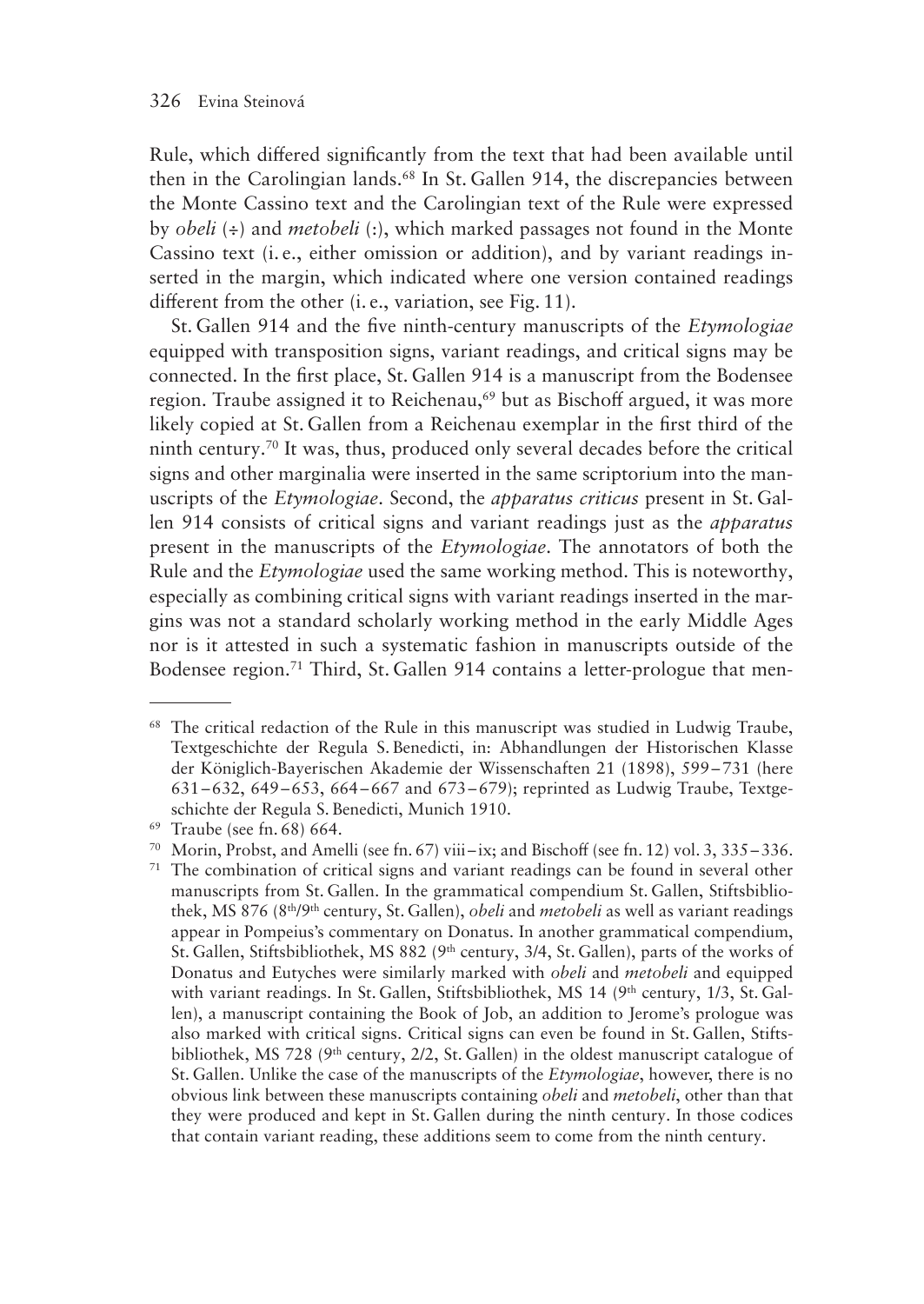tions that the critical redaction of the Rule was produced on behalf of Reginbert, the famous *bibliothecarius* of Reichenau, by two Reichenau monks, Tatto and Grimald, who were sent to Aachen in the 810s to consult the copy of the Monte Cassino text kept there. Scholars have identified the Grimald who took part in the production of the critical redaction of the Rule with Grimald, who was the abbot of St. Gallen from 841 to 872, that is at the time when the annotations may have been entered into the codices of the *Etymologiae*. 72 Given the proximity of the two projects in their aims, methods, and historical context, it seems highly unlikely that the redactors of the *Etymologiae* were unaware of the earlier redaction of the Rule. Perhaps, we should imagine that the latter proved a model for the former.

How the critical signs and variant readings function in the context of the five codices of the *Etymologiae* can be illustrated with the example of *Etym.* 2.28.4 as it is found in Schaffhausen Min. 42 and Zofingen Pa 32 (see the appendix, item I.14):

| Schaffhausen Min. 42 (fol. 44v, Fig. 12)   Zofingen Pa 32 (fol. 37r, Fig. 13) |  |  |  |  |  |  |  |  |  |  |  |  |  |
|-------------------------------------------------------------------------------|--|--|--|--|--|--|--|--|--|--|--|--|--|
|-------------------------------------------------------------------------------|--|--|--|--|--|--|--|--|--|--|--|--|--|

Omne iustum honestum: (nullum honestum turpe *add. in marg*.): nullum igi- | honestum turpe:: nullum igitur iustur iustum turpe

Omne iustum honestum: ÷nullum tum turpe

In this particular case, the two manuscripts were compared and an addition reflecting this comparison was inserted into each of them. Thus, a reading absent in Schaffhausen Min. 42 was added in the margin from Zofingen Pa 32, while the same reading was marked with critical signs in Zofingen Pa 32 to indicate its absence in Schaffhausen Min. 42 (unless we want to presume the existence of additional manuscripts that contained the identical readings and informed the interventions seen in the two manuscripts, but such a proposition would only multiply virtual manuscripts used for the collation of which no trace survives).

The five ninth-century manuscripts listed above contain 145 passages marked with critical signs (see the appendix).<sup>73</sup> By analysing these passages, it is possible to examine the objectives, the working method, and the context of the activ-

<sup>72</sup> Wilhelm Wattenbach, Das Schriftwesen im Mittelalter, Leipzig 1896, 331; Traube (see fn. 68) 631; Bruckner (see fn. 1) vol. 3, 24. However, Geuenich (see fn. 7) is sceptical about the two Grimalds being the same person.

<sup>73</sup> The full appendix is available for download at: https://doi.org/10.5281/zenodo.4822244. The passages equipped with variant readings are more numerous. It would be interesting to examine them as well, but this is beyond the scope of this project.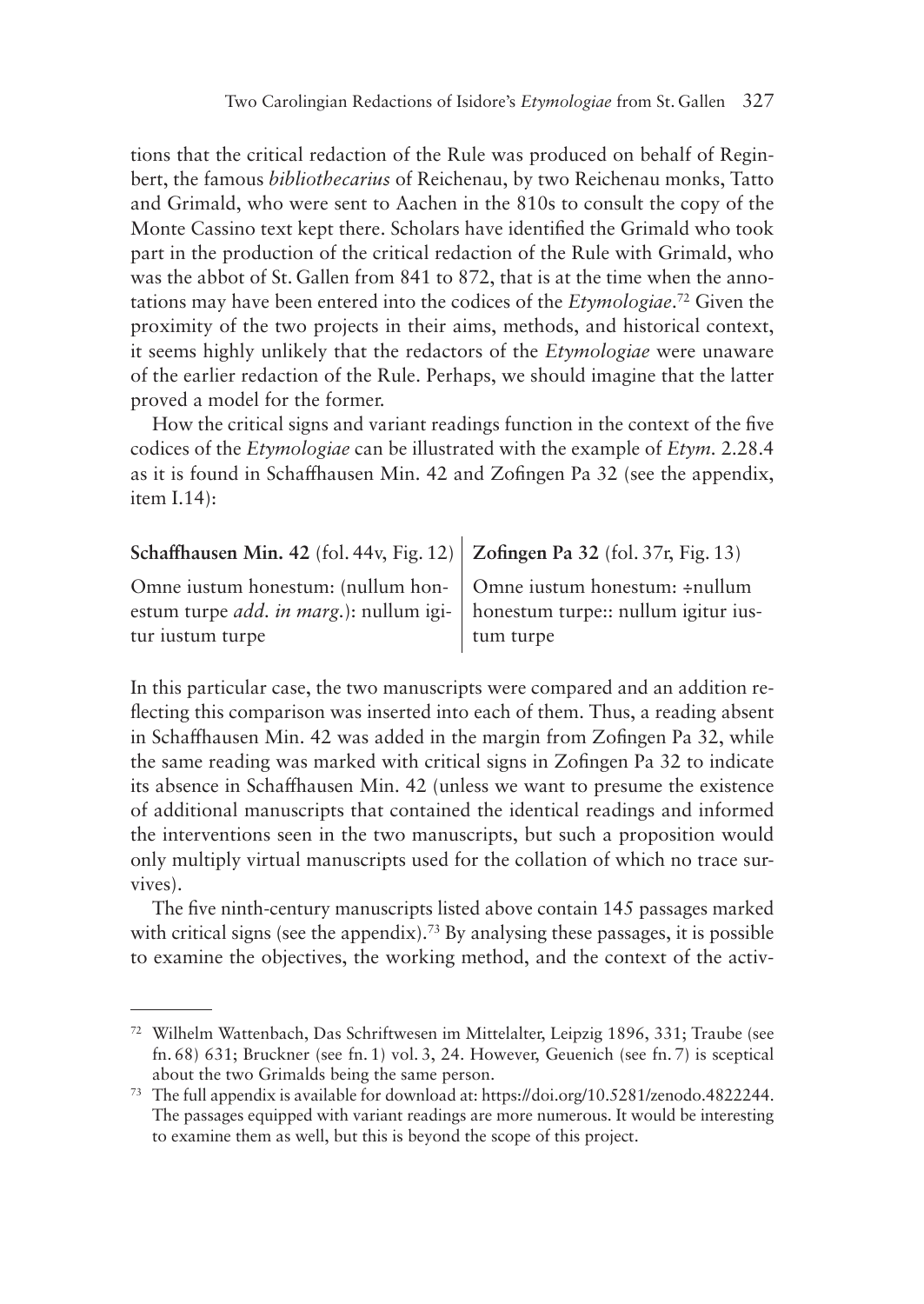ity of the St. Gallen collators who left behind their traces in Zofingen Pa 32, Schaffhausen Min. 42, St. Gallen 236, and St. Gallen 231–232. We can begin by aligning the five manuscripts into three complete sets of the *Etymologiae*. Schaffhausen Min. 42 and St. Gallen 236 form one complete set, which I shall call series A. Zofingen Pa 32, which contains all twenty books in one volume, constitutes a second set, which I shall refer to it as to series B. St. Gallen 231 and St. Gallen 232 form a two-volume set, which I shall call series C.

A comparison of the three series tells us exactly how the five manuscripts were used. In the first place, with the exception of books IV (*De medicina*) and VIII (*De ecclesia et sectis*), all books contain critical signs, as does the prefatory section of the *Etymologiae* consisting of *tituli* and letters exchanged between Isidore and his close friend and first editor, Braulio of Zaragoza (Tab. 4). Nevertheless, not all books were worked on to the same extent, as is most obvious from the fact that while only 45 passages were equipped with critical signs in the books I–X, 100 passages were marked in books XI –XX. Some books received significantly more attention than others, especially books II (*De rhetorica et dialectica*, 13 passages marked with critical signs), XV (*De aedificiis et agris*, 16 marked passages), XVI (*De lapidibus et metallibus*, 24 marked passages), XVII (*De rebus rusticis*, 14 marked passages) and XIX (*De navibus, aedificiis, et vestibus*, 14 marked passages). Tab. 4 also shows that the passages marked with critical signs are distributed unevenly across the three series. Almost two thirds of the signs have been inserted in series A, while there are only seven passages marked with critical signs in series C. The distribution of critical signs among the three series should not be taken as an indication of the extent to which specific manuscripts were used for the collation. All manuscripts seem to have been utilized from cover to cover, which is made particularly clear by the distribution of variant readings in each of them. Rather, the signs provide a good measure of the relative textual distance between the manuscripts involved in the collation. Series A, it seems, was particularly removed from the other manuscripts used for this project.

To be clear, the early medieval collators could not have been aware of the modern textual families of the *Etymologiae* identified by W. M. Lindsay,<sup>74</sup> nor were they interested in collating families but rather in collating individual manuscripts in their library. Nevertheless, through a careful selection of manuscripts or by sheer luck they achieved results comparable to those of a modern editor. Unwittingly, they found a good representative of the family ξ in series A and a good representative of family  $\alpha$  in series B.<sup>75</sup> What is even

<sup>&</sup>lt;sup>74</sup> Lindsay (see fn. 21) v–xiii; and Lindsay (see fn. 40).

<sup>75</sup> Porzig (see fn. 22) 142; and Reydellet (see fn. 22) 398.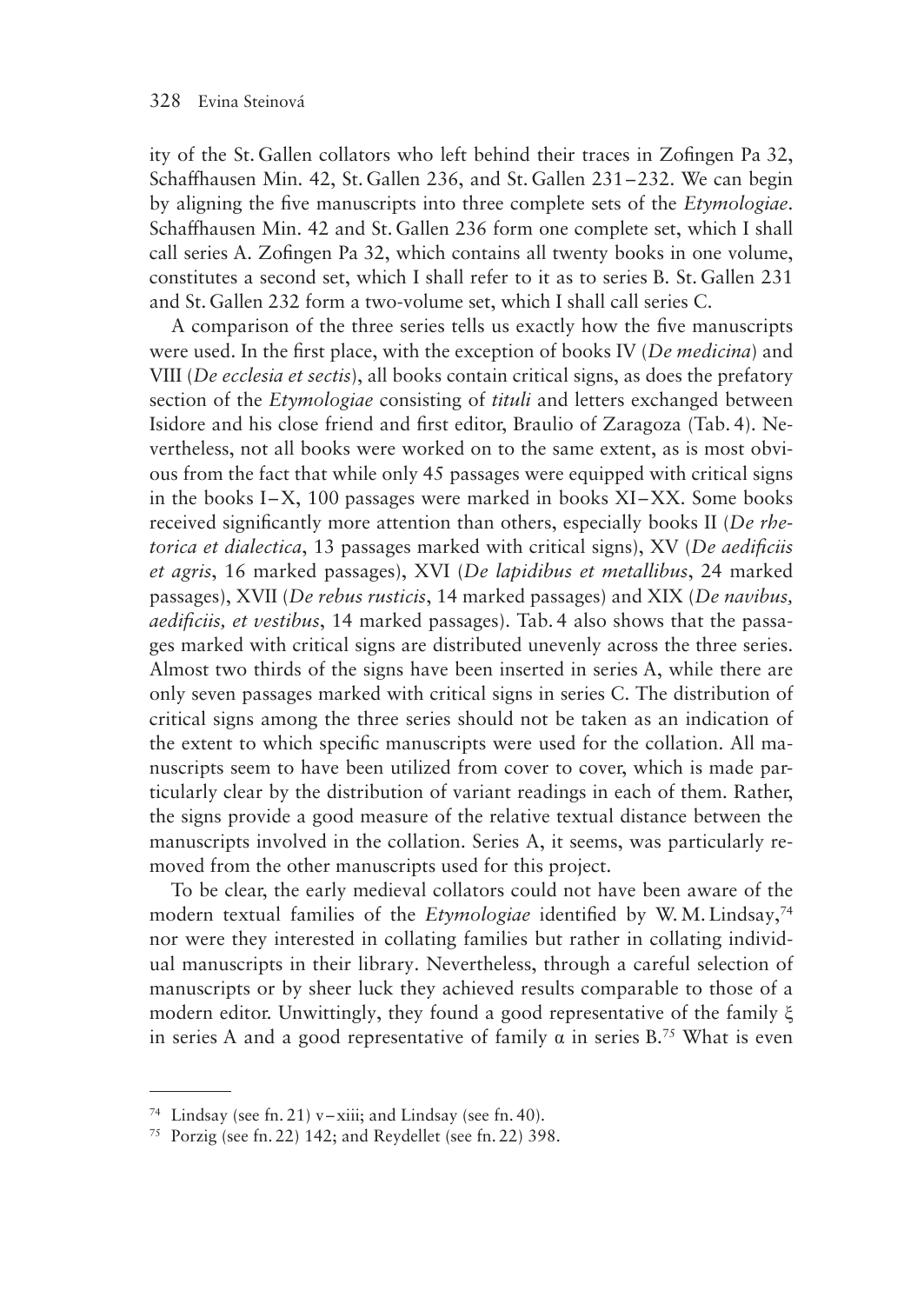| book                              | series A         | series B         | series C         | total          |
|-----------------------------------|------------------|------------------|------------------|----------------|
| tituli and letters                | $\mathfrak{Z}$   | $\boldsymbol{0}$ | $\overline{0}$   | $\mathfrak{Z}$ |
| $\mathbf I$                       | $\overline{2}$   | $\mathbf{1}$     | $\mathbf 1$      | $\overline{4}$ |
| $\rm II$                          | $\epsilon$       | $\epsilon$       | $\mathbf{1}$     | 13             |
| $\rm III$                         | $\overline{2}$   | $\mathbf{1}$     | $\overline{2}$   | 5              |
| ${\rm IV}$                        | $\boldsymbol{0}$ | $\overline{0}$   | $\overline{0}$   | $\overline{0}$ |
| $\mathbf V$                       | $\mathbf{1}$     | $\mathfrak{2}$   | $\overline{0}$   | $\sqrt{2}$     |
| $\mbox{VI}$                       | 5                | $\overline{2}$   | $\boldsymbol{0}$ | $\overline{7}$ |
| <b>VII</b>                        | $\overline{3}$   | $\sqrt{2}$       | $\boldsymbol{0}$ | 5              |
| <b>VIII</b>                       | $\boldsymbol{0}$ | $\boldsymbol{0}$ | $\overline{0}$   | $\overline{0}$ |
| $\rm IX$                          | $\overline{2}$   | $\overline{0}$   | $\mathbf{1}$     | $\overline{2}$ |
| $\mathbf X$                       | $\mathfrak{Z}$   | $\,1\,$          | $\mathbf 1$      | $\overline{4}$ |
| $\ensuremath{\text{XI}}\xspace$   | $\,1$            | $\mathbf{1}$     | $\boldsymbol{0}$ | $\overline{2}$ |
| XII                               | 5                | $\overline{7}$   | $\boldsymbol{0}$ | 12             |
| $\mbox{XIII}$                     | $\overline{4}$   | $\overline{2}$   | $\overline{0}$   | 5              |
| XIV                               | $\overline{2}$   | $\mathbf{1}$     | $\mathbf{1}$     | $\overline{3}$ |
| $\mathbf{X}\mathbf{V}$            | 13               | $\epsilon$       | $\boldsymbol{0}$ | 16             |
| XVI                               | 19               | $\overline{7}$   | $\boldsymbol{0}$ | 24             |
| $\mathbf{X}\mathbf{V}\mathbf{II}$ | 9                | $\overline{7}$   | $\overline{0}$   | 14             |
| <b>XVIII</b>                      | $\overline{2}$   | $\overline{2}$   | $\overline{0}$   | $\overline{4}$ |
| $\ensuremath{\text{XIX}}$         | 13               | $\mathbf{1}$     | $\overline{0}$   | 14             |
| $\mathbf{X}\mathbf{X}$            | $\overline{4}$   | $\overline{2}$   | $\boldsymbol{0}$ | 6              |
| total                             | 99               | 51               | $\overline{7}$   | 145            |
| $\%$                              | 63.5%            | 32%              | $4.5\,\%$        |                |

Tab. 4. Distribution of critical signs in the three series A, B, and C and the different sections of the *Etymologiae*

more, the comparison of the passages marked by critical signs and equipped with variant readings in the five manuscripts associated with St. Gallen reveal that the early medieval collators of St. Gallen employed for their work additional manuscripts of the *Etymologiae* that no longer survive. The charac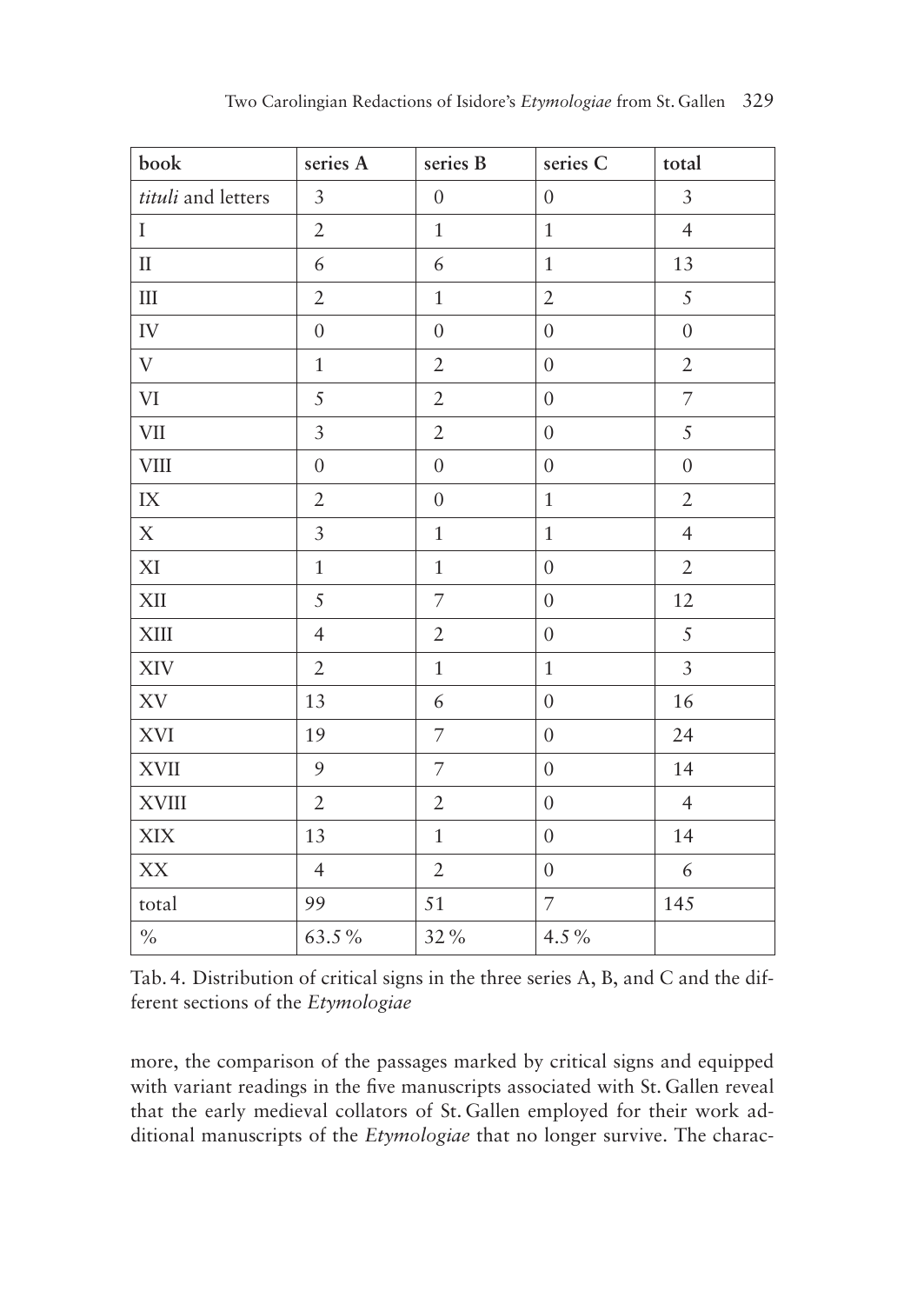ter of these additional manuscripts can be partially reconstructed from the critical signs and variant readings that cannot be explained by means of the three above-mentioned series alone. An instructive example in this regard is *Etym.* 12.1.52, which reads in the three fully preserved series as follows (see also the appendix, item II.3):

| St. Gallen 236           | Zofingen Pa 32          | St. Gallen 232          |
|--------------------------|-------------------------|-------------------------|
| (p. 33, Fig. 14)         | (fol. 185r, Fig. 15)    | (p. 43, Fig. 16)        |
| qui frontem albam        | qui frontem albam       | qui frontem albam       |
| ÷calidi (al. calliti vel | calidi (al. calliti vel | calidi (al. calliti vel |
| candidi in marg. int.).  | candidi in marg. ext.). | candidi in marg.).      |
| Cervinus est             | Cervinus est            | Cervinus est            |

As all three series feature the same base reading (*calidi*) and were equipped with the same two variant readings (*al. calliti vel candidi*), none of them could have provided the variant readings, which must have come from one or more other manuscripts. The reading *calliti* can be found in the *Karolinus* (Wolfenbüttel, Herzog August Bibliothek, MS Weiss. 64), an eighth-century manuscript of the *Etymologiae* from Bobbio and one of the most important witnesses of the Hiberno-Italian family β of the text.<sup>76</sup> This family was also available at St. Gallen, as is evidenced by two early incomplete copies of the *Etymologiae* copied there: St. Gallen, Stiftsbibliothek, MS 233 (c. 800, books VI–VIII + XII–XV) and St. Gallen, Stiftsbibliothek, MS 235 (c. 800, books XII-XX).<sup>77</sup> The variant readings attached to *Etym.* 12.1.52 and elsewhere suggest that a manuscript or manuscripts from the Hiberno-Italian family were used by the St. Gallen collators in their project. For this reason, I include St. Gallen 233 and 235 as well as the *Karolinus* (to supplement the gaps in St. Gallen 233 and 235) in my analysis as representatives of this additional manuscript or manuscripts. As far as certain critical signs and variant readings do not find echo in series A, B, and C, but match manuscripts from family β, we may presume that they were derived from this now lost manuscript of Hiberno-Italian type, a book that has not survived, but which was perhaps the parent of St. Gallen 233 and 235. I will refer to this virtual manuscript/s as series D\*.

<sup>76</sup> Lindsay (see fn. 21) ix–x; Hans Butzmann, Die Weissenburger Handschriften, Frankfurt am Main 1964, 204–210, and CLA IX 1386.

<sup>&</sup>lt;sup>77</sup> On these manuscripts, see Bruckner (see fn. 1) vol. 3,  $72-73$ ; Bischoff (see fn. 24) 340; and Reydellet (see fn. 22) 433. They are digitized at: https://www.e-codices.unifr.ch/en/ list/one/csg/0233 (233) and https://www.e-codices.unifr.ch/en/list/one/csg/0235 (235).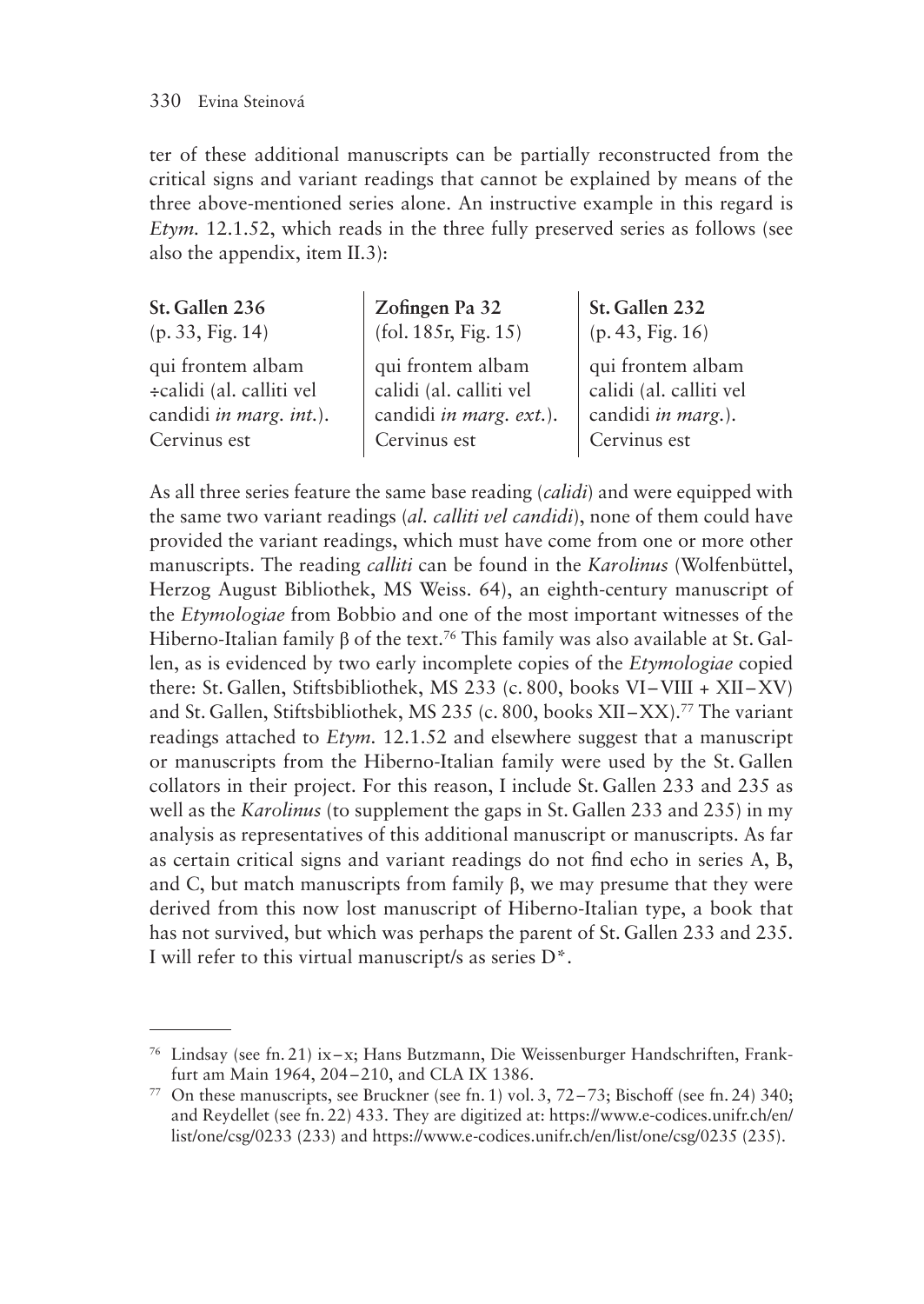As for the manuscript (or perhaps manuscripts) that provided the variant reading *candidi*, Jacques André's critical edition of book XII of the *Etymologiae* indicates that this reading can be found as a correction in the *Toletanus* (Madrid, Biblioteca Nacional, Vitr. 14–3), the most important ninth-century Visigothic manuscript of the *Etymologiae* and an excellent witness of the Spanish family γ. 78 This family is represented at St. Gallen by St. Gallen 237, which displays many Spanish readings and seems to be related to the *Toletanus* and other Visigothic manuscripts.79 Since St. Gallen 237 does not contain any critical signs, we can assume that the manuscript or manuscripts that provided this and some of the other variant readings and critical signs now recorded by the series A, B, and C has not survived. Only its (or their) shadow can be perceived in the five St. Gallen manuscripts examined here. I refer to this other source of critical signs and variant readings, which may have been the exemplar of St. Gallen 237, as series E\*. I will treat it as a single set of manuscripts (even though, we must remain open to the possibility that this category reflects more than one set). Whenever particular critical signs or variant readings cannot be explained from the collation of the series A, B, and C, nor from the collation against the series  $D^*$ , I assign these readings/signs to series  $E^*$ . For example, Schaffhausen Min. 42 contains a variant reading to *Etym.* 2.2.1: *vel pro scientia vel pro loquacitate verborum* that is distinct from the text of this passage in Zofingen Pa 32 (*vel pro scienti autem pro loquacitate verborum*), nor can it be found in manuscripts from family β that do not contain this passage at all (see the appendix, item  $I.9$  – it must come from series  $E^*$ .

While, thus, the collators working in St. Gallen in the second half of the ninth century may have not aimed to do so, they effectively collated the four early medieval families of the *Etymologiae* (α, β, γ, and ξ). This was a remarkable achievement in a period when a collation of two manuscripts against each other or the production of a systematic florilegium or a collection based on multiple manuscripts could count as a major intellectual effort. Recent research has emphasized that the Carolingian intellectuals who can be connected with intellectual projects of similar sophistication as their peers from St. Gal-

<sup>78</sup> Jacques André, Isidore de Séville, Étymologies: Livre XII, des animaux, Paris 1986, 75. For the description of the Spanish family, see Lindsay (see fn. 21) xi.

<sup>79</sup> Lindsay placed St. Gallen 237 into family γ; Lindsay (see fn. 21) xi. Reydellet has shown that it is not a pure Spanish manuscript, but rather a hybrid sharing some traits with family γ and some traits with family β; Reydellet (see fn. 22) 422. For the textual assessment of this manuscript, see also Porzig (see fn. 22) 167–168; and Michel Huglo, The *Musica Isidori* Tradition in the Iberian Peninsula, in: Hispania Vetus: Musical-Liturgical manuscripts from Visigothic origins to the Franco-Roman transition  $(9<sup>th</sup> - 12<sup>th</sup>$  centuries), ed. Susana Zapke, Bilbao 2007, 61–92 (here 67).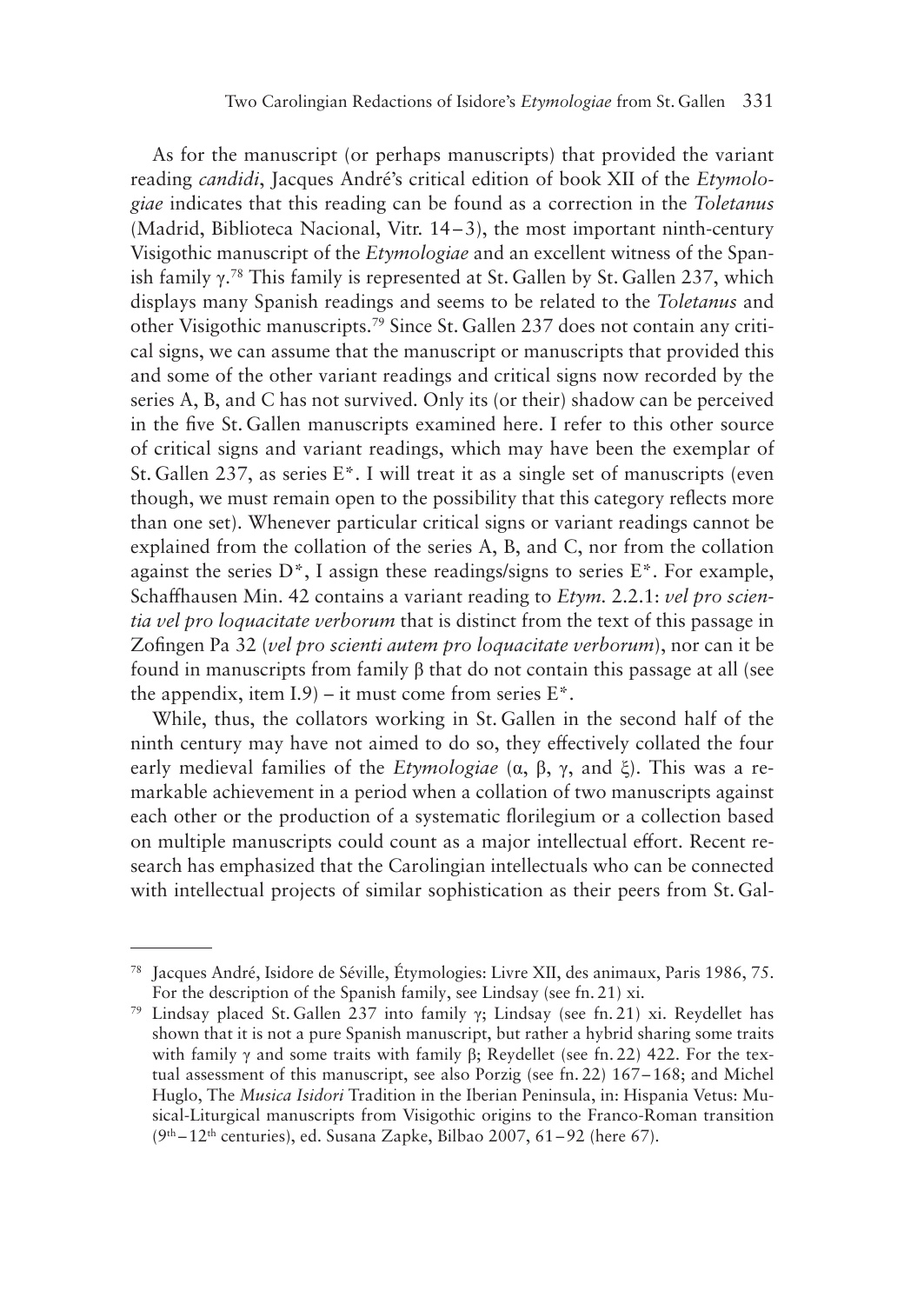len working on Isidore's encyclopaedia worked rarely alone, making use of amanuenses or entire workshops that were at their disposal.80 Indeed, the large number of manuscripts involved in the St. Gallen collation project presupposes that it was a demanding undertaking with regards to both manpower and resources of a scriptorium as well as the intellectual labour involved in planning and coordination. Even more so than the first St. Gallen redaction of the *Etymologiae*, this second redactorial project must have been a carefully orchestrated effort that required such a degree of scholarly supervision and decision-making, that it is impossible that it would not have involved the senior echelons of the monastery and the most able-minded individuals at St. Gallen – the *bibliothecarius* and the masters of the scriptorium as well as of the two schools that existed there in this period. For this reason, the individuals whose lives are praised by Ratpert and Ekkehart in the *Casus sancti Galli*, both those who are known as authors of surviving works and those who are not, should be suspect of being involved, even though we will probably never be able to assign names to the hands that entered the critical signs and variant readings in the five surviving St. Gallen manuscripts.

If such a first-rate intellectual undertaking as the collation of five complete sets of the *Etymologiae* at Carolingian St. Gallen has thus far managed to go undetected, it is largely due to the fact that we possess limited evidence for it apart from the breadcrumb path of variant readings and critical signs scattered across several manuscripts preserved across three libraries. We miss, above

<sup>&</sup>lt;sup>80</sup> The most notable example is perhaps that of Florus, the deacon from Lyon; Klaus Zechiel-Eckes, Florus von Lyon als Kirchenpolitiker und Publizist: Studien zur Persönlichkeit eines karolingischen ›Intellektuellen‹ am Beispiel der Auseinandersetzung mit Amalarius (835–838) und des Prädestinationsstreits (851–855), Stuttgart 1999; Célestin Charlier, Les manuscrits personnels de Florus de Lyon et son activité littéraire, in: Revue bénédictine 119 (2009), 252–267; and Pierre Chambert-Protat, Florus de Lyon, lecteur des Pères. Documentation et travaux patristiques dans l'Église de Lyon au neuvième siècle, Ph.D. dissertation, Paris EPHE 2016. Other examples include that of the workshop that produced the pseudo-Isidorian decretals, the so-called circle of Sedulius, and the work of Ratramnus of Corbie and Alcuin on their theological oeuvre; Klaus Zechiel-Eckes, Ein Blick in Pseudoisidors Werkstatt. Studien zum Entstehungsprozeß der falschen Dekretalen. Mit einem exemplarischen editorischen Anhang (Pseudo-Julius an die orientalischen Bischöfe, JK 196), in: Francia 28.1 (2002), 37–90; John J. Contreni, The Irish in the Western Carolingian Empire (According to James F. Kennedy and Bern, Burgerbibliothek 363), in: Die Iren und Europa im Früheren Mittelalter II, ed. Heinz Löwe, Stuttgart 1982, 758–798; David Ganz, Corbie in the Carolingian Renaissance, Sigmaringen 1990, 75–77; Warren Pezé, A New Manuscript Annotated by Ratramnus and the Making of His *De Praedestinatione*, in: The Annotated Book in the Early Middle Ages. Practices of Reading and Writing, eds. Mariken Teeuwen and Irene van Renswoude, Turnhout 2017, 125–156; and Bernhard Bischoff, Aus Alkuins Erdentagen, in: Mittelalterliche Studien II, Stuttgart 1967, 12–19.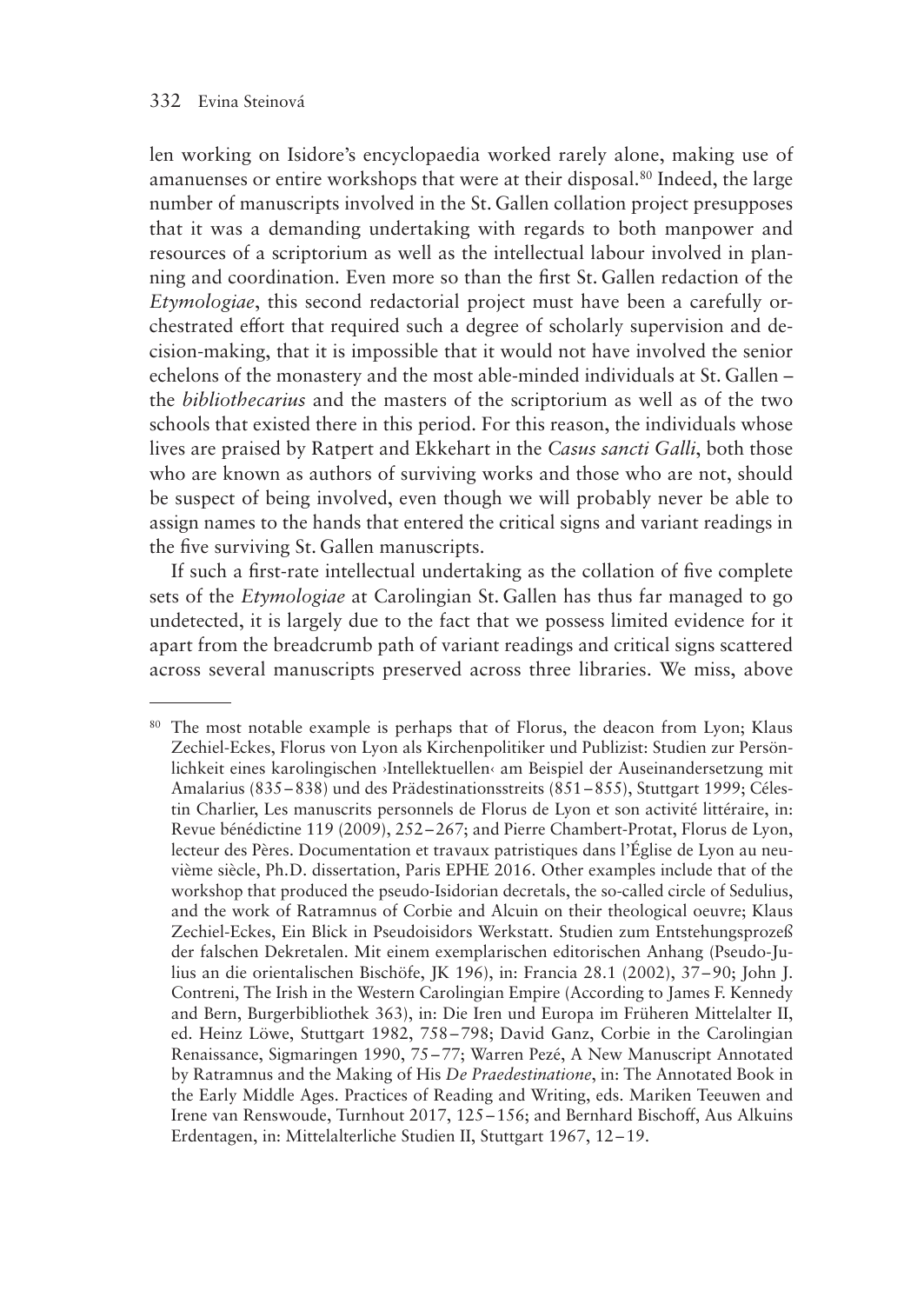all, written evidence for the execution of the project comparable to the letter-prologue of the critical redaction of the Rule of St. Benedict in St. Gallen 914.81 Furthermore, we possess no easily identifiable deluxe manuscript of the *Etymologiae* from the Carolingian period (akin to St. Gallen 914) that could be easily identified as an end-product of a major scholarly enterprise. Yet, the analysis of the 145 passages marked with critical signs in series A, B, and C (and a further comparison with St. Gallen 233, St. Gallen 235, St. Gallen 237, and Wolfenbüttel Weiss. 64, as well as with Lindsay's critical edition of the *Etymologiae*) makes it clear that St. Gallen produced such a deluxe copy after all. This deluxe copy and the end-product of the collation project is the series C, or else St. Gallen 231–232. This conclusion can be reached by analysing the function of critical signs (Tab. 5).

About 45% of passages marked with critical signs reflect cases of collation that cannot be explained from the three series A, B, and C, but show perfect alignment with series D\*, as represented by St. Gallen 233, St. Gallen 235 and/or Wolfenbüttel Weiss. 64. The prominence of this category is not a consequence of the collators employing series D\* more industriously than other series, but an indication of the relative textual distance of series D\* from the other series, especially from series A, which contains most instances of collation against series  $D^*$  (and we should assume that the manuscript/s from series D<sup>\*</sup> would have contained many critical signs and variant readings stemming from series A).

About 17% of the passages can best be explained as stemming from the collation of series A against series B. These passages display the kind of chiasmus that was illustrated in the example above. A word or words missing in Zofingen Pa 32 or Schaffhausen Min. 42 / St. Gallen 236 are marked by critical signs in the other manuscript series. The missing words are then supplied *sup. lin.* or *in marg.* from the series that contains them. This is the case even when these words contain minute errors or represent readings particular to that one manuscript rather than to a specific manuscript family or cluster.

<sup>&</sup>lt;sup>81</sup> Because of the prologue that connects the critical edition with well-known Carolingian figures (Reginbert of Reichenau, Tatto of Reichenau, Grimald of St. Gallen), St. Gallen 914 was judged valuable enough for the production of a facsimile in the 1980s (see fn. 67). Similarly, manuscripts associated with the intellectual circle of Sedulius Scottus were accorded this honour in the nineteenth and early twentieth centuries; Herman Hagen, Codex Bernensis 363 phototypice editus; Augustini de dialectica et de rhetorica libros, Bedae historiae ecclesiasticae librum I, Horatii carmina, Ovidii Metamorphoseon fragmenta, Servii et aliorum opera grammatica, cet. continens, Leiden 1897; Ludwig Stern, Epistolae Beati Pauli glosatae glosa interlineali: Irisch-lateinischer Codex der Würzburger Universitätsbibliothek, Halle 1910; and Ludwig Bieler, Psalterium Graeco-Latinum: codex Basiliensis A. VII. 3, Amsterdam 1960.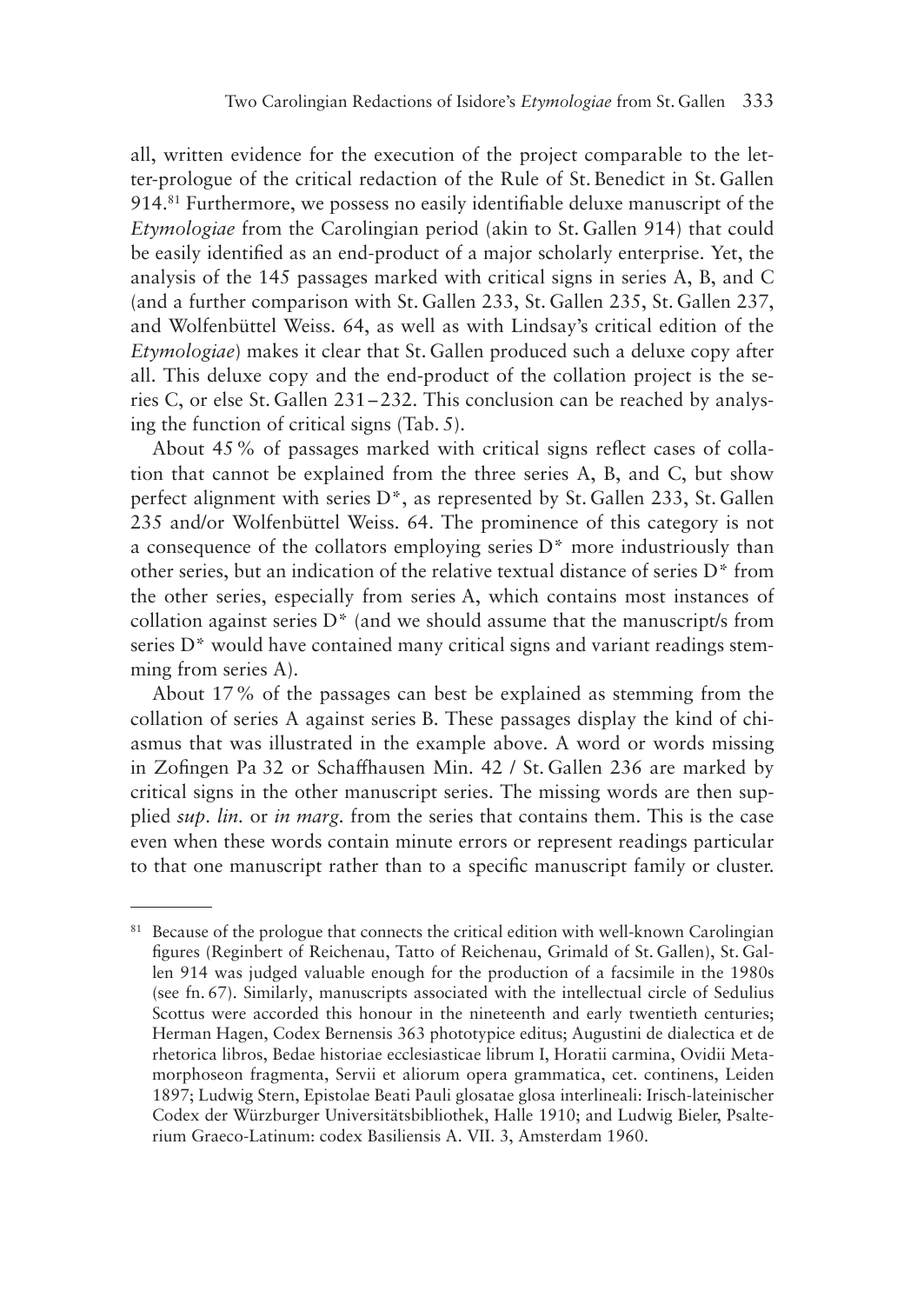For example, only St. Gallen 236 contains the variant *apud nos* rather than *apud Indos* in *Etym.* 12.2.14 (see the appendix, item II.5). This seems not to be a variant reading common to family ξ, but rather a reading particular to the St. Gallen manuscript (perhaps stemming from an incorrect rendering of an unfamiliar script or abbreviation system). This reading was entered as a variant into Zofingen Pa 32, while its base reading *Indos* appears *sup. lin.* in St. Gallen 236.

About 15% of the passages reflect textual variation found only in one manuscript, which can be either considered errors specific to a certain copy or could have easily been interpreted as errors by the early medieval collators. These passages are marked in a single manuscript with an *obelus* and a *metobelus* and did not result in any further intervention in the other surviving manuscripts. The majority of such ›mistakes‹ occur in Zofingen Pa 32. They also constitute the single most prominent category of passages marked with critical signs in St. Gallen 231–232.

About 14% of the critical signs cannot be explained either by the collation of the three series A, B, and C or by the collation of these series against the series D<sup>\*</sup>. These 14% indicate beyond doubt that at least one further manuscript series was employed for the collation, the series  $E^*$ . Most of the passages in this category can, once again, be found in series A, confirming its relative distance from other manuscript sets used for the collation.

About 6% of cases can be explained either as stemming from a collation of series A against series B or as stemming from the collation of either of these two series against series D\*. These are cases when one of the two series, A and B, contains the same base reading as series D\* and therefore the influence of the latter cannot be distinguished from the former.

In only 5% of the cases, the critical signs cannot be explained by series A or B, but point to one of the three remaining series. More specifically, 4% can derive either from series C or E<sup>\*</sup>, and 1% either from C or  $D^*$ .<sup>82</sup>

The relative distribution of different categories allows for a crucial observation: series C seems to occupy a rather marginal place in the St. Gallen collation project. As has already been pointed out, it is this series that contains only seven passages marked with critical signs, significantly less than the 99 passa-

<sup>&</sup>lt;sup>82</sup> The total sum of per cents amounts to 102% because in three instances, a single passage falls into two categories. One of such passages is *Etym.* 12.1.52, which, as was shown above, was equipped with variant readings stemming from the collation against both series  $D^*$  and series  $E^*$ . The other two passages having this feature are *Etym.* 6.16.13 (Schaffhausen Min. 42 records readings of both series B and D\*, see the appendix, item I.31) and *Etym.* 17.5.9 (St. Gallen 236 records the readings of both series  $D^*$  and  $E^*$ , see the appendix, item II.63).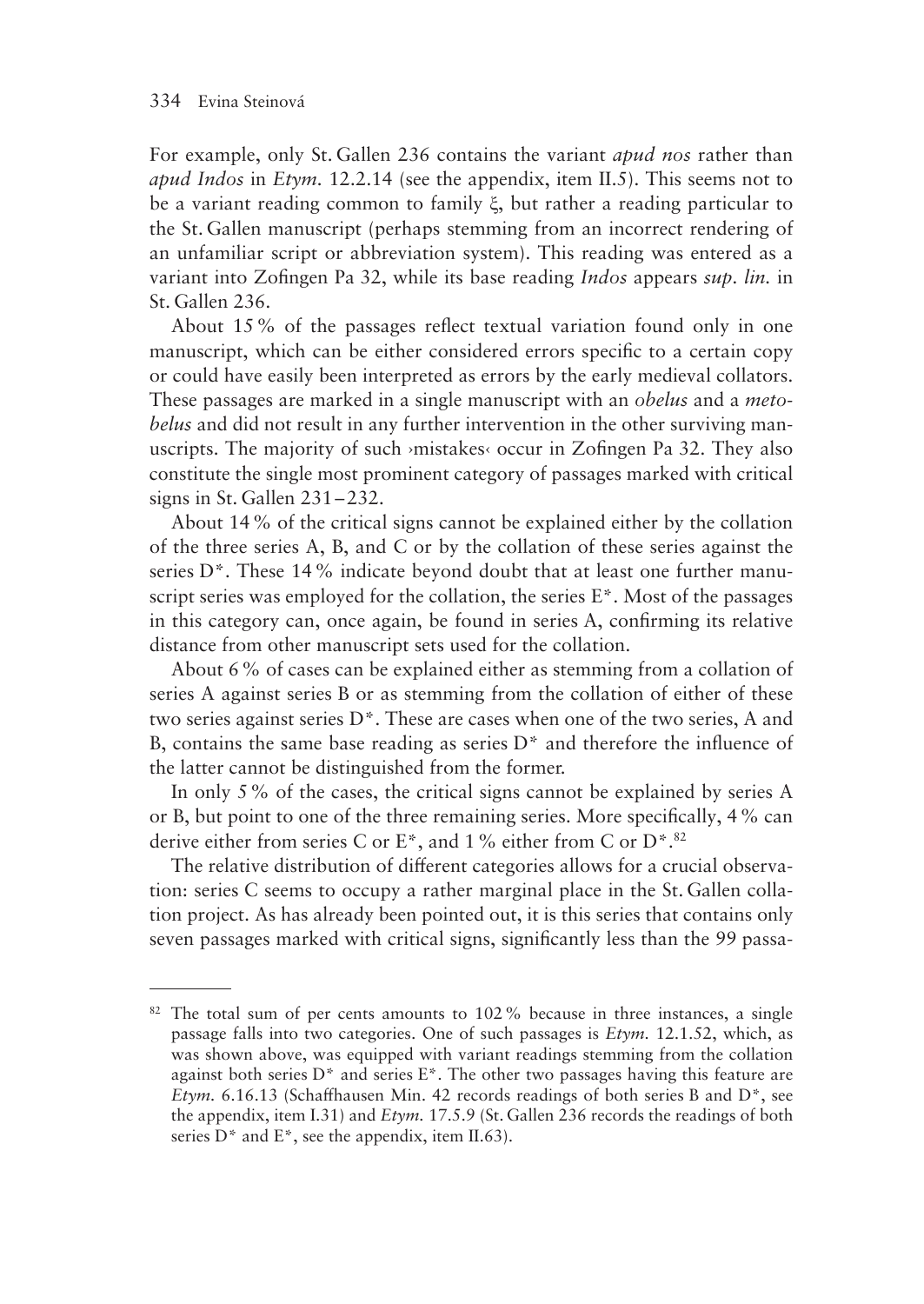| category                                                                                                                            | proportion of<br>variant readings |
|-------------------------------------------------------------------------------------------------------------------------------------|-----------------------------------|
| collation against a >Hiberno-Italian< manuscript<br>(series D <sup>*</sup> )                                                        | $4.5\%$                           |
| collation of series A against series B                                                                                              | $17\%$                            |
| mistake/low-rate variant in a single manuscript                                                                                     | $1.5\%$                           |
| variant readings stemming from series E*                                                                                            | 14%                               |
| collation of series A against series B OR collation<br>against a >Hiberno-Italian <manuscript (series="" <math="">D^*)</manuscript> | $6\%$                             |
| variant readings that could be explained from series C<br>or series E*                                                              | $4\%$                             |
| variant readings that could be explained from series C<br>or series $D^*$                                                           | $1\%$                             |

Tab. 5. Main categories of variant readings marked by critical signs in series A, B, and C

ges marked in series A or 50 passages marked in series B. Moreover, four of these passages are instances of *obeli* and *metobeli* marking what seems to be an error particular to this series. The three remaining cases of obelization are all instances that mirror the placement of critical signs in series A. They were either taken over from series A, or since both series A and series C contained the same readings, they cannot be distinguished. We have just seen, moreover, that while about  $45-52\%$  of critical signs can be explained from series  $D^*$ , 17–23% from series A and B, and 14–15% from series E\*, series C would have contributed at most 5% of signs. Importantly, unlike in the other cases, none of the signs need to derive from series C. All can be accounted for by collation of four series: A, B, D\*, and E\*.

Further evidence that series C is the end-product of the collation carried out in series A, B,  $D^*$  and  $E^*$  is provided by palaeography. While variant readings in series A and B were added by secondary hands, most of the variant readings in series C seem to have been added by the main hands. In this regard, St. Gallen 231–232 resemble the tenth-century Einsiedeln 167, into which critical signs and variant readings were copied from Zofingen Pa 32, rather than the other ninth-century manuscripts involved in the collation. Indeed, upon closer look, series C does not look like a manuscript set that provided variant readings to other manuscripts but like one that received them from the other four series. For all intents and purposes, it is the prototype of a critical redaction of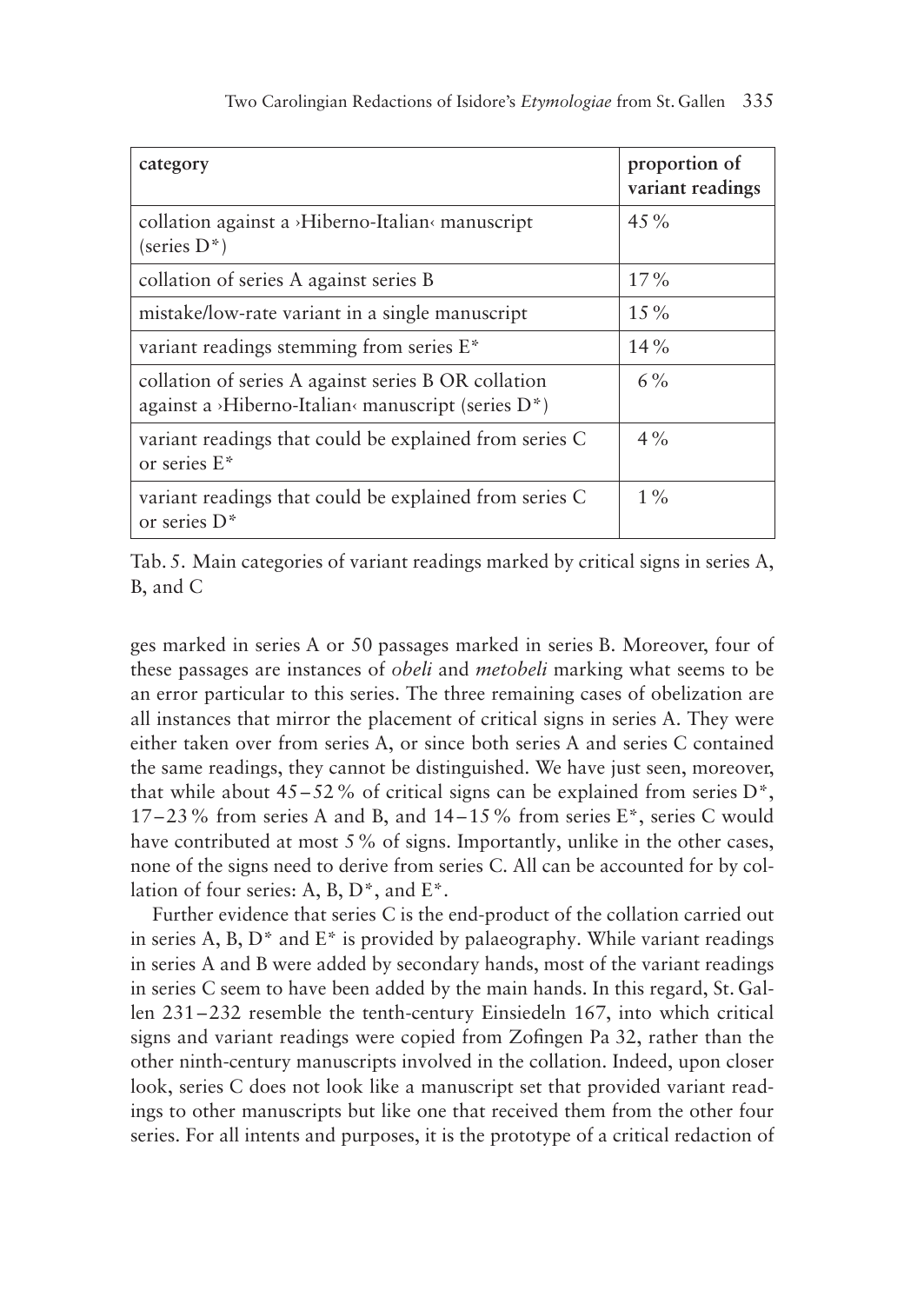the *Etymologiae* produced in St. Gallen in the second half of the ninth century alongside the earlier redaction represented by Zofingen Pa 32.

If we revisit the 145 passages marked with critical signs and treat series C as the desired end-product of the collation, new patterns emerge that reveal additional details about the working method of the St. Gallen collators. It becomes clear that series C contains readings that could not be found in any single early medieval manuscript, but rather represent attempts to combine distinct readings stemming from different textual families into a single whole, a clear indication of editorial activity. The definition of the word *thesaurus* (*Etym.* 16.18.6, see the appendix, item II.59) in St. Gallen 232, for example, is a combination of the standard definition found in families α and β (*compositum. Nam thes Greci repositum dicunt, Latini aurum, quod iunctum sonat repositum aurum*) with a deviant definition found in St. Gallen 236, our representative of family ξ (*compositum, quod nos dicere possumus repositum aurum*). In this case, the early medieval editors working at St. Gallen simply appended the latter definition after the former to form a richer definition (*compositum. Nam thes Greci repositum dicunt, Latini aurum, quod iunctum sonat repositum aurum, quod nos dicere possumus repositum aurum*), even though it repeats the same information twice. A similar merging of two distinct descriptions into a longer one occurs in *Etym.* 17.9.77 (the description of the herb *titimallum*, see the appendix, item II.75) and in *Etym.* 19.29.5 (the definition of *fila*, see the appendix, item II.93).

Two instances of errors in St. Gallen 232 demonstrate convincingly that series C is the end-product of the collation rather than its constituent. Both result from a confusion of a critical *obelus* (÷) with the graphically similar Tironian *est* (÷), an abbreviation symbol used by the copyists of series C. Thus, *Etym.* 15.3.2 in both St. Gallen 236 (series A) and Zofingen Pa 32 (series B) reads: *Omne aedificium ÷domus: antiqui aedem apellaverunt* (see the appendix, item II.29). Here, the *obelus* with *metobelus* mark *domus* because this word is superfluous (indeed, it is not found in manuscripts from family β). However, St. Gallen 232 takes over the same passages as: *Omne aedificium est domus antiqui aedem appellaverunt*. As is evident from the fact that the *est* is written by the main hand and in full rather than abbreviated, the copyist must have mistaken an *obelus* in the manuscript from which he was copying for a Tironian abbreviation symbol. The copyist was likewise confused by an *obelus* attached in St. Gallen 236 (series A) to *Etym.* 16.4.30 (see the appendix, item II.50): *gignitur in Egypto vel Arabia. ÷vi: nascitur in Aethiopia*. He rendered the same passage as: *gignitur in Egypto vel Arabia. est vi nascitur in Aethiopia*. Since only St. Gallen 236 attaches an *obelus* to this passage, it is clear that this was one of the manuscripts with which the copyist was working. We have already seen that *obeli* were taken over from series A to series C in other cases as well.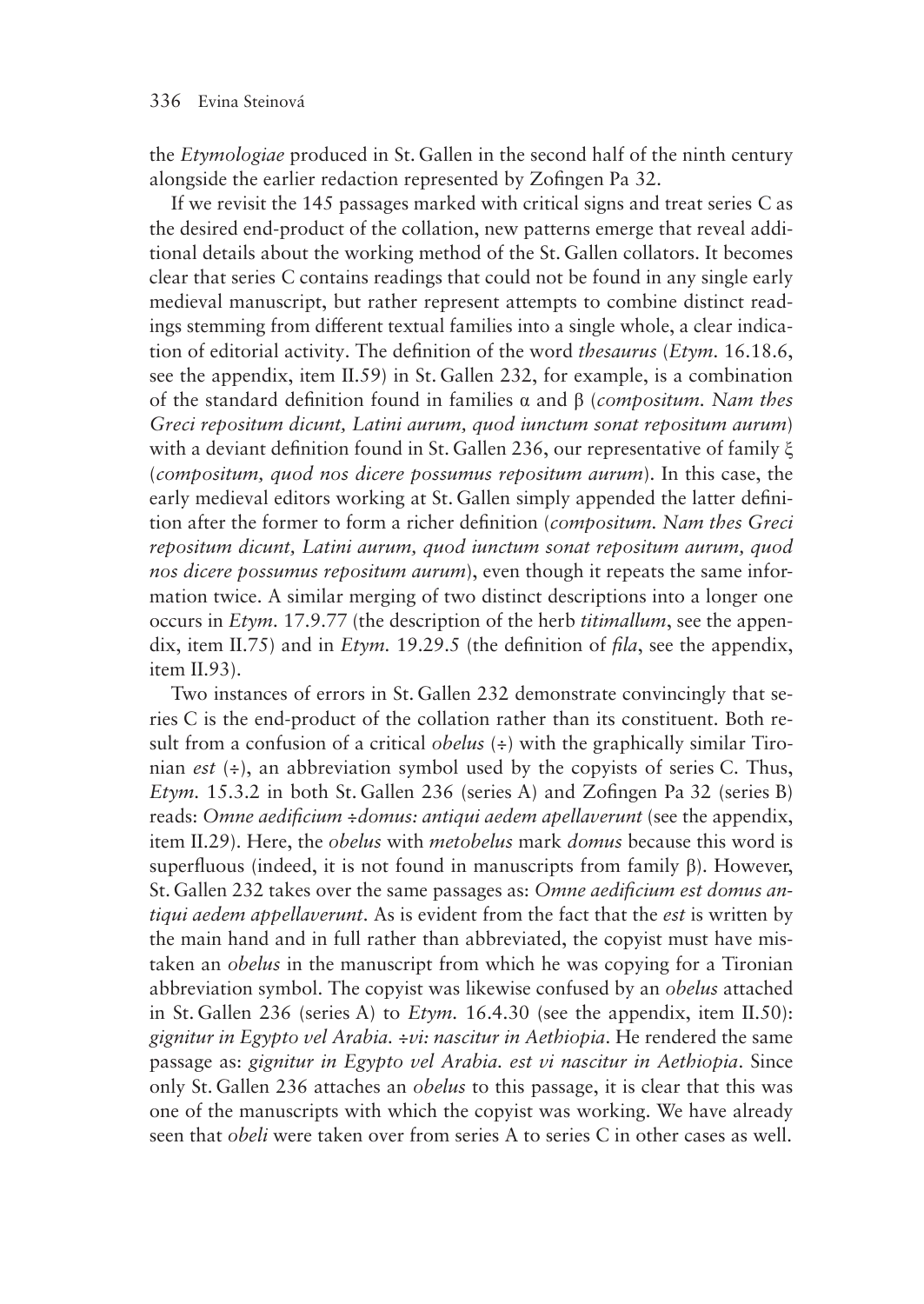Two additional observations about the working method of the early medieval collators can be made. In the first place, when they used critical signs to mark certain passages, it was usually not to indicate that they were errors. They used other methods such as crossing out, erasure, underlining and expunction for this purpose. Likewise, the same collator-scribes were perfectly capable of correcting omissions by adding the omitted text in the margin and attaching it to the *lacunae* by *signes de renvoi*. Critical signs were reserved for readings in specific manuscripts that were found to be correct, but which disagreed with each other and therefore needed to be reconciled. The collators considered these readings, at least at the moment of the addition of the signs, as of comparable if not equal value textually, and they could not immediately reject any of them. It is the same attitude as the one expressed in St. Gallen 914 or in Origen's synoptic *Hexapla*. Nevertheless, it is clear that the collators did not treat all passages marked with critical signs as equivalent in the long run. On the contrary, one can recognize three grades of quality of variants equipped with critical signs based on whether and how they were rendered in St. Gallen 231–232.

The lowest grade accounts for the 15% of passages to which *obeli* and *metobeli* were added to mark variant readings appearing in only one of the four series. While the collators chose to mark these passages with critical signs rather than treat them as outright errors (and therefore erasing, crossing them out, underlining or expuncting them), they did not seem to attribute very high value to them textually, even in those cases when these readings could not be dismissed as erroneous. These variant readings never generated marginal variants that could be inserted in the margins of other manuscripts. In four cases, such passages marked initially with critical signs, that is, identified as variants rather than as errors, were later downgraded by being crossed out or underlined. As these variants/errors were deemed not valuable enough to inform marginalia in other manuscripts, they were also not considered for implementation in St. Gallen 231–232.

The medium grade is reflected in passages that were treated as interesting and valuable during the collation of series A, B,  $D^*$  and  $E^*$ . Such passages were marked by critical signs in one or more series to indicate their absence from other series, and they also generated marginal variant readings that were entered into these series. In contrast to the first grade, this treatment suggests that readings found in particular manuscript were not only considered variants rather than errors, but they were also seen as comparable in value to readings found in other manuscripts and therefore transferable into their margins. Nevertheless, the scribes responsible for the copying of St. Gallen 231–232 decided not to include the critical signs or variant readings produced in this manner into St. Gallen 231–232. Rather, they chose one preferred reading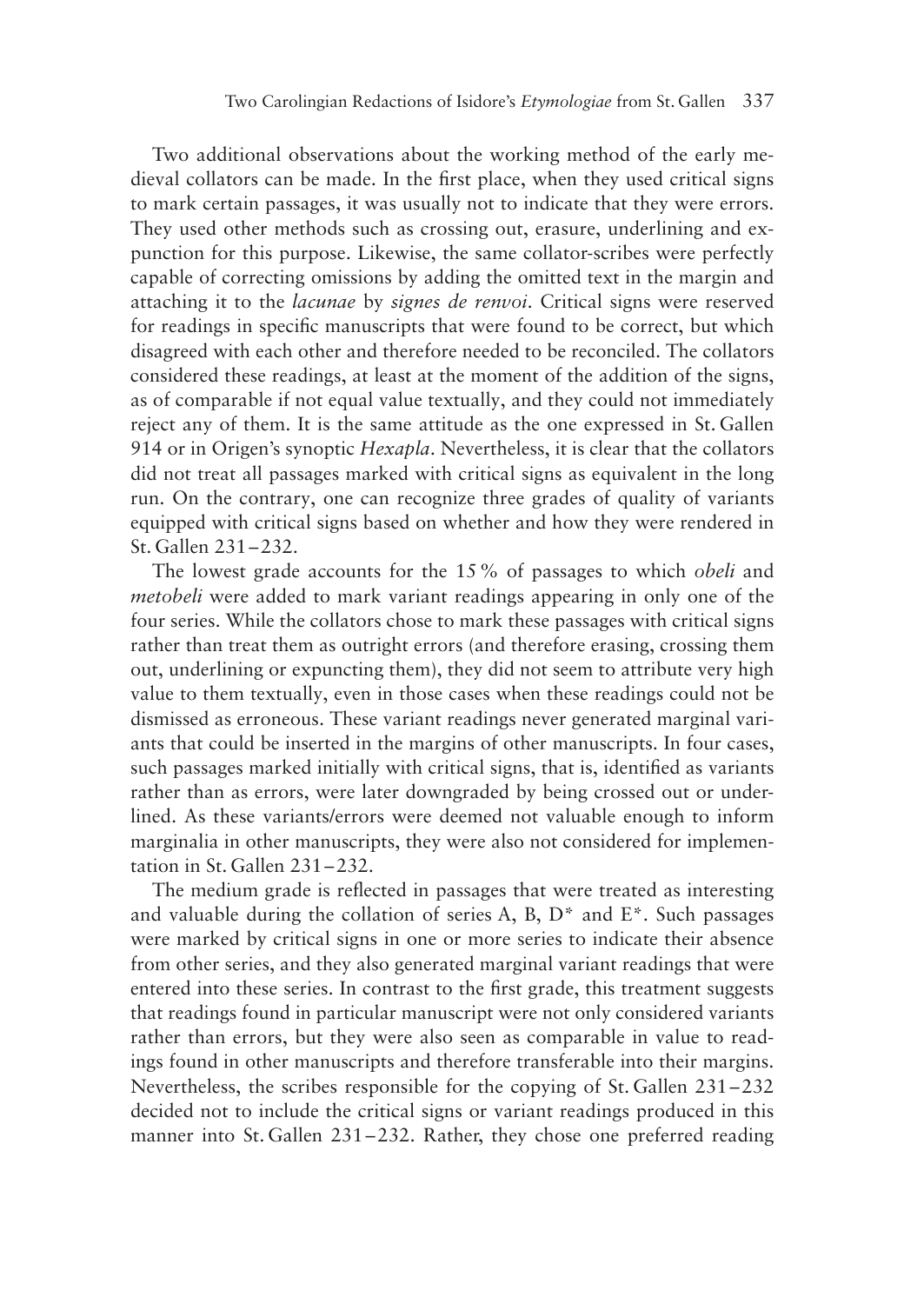from among up to four supplied by series A, B, D\*, and E\*, which became the base reading now visible in St. Gallen 231–232. Thus, it seems, while several variant readings were judged valuable during the initial collation, a second decision process took place during the preparation of St. Gallen 231–232, in which only one reading was chosen as the best and most valuable.

Finally, there is the highest grade, which looks similar to the medium grade as far as the collation of series A, B,  $D^*$  and  $E^*$  is concerned. Collators assessed several base readings as comparable in value and as a result deemed them worthy of generating critical signs and marginal variants in other manuscripts. Potentially, these readings could be treated in the same manner as the readings discussed in the previous paragraph, one of them being preferred to others in the final decision taken in the course of the production of St. Gallen 231–232. However, the copyists of St. Gallen 231–232 chose not to make such a decision, perhaps because they saw the different readings as particularly valuable, and rather included the whole *apparatus* into series C. These are the passages equipped with variant readings in series C. As we have seen, in three cases, copyists of St. Gallen 231–232 carried over not only variant readings but also critical signs from series A. Indeed, by looking at the 65 variant readings present in St. Gallen 232, it becomes clear that the copyists overwhelmingly favoured series A as their model in this case, copying what they found in St. Gallen 236 into St. Gallen 232. The chief difference between the two manuscripts is that what is found entered in the margins of St. Gallen 236 by a second hand appears copied by the main hands in St. Gallen 232.

As is evident from the existence of these three grades of variants, St. Gallen scribes involved in the production of the second redaction of the *Etymologiae* worked in two discernible stages. In the first, preparatory stage, series A, B, D\*, and E\* were collated. The immediate outcome of this stage was the *apparatus* of variant readings, critical signs, and transposition signs entered in the manuscripts belonging to these series. In the second, completion stage, St. Gallen 231–232 was produced in the scriptorium of St. Gallen based on the results of the collation. Given the relative alignment of St. Gallen 231–232 with series A, it is plausible to assume that series A was to serve as the main depository of the variant readings gathered from the collation against the three other manuscript sets of the *Etymologiae* and that St. Gallen 231–232 followed this manuscript set as its basic blueprint.<sup>83</sup> Every time that the copyists encountered a variant reading in the margin or critical signs, they consulted the accumulated *apparatus* and made a decision about what should or should not be implemented in the redaction they were producing.

<sup>&</sup>lt;sup>83</sup> For this reason, too, there seems to be a rather close textual agreement between St. Gallen 231–232 and Schaffhausen Min. 42 as reported in Reydellet (see fn. 22) 413.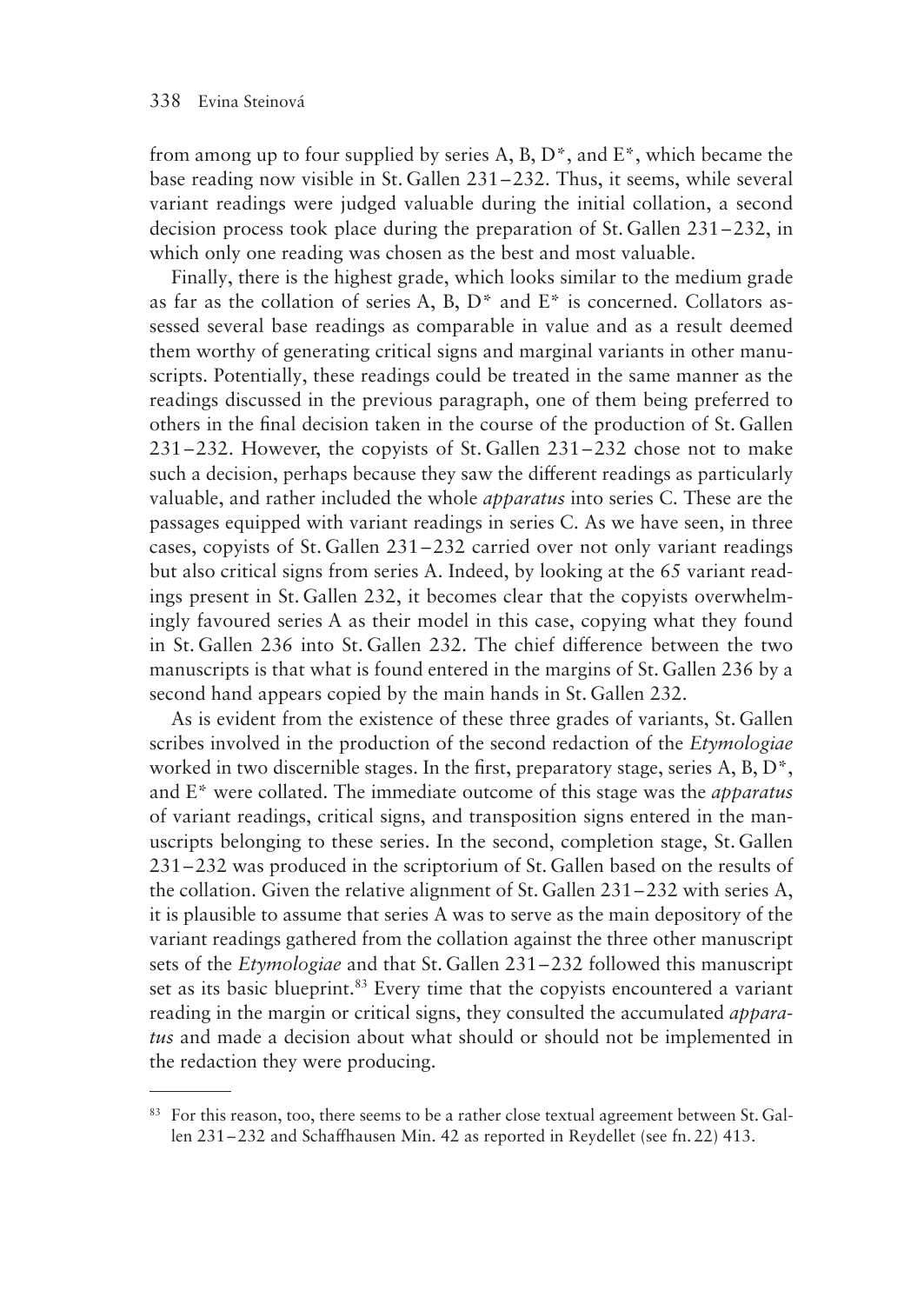The production of the second St.Gallen redaction of the *Etymologiae* thus involved two lines of decision-making: one involved at the preparatory stage and another at the completion stage. Moreover, it is clear from modifications made by certain hands both in the four series involved in the collation and in St.Gallen 231–232 that additional decisions were taken at both stages. As could be noticed in the case of *Etym.* 12.1.52, for example, the two variant readings in Zofingen Pa 32 were added by two different hands, suggesting that the variant reading *calliti* was inserted in the margin first and the second variant reading *candidi* was supplemented only later, perhaps an indication that only three manuscript series were collated initially  $(A, B, and D^*)$ , and that series  $E^*$ was included in the collation only at a later date. Similarly, while the majority of the 65 variant readings in St. Gallen 232 were entered by the main hand or a hand that is probably the main hand, at least some of the marginalia were added by a different hand and therefore presumably at a later date. Some of these later variant readings in St.Gallen 232 can be attributed to a single hand using a Bodensee type of minuscule, but somewhat distinct from the main hands copying the manuscript. Notable is the difference in the shape of the suspension stroke, which the main hands always draw straight and finish with a downward move, while this identifiable second hand uses a wavy form (Fig. 17).

Both stages, but especially the preparatory stage, seem to have been executed over a longer period of time. The collation may have taken, in fact, fairly long, perhaps several years, and may have involved a gradual open-ended inclusion of particular manuscript sets deemed valuable for such a project. At one time, a decision was taken to begin with the production of St. Gallen 231–232, even though the collation could have continued, so that the *apparatus* generated after the production had begun could have been implemented at a later stage.

Here, an important question needs to be asked about the collators' choice of manuscripts. As we have seen, at the time that the collation project was initiated, St. Gallen possessed at least six complete copies of the *Etymologiae* (and series  $D^*$  and  $E^*$  confirm the existence of two other, now lost sets of Isidore's encyclopaedia). Not all of them, however, were involved in the collation. The omission of St. Gallen 233 and 235 can be explained for by the use of their exemplar. The omission of St. Gallen 237, which is included in part II of the appendix to show that its text version is not reflected in the layers of critical signs, transposition signs and variant readings, is more difficult to explain. Perhaps the series E\* was indeed its exemplar and thus St. Gallen 237 was judged not to be textually interesting. In any case, the collators clearly chose only some of the manuscripts available to them for the collation.

Moreover, it is intriguing that they happened to include a manuscript that came from Mainz. Did this manuscript wander to the abbey of St. Gallen be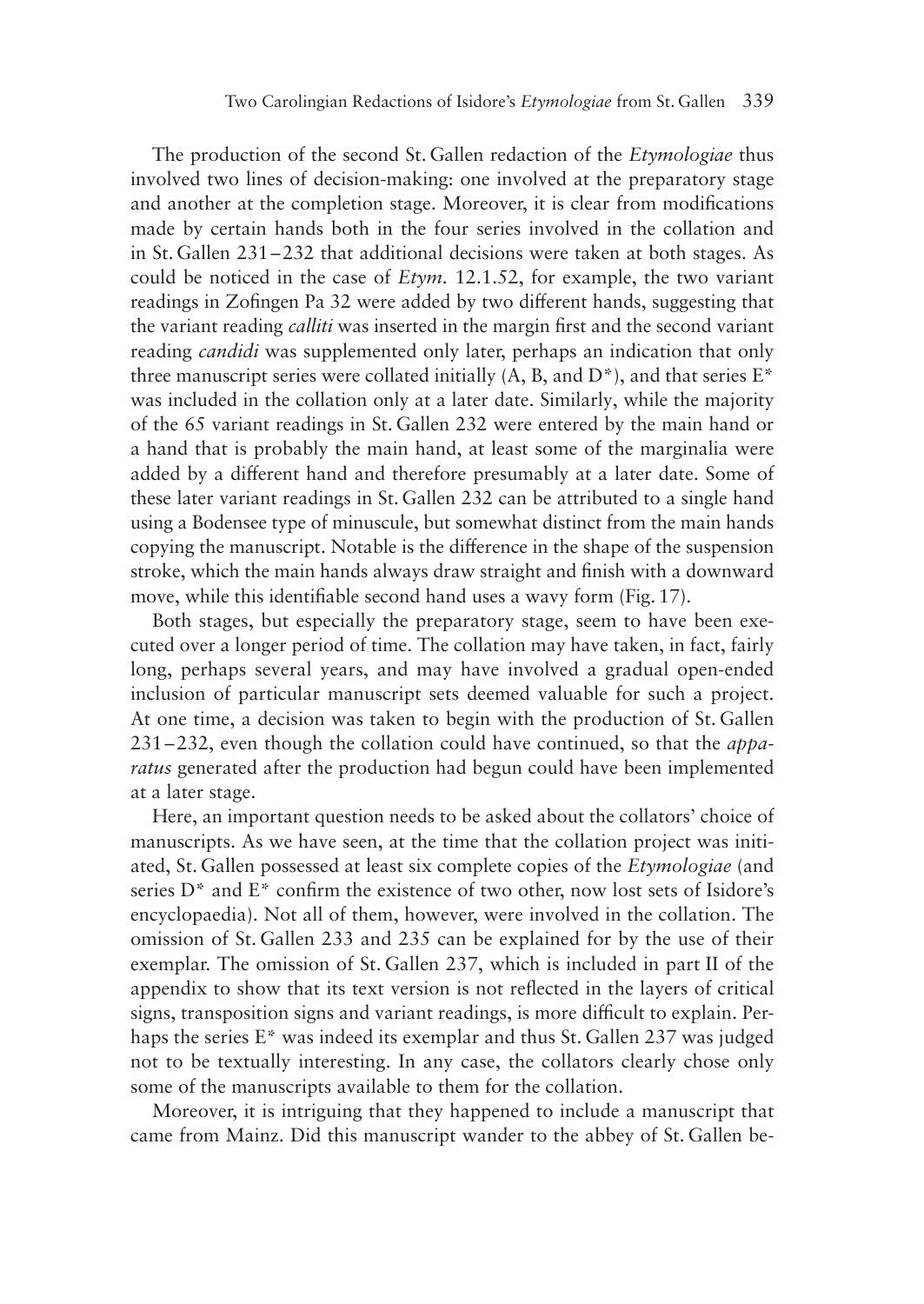fore the collation project was conceived, or is it perhaps possible that it was purposefully procured from Mainz, which was tied to St. Gallen via abbot Hartmut, a pupil of Hrabanus Maurus?<sup>84</sup> The latter scenario should be seriously considered, especially as the analysis of the passages equipped with critical signs shows that the manuscripts involved in the collation represent different families of the *Etymologiae*. True, this may be an accident, but it is equally possible that the relative value of the manuscripts selected for collation was recognized.

The number of hands visible both in the three surviving manuscripts utilized for the collation and in St. Gallen 231–232, both as copyists and as supplementary hands, indicates that a larger number of individuals was involved in the production of the second St. Gallen redaction of the *Etymologiae* – just as in the case of the first redaction. On the first one hundred folia of Schaffhausen Min. 42 (series A), which contain the first six books of the *Etymologiae*, I was, for example, able to observe at least four hands adding variant readings (which does not exclude the possibility that more hands are present but cannot be distinguished). Nevertheless, it should be added that in the case of Schaffhausen Min. 42 one of these hands is responsible for most of the interventions, as also seems to be the case in Zofingen Pa 32 and in St. Gallen 232 (this is the hand using the wavy suspension stroke). Similarly, St. Gallen 231 was copied for the most part by one and St. Gallen 232 by two hands. It, thus, seems that, just as in the case of the Zofingen manuscript, although multiple individuals were involved in the St. Gallen collation project and in the compilation of the critical redaction of the *Etymologiae* represented by St. Gallen 231–232, the work on each manuscript, whether collation or copying, was assigned to one or two chief collators/scribes. I was unable to identify overlaps between the hands working in individual manuscripts, although this has to do with the relatively low degree of distinguishability of hands across the five manuscripts examined here.<sup>85</sup> All can be broadly classified as Carolingian hands using the Bodensee type of minuscule such as would have been used at St. Gallen in the second half of the ninth century and in the first decades of the tenth century.

<sup>84</sup> Duft, Die Äbte Gozbert, Grimalt, Hartmut, Salomo (see fn. 7) 64–65; and Anton Gössi, Äbte, in: Die Abtei St. Gallen: Abriss der Geschichte; Kurzbiographien der Äbte; das stift-sanktgallische Offizialat, eds. Johannes Duft and Werner Vogler, St. Gallen 1986, 107–109. The ties between St. Gallen and Mainz in this period were due not only to Hartmut's school days. Grimald was a dedicatee of Hrabanus Maurus's works and some of the manuscripts from Grimald's personal library seem to have been produced at Mainz; Bischoff (see fn. 7) 197. Tuotilo mentioned earlier was active at Mainz in the second half of the ninth century; Euw (see fn. 1) 85.

<sup>85</sup> Compare to Bruckner (see fn. 1) vol. 3, 25.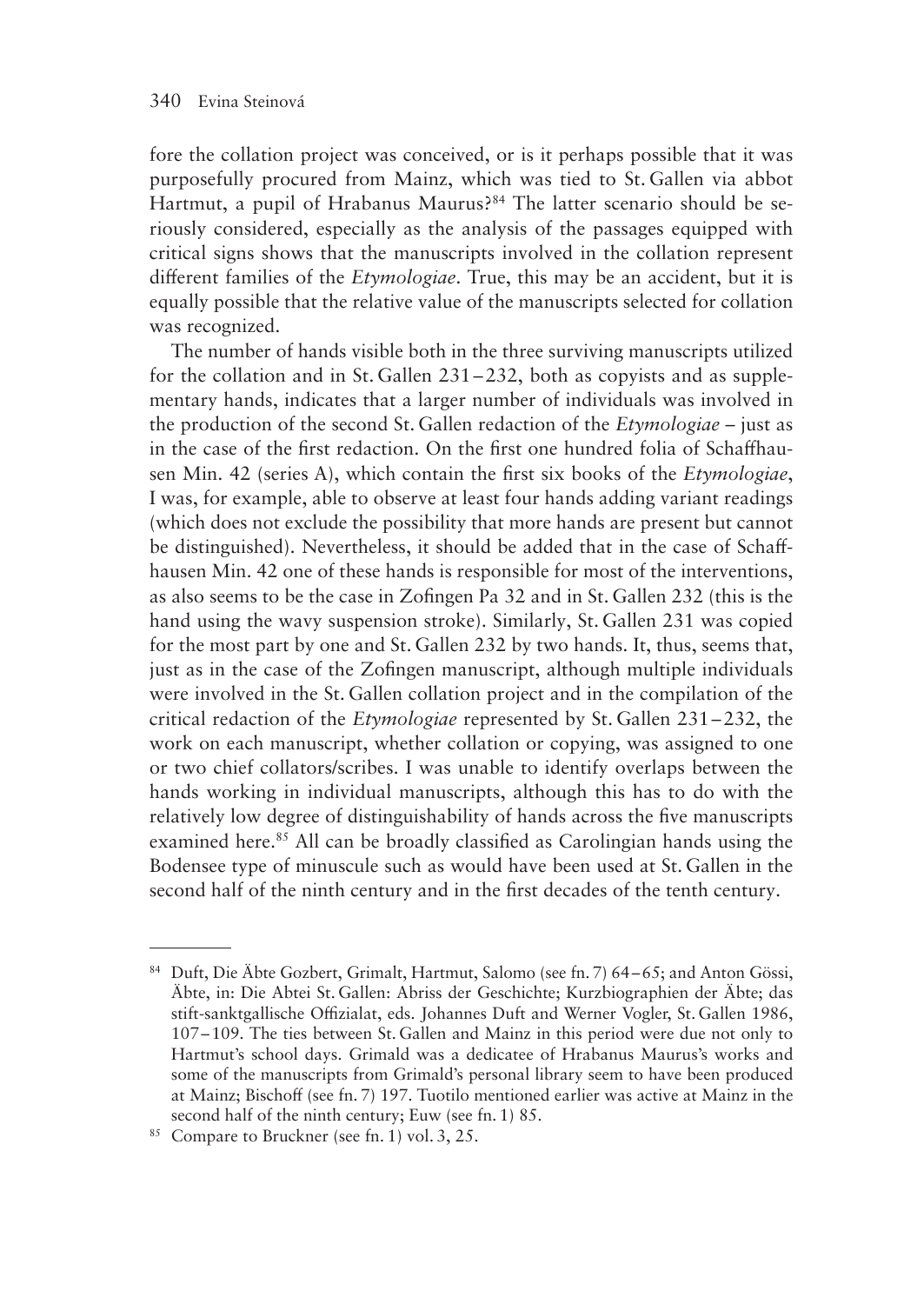While the palaeographic and codicological analysis does not provide information about the reasons for the production of the second St. Gallen redaction of the *Etymologiae*, nor about the identity of those involved in its execution, be it only the masterminds that supervised its making, we are fortunate to have additional sources that allow for the contextualization of this undertaking. In particular, the chronology of its completion can be approximated, given that we can be reasonably certain that St. Gallen 231–232 is the two-volume copy of the *Etymologiae* mentioned in the *Casus sancti Galli* to have been prepared for the personal library of abbot Hartmut (Fig. 18).<sup>86</sup>

The second St. Gallen redaction of the *Etymologiae*, thus, seems to have been the brainchild of the same man who may have orchestrated the production of the first redaction. The extraordinary interest in the text of Isidore's encyclopaedia at St. Gallen seems to have been due to the energies of a single man, who was in a position to steer the intellectual interests and the activities of the scriptorium to his liking, much like seems to have been the case at scriptoria elsewhere. This does not preclude the likelihood that other leading figures from St. Gallen were involved. In light of the fact that St. Gallen 231–232 is not just an ordinary manuscript of the *Etymologiae*, but rather a prototype of a critical redaction, its potential connection to Notker Balbulus should be taken seriously. Notker was certainly a scholar of the highest calibre, who possessed the necessary intellectual skills to perform and supervise a collation of manuscripts.87 It is possible that his hand will someday be identified among the collators of Schaffhausen Min. 42, St. Gallen 236, and Zofingen Pa 32.88

#### Two redactions in a single scriptorium?

Now that I have analysed the two redactions of the *Etymologiae* that were produced at St. Gallen in the second half of the ninth century, two pressing questions remain to be answered: what is the relationship between these two redactions and why did the monks of St. Gallen produce two redactions of the same text in a relatively short span of time? If the Zofingen manuscript was produced under Grimald, it must have been copied in the early 870s at the latest, while St. Gallen 231–232 was presumably not completed until the

<sup>86</sup> MGH SS Rer. Germ. 75, p. 228.

<sup>&</sup>lt;sup>87</sup> Anton von Euw believes that the two manuscripts were produced in the last years of Hartmut's abbacy, in the early 880s, that is at the time when Notker may already have been the librarian of St. Gallen; Euw (see fn. 1) 177–178.

<sup>88</sup> Susan Rankin has informed me that Notker's hand is not among the hands that copied Zofingen Pa 32.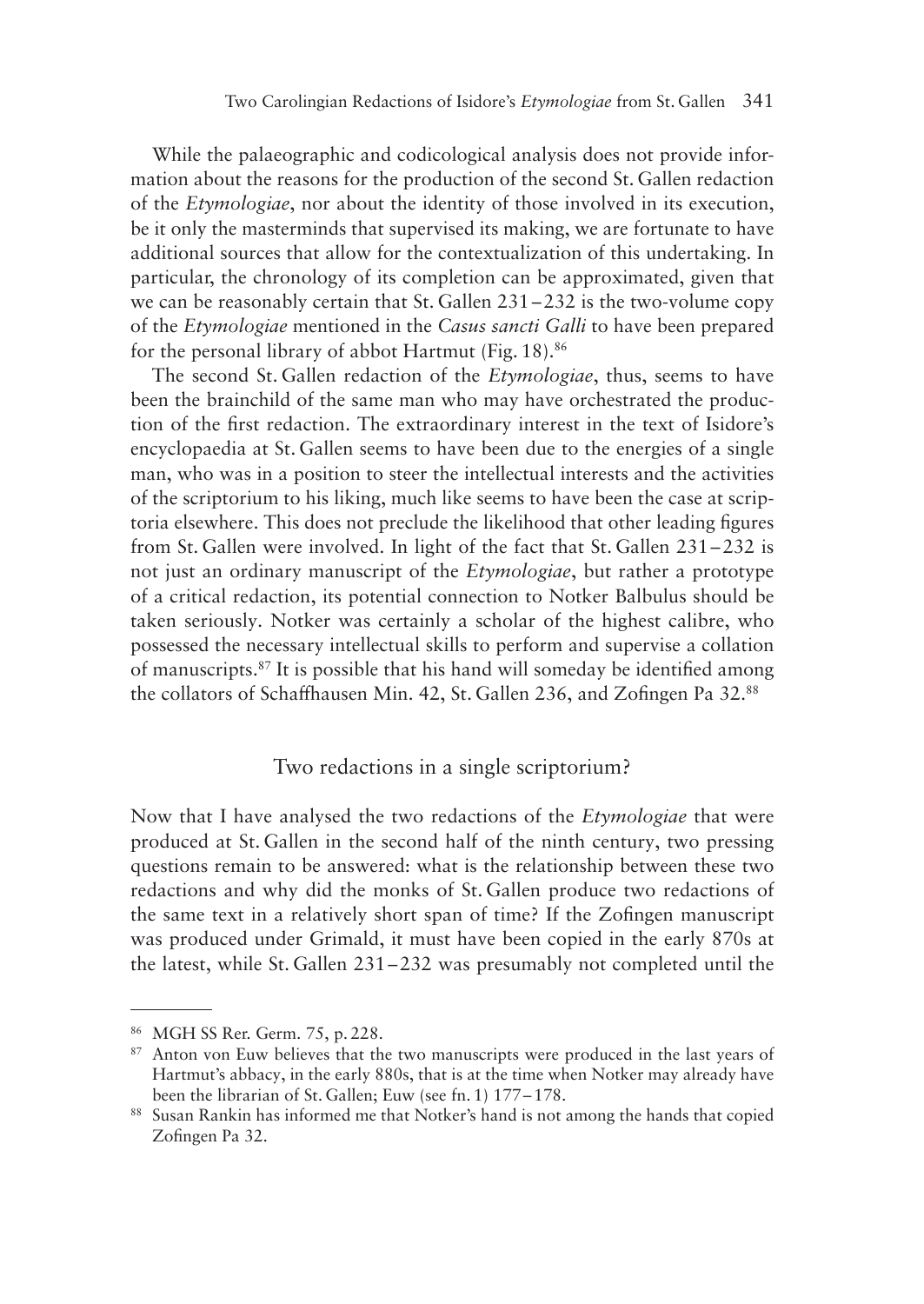early 880s. In fact, palaeographic evidence suggests that the production of the two redactions took place at the same time and in tandem. The relevant piece of evidence can be found on fol. 9r of Zofingen Pa 32, where a critical *obelus* and a *metobelus* mark *Etym.* 1.3.8: *Secunda Θ, quae mortem ÷significat:* (the verb *significat* is, indeed, missing from most manuscripts). The obelized passage features on a page that was crossed out by h2. The manuscripts must have been therefore used for collation before it was completed. Since the execution of both redactions might have taken place over a longer time, these periods of production may have overlapped, either because two groups of scribes were truly working in the same scriptorium side by side or because the work on one project was interrupted at one point and then resumed.

We should perhaps assume that the two projects were largely independent on each other. Indeed, each redaction had a different purpose: the first redaction seems to have been geared towards macro interventions involving manipulation with large units of text, such as the insertion of *De natura rerum* into the *Etymologiae*; while the second redaction seems to be a feat of microsurgery, a result of a careful probing of minute variants and their thoughtful weighing. These two modes of working are not necessarily compatible. Furthermore, while a large number of scribes were involved in both the first and the second redaction, I was unable to detect hands that indisputably took part in both projects. None of the numerous hands that copied the Zofingen codex can be identified as a hand that copied St. Gallen 231 or as either of the two hands that copied St. Gallen 232.89

It is also possible that the second redaction was meant to replace or at least to improve on the first redaction. The contrast between Zofingen Pa 32 and St. Gallen 231–232 in this regard is suggestive. As was mentioned earlier, the former manuscript does not seem to be the final product of the redactional activity, but rather resembles a working version or a draft copy. This is suggested by the strategy of production quire by quire, within which each quire, or two, were entrusted to a different group of scribes. While a significant amount of effort went into the Zofingen codex, the quality of parchment and copying is inconsistent. By contrast, St. Gallen 231–232 was planned and executed on a grander scale. It is less the extent of decoration than the superb training of scribes and especially the cleanness of copying that give St. Gallen 231–232 a balanced and consistent look which allows it to be called both a scholarly redaction and a deluxe book. Only St. Gallen 231–232 looks like a project that was successfully completed, while Zofingen Pa 32 looks like a project that may

<sup>&</sup>lt;sup>89</sup> Anton von Euw has proposed that the scribe that copied St. Gallen 231 may have been Sintram, scribe mentioned in the *Casus sancti Galli*, who also copied St. Gallen, Stiftsbibliothek, MS 53; Euw (see fn. 1) 177.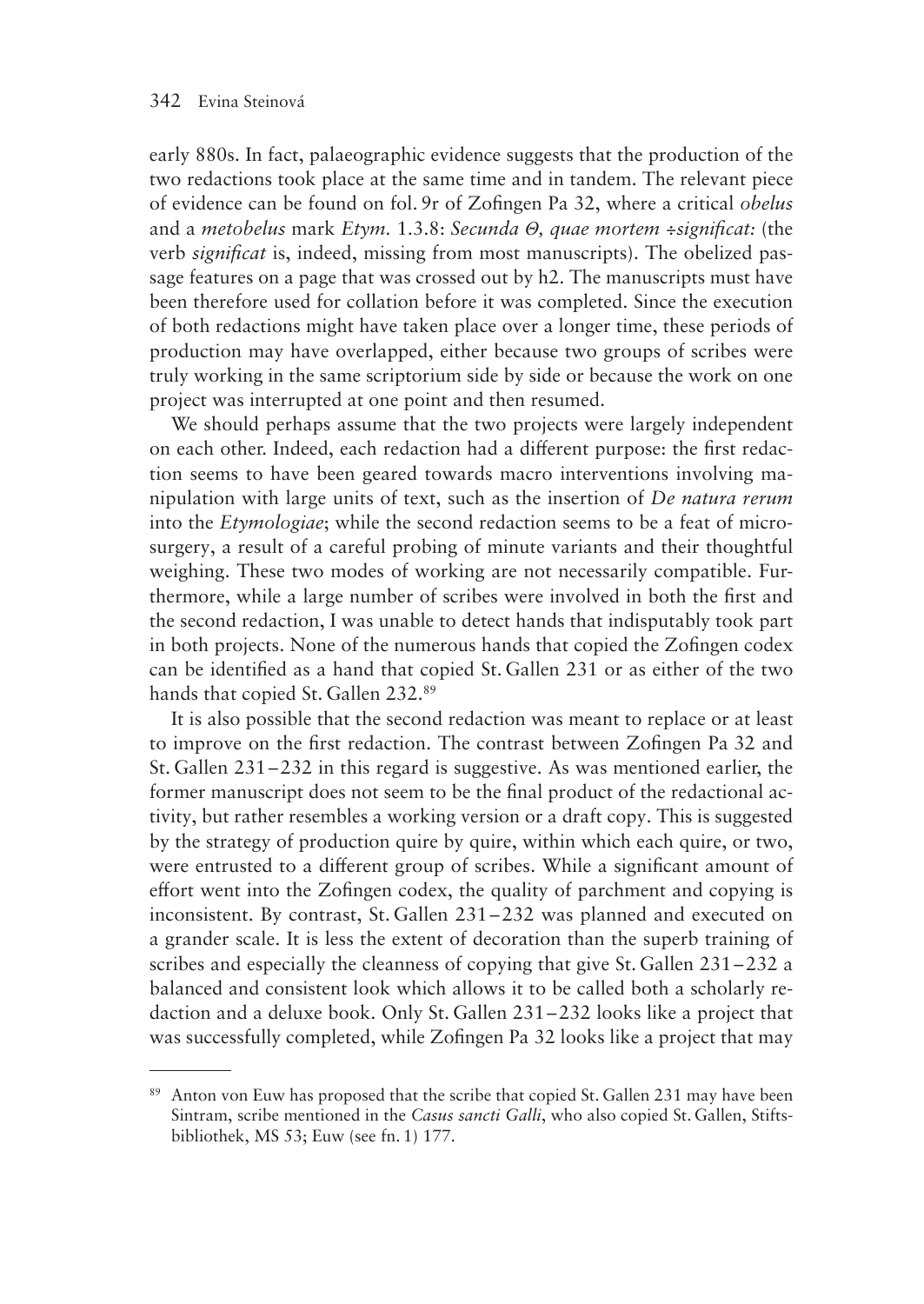have been partially executed, but which was perhaps never truly completed. The second St. Gallen redaction of the *Etymologiae* may, thus, represent a more mature redaction of the same text, reached after earlier experimentation with the text as captured in the Zofingen manuscript. This is also reflected in the method used there, which progressed from manipulation with larger units of text to the surgical treatment of individual variant readings.

The second scenario would explain the mystery of the missing clean copy of the Zofingen codex. St. Gallen 231–232 may be the real clean copy, utilizing the experience gathered in the process of the production of Zofingen Pa 32. As Anton von Euw remarks, for example, the diagrams in St. Gallen 231–232 were taken from the Zofingen codex.<sup>90</sup> Both manuscripts may have also included a portrait page depicting Isidore and Braulio, which now survives only in Einsiedeln 167 and whose source in the St. Gallen area would have been the Zofingen manuscript. $91$  At the same time, as was noted above, St. Gallen 231–232 is textually more closely dependent on manuscripts from family ξ, and as a result was classified as a witness of this family by both Walter Porzig and Marc Reydellet.<sup>92</sup> In reality, it is one of those clever hybrids that were generated in the Carolingian period by scholarly users, who took the best readings from several manuscripts (and thus several distinct families), albeit no longer including *De natura rerum*. In the two redactions from St. Gallen, and in the two prototype manuscripts, we, thus, see not only two fascinating Carolingian editorial enterprises, but also how scholarly programs may have developed in a single scriptorium in the course of a decade or so.

### The impact and diffusion of the two St. Gallen redactions of the *Etymologiae*

While the second St. Gallen redaction may have been perceived as superseding the first redaction at the time of its production, it was, paradoxically, the latter that proved more influential in the long run. It seems that there were no copies made of the text in St. Gallen 231–232, although it should be added that to judge whether the second redaction generated offspring, a large-scale and detailed philological analysis of particular passages would be necessary. Such an analysis is difficult to imagine given the large number of manuscripts of the *Etymologiae* surviving from the High Middle Ages. By contrast, the first redaction can be discerned rather easily on account of the unmistakable presence

<sup>90</sup> Euw (see fn. 1) 177.

 $91$  Bischoff (see fn. 24) 341; and Euw (see fn. 1) 177.

 $92$  Porzig (see fn. 22) 142–144; and Reydellet (see fn. 22) 398–399.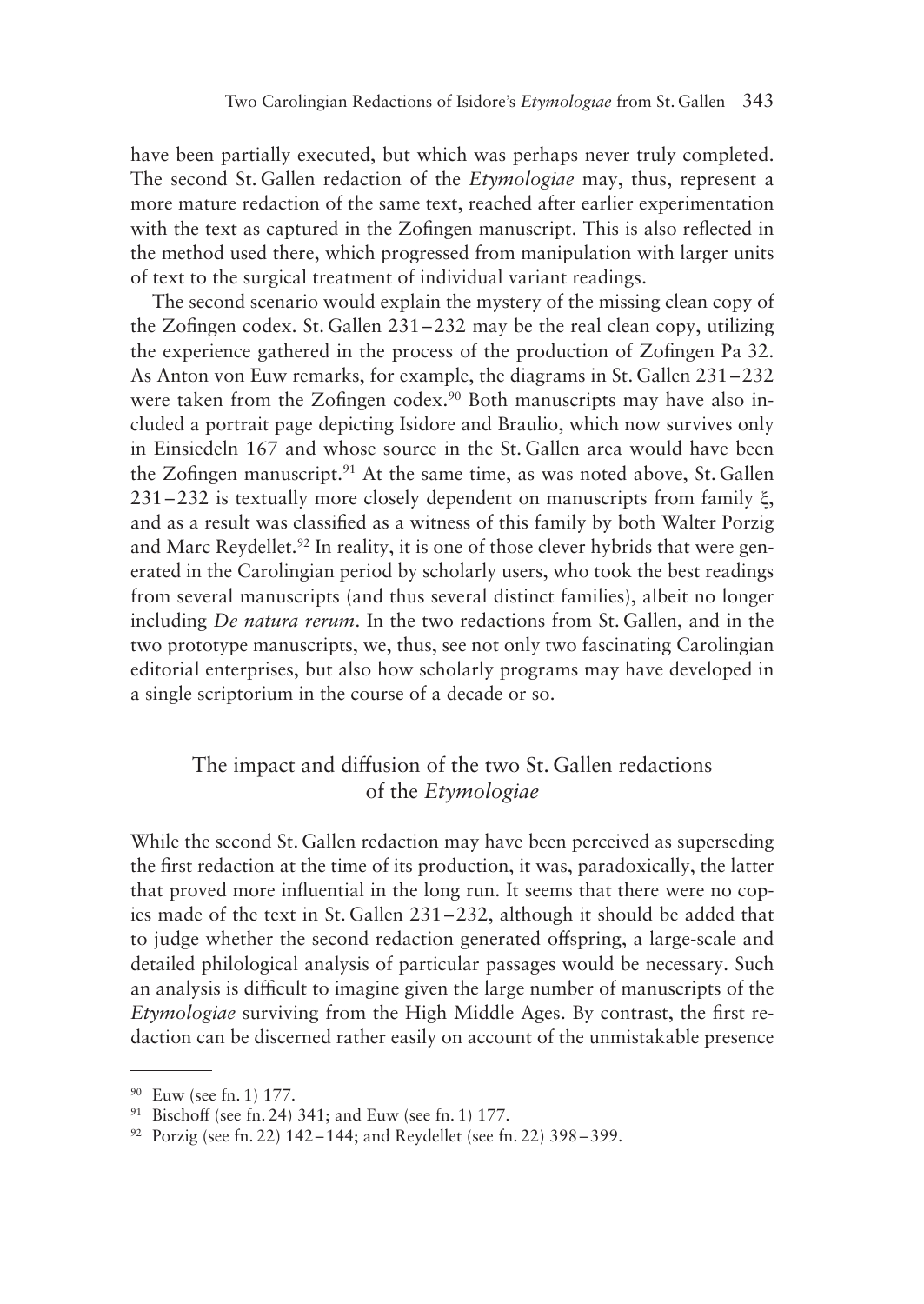of *De natura rerum* inserted after the third book of the *Etymologiae*. Isidore's work on natural phenomena appears in this position in at least eight post-Carolingian manuscripts, which certainly descend from the Zofingen codex.

The oldest of these descendants is the already mentioned Einsiedeln 167, which was copied directly from Zofingen Pa 32 shortly after the foundation of the Abbey of Einsiedeln in the second half of the tenth century. Its direct dependency on the Zofingen codex can be traced in how it handles the various editorial notices that were embedded in the prototype of the first St. Gallen redaction of the *Etymologiae*. The Einsiedeln manuscript, for example, lacks the abbreviated version of book I, chapter 21, which is marked in the Zofingen manuscript by *obeli*, because the scribe of this manuscript understood these *obeli* as a command to not copy the passage. Similarly, the Einsiedeln manuscript lacks those additions to the last chapter of *De natura rerum* that were obelized in Zofingen Pa 32, even though it contains the short addition from Vegetius which was not obelized in the Zofingen codex (Fig. 19). Einsiedeln 167 is a clean copy produced from Zofingen Pa 32, only not in the Carolingian period, but about a century later.

Einsiedeln 167 is surely the response to a request from the newly-founded abbey to a more senior house, a house with which Einsiedeln had substantial ties, to supply exemplars for its newly established library.93 It thus seems that while St. Gallen 231–232 may have been produced in the last decades of the ninth century to supersede the redaction represented by the Zofingen codex, the St. Gallen community preferred to send to Einsiedeln the Zofingen codex rather than any other of its many copies of the *Etymologiae* in the second half of the tenth century. Was it perhaps because by the second half of the tenth century, it was the first rather than the second redaction that was perceived as being more accomplished or at least its text version more desirable to have? Other aspects may have played a role. The Zofingen codex contained the entire text of the *Etymologiae* in a single volume rather than in two, as St. Gallen 231–232 or, say, Schaffhausen Min. 42 and St. Gallen 236. The presence of *De natura rerum*, moreover, may have made the Zofingen codex a two-in-one deal for a young monastic community in dire need of good texts. Perhaps, too, the first redaction had acquired a special value for the St. Gallen community by the time of its dispatching that other versions did not possess.

Einsiedeln was not the only monastic community to which St. Gallen dispatched the first redaction. Wolfenbüttel, Herzog August Bibliothek, MS Weiss. 2 is an eleventh-century descendant of the Zofingen manuscript copied at the Abbey of Wissembourg in Alsace.<sup>94</sup> Wissembourg was closely tied

<sup>&</sup>lt;sup>93</sup> Compare with Euw (see fn. 60) 184.

<sup>94</sup> This manuscript is described in Butzmann (see fn. 76) 86–88.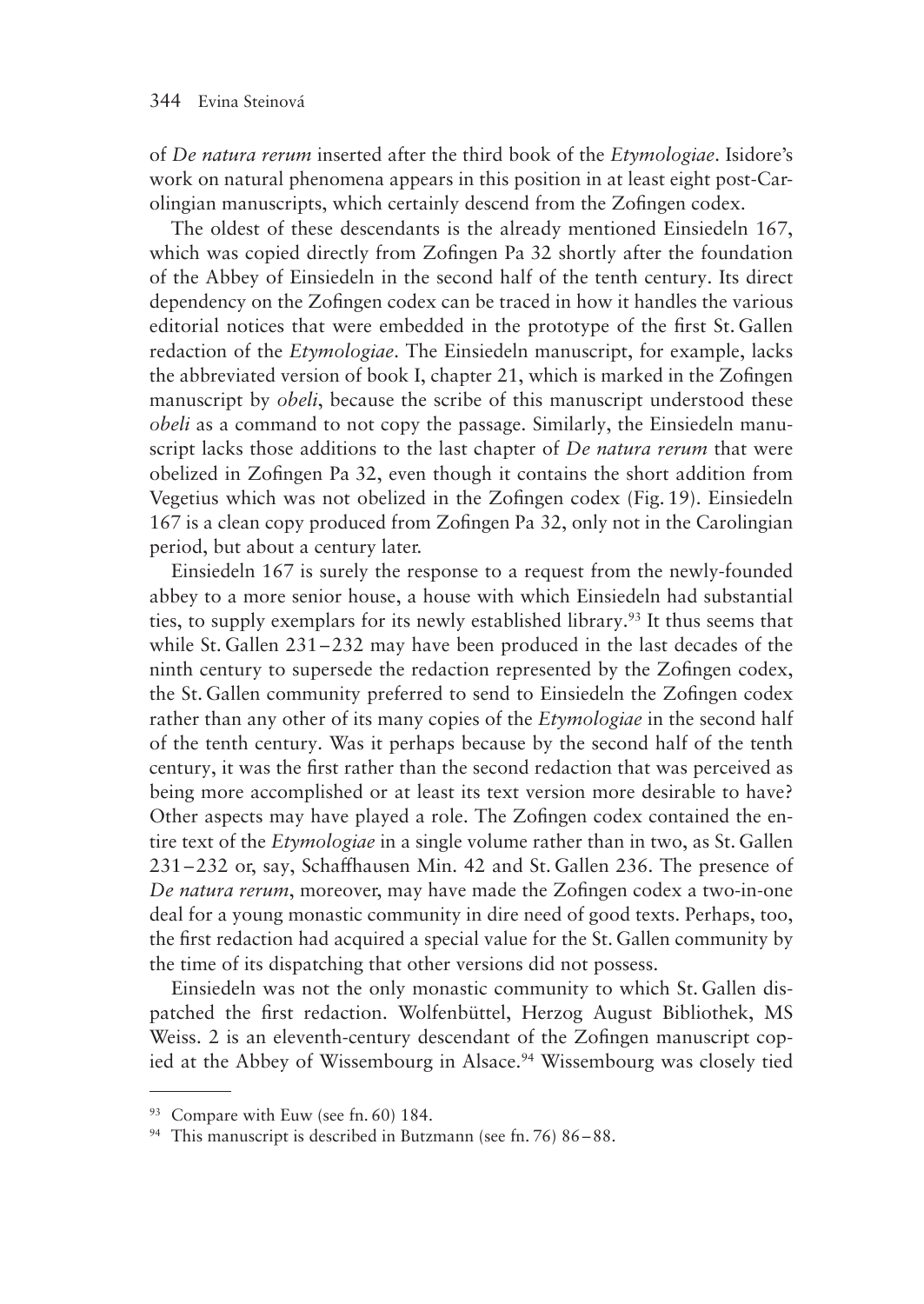to St. Gallen during the second half of the ninth century via the person of Grimald, who was made abbot of both communities.<sup>95</sup> Indeed, scribes from Wissembourg can be shown to have worked in St. Gallen and vice versa, and Grimald was the dedicatee of works of the most important Carolingian writer from Wissembourg, Otfrid.<sup>96</sup> Otfrid was also a student of Hrabanus Maurus in Fulda just as Grimald's successor, Hartmut, and there were, therefore, grounds for continued intellectual cooperation between the two monasteries after Grimald's death.

Given the time-frame of the exchange between the two communities, it is possible that Wolfenbüttel Weiss. 2 is a copy of a ninth-century manuscript that was itself copied from the Zofingen codex, either by Wissembourg scribes visiting St. Gallen or by St. Gallen scribes who made a copy for Wissembourg. This impression is strengthened by the fact that, similar to Einsiedeln 167, Wolfenbüttel Weiss. 2 contains variant readings in the margin copied by the main hand and matching the variant readings present in the Zofingen manuscript.<sup>97</sup> The parent of Wolfenbüttel Weiss. 2, it seems, was produced only after the collation project has been initiated at St. Gallen, confirming further that the production of the two redactions took place around the same time and over a longer period of time.

This parent of Wolfenbüttel Weiss. 2 was a slightly different book than its sibling, Einsiedeln 167. Its copyists either did not understand or chose to disregard some of the editorial instructions entered in the margins of Zofingen Pa 32. Thus, while Einsiedeln 167 omits the abbreviated chapter 21 in book I, it can be found on fol. 9r of Wolfenbüttel Weiss. 2, as can be the note inserted in the margin of fol. 12r in the Zofingen manuscript: *hoc capitulum in sequentibus plenius invenies* (Fig. 20). This remark, which was meant only as an editorial comment in the Zofingen manuscript, was incorporated into the main text block of Wolfenbüttel Weiss. 2 as a rubric.

The real success of the first St. Gallen redaction of the *Etymologiae*, however, came only in the twelfth century. Five of its descendants were produced in this century: London, British Library, Harley 2660 copied around 1136 in western Germany,<sup>98</sup> Leiden, Universiteitsbibliotheek, Perizoneus F 2 copied in

<sup>95</sup> Geuenich (see fn. 7) 62–64.

<sup>96</sup> Bischoff (see fn. 7) 211.

<sup>97</sup> On fols. 15r (*Etym.* 1.37.15), 71v (*Etym.* 6.7.2), 72v (*Etym.* 6.11.3), 115v (*Etym.* 10.14), 118r (*Etym.* 10.109), and 164v (*Etym.* 15.1.5). All of these variant readings are identical to those present in Zofingen Pa 32, as are several marginalia that seem to have been added not by the main hand (e.g. on fols. 79v, 95v, 120v and 128r).

<sup>98</sup> This manuscript is described and digitized at: http://www.bl.uk/manuscripts/FullDis play.aspx?ref=Harley\_MS\_2660.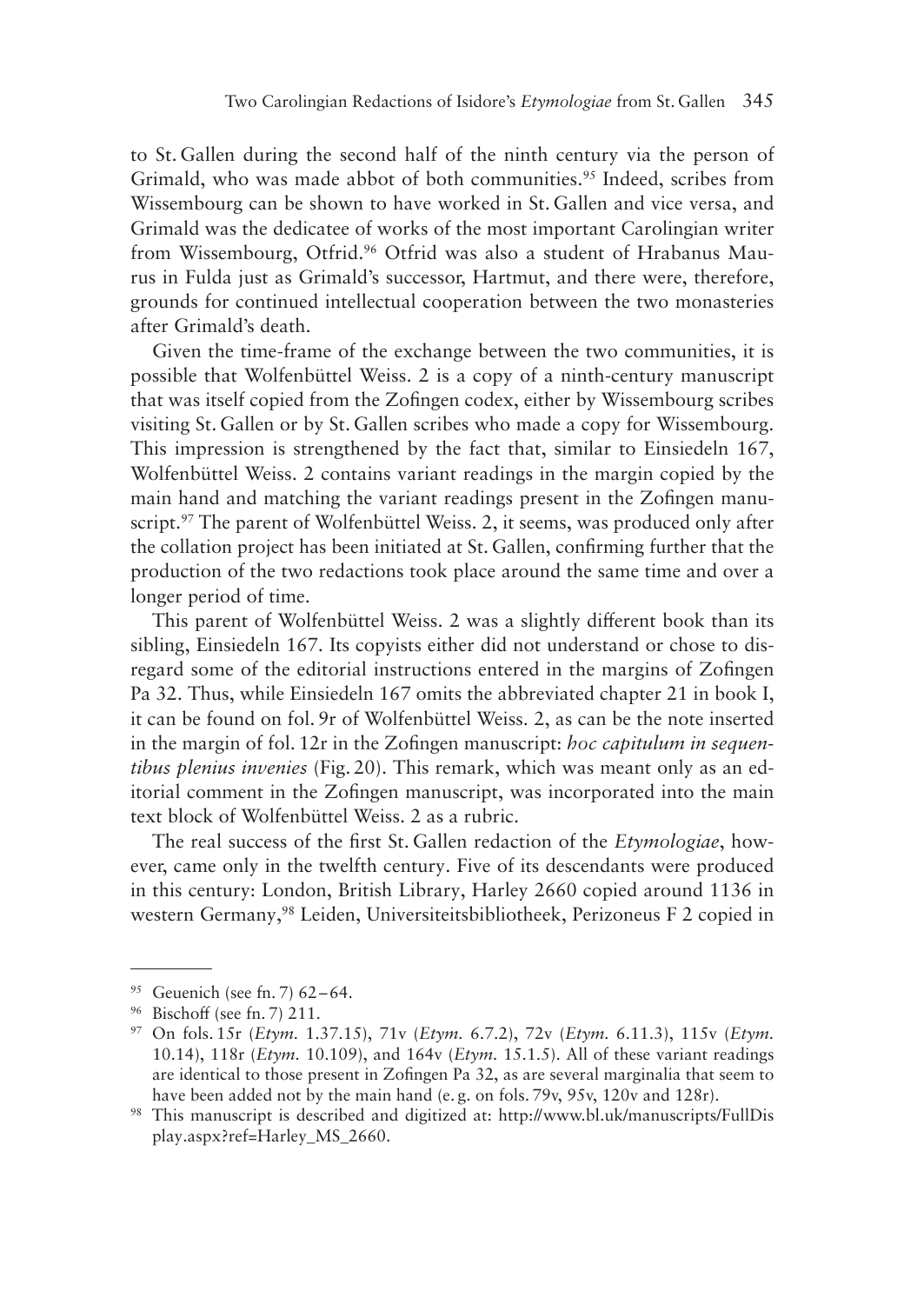the first half of the twelfth century in an unidentified German scriptorium,<sup>99</sup> Bonn, Universitäts- und Landesbibliothek, S 193 copied in the last third of the twelfth century in the Cistercian abbey of Altenberg close to Cologne,100 Heidelberg, Universitätsbibliothek, Sal. IX 39 copied at the end of the twelfth century in the Cistercian abbey of Salem near Konstanz,<sup>101</sup> and Einsiedeln, Stiftsbibliothek, MS 360 produced between 1143 and 1178 at Engelberg Abbey, which was founded from Muri Abbey, a daughter house of Einsiedeln.<sup>102</sup> Based on how these manuscripts render chapter 21 of the first book of the *Etymologiae*, it can be shown that the London and the Leiden manuscripts are related to the manuscript from Wissembourg, while the Engelberg manuscript is a copy of Einsiedeln 167. The Altenberg and Salem manuscripts retained *De natura rerum*, but otherwise normalized the structure of the *Etymologiae*. They, nevertheless, seem to be descendants of the Wissembourg manuscript. The four twelfth-century German witnesses of the first St. Gallen redaction may have been copied by Cistercian scriptoria.103

The youngest witness of the first St. Gallen redaction of the *Etymologiae* is London, British Library, Harley 3035 copied in 1496 in western Germany, perhaps in the Augustinian monastery of Eberhardsklausen (today Klausen close to the German border with Luxemburg) founded in 1461.104 Given that the first St. Gallen redaction seems to have been copied up until the end of the fifteenth century, it is likely that there exist other twelfth-, thirteenth-, fourteenth-, and fifteenth-century witnesses of this redaction that remain as yet unidentified.105 It is clear that this ninth-century redaction of the *Etymologiae*

<sup>99</sup> This manuscript is described in K. A. de Meyier, Codices Perizoniani, Leiden 1946, 1–2.

<sup>100</sup> Sample folia from this manuscript are digitized at: http://www.manuscripta-mediaeva lia.de/dokumente/html/obj31275205. Its description is provided in Günter Gattermann and Heinz Finger, Handschriftencensus Rheinland: Erfassung mittelalterlicher Handschriften im rheinischen Landesteil von Nordrhein-Westfalen mit einem Inventar, vol. 1, Wiesbaden 1993, 88.

<sup>101</sup> This manuscript is described and digitized at: https://digi.ub.uni-heidelberg.de/diglit/sal IX39/0057.

<sup>102</sup> This manuscript is described and digitized at: https://www.e-codices.unifr.ch/en/list/one/ sbe/0360.

<sup>103</sup> If this was the case, London Harley 2660 dated to c. 1136 could have been produced only at Kamp (founded in 1123), Altenberg (founded in 1133), Himmerod (founded in 1134/35) or Eberbach (founded in 1136).

<sup>104</sup> This manuscript is described at: https://www.bl.uk/catalogues/illuminatedmanuscripts/ record.asp?MSID=4062&CollID=8&NStart=3035.

<sup>105</sup> One such witness may be Erlangen, Universitätsbibliothek Erlangen-Nürnberg, MS 186 produced in the second half of the twelfth century in the Cistercian abbey of Heilsbronn. This manuscript of the *Etymologiae* should contain *De natura rerum*, but it is unclear whether it is textually related to the first St.Gallen redaction; see Hans Fischer, Die lateinischen Pergamenthandschriften der Universitätsbibiothek Erlangen, Wiesbaden 1928, 207.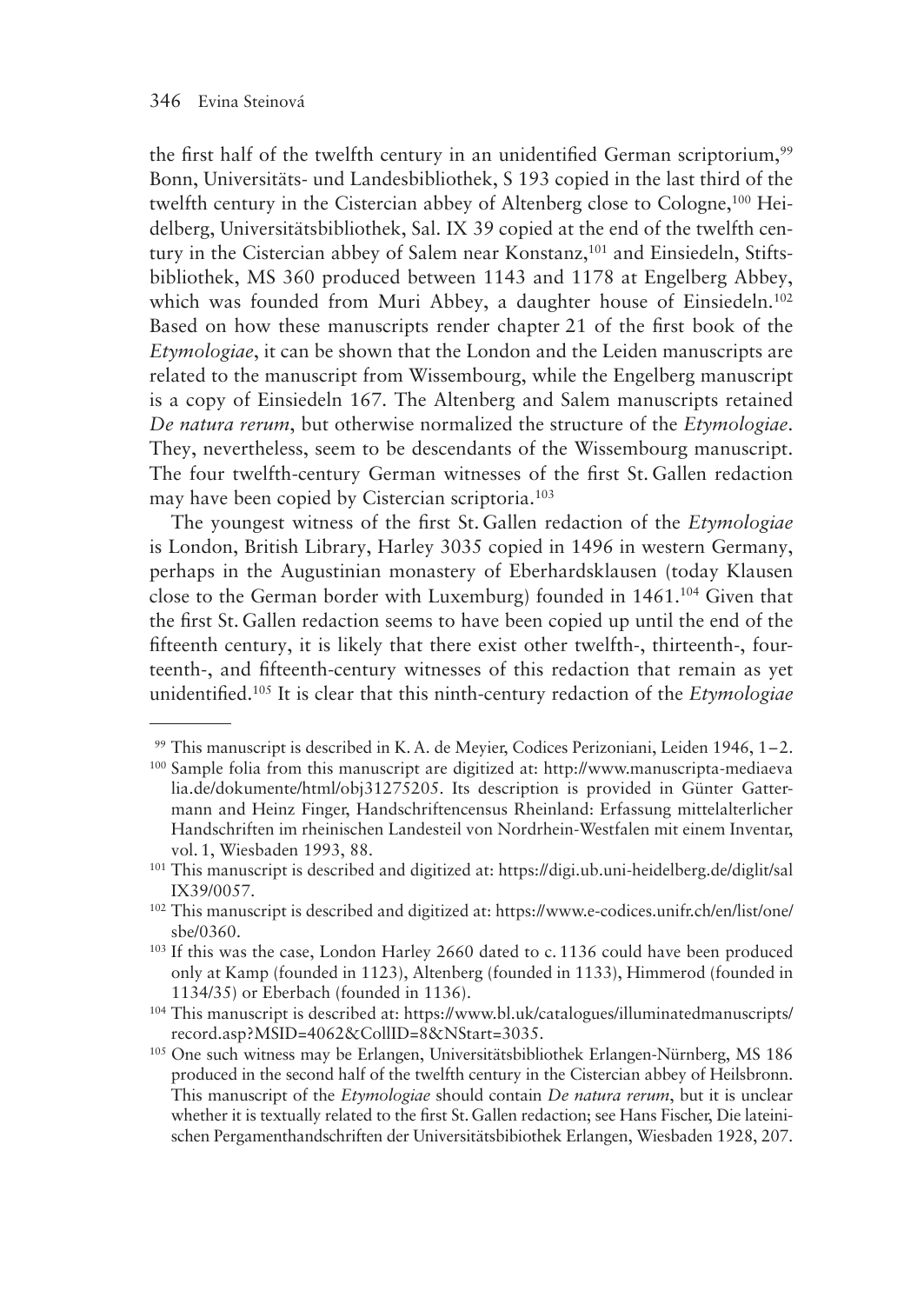from St. Gallen became quite influential in the German area, a region where St. Gallen played a prominent role in the early Middle Ages.106 The late dissemination, nevertheless, suggests that it may have been more due to the tastes of younger generations than to the ambitions of Carolingian scholars that the first St. Gallen redaction achieved its regional success – thus its popularity among the Cistercians. It is an important reminder of how Carolingian tinkering could have affected, sometimes unintentionally, the transmission of particular texts in the following centuries.

## Conclusion: St. Gallen redactions in the broader context of the dissemination and appropriation of the *Etymologiae* in the early Middle Ages

More than 450 manuscripts containing the *Etymologiae* or parts of it survive from before the end of the tenth century.107 This study has examined in detail a small number of them: a cluster of Carolingian manuscripts that were present at St. Gallen in the second half of the ninth century. It is now time to take a step back to see how the conclusions of my analysis fit into the broader picture of the transmission and appropriation of Isidore's encyclopaedia in the early Middle Ages, especially during the Carolingian period.

The St. Gallen manuscripts are not unique in showing traces of extensive interaction by early medieval users.108 On the contrary, tinkering with the text of the *Etymologiae* seems to have been the norm rather than an exception. As

<sup>106</sup> It can be added that the *editio princeps* of Isidore's *De natura rerum* printed by Günther Zainer in Augsburg in 1472 is based on a manuscript of the first St. Gallen redaction, as is clear from the fact that it reproduces the eccentric order of chapters of the *De natura rerum* originating in the Zofingen manuscript; see Kendall and Wallis (see fn. 23) 100.

 $107$  See the overview in Cardelle de Hartmann (see fn. 26) 477–482, and Evina Steinová, The Oldest Manuscript Tradition of the *Etymologiae* (Eighty Years after A. E. Anspach), in: Visigothic Symposium 4 (2020), 100–143.

<sup>&</sup>lt;sup>108</sup> For example, the first folia of the eighth-century copy of a contracted text-version of the *Etymologiae* in Wolfenbüttel, Herzog August Bibliothek, Weiss. 64 (mid-8th century, northern Italy, perhaps Bobbio) has been expanded and corrected by a group of ninth-century hands using Carolingian minuscule. The first folia of Brussels, Koninklijke Bibliotheek, MS II 4856 were similarly supplied with corrections and variant readings by two scribes using Carolingian minuscule. Ninth- and tenth-century correctors have also added variant readings in the margins of Laon, Bibliothèque municipale, MS 447 (Mainz, 9<sup>th</sup> century, 2/3), London, British Library, Harley 3941 (9<sup>th</sup>/10<sup>th</sup> century, Brittany), Munich, Bayerische Staatsbibliothek, Clm 6250 ( $9<sup>th</sup>$  century, 1/2, Freising), and many other manuscripts of Isidore's encyclopaedia. See also Porzig (see fn. 22) 133–135.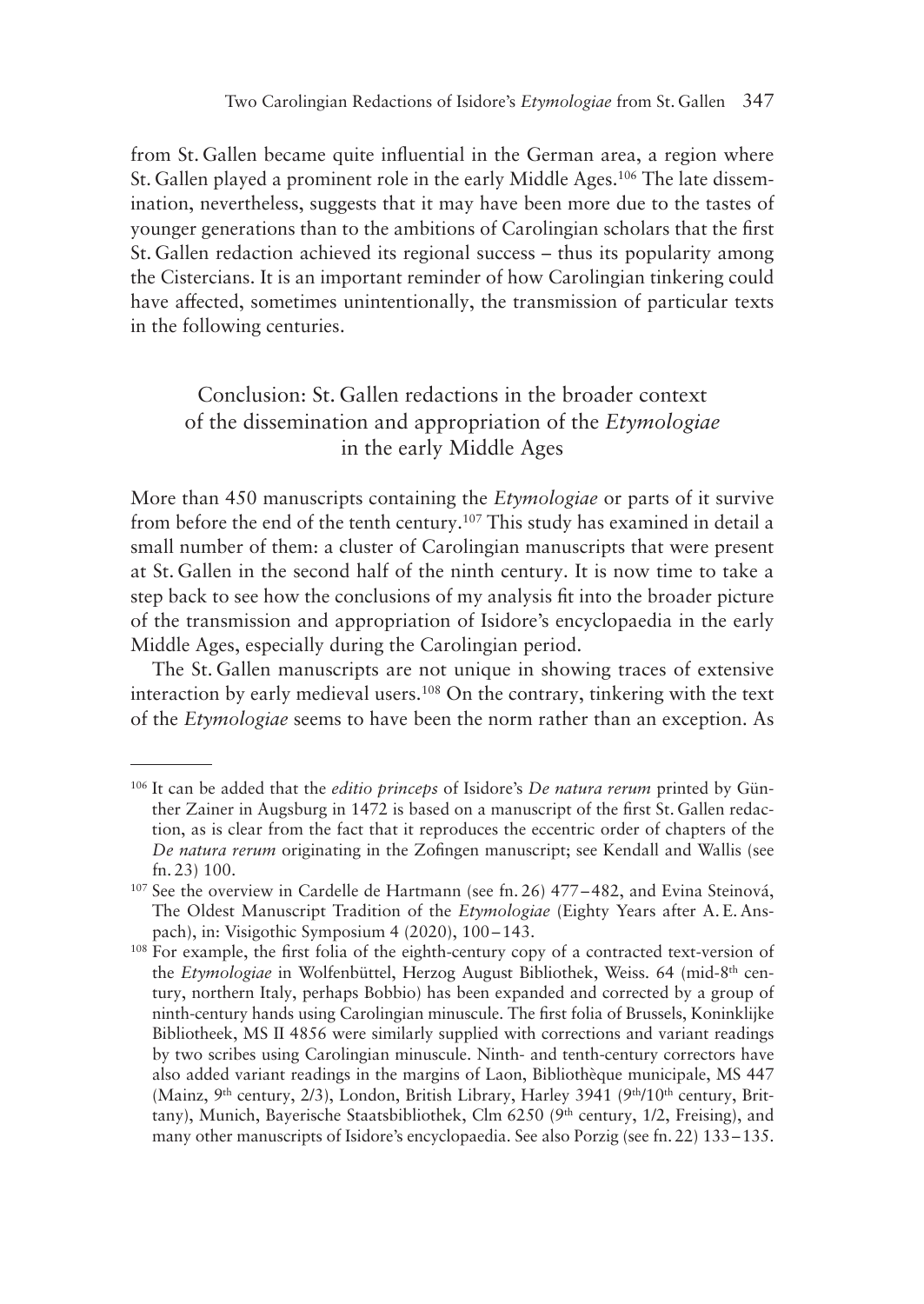W. M. Lindsay observed, the state of Isidore's encyclopaedic text in the oldest surviving eighth-century generation of manuscripts shows that redaction of this essential knowledge corpus took place already before 800, as they reveal irreconcilable differences between textual families that can be explained only as being editorial in nature.109 Readers' engagement and rewriting further accelerated in the Carolingian period, which is sometimes called the *aetas Virgiliana*, but which could very well also be called the *aetas Isidoriana*, given its fondness for the Sevillan bishop. The tremendous popularity of Isidore's *magnum opus* is best attested by the fact that more than two-thirds of the surviving early medieval copies of the *Etymologiae* were produced by Carolingian scriptoria.110 Most intellectual centers of the ninth century acquired at least one manuscript of the *Etymologiae* and as we have seen some possessed as many as three, five or even seven copies of this essential knowledge corpus. More important still, Carolingian scriptoria began to churn out anonymous compilations that were assembled from bits and pieces of the *Etymologiae* but focus on a single topic (rather than being encyclopaedic), a clear indication of the perceived utility of Isidore's text that was now appropriated for new purposes. It should not surprise us that redactorial activity intensified in this period as well. At least three redactions of the *Etymologiae* other than those from St. Gallen were completed in the ninth and the tenth centuries. One was a result of the collation of the Frankish family  $\alpha$  and the Spanish family  $\gamma$  in Switzerland or Germany in the first half of the ninth century and gave birth to the family ξ of the *Etymologiae*. 111 Another was put together in northern Italy before or around the mid-ninth century.<sup>112</sup> The third one was compiled in northern Spain around the mid-tenth century.<sup>113</sup> The redactional activity at

<sup>109</sup> Lindsay (see fn. 40) 45.

<sup>110</sup> Steinová (see fn. 107) 117.

<sup>111</sup> Reydellet (see fn. 22) 419 and 433. Walter Porzig, who was the first to identify family ξ, thought that it represents the Braulionic redaction of the *Etymologiae* and that it branched out from northern Italy or Germany at the beginning of the ninth century; see Porzig (see fn. 22) 165–167.

<sup>112</sup> This date is based on its oldest witness, Berlin, Staatsbibliothek, Lat. Fol. 641 (mid- $9<sup>th</sup>$  century, northern Italy) mentioned in fn. 25. The hallmark of this northern Italian redaction is also the inclusion of the *De natura rerum* into the *Etymologiae*. However, it uses a different version of the *De natura rerum* than the first St. Gallen redaction and, moreover, places it after book III rather than between two sections of book III. Given the exchange of material between the monasteries in the Bodensee region and northern Italy, it remains to be seen whether there is a relationship between this northern Italian redaction and the first St. Gallen redaction, for example because the former inspired the makers of the latter.

<sup>113</sup> This date is based on its two earliest witnesses: Madrid, Real Academia de la Historia, MS 25 (c. 946, San Millán de la Cogolla) and Madrid, Real Academia de la Historia,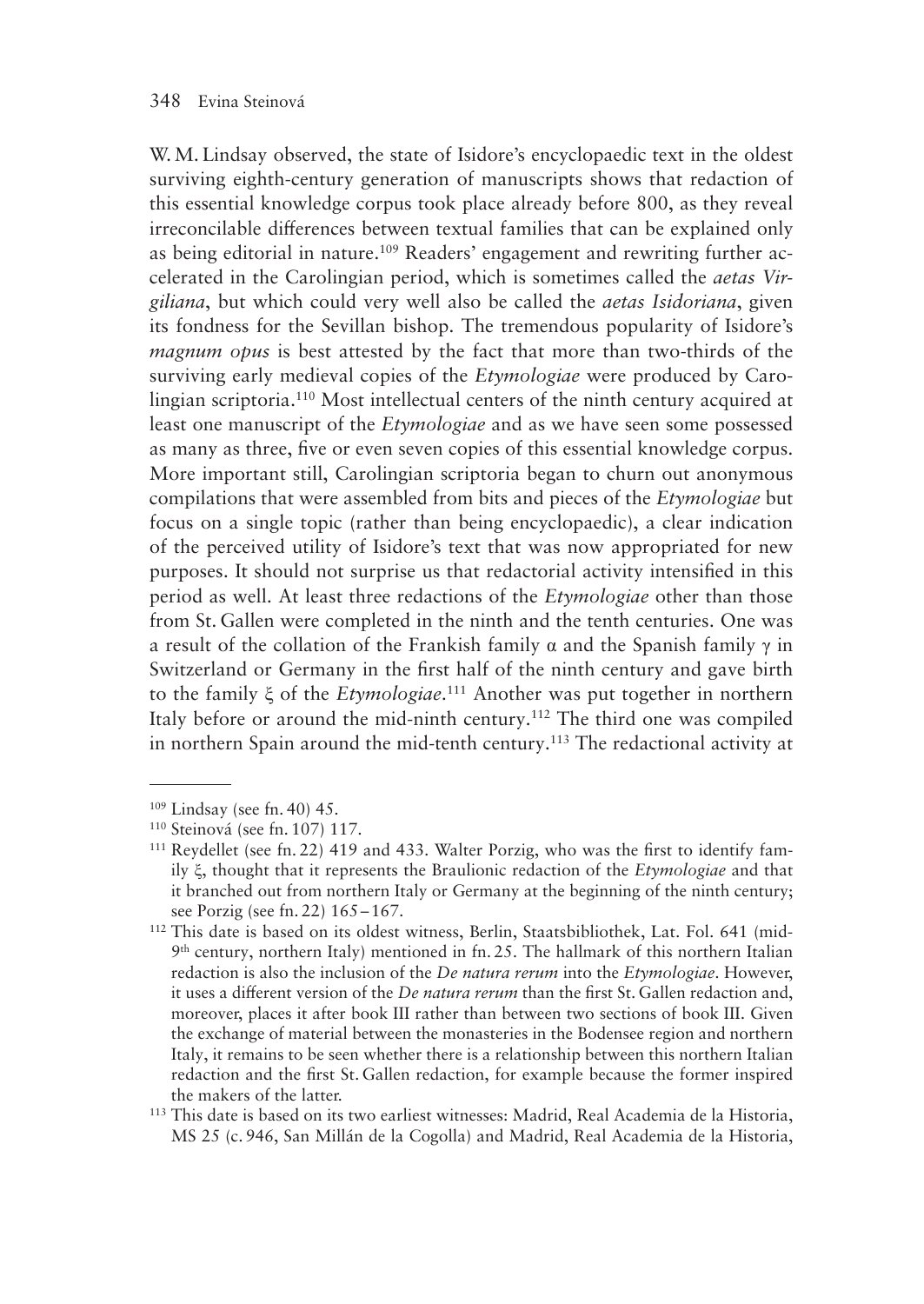St. Gallen, thus, did not take place in a vacuum, nor was it unique. Nevertheless, the two St. Gallen redactions have features that set them apart both from other early medieval redactional projects and the more general trends of engagement with the *Etymologiae* in the Carolingian period.

In the first place, certain books of the *Etymologiae* were more popular in the Carolingian environment than others. Already Henry Beeson, who produced the first substantial overview of the early medieval manuscripts of Isidore's works at the beginning of the twentieth century, noticed that the first ten books of the *Etymologiae* were more popular than the second half of the work.114 My own examination of the manuscripts of the *Etymologiae* also showed that Carolingian users had a predilection for the first half of Isidore's encyclopaedia that covered the traditional disciplines familiar to early medieval readers: the seven liberal arts, medicine, law, time-keeping, and theology.115 The second half of the encyclopaedia which treats the human body, animal and plant realms, precious stones and metals, geography and natural phenomena, agriculture, human pursuits and man-made objects, subjects that had not been a part of the traditional curriculum nor systematically treated in Latin literature on a scale comparable to grammar or music, seem not to have possessed a similar allure. The chief reason for this disparity seems to be that in the Carolingian zone, and especially in the Frankish lands, which were the largest producer of manuscripts transmitting material from the *Etymologiae* in the Carolingian period, Isidore's encyclopaedia began to be used as a pedagogical text, whether in schools (grammar and rhetoric), for the instruction of clergy (theology), or in certain professional contexts (law, music, computus).<sup>116</sup>

Both St.Gallen redactions, however, engage, more with the subjects of the second half of the *Etymologiae* than with those of the first. Even though the first redaction inserts *De natura rerum* after book III (rather than after book XIII dealing with many of the natural phenomena treated in *De natura rerum*, where it would fit equally well), it is obvious that the purpose of this insertion was to expand the amount of information about the natural world in Isidore's encyclopaedia. Furthermore, the most significant interventions made in this redaction concerned the last books. Similarly, the collators responsible for the second redaction invested substantially more effort in books XI–XX than books I–X,

MS 76 (c. 954, San Pedro de Cardeña). This Spanish redaction contains many additions to the *Etymologiae*, for example musical diagrams added to the third section of book III; see Huglo (see fn. 79) 73–74.

<sup>114</sup> Beeson (see fn. 20) 83.

<sup>115</sup> See Steinová (see fn. 107) 135.

<sup>116</sup> John J. Contreni, The Pursuit of Knowledge in Carolingian Europe, in: The Gentle Voices of Teachers: Aspects of Learning in the Carolingian Age, ed. Richard Sullivan, Columbus, OH 1995, 106–141 (here 117); and Contreni (see fn. 28) 726.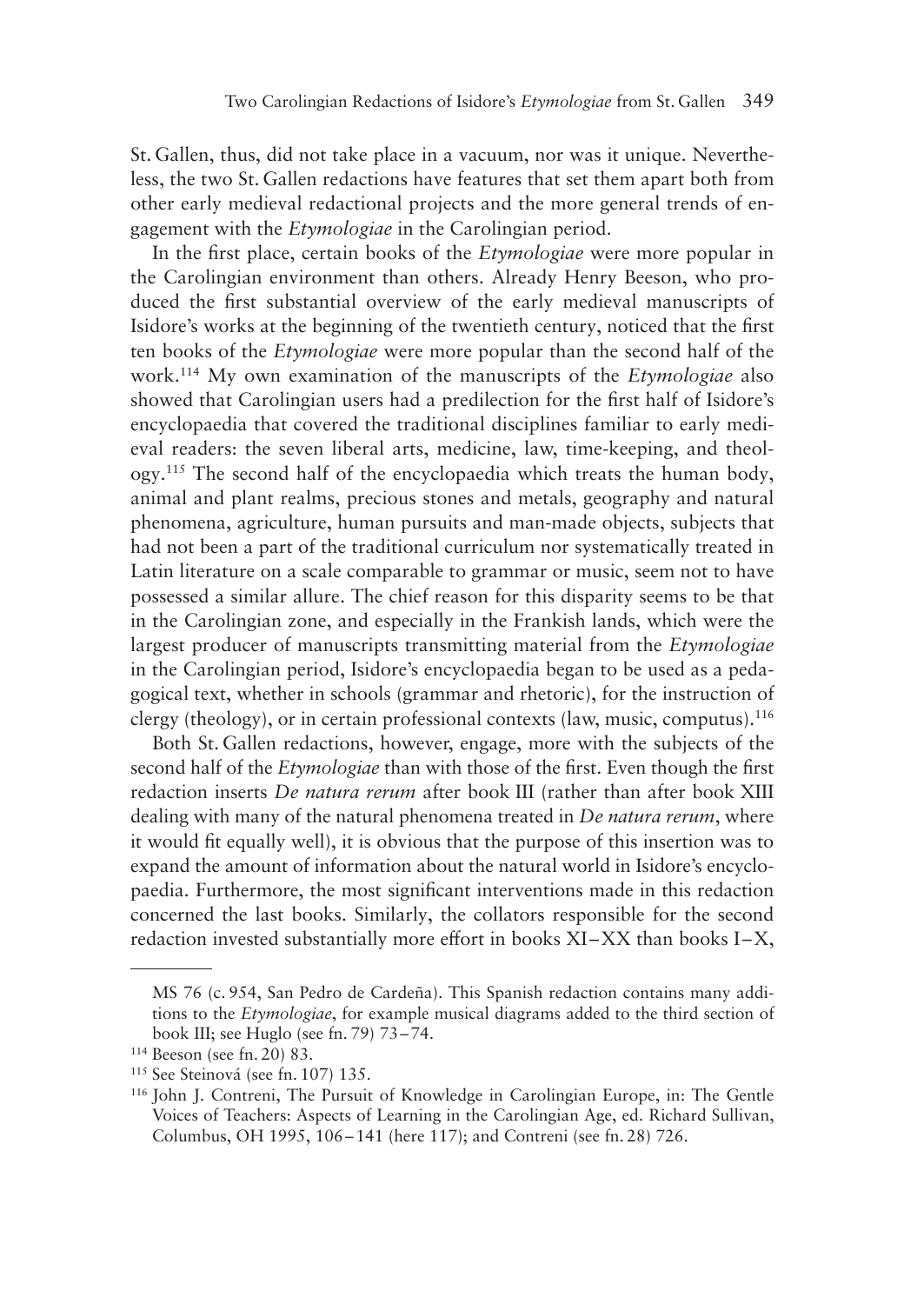an indication that their interest lay therein. It seems that Isidore was sought at St.Gallen as a source of information that lay beyond the boundary of standard handbooks, perhaps precisely because he was seen as the only or the most reliable source of knowledge on them. This is a pattern that seems to have been present at St.Gallen before the second half of the ninth century. Two of the oldest surviving manuscripts of the *Etymologiae* from its library, St. Gallen 233 and St.Gallen 235, transmit a set of annotations to the second half of the *Etymologiae* of northern Italian origin.<sup>117</sup> They were surely copied from their eighth-century exemplar because they were found useful and relevant.

In contrast to the Frankish area, we find little evidence from St. Gallen that suggest that Isidore was read here as a school author or in a context of instruction. For example, the inclusion of the first book of the *Etymologiae* (*De grammatica*) into Frankish grammatical handbooks and school compendia as well as the appearance of school glosses to this book of the *Etymologiae* suggest that the *Etymologiae* was introduced into the classroom in northern France.118 St. Gallen seems to have followed suit and possessed at least two grammatical handbooks transmitting the first book of the *Etymologiae* as an *ars grammatica* (St. Gallen, Stiftsbibliothek, MS 876 and St. Gallen, Stiftsbibliothek, MS 882). Nevertheless, there are no school glosses to this text in either of the two grammatical handbooks, even though other grammarians in the same manuscripts were heavily glossed.<sup>119</sup> The appropriation of Isidore's encyclopaedia for educational purposes seems not to have been nearly as strong a trend here as in Frankish monasteries. The fact that the abbey was keen to obtain at least six full and two more incomplete copies of the *Etymologiae* (this count includes the surviving manuscripts as well as the now lost manuscripts of series D\* and E\*) indicates that the interest in Isidore at St. Gallen was a matter of scholarly pursuit rather than of classroom use.

The two redactions from St. Gallen can be likewise contrasted with the other early medieval redactions of the *Etymologiae*. All of these redactions reflect two distinct approaches to editing, which may be called Alcuinian and Theodulfian in homage to the authors of the two influential Carolingian revisions of the Bible, whose distinct approaches illustrate the differences between the various redactions.120 With the exception of a short window of time in the

<sup>117</sup> See Bischoff (see fn. 24) 340, n. 119; and Evina Steinová, Annotation of the *Etymologiae* of Isidore of Seville in Its Early Medieval Context (in preparation).

<sup>&</sup>lt;sup>118</sup> See Steinová (see fn. 117).

<sup>119</sup> St. Gallen 882, for example, contains glosses to both Donatus and Eutyches. See the digitized manuscript at: https://www.e-codices.unifr.ch/en/searchresult/list/one/csg/0882.

<sup>120</sup> A detailed account of these two biblical recensions is provided in Bonifatius Fischer, Bibeltext und Bibelreform unter Karl dem Grossen, in: Karl der Große. Lebenswerk und Nachleben. II. Das geistige Leben, eds. Helmut Beumann et al., Düsseldorf 1965, 156–216.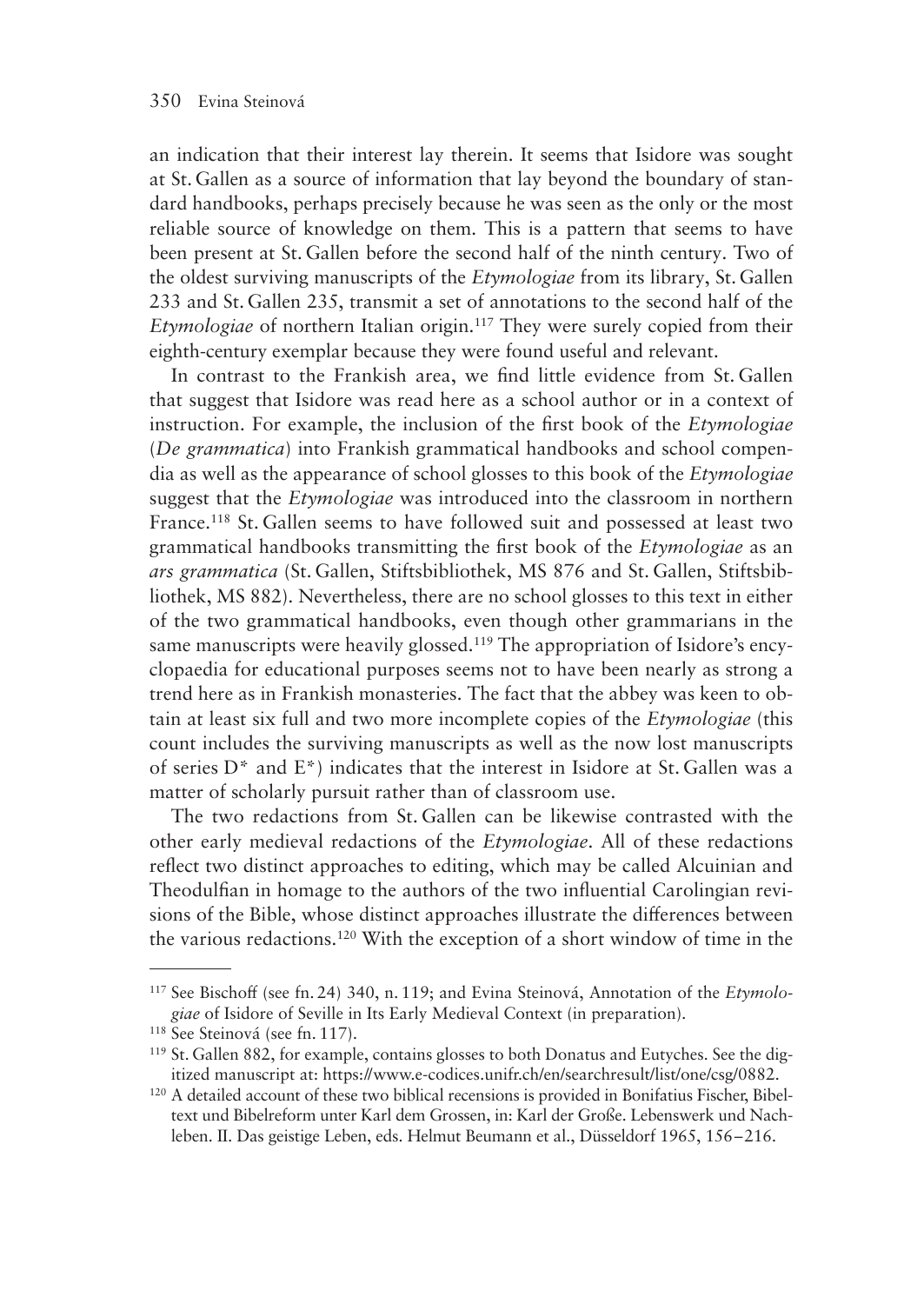Carolingian environment, the redaction of Isidore's encyclopaedia seems to have been geared towards correcting errors, improving the presentation of the text (e. g. by experimentation with layout and reordering of the material) and expanding the text as editors thought was appropriate based on their personal judgment. The salient feature of such an editorial approach was the interpolation of new material taken from other texts, often with the aim to enhance the encyclopaedic quality of Isidore's work. This is an approach not substantially different from that of Alcuin when revising the Bible in the late eighth century, whose interventions primarily concerned the structure of the text, its physical formatting and the standardization of orthography.121 Both the northern Italian and the Spanish redactions of the *Etymologiae* have this Alcuinian form.

From the Carolingian period onwards, we begin to see a new attitude to the redactional enterprise that involves a philological comparison of manuscripts and a critical assessment of text. Such an approach was taken by Theodulf of Orléans, whose Bibles reflect a collation of manuscripts and contain variant readings in the margins. Each copy of the Theodulfian Bible, moreover, is unique in that it represents a critical text in a constant development fuelled by the acquisition of ever new manuscripts and continuous critical work.122 The Theodulfian manner of editing was made possible by the new reality of the Carolingian period, namely that a single library, perhaps for the first time since Antiquity, could possess multiple manuscripts of a key text (the Bible, the Rule of Benedict). An awareness of major discrepancies between text-versions coming from various regions could thus be formed among those who possessed the necessary scholarly acumen (Theodulf of Orléans, Grimald and Tatto of Reichenau).

Both St. Gallen redactions discussed in this study are Theodulfian in their nature as is the oldest ninth-century redaction.<sup>123</sup> In this regard, they represent a specifically Carolingian trend. They cannot be separated from two aspects of the phenomenon sometimes called the Carolingian Renaissance – the extraordinary growth of monastic libraries sustained by a systematic acquisition of

<sup>121</sup> Fischer (see fn. 120) 160.

<sup>122</sup> Elisabeth Dahlhaus-Berg, Nova antiquitas et antiqua novitas: typologische Exegese und isidorianisches Geschichtsbild bei Theodulf von Orléans, Cologne 1975, 39–91.

 $123$  While it may seem that this is not true for the first St. Gallen redaction – after all, its main innovation was to insert *De natura rerum* into the *Etymologiae*. However, it needs to be pointed out that it, too, could not be produced with a comparison of manuscripts, as is clear from the analysis of book I, and also from the presence of obelized passages and editorial instruction that indicate that substitute passages should be taken from other manuscripts. The first St. Gallen redaction, thus, may have been originally planned to embody the Alcuinian approach, but seems to have undergone a development towards a Theodulfian form.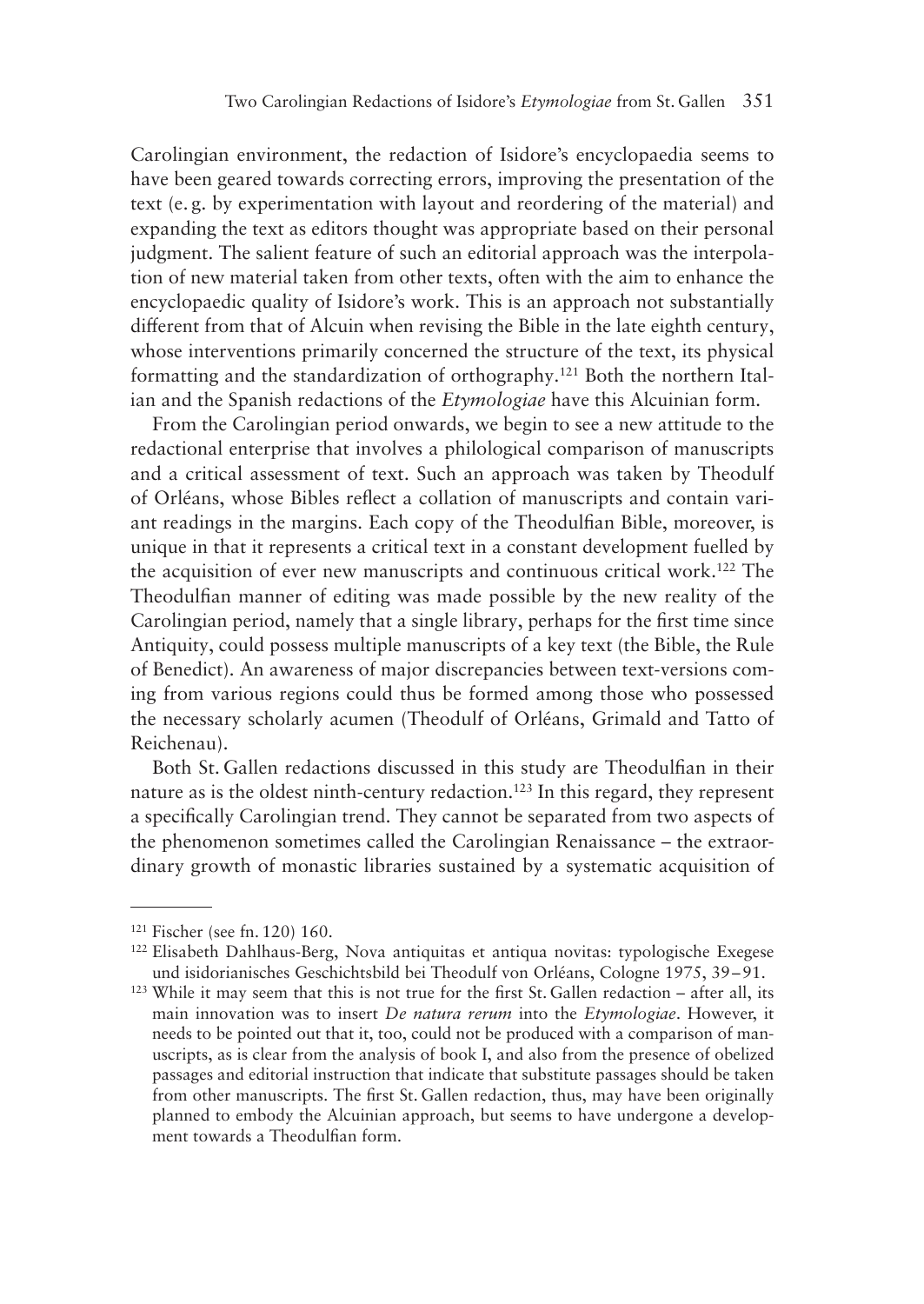manuscripts and the emergence of a learned monastic elite that had not only the resources but also the necessary skill and ambition to engage in new intellectual experiments. The accumulation of no less than six complete sets of the *Etymologiae* by the St. Gallen community (raising the total number of codices of Isidore's encyclopaedia present at St. Gallen before the end of the ninth century to an astonishing twenty-two) seems less an accident and more a necessary precondition for the production of both redactions described in this study.

It is quite tempting to seek a link between the older ninth-century redaction that generated the family ξ and the two St. Gallen redactions. Not only do they reflect the same philological attitude towards Isidore's text, but they also come from the same region of the Carolingian world. Moreover, Schaffhausen Min. 42, a representative of the family ξ, was used as the leading manuscript of the second St. Gallen redaction of the *Etymologiae*. Just as the second St. Gallen redaction may have grown out of the experience of producing the first redaction, it, thus, benefited from the earlier redaction. It almost seems as if the three redactions from the German area represented a continuation of a particular intellectual trend, which was preoccupying scholarly-minded individuals in the Carolingian German zone for several decades. The culmination of this scholarly pursuit in the form of the second St. Gallen redaction was made possible due to the influx of manuscripts from other regions, enhanced connectivity between intellectual centres in the Carolingian zone, and the productivity of Carolingian scriptoria. We do not know, unfortunately, where and in what context the first Carolingian redaction of the *Etymologiae* was produced, but it nevertheless confirms that the German region (rather than Francia, which was the leading producer of manuscripts) was a hotbed of scholarly engagement with Isidore's *Etymologiae* in the early Middle Ages.124

The St. Gallen manuscripts of the *Etymologiae* provide us with an important insight into how scholarly readers engaged with Isidore's encyclopaedia in the Carolingian period. Their value lies, above all, not only in preserving the end product of a scholarly undertaking, but also in tracing the activity itself, which allow us to reconstruct the workings of one of the most celebrated Carolingian scriptoria. While we will probably never know whom to credit with initiating and carrying out this major intellectual enterprise, it deserves to be counted among the great achievements of the Carolingian revival of learning. The second St. Gallen redaction, in particular, shows that Carolingian masters were competent text critics who dared to undertake even large-scale collation. Origen would be proud.

<sup>&</sup>lt;sup>124</sup> Together with northern Italy, which expressed its scholarly interests in Isidore in a different fashion; see Steinová (see fn. 107) 136; and Steinová (see fn. 117).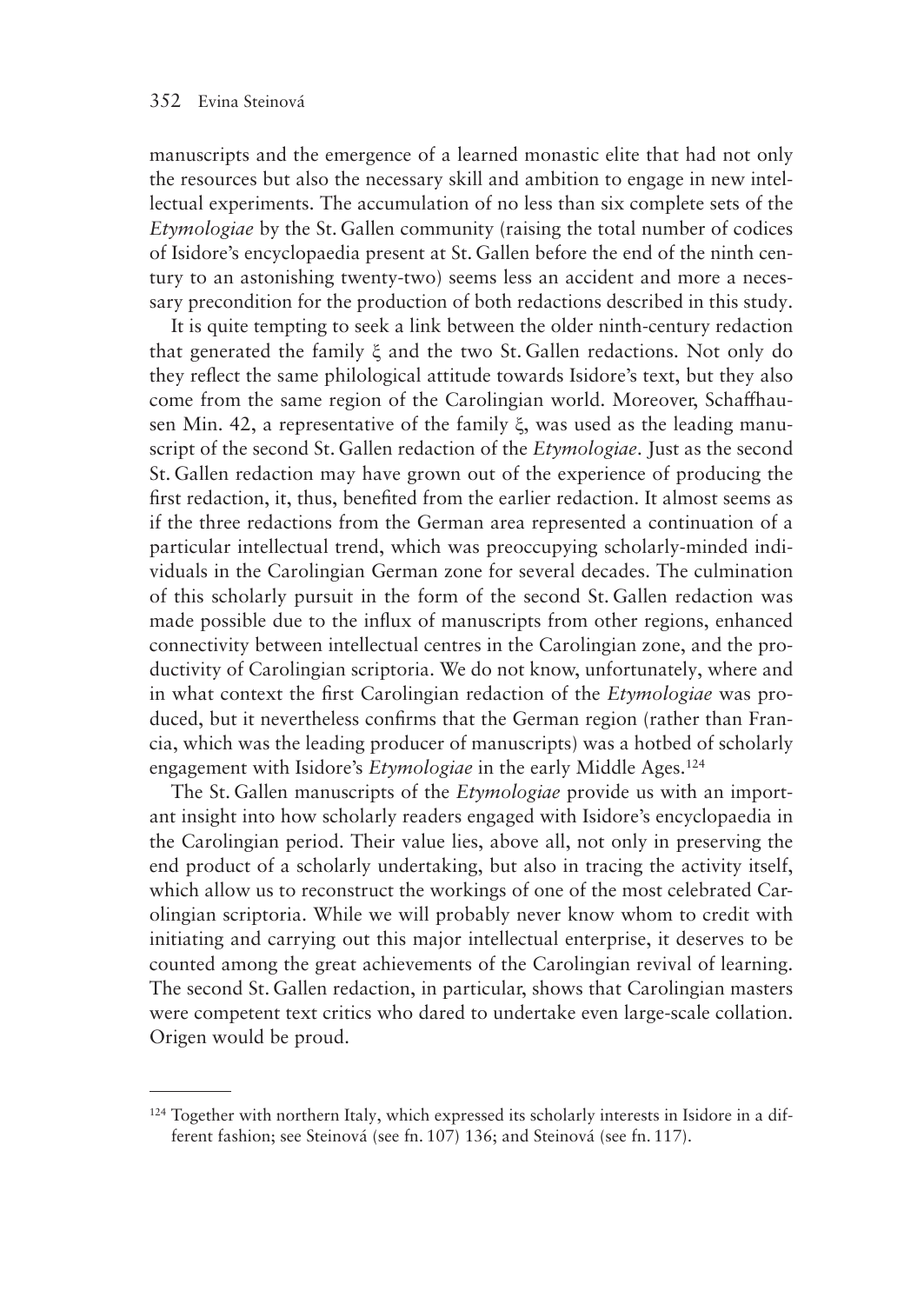# Appendix: a selection of passages marked with critical signs in St. Gallen manuscripts

This appendix is an abbreviated version of the complete appendix that can be found at https://doi.org/10.5281/zenodo.4822244. It consists of 35 selected instances of collation of manuscripts used for the production of the second St. Gallen redaction of the *Etymologiae* that allow demonstrating how the collators worked and what were their aims. The first seven sections  $(A - G)$ illustrate the seven categories of variant readings described on pp. 333–35. Section H contains the three important cases when critical signs and variant readings mirror the readings of two different series. Section I includes the two instances of errors in series C due to the incorrect resolution of critical signs. Section J includes the three cases of innovative readings in series C due to compounding of readings of several manuscripts. Finally, sections K and L demonstrate two interesting byproducts of the collation: the former contains two instances of collation where the collation can be explained from St. Gallen 237 because this manuscript seems to reflect the readings of series E\*; the latter provides two instances of collation, which affected St. Gallen 235, a manuscript not used for the production of the second St. Gallen redaction.

The passage of the *Etymologiae* to which each of the 35 cases of collation corresponds is provided at its head, as is an identifier pointing to the complete appendix. The readings of each manuscript are given as found in these manuscripts, including their orthography and any errors. However, the punctuation was altered to reflect the punctuation of the critical edition of W.M. Lindsay to make the comprehension of the text easier. Folio or page numbers are provided for each reading separately. Standard abbreviations are used to indicate the presence of additions, corrections, and erasures. Words crossed out or underlined in the manuscripts are marked as such. Words ÷marked with critical signs: are marked with signs and highlighted in the text below.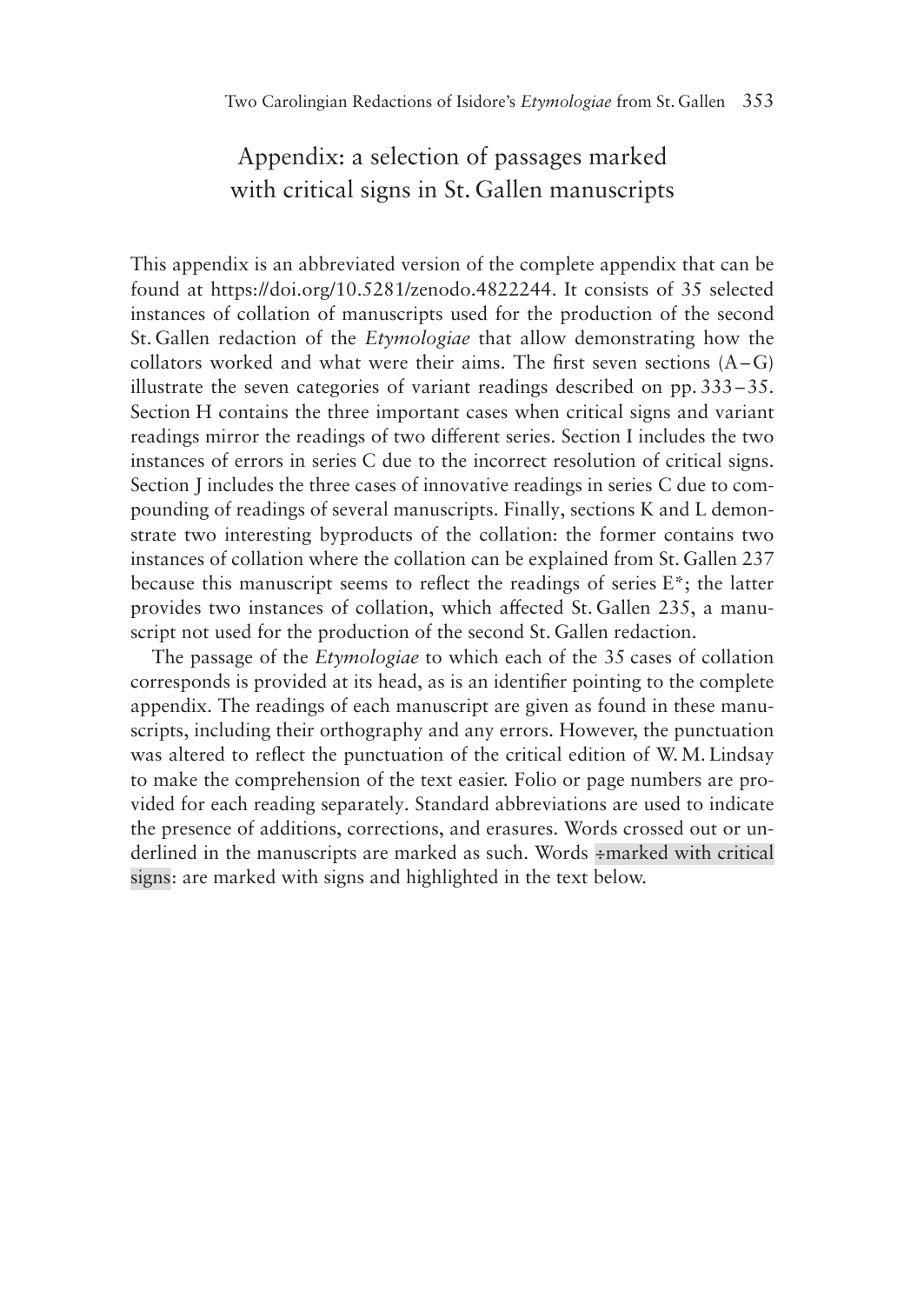# A. Variant readings and critical signs stemming from a collation against the series D\*

*Etym.* 2.31.4 (I.20)1

| Schaffhausen                                                                                                                                                                                                                                                                                                                                                          | Zofingen Pa 32                                                                                                                                                                                                                                                                                                                                                              | St. Gallen 231                                                                                                                                                                                                                                                                                                                                | St. Gal- | Wolfenbüt-                                                                                                                                                                              |
|-----------------------------------------------------------------------------------------------------------------------------------------------------------------------------------------------------------------------------------------------------------------------------------------------------------------------------------------------------------------------|-----------------------------------------------------------------------------------------------------------------------------------------------------------------------------------------------------------------------------------------------------------------------------------------------------------------------------------------------------------------------------|-----------------------------------------------------------------------------------------------------------------------------------------------------------------------------------------------------------------------------------------------------------------------------------------------------------------------------------------------|----------|-----------------------------------------------------------------------------------------------------------------------------------------------------------------------------------------|
| Min. $42$ (series A)                                                                                                                                                                                                                                                                                                                                                  | (series B)                                                                                                                                                                                                                                                                                                                                                                  | (series C)                                                                                                                                                                                                                                                                                                                                    | len 233  | tel Weiss. 64                                                                                                                                                                           |
| et simplum, nisi<br>ad duplum (aut<br>eius, cui opponi-<br>tur, ipsum, quod<br>opponitur <i>add</i> .).<br>Nam relativum (ra-<br>lativum $a.c.$ ) ipso<br>relativo ita opponi-<br>tur ut hoc ipsum,<br>quod opponitur, ei,<br>cui opponitur (op-<br>ponit aut eius quid<br>opponitur <i>a.c.</i> ),<br>$(eras. \, sup. \, lin.)$<br>quocumque modo<br>referatur (49r) | et simplum, nisi ad<br>duplum aut eius, cui<br>opponitur, ipsum,<br>quod opponitur.<br>Nam relativum (ipso<br><i>add. sup. lin.</i> ) rela-<br>tivo ita opponitur<br>ut hoc ipsum, quod<br>opponitur, ÷ei, cui<br>opponitur $p.c.,$ aut<br>eius, cui opponitur,<br>qui opponit nisi con-<br>nexe dici non pos-<br>sunt <i>a.c.</i> : quocum-<br>que modo referatur<br>(41v) | et simplum, nisi<br>ad duplum (aut<br>eius, cui opponi-<br>tur, ipsum, quod<br>opponitur <i>add. in</i><br><i>marg. inf.</i> ). Nam<br>relativum ipso rel-<br>ativo ita opponi-<br>tur ut hoc ipsum,<br>quod opponitur,<br>aut eius, cui op-<br>ponitur, qui op-<br>ponit nisi conexe<br>dici non possunt<br>quocumque modo<br>referatur (98) |          | et sim-<br>plum, nisi<br>ad dupp-<br>lum. Nam<br>relativam<br>ipsi rela-<br>tivo ita op-<br>ponitur ut<br>hoc ipsum,<br>quod op-<br>ponitur<br>quocumque<br>modo refer-<br>atur $(32r)$ |

*Etym.* 15.1.42 (II.25)2

| St. Gal-<br>len 236<br>(series A)                                                                                                                                   | Zofingen<br>Pa 32<br>(series B)                                                                                                               | St. Gal-<br>len 232<br>(series C)                                                                                                            | St. Gallen<br>233                                                                                                      | St. Gallen<br>235                                                                                       | Wolfen-<br>büttel<br>Weiss. 64                                                                           | St. Gallen<br>237                                                                                     |
|---------------------------------------------------------------------------------------------------------------------------------------------------------------------|-----------------------------------------------------------------------------------------------------------------------------------------------|----------------------------------------------------------------------------------------------------------------------------------------------|------------------------------------------------------------------------------------------------------------------------|---------------------------------------------------------------------------------------------------------|----------------------------------------------------------------------------------------------------------|-------------------------------------------------------------------------------------------------------|
| Constan-<br>tinopolim<br>urbem<br>$\div$ Greciae:<br>(al. Tra-<br>ciae <i>add</i> .<br>$sup.$ $lin.)$<br>Constanti-<br>nus ex no-<br>mine suo<br>instituit<br>(122) | Constan-<br>tinopolim<br>urbem<br>Greciae<br>(Traciae)<br>add. sup.<br>$lin.$ ) Con-<br>stantinus<br>ex nomine<br>suo insti-<br>tuit $(226r)$ | Constan-<br>tinopolim<br>urbem<br>Grecae<br>(al. Tracie)<br>add. sup.<br>$lin.$ ) Con-<br>stantinus<br>ex nomine<br>suo insti-<br>tuit (147) | Constan-<br>tinopolim<br>urbem<br>Tracie<br>Constan-<br>tinus ex<br>nomine<br>suo suo<br>instituit<br>$(195 -$<br>196) | Constan-<br>tinobolim<br>urbem<br>Traciae<br>Constanti-<br>nus ex no-<br>mine suo<br>instituit<br>(130) | Constan-<br>tinopolim<br>urbem<br>Traciae<br>Constanti-<br>nus ex no-<br>mine suo<br>instituit<br>(224v) | Constan-<br>tinoplim<br>urbem<br>Tratie<br>Constanti-<br>nus ex no-<br>mine suo<br>instituit<br>(238) |

<sup>&</sup>lt;sup>1</sup> The reading of St. Gallen 231 is an unusual compound containing the same phrase *aut eius, cui opponitur* twice because of what seems to be a faulty reading of Zofingen Pa 32. Crucially, the Zofingen manuscript was later corrected, but the corrected read-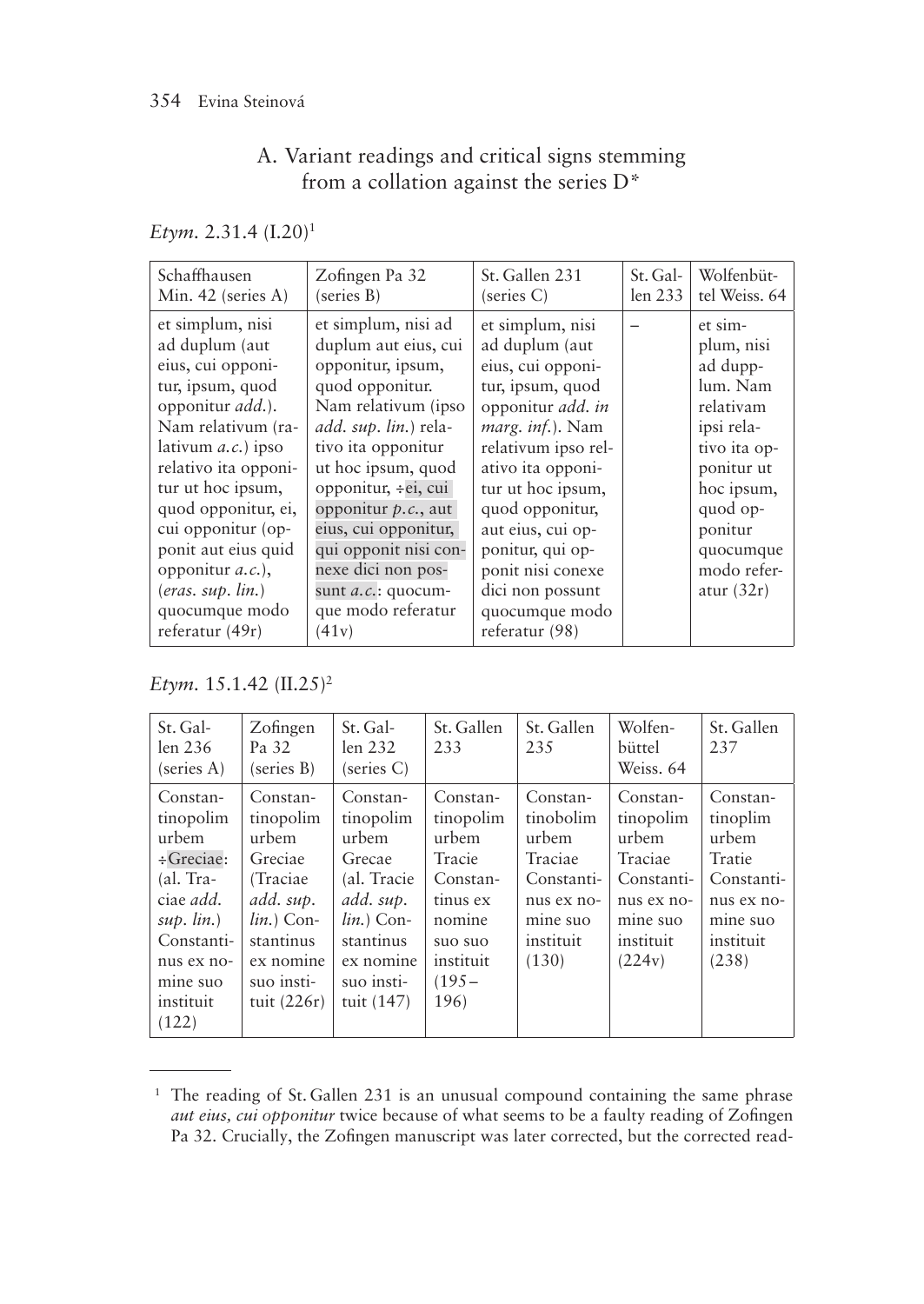*Etym.* 16.1.6 (II.39)3

| St. Gallen<br>236<br>(series A)                                                                                   | Zofingen<br>Pa 32<br>(series B)                                                                                                           | St. Gallen<br>232<br>(series C)                                                                                                      | St. Gal-<br>len 233 | St. Gallen<br>235                                                   | Wolfen-<br>büttel<br>Weiss, 64                                       | St. Gallen<br>237                                               |
|-------------------------------------------------------------------------------------------------------------------|-------------------------------------------------------------------------------------------------------------------------------------------|--------------------------------------------------------------------------------------------------------------------------------------|---------------------|---------------------------------------------------------------------|----------------------------------------------------------------------|-----------------------------------------------------------------|
| eo quod<br>nitorem<br>argento<br>reddat.<br>÷Altera<br>nitorem ar-<br>gento red-<br>dat: Terra<br>Samaia<br>(144) | (eo quod<br>nitorem<br>argento<br>reddat <i>add</i> .<br>in marg.).<br>÷Altera<br>nitorem ar-<br>gento dat:<br>Terra Sa-<br>maia $(236r)$ | eo quod<br>nitorem ar-<br>gento red-<br>dat. Altera<br>nitorem ar-<br>gento red-<br><del>dat.</del> Terra<br>Samaia<br>$(172 - 173)$ |                     | eo quod<br>nitorem<br>argento<br>reddat.<br>Terra<br>Samia<br>(155) | eo quod<br>nitorem<br>argento<br>reddat.<br>Terra<br>Samia<br>(238v) | eo quod<br>nitorem<br>arto red-<br>dat. Terra<br>Samia<br>(252) |

*Etym.* 17.7.51 (II.68)4

| St. Gallen<br>236<br>(series A)                                                                                                                                          | Zofingen<br>Pa 32<br>(series B)                                                                                   | St. Gallen<br>232<br>(series C)                                                           | St. Gal-<br>len 233 | St. Gallen<br>235                                             | Wolfen-<br>büttel<br>Weiss, 64                                            | St. Gallen<br>237                                             |
|--------------------------------------------------------------------------------------------------------------------------------------------------------------------------|-------------------------------------------------------------------------------------------------------------------|-------------------------------------------------------------------------------------------|---------------------|---------------------------------------------------------------|---------------------------------------------------------------------------|---------------------------------------------------------------|
| unde et len-<br>tum vimen<br>(et add.<br>$sup.$ $lin.)$<br>vitis (vitis<br>est $a.c.$<br><i>eras.</i> ) (al et<br>vites <i>add</i> .<br>in marg.).<br>Virgilius<br>(196) | unde et len-<br>tum vimen<br>$\div$ vitis est:<br>(al. et vites<br>add. sup.<br>$lin.$ ). Virgi-<br>lius $(254v)$ | unde et len-<br>tum vimen<br>$(p.c.)$ et<br>vitis. Virgi-<br>$\frac{\text{lius}(231)}{3}$ |                     | unde et<br>lentum<br>vimen<br>et vites.<br>Virgilius<br>(209) | unde et<br>lentum<br>vimen<br>et vites.<br>Vergilius<br>$(278r -$<br>278v | unde et<br>lentum<br>vimen<br>et vites.<br>Virgilius<br>(281) |

ing did not make it into St. Gallen 231. This is another indication that St. Gallen 231 was produced before Zofingen Pa 32 was corrected, i. e., the two St. Gallen projects seem to have been carried out in parallel.

<sup>&</sup>lt;sup>2</sup> This is a rare case of St. Gallen  $2\overline{3}2$  preserving two readings, both copied by the main hand.

<sup>&</sup>lt;sup>3</sup> The obelized passage in St. Gallen 236 and Zofingen Pa 32 are almost certainly variant readings that sneaked into the main text. This was recognized by the correctors of St. Gallen 232.

<sup>4</sup> The correction and the variant reading in St. Gallen 236 seem to suggest that this manuscript was checked against two different sources, one reading *et vitis*, the other containing *et vites*. The variant *et vitis* is presumably the reading of series E\*.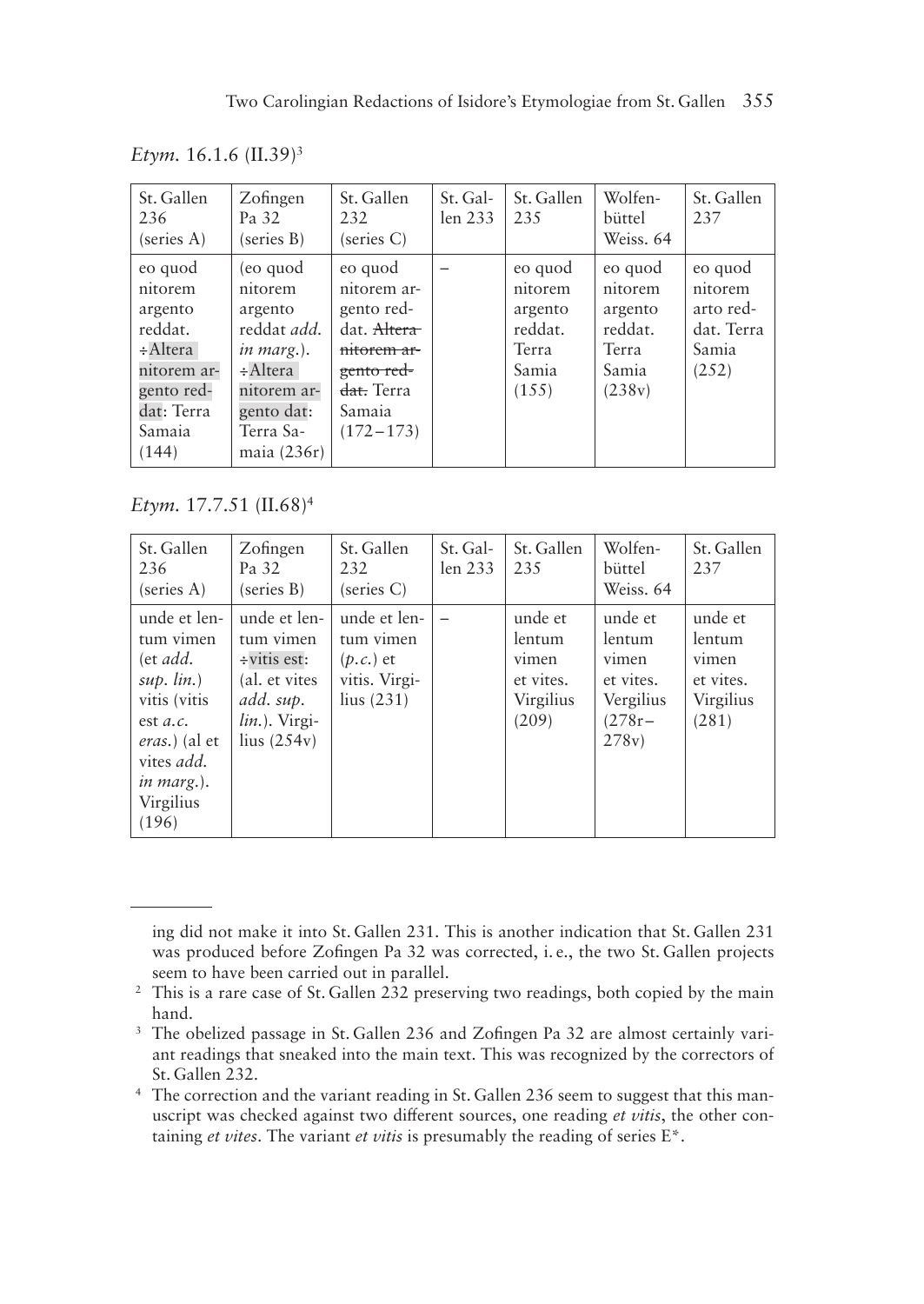*Etym.* 17.9.91 (II.76)<sup>5</sup>

| St. Gallen<br>236<br>(series A)                                       | Zofingen<br>Pa 32<br>(series B)                                   | St. Gallen<br>232<br>(series C)                                  | St. Gal-<br>len 233 | St. Gallen<br>235                                    | Wolfen-<br>büttel<br>Weiss. 64 | St. Gallen<br>237                                    |
|-----------------------------------------------------------------------|-------------------------------------------------------------------|------------------------------------------------------------------|---------------------|------------------------------------------------------|--------------------------------|------------------------------------------------------|
| vitis alba:<br>$bacs + vel$<br>ramos:<br>similiter<br>habens<br>(211) | vitis alba:<br>bacas vel<br>ramos simi-<br>liter habens<br>(260r) | vitis alba:<br>bacas vel<br>ramos simi-<br>liter habens<br>(247) |                     | vitis alba:<br>bacas<br>similiter<br>habens<br>(224) |                                | vitis alba:<br>bacas<br>similiter<br>habens<br>(288) |

## B. Variant readings and critical signs stemming from a collation of series A against B

*Etym.* 2.28.4 (I.14)

| Schaffhausen Min. 42   Zofingen Pa 32                                                                                        | (series B)                                                                                            | St. Gallen 231 | Wolfenbüttel                                                   |
|------------------------------------------------------------------------------------------------------------------------------|-------------------------------------------------------------------------------------------------------|----------------|----------------------------------------------------------------|
| (series A)                                                                                                                   |                                                                                                       | (series C)     | Weiss, 64                                                      |
| Omne justum hon-<br>estum: (nullum hon-<br>estum turpe <i>add. in</i><br><i>marg.</i> ): nullum igitur<br>iustum turpe (44v) | Omne iustum hones-<br>$tum: \div nullum$ hon-<br>estum turpe:: nullum<br>igitur iustum turpe<br>(37r) |                | Omne iustum hon-<br>estum: nullum igitur<br>iustum turpe (28v) |

### *Etym.* 2.30.2 (I.18)6

| Schaffhausen                                                                                                                                              | Zofingen Pa 32                                                                                                           | St. Gallen 231                                                                                           | Wolfenbüttel                                                                    |
|-----------------------------------------------------------------------------------------------------------------------------------------------------------|--------------------------------------------------------------------------------------------------------------------------|----------------------------------------------------------------------------------------------------------|---------------------------------------------------------------------------------|
| Min. 42 (series A)                                                                                                                                        | (series B)                                                                                                               | (series C)                                                                                               | Weiss, 64                                                                       |
| cum is, qui se de-<br>fendit aut negat<br>factum esse, (aut)<br>factum <i>add</i> . <i>sup</i> .<br>$lin.)$ jure (in re <i>a.c.</i> )<br>defendit $(47v)$ | cum is, qui se de-<br>fendit aut negat fac-<br>tum, ÷aut factum:<br>in re ( <i>in marg</i> . vel<br>iure) defendit (40r) | cum is, qui se de-<br>fendit aut negat<br>factum (esse eras.),<br>aut factum esse in<br>se defendit (95) | cum his, qui se de-<br>fendi abnegat aut<br>factum esse in re<br>defendit (31r) |

<sup>5</sup> The reading *vel ramos* seems to have been first introduced into St. Gallen 232 on the basis of St. Gallen 236 and Zofingen Pa 32, but then judged erroneous on the basis of series D\*.

<sup>6</sup> The reading *in se* in St. Gallen 231 seems to stem from an incorrect reading of a letter r as s. Since it is found in another manuscript, it may have been actually taken from the series E\*.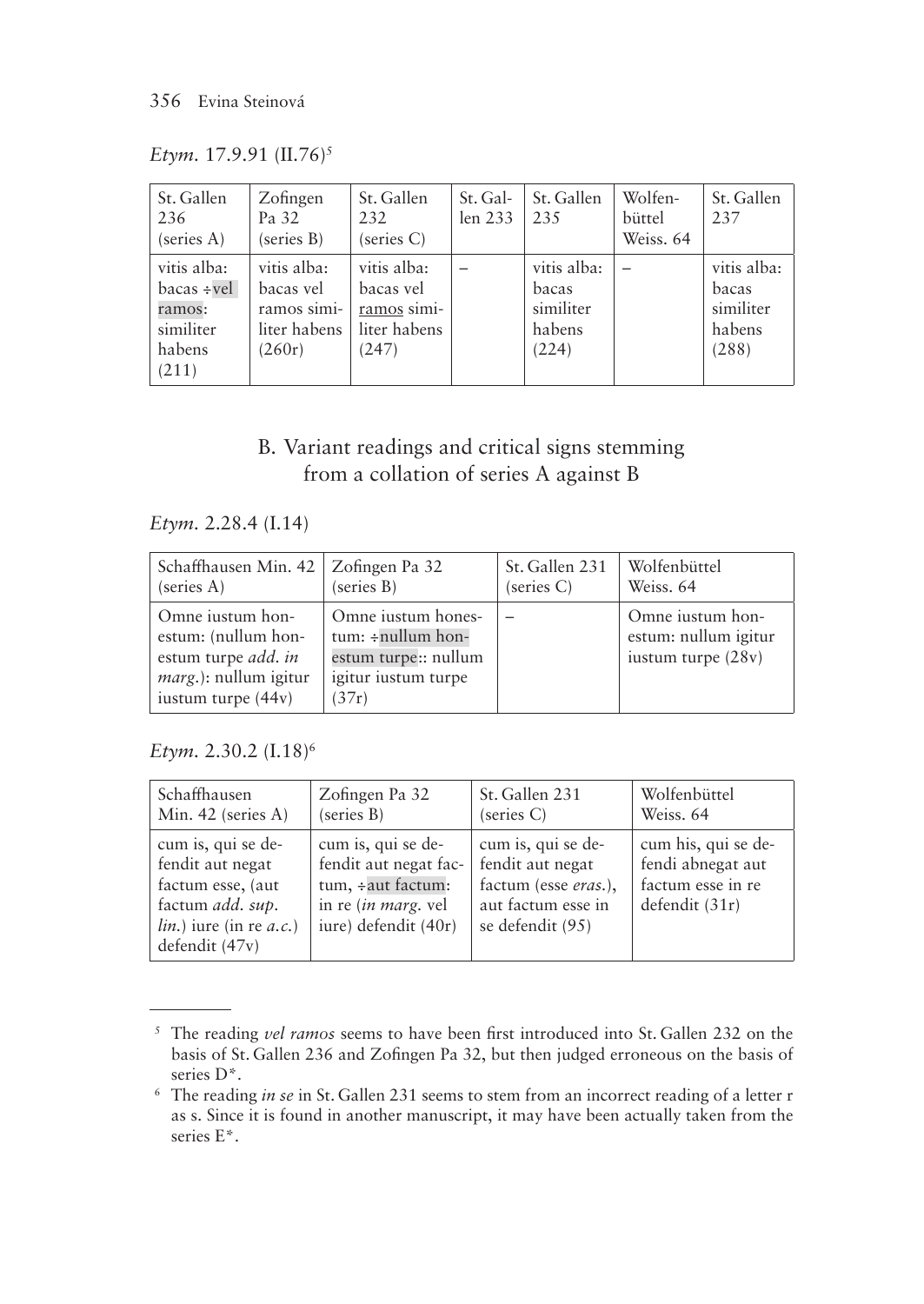*Etym.* 9.5.14 (I.40)

| Schaffhausen Min. 42   Zofingen Pa 32                                                                                                     | (series B)                                                                                                       | St. Gallen 231                                                                                          | Wolfenbüttel  |
|-------------------------------------------------------------------------------------------------------------------------------------------|------------------------------------------------------------------------------------------------------------------|---------------------------------------------------------------------------------------------------------|---------------|
| (series A)                                                                                                                                |                                                                                                                  | (series C)                                                                                              | Weiss, 64     |
| Unigenitus $\div$ post<br>quem nullus(: eras.,<br>in marg. inf. al. quod<br>sit unicus nec ante<br>nec post nullus). Me-<br>dius $(149v)$ | (Unigenitus <i>add. sup.</i><br><i>lin.</i> ) quod sit unicus,<br>nec ante nec post nul-<br>lus. Medius $(156v)$ | Unigenitus quod sit<br>unicus, nec ante nec<br>post nullus $\div$ post<br>quem nullus:. Medius<br>(334) | Medius (138r) |

*Etym.* 12.214 (II.5)

| St. Gallen<br>236<br>(series A) | Zofingen<br>Pa 32<br>(series B) | St. Gallen<br>232<br>(series C) | St. Gallen<br>233 | St. Gallen<br>235 | Wolfen-<br>büttel<br>Weiss. 64 | St. Gallen<br>237 |
|---------------------------------|---------------------------------|---------------------------------|-------------------|-------------------|--------------------------------|-------------------|
| Apud nos                        | Apud                            | Apud                            | Apud              | Aput              | Aput                           | Apud              |
| (Indos <i>add</i> .             | ÷Indos: (nos                    | indos                           | Indos             | Indos             | Indos                          | Indos             |
| $sup.$ $lin.)$                  | add. sup.                       | autem                           | autem             | autem             | autem                          | autem             |
| autem a                         | $lin.$ ) autem                  | a voce                          | a voce            | a voce            | a voce                         | a voce            |
| voce barro                      | a voce barro                    | barro                           | barro             | barro             | burro                          | barro             |
| vocatur                         | $(p.c.)$ voca-                  | vocatur                         | vocatur           | vocatur           | vocatur                        | vocatur           |
| (36)                            | tur $(186v)$                    | (46)                            | (98)              | (19)              | (174v)                         | (190)             |

C. Mistakes and low-grade variants in a single manuscript

*Etym.* 3.5.8 (I.22)

| Schaffhausen                                                                          | Zofingen Pa 32                                                                     | St. Gallen 231                                                                                                | Wolfenbüttel                                                                    |
|---------------------------------------------------------------------------------------|------------------------------------------------------------------------------------|---------------------------------------------------------------------------------------------------------------|---------------------------------------------------------------------------------|
| Min. 42 (series A)                                                                    | (series B)                                                                         | (series C)                                                                                                    | Weiss, 64                                                                       |
| ad quindecim vero<br>si conparatus fuerit,<br>secundus est et con-<br>positus $(52r)$ | ad XV vero si con-<br>paratus fuerit, se-<br>cundus est et com-<br>positus $(43r)$ | ad quindecim vero<br>si comparatus fue-<br>rit, ÷se comparatus<br>fuerit: secundus est<br>et compositus (104) | ad XV vero si con-<br>paratus fuerit, se-<br>cundus est conposi-<br>tus $(34r)$ |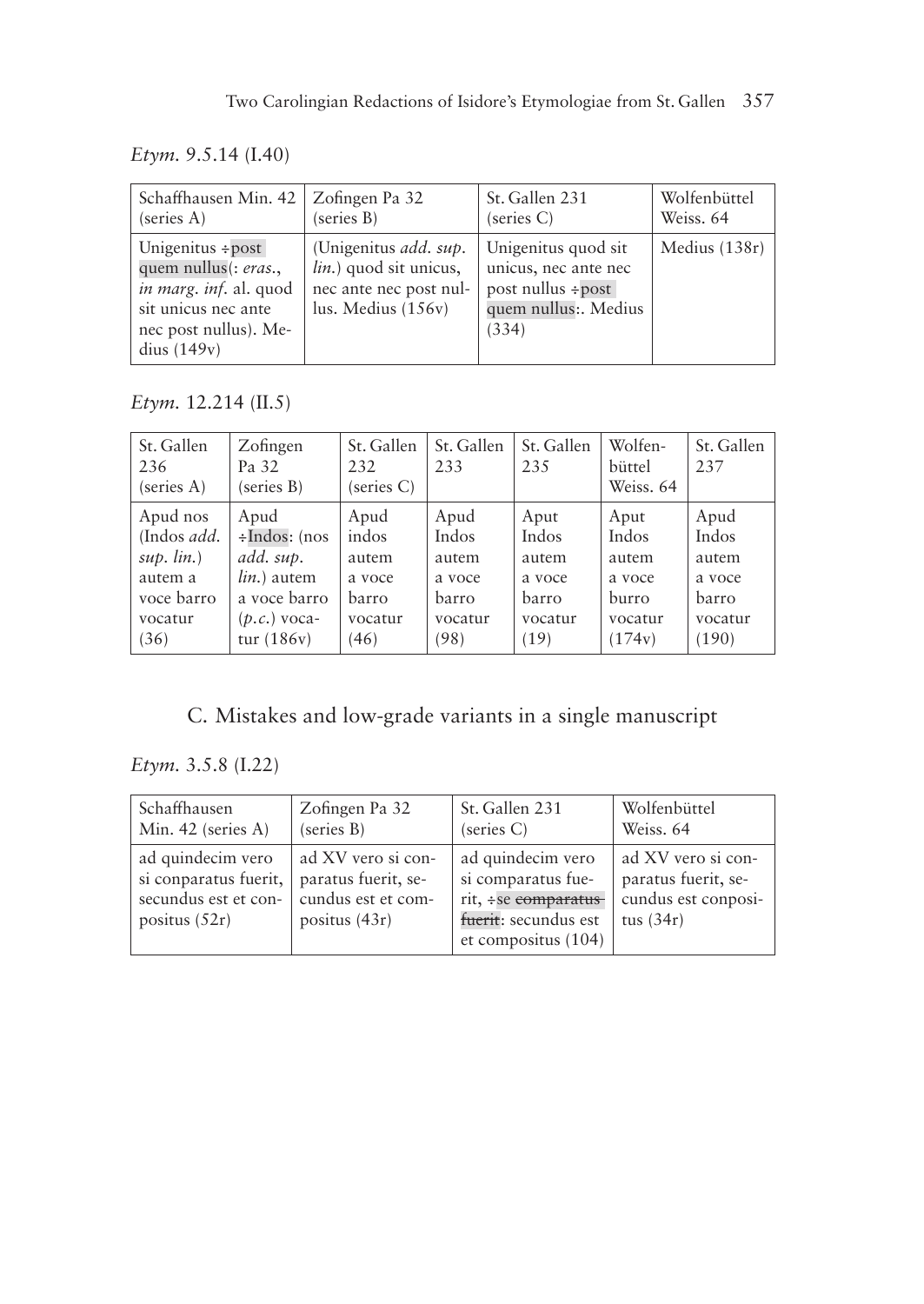#### 358 Evina Steinová

*Etym.* 7.3.28 (I.35)

| Schaffhausen<br>Min. $42$ (series A)         | Zofingen Pa 32<br>(series B)                                                          | (series C)                                    | St. Gallen 231   St. Gallen 233              | Wolfenbüttel<br>Weiss, 64                   |
|----------------------------------------------|---------------------------------------------------------------------------------------|-----------------------------------------------|----------------------------------------------|---------------------------------------------|
| et significat quod<br>fit in anima<br>(107r) | et significat quod<br>fit ÷ de eadem<br>trinitate <sup>7</sup> : in<br>anima $(116r)$ | et significat<br>quod sit in<br>anima $(232)$ | et significat<br>quod sit in<br>anima $(51)$ | et significat<br>quod sit in<br>anima (88v) |

*Etym.* 15.4.17 (II.30)

| St. Gallen<br>236<br>(series A)           | Zofingen Pa 32<br>(series B)                                                                                                                                                               | St. Gallen<br>232<br>(series C)          | St. Gallen<br>233                              | St. Gallen<br>235                              | Wolfen-<br>büttel<br>Weiss, 64                  | St. Gallen<br>237                    |
|-------------------------------------------|--------------------------------------------------------------------------------------------------------------------------------------------------------------------------------------------|------------------------------------------|------------------------------------------------|------------------------------------------------|-------------------------------------------------|--------------------------------------|
| et ipsum<br>altius<br>situm est.<br>(132) | et ipsum altius<br>situm est $\div$ ut<br>in eo lector vel-<br><del>psalmista pos-</del><br>itus conspici a<br><del>populo possit</del><br>quod liberius au-<br><del>diatur</del> : (231v) | et ipsum<br>altius<br>situm est<br>(161) | quod<br>ipso al-<br>tius sit<br>situm<br>(210) | quod<br>ipso al-<br>tius sit<br>situm<br>(143) | quod<br>ipso al-<br>tius sit<br>situm<br>(232r) | et ipsud<br>altius<br>situm<br>(245) |

*Etym.* 17.8.8 (II.70)

| St. Gallen<br>236<br>(series A)                                                                                                                      | Zofingen Pa 32<br>(series B)                                                                                                                                                                                   | St. Gallen<br>232<br>(series C)                                                                              | St. Gallen<br>233 | St. Gallen<br>235                                                                                              | Wolfen-<br>büttel<br>Weiss. 64                                                                                  | St. Gallen<br>237                                                                                            |
|------------------------------------------------------------------------------------------------------------------------------------------------------|----------------------------------------------------------------------------------------------------------------------------------------------------------------------------------------------------------------|--------------------------------------------------------------------------------------------------------------|-------------------|----------------------------------------------------------------------------------------------------------------|-----------------------------------------------------------------------------------------------------------------|--------------------------------------------------------------------------------------------------------------|
| et ser-<br>pentes igne<br>$(i$ gni <i>a.c.</i> )<br>fugantur;<br>et inde ex<br>flamma ni-<br>grum piper<br>efficitur<br>(effetitur<br>$(a.c.)$ (201) | et serpentes<br>igni fugantur;<br>$\div$ Sponte man-<br>ans preciosior<br>est oblicita<br>corticis vulnere<br>vilior iudica-<br>tur sarmenta<br>eius: et inde ex<br>flamma nigrum<br>piper efficitur<br>(256r) | et ser-<br>pentes<br>igne<br>fugan-<br>tur; et<br>inde ex<br>flamma<br>nigrum<br>piper<br>efficitur<br>(235) |                   | et ser-<br>pentes<br>igne<br>fugan-<br>tur; et<br>exinde ex<br>flamma<br>nigrum<br>piper<br>efficitur<br>(213) | et ser-<br>pentes<br>igne<br>fugan-<br>tur; et<br>exinde ex<br>flamma<br>nigrum<br>piper<br>efficitur<br>(281r) | et ser-<br>pentes<br>igne<br>fugan-<br>tur; et<br>inde ex<br>flamma<br>nigrum<br>piper<br>efficitur<br>(283) |

<sup>7</sup> *De eadem trinitate* is the title of *Etym.* 7.4. The title appears properly on fol. 116v of the same manuscript.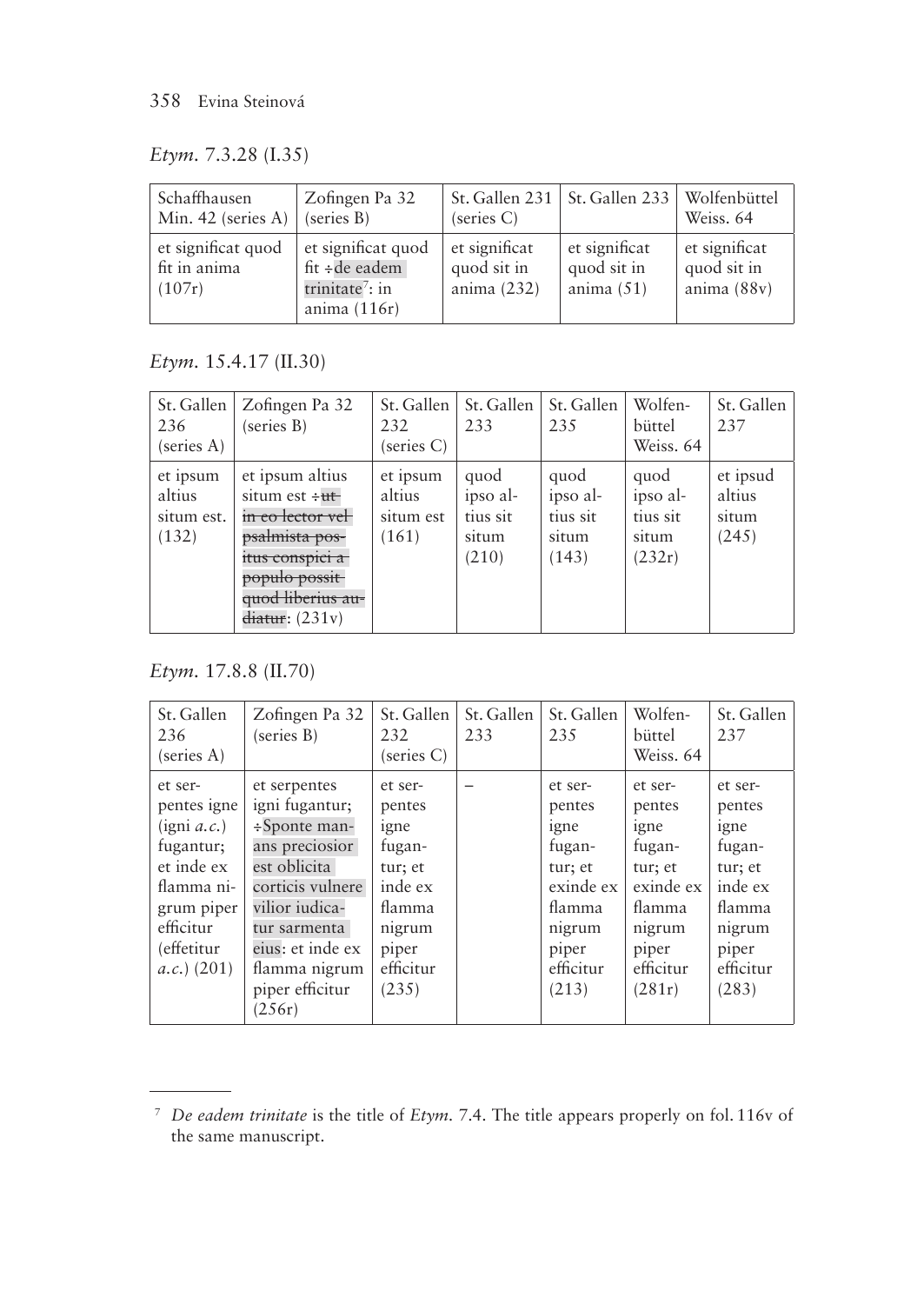# D. Variant readings and critical signs stemming from a collation against the series E\*

*Etym.* 14.4.24 (II.22)8

| St. Gallen<br>236<br>(series A)                                                                        | Zofingen<br>Pa 32<br>(series B)                                                                                                          | St. Gallen<br>232<br>(series C)                                                                           | St. Gallen<br>233   | St. Gallen<br>235   | Wolfen-<br>büttel<br>Weiss, 64 | St. Gallen<br>237                                                                     |
|--------------------------------------------------------------------------------------------------------|------------------------------------------------------------------------------------------------------------------------------------------|-----------------------------------------------------------------------------------------------------------|---------------------|---------------------|--------------------------------|---------------------------------------------------------------------------------------|
| Campa-<br>nia habet<br>terras in<br>hieme<br>$\div$ anni:<br>atque es-<br>tate ver-<br>nantes<br>(100) | Campa-<br>nia habet<br>(terras<br>add. sup.<br><i>lin</i> .) hieme<br>anni atque<br>aestate<br>vernantes<br>(vernante<br>$(a.c.)$ (216r) | Campania<br>habet ter-<br>ras hieme<br>$\div$ anni<br>(exp.)<br>atque es-<br>tate ver-<br>nantes<br>(123) | Campa-<br>nia (171) | Campa-<br>nia (107) | Cam-<br>pania<br>(212r)        | Campan-<br>iam habet<br>terras<br>hieme<br>anni atque<br>estate<br>vernantes<br>(226) |

*Etym.* 16.5.18 (II.52)

| St. Gallen<br>236<br>(series A)                                                                                                          | Zofingen<br>Pa 32<br>(series B)                                                                                                                                  | St. Gallen<br>232<br>(series C)                                                             | St. Gal-<br>len 233 | St. Gallen<br>235                                                                                   | Wolfen-<br>büttel<br>Weiss. 64                                                                       | St. Gallen<br>237                                                                                   |
|------------------------------------------------------------------------------------------------------------------------------------------|------------------------------------------------------------------------------------------------------------------------------------------------------------------|---------------------------------------------------------------------------------------------|---------------------|-----------------------------------------------------------------------------------------------------|------------------------------------------------------------------------------------------------------|-----------------------------------------------------------------------------------------------------|
| nomen ac-<br>cepit. ÷Est<br>et Linien-<br>sis: (al.<br>Tesfrian<br>add. in<br>$marg.$ ) ap-<br>pellatus a<br>calore cin-<br>eris $(153)$ | nomen ac-<br>cepit. Est<br>et Linien-<br>sis(p.c.)<br>(Tesf)<br>rian <i>add</i> .<br><i>in marg.</i> )<br>appellatus<br>a calore<br>cineris<br>$(239v -$<br>240r | nomen ac-<br>cepit. Est<br>et Linien-<br>sis appel-<br>latus a ca-<br>lore cineris<br>(182) |                     | nomen ac-<br>cepit. Est<br>et Linien-<br>sis. Tefrian<br>appellatus<br>a colore<br>cineris<br>(164) | nomen ac-<br>cepit. Est<br>et Linien-<br>sis. Tefrian<br>appellatus<br>a colore<br>cineris<br>(243v) | nomen ac-<br>cepit. Est<br>et Lunien-<br>sis. Tefrian<br>appellatus<br>a calore<br>cineris<br>(257) |

<sup>8</sup> The word *anni* was first copied into St. Gallen 232 and then obelized and expuncted, suggesting a change of mind.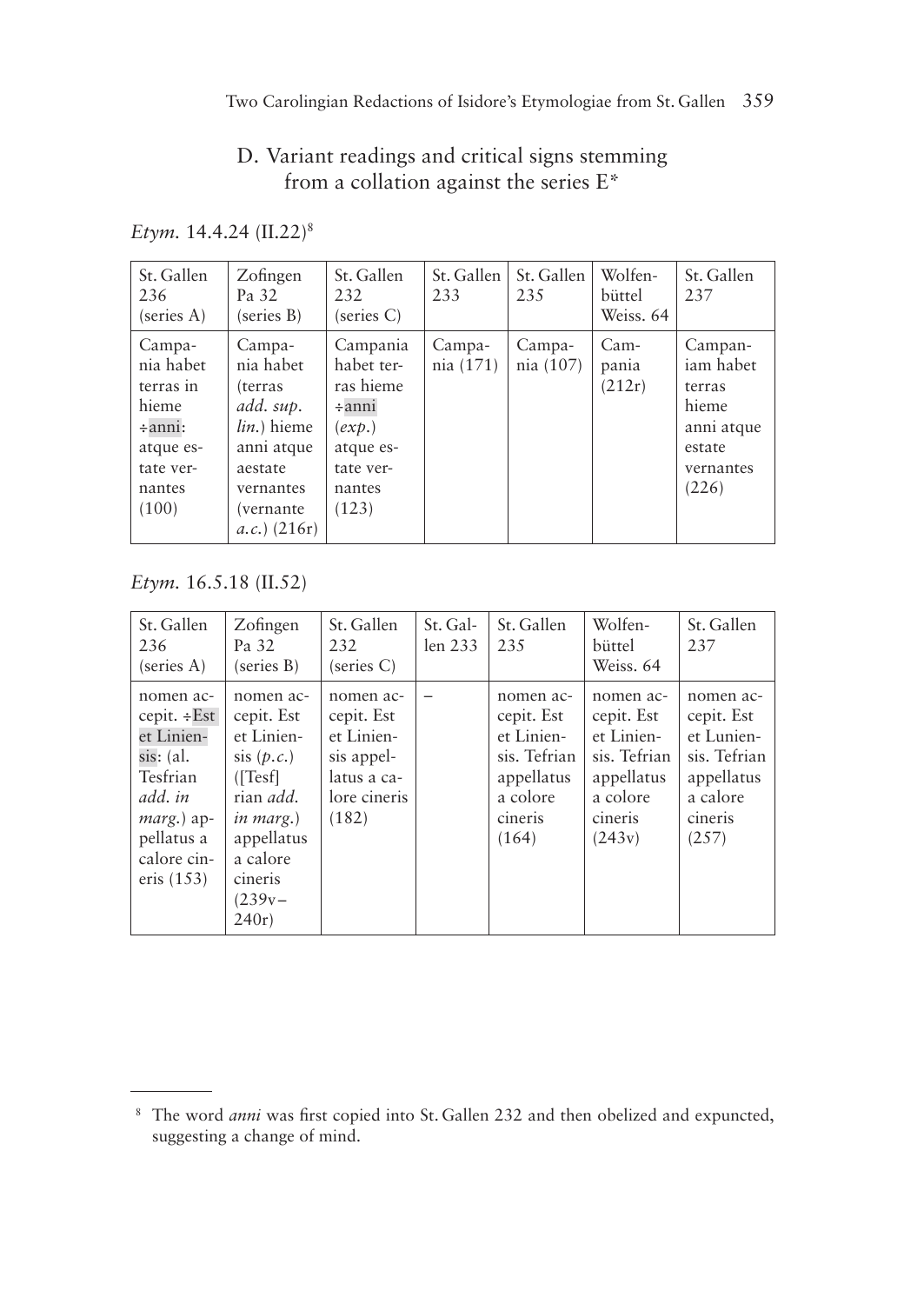| Etym. 17.7.17 (II.66) <sup>9</sup> |  |
|------------------------------------|--|
|                                    |  |

| St. Gallen<br>236<br>(series A)                                                                                           | Zofingen<br>Pa 32<br>(series B)                                                          | St. Gallen<br>232<br>(series C)                                      | St. Gal-<br>len 233 | St. Gallen<br>235                                                                    | Wolfen-<br>büttel<br>Weiss. 64                                | St. Gallen<br>237                                             |
|---------------------------------------------------------------------------------------------------------------------------|------------------------------------------------------------------------------------------|----------------------------------------------------------------------|---------------------|--------------------------------------------------------------------------------------|---------------------------------------------------------------|---------------------------------------------------------------|
| humoris<br>pondere<br>÷praegra-<br>vari: (al. re-<br>sidere <i>add</i> .<br>$sup.$ $lin.)$<br>Antea ath-<br>letae $(191)$ | humoris<br>pondere<br>praegravari<br>(pregravari<br>$a.c.).$ Antea<br>athletae<br>(252v) | humoris<br>pondere<br>pregra-<br>vari.<br>Antea<br>athletae<br>(225) |                     | humoris<br>pondere<br>desidere.<br>Antea ath-<br>letae (acle-<br>tae $a.c.$<br>(204) | humoris<br>pondere<br>desidere.<br>Antea at-<br>lete $(275v)$ | humoris<br>pondere<br>desidere.<br>Antea ath-<br>lete $(278)$ |

# E. Variant readings and critical signs stemming from a collation of series A against B or against the series D\* (agreement between A/B and D\*)

*Etym.* 2.2.2 (I.10)

| Schaffhausen                                    | Zofingen Pa 32                                                 | St. Gallen 231                            | Wolfenbüttel                       |
|-------------------------------------------------|----------------------------------------------------------------|-------------------------------------------|------------------------------------|
| Min. 42 (series A)                              | (series B)                                                     | (series C)                                | Weiss, 64                          |
| recordatio omnis<br>÷hominis: elabitur<br>(32r) | recordatio omnis<br>(hominis add. sup.<br>lin.) elabitur (25r) | recordatio omnis<br>elabitur hominis (64) | recordatio omnis<br>elabitur (20r) |

*Etym.* 17.9.56 (II.74)

| St. Gallen<br>236<br>(series A)                                                                       | Zofingen Pa 32<br>(series B)                                                                                                                                                       | St. Gallen<br>232<br>(series C)                                                                       | St. Gallen<br>233 | St. Gallen<br>235                                                                           | Wolfen-<br>büttel<br>Weiss, 64 | St. Gallen<br>237                                                                            |
|-------------------------------------------------------------------------------------------------------|------------------------------------------------------------------------------------------------------------------------------------------------------------------------------------|-------------------------------------------------------------------------------------------------------|-------------------|---------------------------------------------------------------------------------------------|--------------------------------|----------------------------------------------------------------------------------------------|
| Strutios,<br>quam<br>quidam<br>herbam<br>lanariam<br>vocant,<br>eo quod<br>ex ea<br>plerique<br>(208) | Strutios (Struc-<br>tius $a.c.$ ), ÷quae<br>herba lanaria vo-<br>catur: (al. quam<br>quidam herbam<br>lanariam vocant<br>add. $sup.$ $lin.$ ),<br>eo quod ex ea<br>plerique (259r) | Strutios,<br>quam<br>quidam<br>herbam<br>lanariam<br>vocant,<br>eo quod<br>ex ea<br>plerique<br>(244) |                   | Stutius,<br>quam<br>quidam<br>herbam<br>lanariam<br>vocant,<br>eo quod<br>plerique<br>(222) |                                | Strucies,<br>quam<br>quidam<br>herbam<br>lanariam<br>vocant,<br>eo quod<br>plerique<br>(287) |

<sup>9</sup> The variant reading *residere* in St. Gallen 236 must come from series E\*.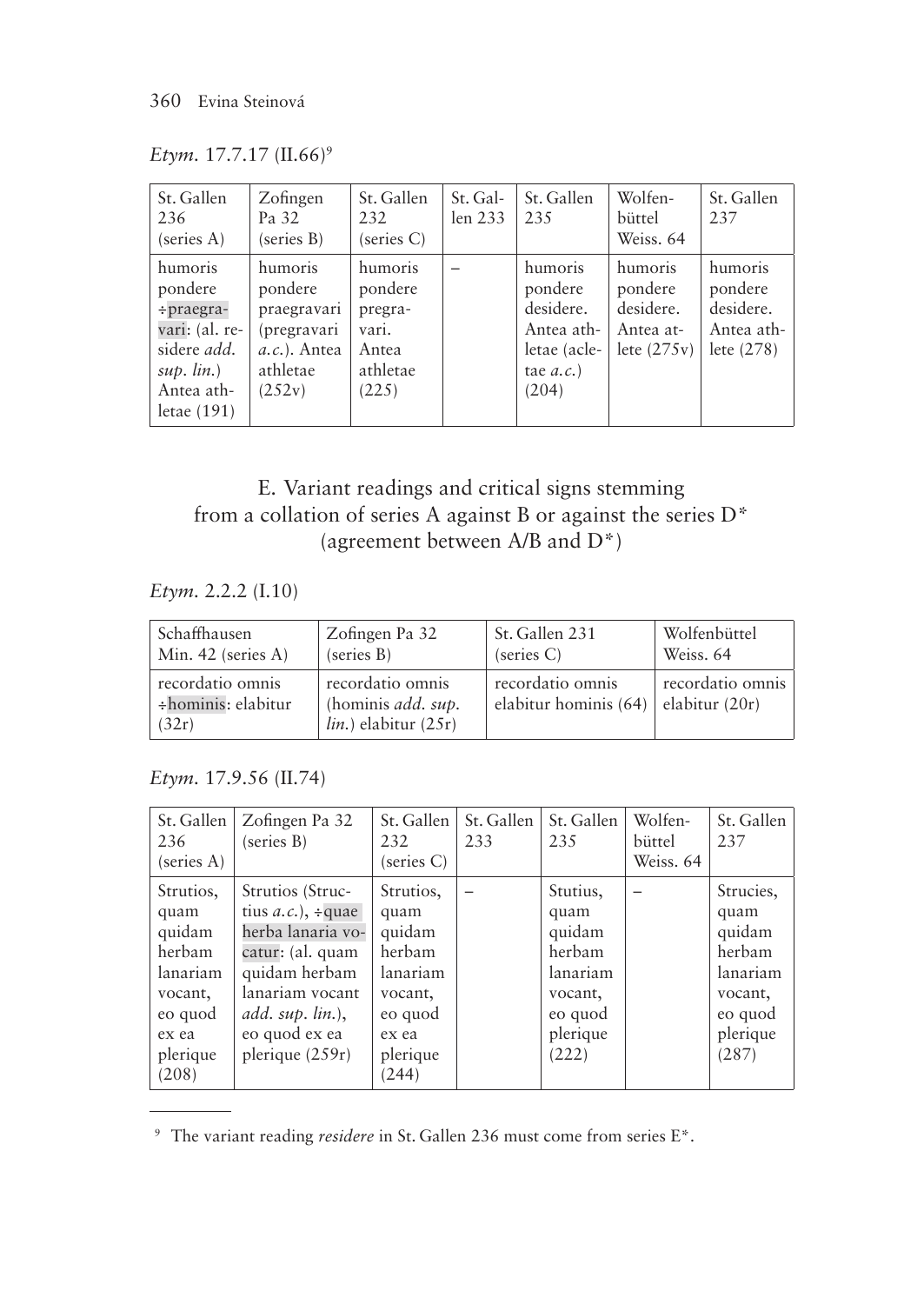*Etym.* 19.7.1 (II.84)

| St. Gallen<br>236<br>(series A)                               | Zofingen<br>Pa 32<br>(series B)                                                           | St. Gallen<br>232<br>(series C)                                    | St. Gal-<br>len 233 | St. Gallen<br>235                                           | Wolfen-<br>büttel<br>Weiss, 64                      | St. Gallen<br>2.37                                 |
|---------------------------------------------------------------|-------------------------------------------------------------------------------------------|--------------------------------------------------------------------|---------------------|-------------------------------------------------------------|-----------------------------------------------------|----------------------------------------------------|
| Incus est in<br>quo ferrum<br>$\div$ ferro: tu-<br>ditur(241) | Incus est in<br>quo ferrum<br>(ferro <i>add</i> .<br>$sup.$ $lin.)$<br>tunditur<br>(272v) | Incus est in<br>quo ferrum<br>ferro tudi-<br>tur $(p.c.)$<br>(283) |                     | Incus est<br>in quo<br>ferrum<br>ferro<br>tunditur<br>(255) | Incus est<br>in quo<br>ferrum<br>tunditur<br>(292r) | Incus est<br>in quo<br>ferrum<br>tunditur<br>(305) |

## F. Variant readings that can be explained from series C or series E\*

#### *Etym.* 1.35.7 (I.6)

| Schaffhausen Min. 42             | Zofingen Pa 32       | St. Gallen 231        | Wolfenbüttel |
|----------------------------------|----------------------|-----------------------|--------------|
| (series A)                       | (series B)           | (series C)            | Weiss. 64    |
| Inter barbarismum et             | Inter barbarismum    | Inter barbarismum     |              |
| figuras, $\div$ hoc est: latinam | et figuras, hoc est  | et figuras latinam et |              |
| et perfectam elocutionem         | latinam et perfectam | perfectam elocutio-   |              |
| (constant add. sup. lin.),       | locutionem, meta-    | nem constat meta-     |              |
| metaplasmum esse $(24r)$         | plasmum esse $(18r)$ | plasmum esse (48)     |              |

## *Etym.* 2.2.1 (I.9)<sup>10</sup>

| Schaffhausen Min. 42                                                                                                                                                              | Zofingen Pa 32                                                                                                                                  | St. Gallen 231                                                                                                                                | Wolfenbüttel                                                                         |
|-----------------------------------------------------------------------------------------------------------------------------------------------------------------------------------|-------------------------------------------------------------------------------------------------------------------------------------------------|-----------------------------------------------------------------------------------------------------------------------------------------------|--------------------------------------------------------------------------------------|
| (series A)                                                                                                                                                                        | (series B)                                                                                                                                      | (series C)                                                                                                                                    | Weiss, 64                                                                            |
| sed ita copiose ita varie<br>(vel pro scientia vel pro<br>loquacitate verborum<br>add. in. marg. inf.) ut<br>eam lectori admirari in<br>promptu (prumptu $a.c.$ )<br>$s$ it (32r) | sed ita copiose,<br>ita variae ÷vel pro<br>scienti autem pro<br>loquacitate ver-<br>borum: ut eam<br>lectori admirari in<br>promptu sit $(25r)$ | sed ita copiosae<br>ita varie vel pro<br>scientia vel pro lo-<br>quacitate verborum<br>ut eam lectori ad-<br>mirari in promptu<br>$s$ it (64) | sed ita cupiose<br>ita variae ut eam<br>lectori admirari<br>in prumptum sit<br>(20r) |

<sup>10</sup> The variant reading *vel pro scientia vel pro loquacitate verborum* found in Schaffhausen Min. 42 and St. Gallen 231 cannot come from series B, and therefore points to an alternative source, which must be the series E\*. The reading of series B (*vel pro scienti autem pro loquacitate verborum*) is almost certainly an error due to an incorrect resolving of an abbreviated *vel* (as vł) and the last letter of *scientia* as *autem*.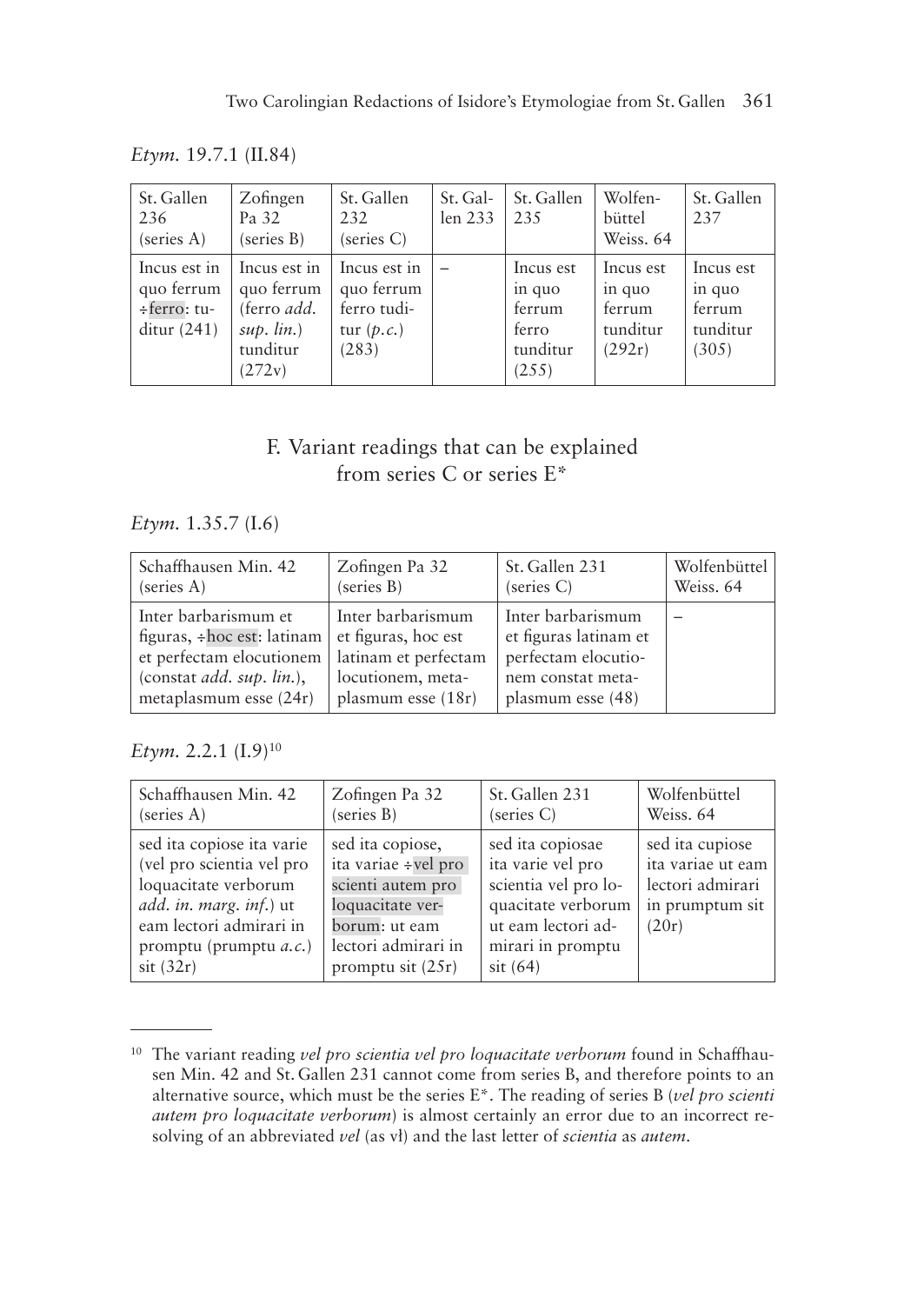| Etym. 15.6.4 (II.31) |  |
|----------------------|--|
|                      |  |

| St. Gallen 236<br>(series A)                                                                                                                                                       | Zofingen<br>Pa 32<br>(series B)                                                                                           | St. Gallen<br>232<br>(series C)                                                                                     | St. Gallen<br>233                                                                                | St. Gallen<br>235                                                                                           | Wolfen-<br>büttel<br>Weiss, 64                                                                    | St. Gallen<br>237                                                                                        |
|------------------------------------------------------------------------------------------------------------------------------------------------------------------------------------|---------------------------------------------------------------------------------------------------------------------------|---------------------------------------------------------------------------------------------------------------------|--------------------------------------------------------------------------------------------------|-------------------------------------------------------------------------------------------------------------|---------------------------------------------------------------------------------------------------|----------------------------------------------------------------------------------------------------------|
| sed pistores<br>dicti, quasi<br>÷finsores: (al.<br>pinsores <i>add</i> .<br>$sup.$ $lin.$ ),<br>$a \div$ findendis:<br>(pinsendis<br>add. sup. lin.)<br>granis fru-<br>menti (134) | sed pis-<br>tores dicti,<br>quasi fin-<br>sores (pin-<br>sores $a.c.$ ),<br>a finden-<br>dis granis<br>frumenti<br>(232r) | sed pis-<br>tores dicti,<br>quasi<br>pinsores<br>(p,c.)<br>a pinsen-<br>dis $(p.c.)$<br>granis<br>frumenti<br>(162) | sed pi-<br>stores<br>dicti,<br>quasi<br>pinsores,<br>a pisen-<br>dis granis<br>frumenti<br>(211) | sed pi-<br>stores<br>(p.c.)<br>dicti,<br>quasi<br>pinsores,<br>a piscen-<br>dis granis<br>frumenti<br>(144) | sed pi-<br>stores<br>dicti,<br>quasi<br>pinsores,<br>a pisen-<br>dis granis<br>frumenti<br>(233r) | sed pi-<br>stores<br>dicti,<br>quasi<br>pinsi-<br>tores,<br>a pinsen-<br>dis granis<br>frumenti<br>(246) |

# G. Variant readings that can be explained from series C or series D\*

*Etym.* 7.5.27 (I.36)

| Schaffhausen                                                                                                      | Zofingen Pa 32                                                                                                                          | St. Gallen $231$                                                        | St. Gallen 233                                                      | Wolfenbüttel                                                                     |
|-------------------------------------------------------------------------------------------------------------------|-----------------------------------------------------------------------------------------------------------------------------------------|-------------------------------------------------------------------------|---------------------------------------------------------------------|----------------------------------------------------------------------------------|
| Min. 42 (series A)                                                                                                | (series B)                                                                                                                              | (series C)                                                              |                                                                     | Weiss, 64                                                                        |
| Et cum sint om-<br>$nibus \div \text{officio}:$<br>communia, pro-<br>prie (propriae<br>a.c.) tamen haec<br>(109r) | Et cum sint (om-<br>nibus <i>add.</i> sup.<br>lin.) officio com-<br>munia, proprie<br>tamen (haec <i>add</i> .<br>$sup.$ lin.) $(118v)$ | Et cum sint<br>omnibus<br>commu-<br>nia, proprie<br>tamen haec<br>(237) | Et cum sint<br>officio com-<br>munia, pro-<br>prie tamen et<br>(55) | Et cum sint<br>omnibus<br>communia,<br>propriae<br>$(p.c.)$ tamen<br>hec $(98v)$ |

# H. Variant readings and critical signs that mirror collation against two series

*Etym.* 6.16.13 (I.31): series B and D\*

| Schaffhausen Min. 42<br>(series A) | Zofingen<br>Pa 32<br>(series B) | St. Gallen<br>231<br>(series C) | St. Gallen 233      | Wolfenbüttel<br>Weiss, 64 |
|------------------------------------|---------------------------------|---------------------------------|---------------------|---------------------------|
| sicut a conventu co-               | sicut con-                      | sicut a con-                    | sicut a con-        | sicut a con-              |
| etus, ita et concilium             | ventus vel                      | ventu coetus                    | ventu (coventui     | ventu coetus,             |
| (sicut conventus et)               | concilium                       | ita et concil-                  | $(a, c, ?)$ coetus, | ita et concil-            |
| concilium <i>a.c.</i> sup.         | a societate                     | ium a soci-                     | ita et concil-      | ium a soci-               |
| lin.) a societate multo-           | multorum in                     | etate multo-                    | ium a societate     | etate multo-              |
| rum $\div$ in unum: (93v)          | unum $(103v)$                   | rum $(198)$                     | multorum $(21)$     | rum $(75v)$               |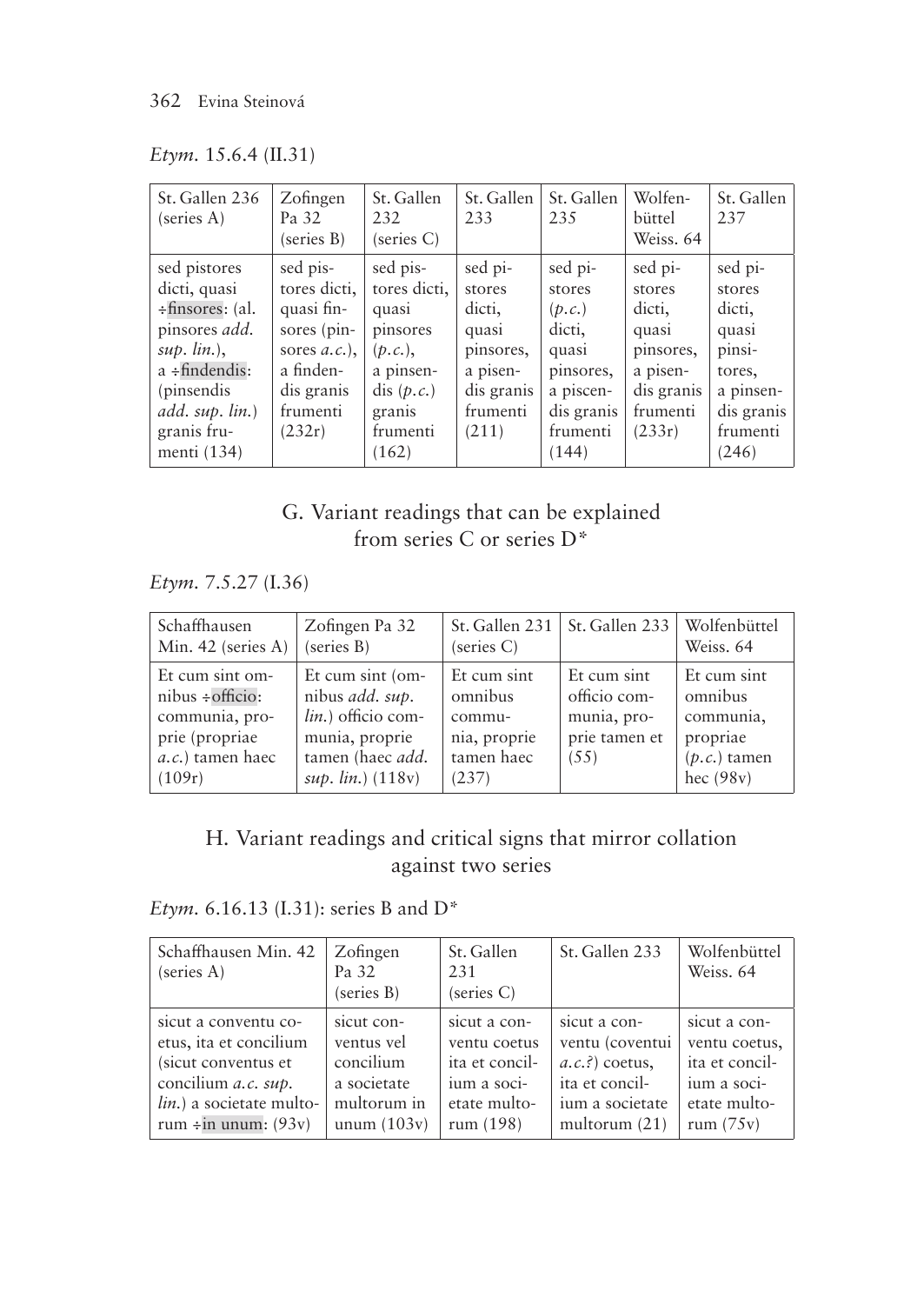| St. Gallen<br>236<br>(series A)                                                                                     | Zofingen<br>Pa 32<br>(series B)                                                                                     | St. Gallen<br>232<br>(series C)                                                                         | St. Gallen<br>233                                          | St. Gallen<br>235                                          | Wolfen-<br>büttel<br>Weiss, 64                                     | St. Gallen<br>237                                                                                           |
|---------------------------------------------------------------------------------------------------------------------|---------------------------------------------------------------------------------------------------------------------|---------------------------------------------------------------------------------------------------------|------------------------------------------------------------|------------------------------------------------------------|--------------------------------------------------------------------|-------------------------------------------------------------------------------------------------------------|
| qui fron-<br>tem albam<br>÷calidi (al.<br>calliti vel<br>candidi<br>in marg.<br>$int.$ ). Cer-<br>vinus est<br>(33) | qui fron-<br>tem albam<br>calidi (al.<br>calliti vel<br>candidi<br>in marg.<br>$ext.$ . Cer-<br>vinus est<br>(185r) | qui fron-<br>tem albam<br>calidi (al.<br>calliti vel<br>candidi<br>in marg.).<br>Cervinus<br>est $(43)$ | qui<br>frontem<br>album<br>calliti.<br>Cervinus<br>est(94) | qui<br>frontem<br>album<br>calliti.<br>Cervinus<br>est(14) | qui<br>frontem<br>album<br>calliti.<br>Cervi-<br>nus est<br>(173r) | qui fron-<br>tem albam<br>(album<br><i>a.c.</i> ) calidi<br>(calidam<br>$a.c.).$ Cer-<br>vinus est<br>(188) |

*Etym.* 12.1.52 (II.3): series D\* and E\*

*Etym.* 17.5.9 (II.63): series D\* and E\*

| St. Gallen<br>236<br>(series A)                                                                                                                                                                                     | Zofingen<br>Pa 32<br>(series B)                                                                                               | St. Gallen<br>232<br>(series C)                                                                                                                            | St. Gallen<br>233 | St. Gallen<br>235                                                                            | Wolfen-<br>büttel<br>Weiss. 64                                                                | St. Gallen<br>237                                                                    |
|---------------------------------------------------------------------------------------------------------------------------------------------------------------------------------------------------------------------|-------------------------------------------------------------------------------------------------------------------------------|------------------------------------------------------------------------------------------------------------------------------------------------------------|-------------------|----------------------------------------------------------------------------------------------|-----------------------------------------------------------------------------------------------|--------------------------------------------------------------------------------------|
| quod nomen<br>parago-<br>$g\text{+}orum:$<br>$\mu$ and $\mu$ .<br>$sup.$ $lin.)$<br>dicitur (al.<br>quod nomen<br>per ramos<br>circumduci-<br>tur add. in<br><i>marg.</i> ), quod<br>a palma di-<br>rivetur $(184)$ | quod<br>nomen<br>paragogo-<br>rum dici-<br>tur quod<br>a palma<br>dirivetur<br>(quod<br>palma<br>delebitur<br>$(a.c.)$ (250r) | quod<br>nomen<br>peragogum<br>dicitur<br>(al. quod<br>nomen per<br>ramos cir-<br>cumducitur<br>add. sup.<br>$lin.$ ) quod<br>a palma<br>dirivetur<br>(217) |                   | quod<br>nomen<br>per<br>ramos<br>circum-<br>dutitur<br>quod a<br>palma<br>dirivetur<br>(196) | quod<br>nomen<br>per<br>ramos<br>circum-<br>ducitur<br>quod a<br>palma<br>derivetur<br>(270v) | quod<br>nomen<br>para-<br>gogum<br>dicitur,<br>quod a<br>palma<br>dirivetur<br>(274) |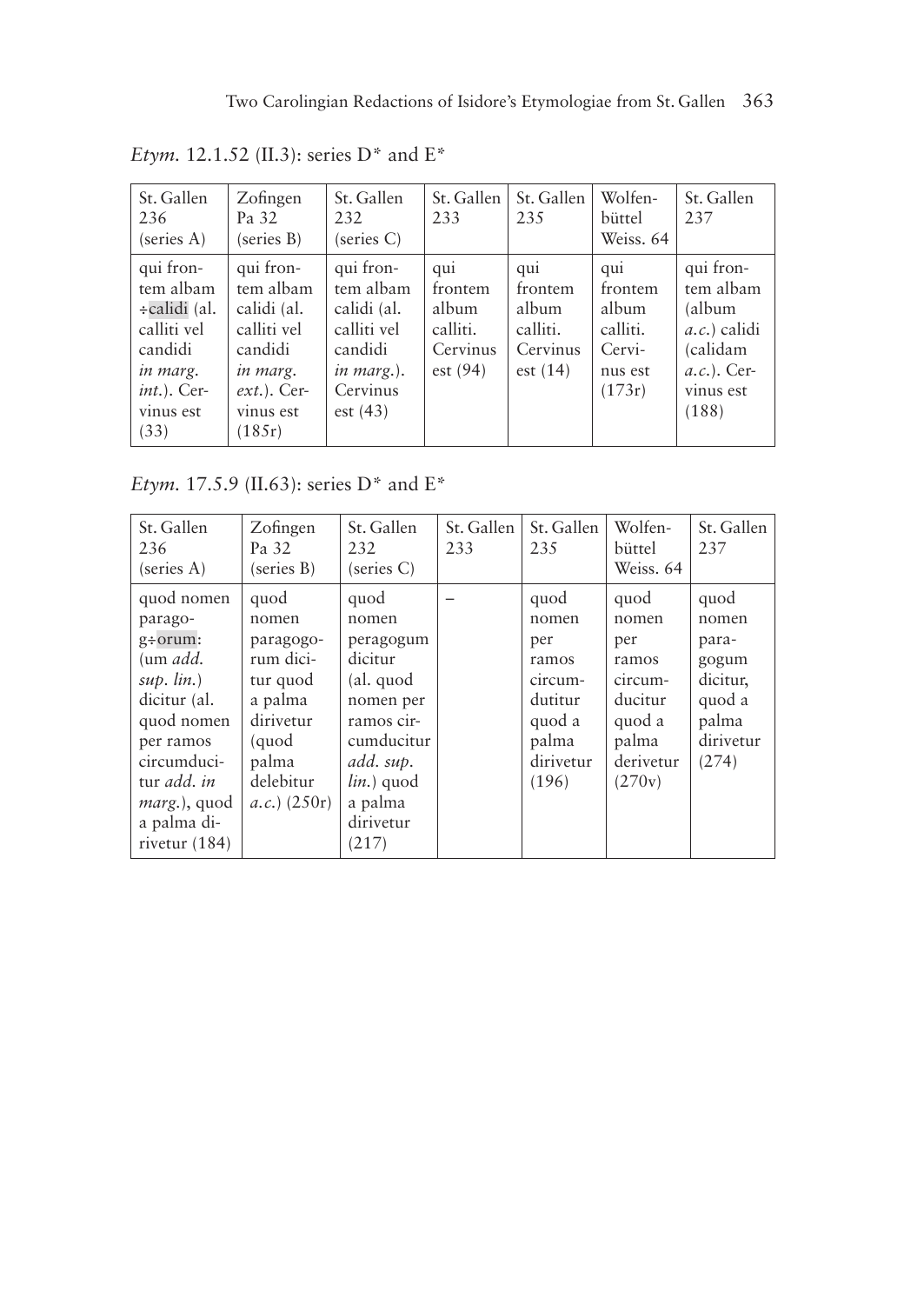# I. Errors in C stemming from an incorrect resolution of the collation

*Etym.* 15.3.2 (II.29)<sup>11</sup>

| St. Gallen<br>236<br>(series A)                                                          | Zofingen<br>Pa 32<br>(series B)                                                   | St. Gallen<br>232<br>(series C)                                                      | St. Gallen<br>233                                                      | St. Gallen<br>235                                                     | Wolfen-<br>büttel<br>Weiss, 64                                           | St. Gallen<br>237                                                     |
|------------------------------------------------------------------------------------------|-----------------------------------------------------------------------------------|--------------------------------------------------------------------------------------|------------------------------------------------------------------------|-----------------------------------------------------------------------|--------------------------------------------------------------------------|-----------------------------------------------------------------------|
| Omne ae-<br>difitium<br>$\div$ domus:<br>antiqui<br>aedem ap-<br>pellaver-<br>unt. (129) | Omne<br>aedificium<br>÷domus:<br>antiqui<br>aedem<br>apel-<br>laverunt.<br>(230r) | Omne<br>aedificium<br>est domus<br>antiqui<br>aedem ap-<br>pellaver-<br>unt. $(157)$ | Omnem<br>edificium<br>antiqui<br>edem ap-<br>pellaver-<br>unt. $(206)$ | Omnem<br>edifitium<br>antiqui<br>aedem ap-<br>pellaver-<br>unt. (139) | Omnem<br>aedificium<br>antiqui<br>aedem<br>appel-<br>laverunt.<br>(229r) | Omne edi-<br>ficium an-<br>tiqui edem<br>appel-<br>laverunt.<br>(243) |

*Etym.* 16.4.30 (II.50)<sup>12</sup>

| St. Gallen<br>236<br>(series A)                                                                                      | Zofingen<br>Pa 32<br>(series B)                                                                                                                                     | St. Gallen<br>232<br>(series C)                                                                                  | St. Gallen<br>233 | St. Gallen<br>235                                                                                  | Wolfen-<br>büttel<br>Weiss. 64                                                                                    | St. Gallen<br>237                                                                |
|----------------------------------------------------------------------------------------------------------------------|---------------------------------------------------------------------------------------------------------------------------------------------------------------------|------------------------------------------------------------------------------------------------------------------|-------------------|----------------------------------------------------------------------------------------------------|-------------------------------------------------------------------------------------------------------------------|----------------------------------------------------------------------------------|
| sed du-<br>rior, gig-<br>nitur in<br>Egypto<br>vel Ara-<br>$bia. \div vi:$<br>nasci-<br>tur in<br>Aethiopia<br>(151) | sed durior<br>(duor a.c.),<br>gignitur (in<br>add. sup. lin.)<br>Aegypto vel<br>Arabia. (vi<br>nascitur in<br>Aethiopia <i>add</i> .<br>in marg. $inf.$ )<br>(239r) | sed du-<br>rior, gig-<br>nitur in<br>Egypto<br>vel Ara-<br>bia. est<br>vi na-<br>scitur in<br>Aethiopia<br>(179) |                   | sed du-<br>rior, gig-<br>nit in Ae-<br>gypto vel<br>Arabia<br>nascitur<br>in Ethio-<br>pia $(162)$ | sed du-<br>rior, gig-<br>nitur in<br>Aegypto<br>vel Ara-<br>bia na-<br>scitur in<br>Ethiopia<br>$(242r -$<br>242v | sed du-<br>rior, in<br>Egypto<br>et Arabia<br>nascitur<br>in Ethio-<br>pia (255) |

<sup>&</sup>lt;sup>11</sup> An obvious example of a mistake made by the copyists of St. Gallen 232 due to misinterpreting the ÷ as an abbreviation for *est* rather than a critical *obelus*.

<sup>12</sup> The *est* in St. Gallen 232 is abbreviated with an ÷ and should be considered a mistake that crept in because of the misinterpretation of the *obelus* in St. Gallen 236.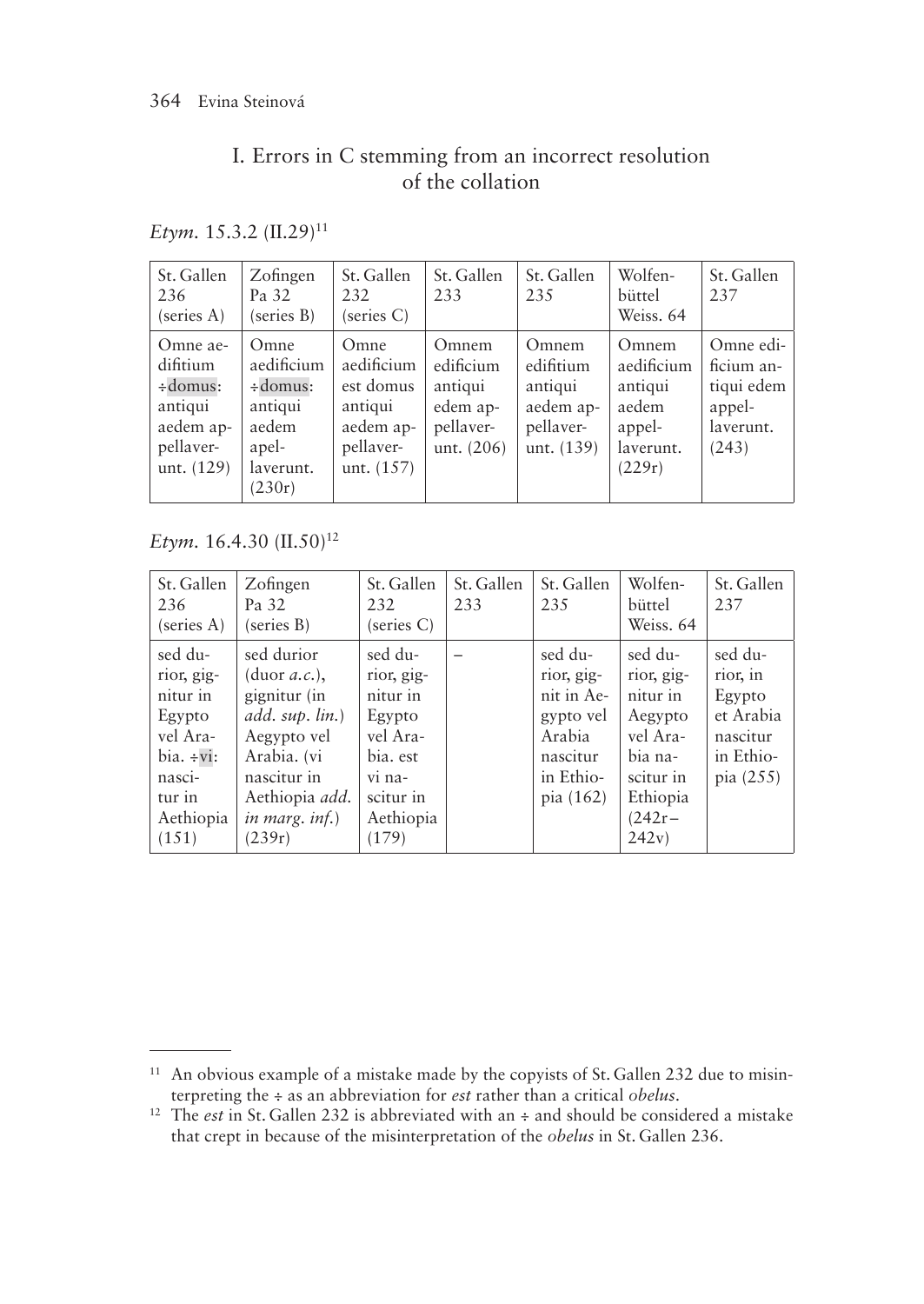J. Readings of series C which can be best explained J. Readings of series C which can be best explained as composites stemming from the collation as composites stemming from the collation

| St. Gallen 236 | Zofingen Pa 32 | St. Gallen 232    | St. Gallen 233 | St. Gallen 235  | Wolfenbüttel                       | St. Gallen 237  |
|----------------|----------------|-------------------|----------------|-----------------|------------------------------------|-----------------|
|                | (series B)     | (series C)        |                |                 | Weiss. 64                          |                 |
|                | -atinoque ser- | Latinoque ser-    |                | atinoquae ser-  | Latinoque ser-                     | Latinoque con-  |
|                | mone compos-   | mone composi-     |                | mone conpos-    | mone conpos-                       | positum. Quod   |
|                | itum, quod nos | tum. Nam thes     |                | itum. Nam tes   | itum. Nam tes                      | thes Greci re-  |
|                | dicere possu-  | Greci repositum   |                | Greci repositum | Greci repositum                    | positum dicunt, |
|                | mus repositum  | dicunt, Latini    |                | dicunt, Latini  | dicunt, Latini                     | atini aurum,    |
|                | aurum. Auraria | aurum, quod       |                | aurum, quod     | aurum, quod                        | quod iunctum    |
|                | (244v)         | iunctum sonat re- |                |                 | unctum sonat re- iunctum sonat re- | sonat repositum |
|                |                | positum aurum,    |                | positum aurum.  | positum aurum.                     | aurum. Aurar-   |
|                |                | quod nos dicere   |                | Auraria (178)   | Auraria (261v)                     | ium (265)       |
|                |                | possumus repos-   |                |                 |                                    |                 |
|                |                | itum aurum. Au-   |                |                 |                                    |                 |
|                |                | raria (198)       |                |                 |                                    |                 |
|                |                |                   |                |                 |                                    |                 |
|                |                |                   |                |                 |                                    |                 |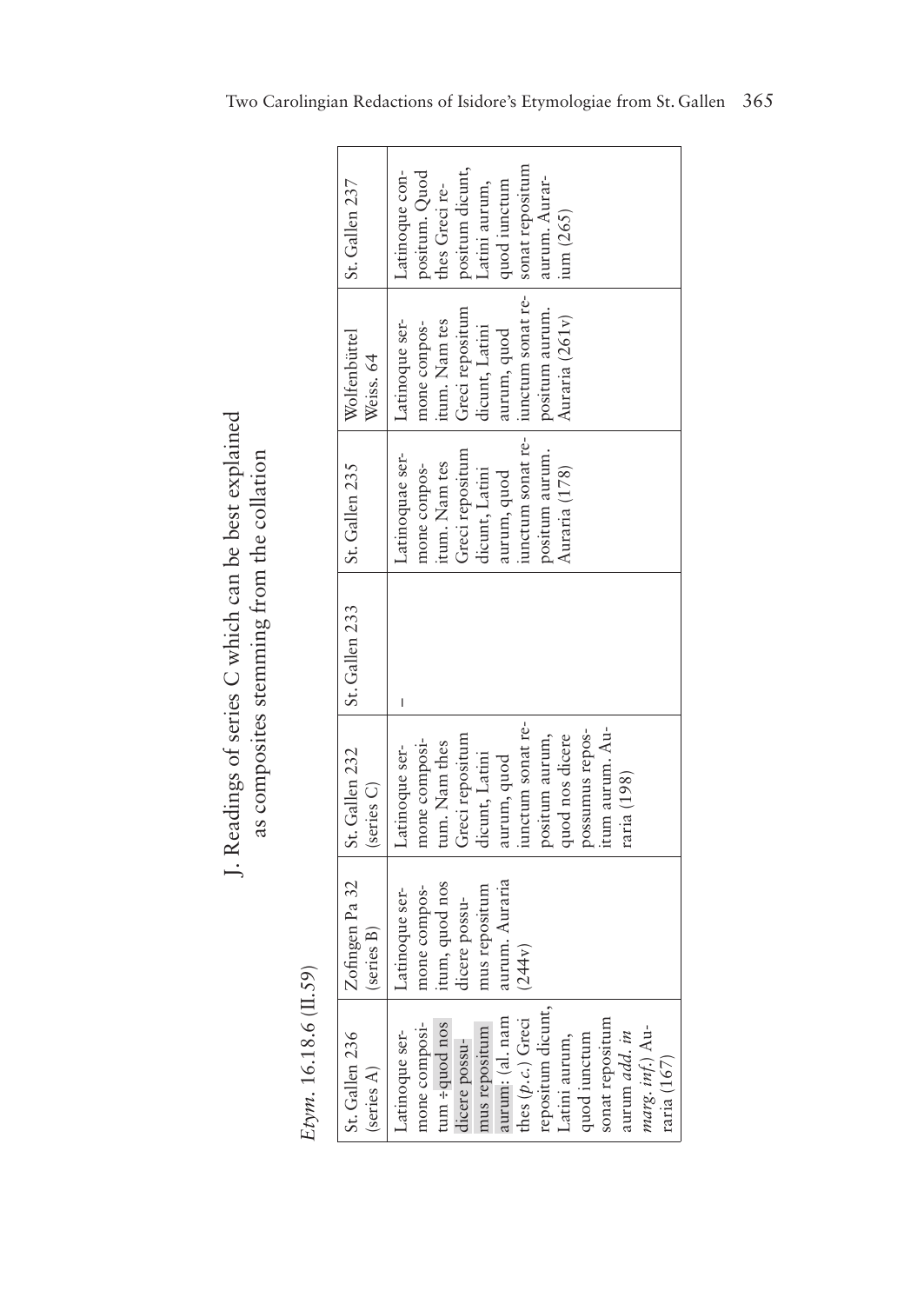|                                     | St. Gallen 237                  | Titimalum vo-  | cabulum sump-    | sit, quod comam   | foliorum ad       | radium solis       | circumactam     | convertat. Nam    | Greci solem titan | vocant, mallo-      | nem comam; ex     | quo confectum     | est ut timalum    | diceretur. Hius    | [sic!] species VII | diversis in locis | nascentes. (288)  |                  |                  |                   |                    |                  |                   |                    |                  |
|-------------------------------------|---------------------------------|----------------|------------------|-------------------|-------------------|--------------------|-----------------|-------------------|-------------------|---------------------|-------------------|-------------------|-------------------|--------------------|--------------------|-------------------|-------------------|------------------|------------------|-------------------|--------------------|------------------|-------------------|--------------------|------------------|
|                                     | Wolfenbüttel<br>Weiss. 64       |                |                  |                   |                   |                    |                 |                   |                   |                     |                   |                   |                   |                    |                    |                   |                   |                  |                  |                   |                    |                  |                   |                    |                  |
|                                     | St. Gallen 235                  | Titimallum vo- | cabulum sumpsit, | quod comam fol-   | iorum ad radium   | solis circumacta   | convertat. Nam  | Greci solem titan | vocant, mallo-    | nem comam; ex       | quo confectum     | est ut titimallum | diceretur. Huius  | species septem     | diversis in locis  | nascentis. (223)  |                   |                  |                  |                   |                    |                  |                   |                    |                  |
|                                     | St. Gallen 233                  |                |                  |                   |                   |                    |                 |                   |                   |                     |                   |                   |                   |                    |                    |                   |                   |                  |                  |                   |                    |                  |                   |                    |                  |
|                                     | St. Gallen 232<br>(series C)    | Titimallum vo- | cabulum sump-    | sit, quod comam   | foliorum ad       | radium solis       | circumactam     | convertat. Nam    | Greci solem titan | vocant, mallo-      | nem comam; ex     | quo confectum     | est ut titimallum | diceretur. Nasci-  | tur in locis hu-   | mectibus. Utilis  | in confectione ad | purganda onera   | ventris. Huius   | species septem in | diversis locis na- | scentes. $(246)$ |                   |                    |                  |
|                                     | Zofingen Pa 32<br>series B)     | Titimallus na- | scitur in locis  | humectibus utilis | in confectione ad | purganda onera     | ventris. Huius  | species sunt      | septem sed di-    | versis in locis na- | scentes. $(259v)$ |                   |                   |                    |                    |                   |                   |                  |                  |                   |                    |                  |                   |                    |                  |
| $E$ tym. 17.9.77 ( $\text{II.75}$ ) | St. Gallen 236<br>(series $A$ ) | Titimallum     | vocabulum        | sumpsit, quod     | comam foliorum    | (filiorum $a.c.$ ) | ad radium solis | circumactam       | convertat. Nam    | Greci solem titan   | vocant, mallo-    | nem comam; ex     | quo confectum     | est, ut titimallum | (al. tamallum      | in marg.) dice-   | retur. ÷Nascitur  | in locis humect- | ibus:. Utilis in | confectione ad    | purganda onera     | ventris. Huius   | species septem in | diversis locis na- | scentes. $(210)$ |

 $\overline{a}$ 

Etym. 17.9.77 (II.75)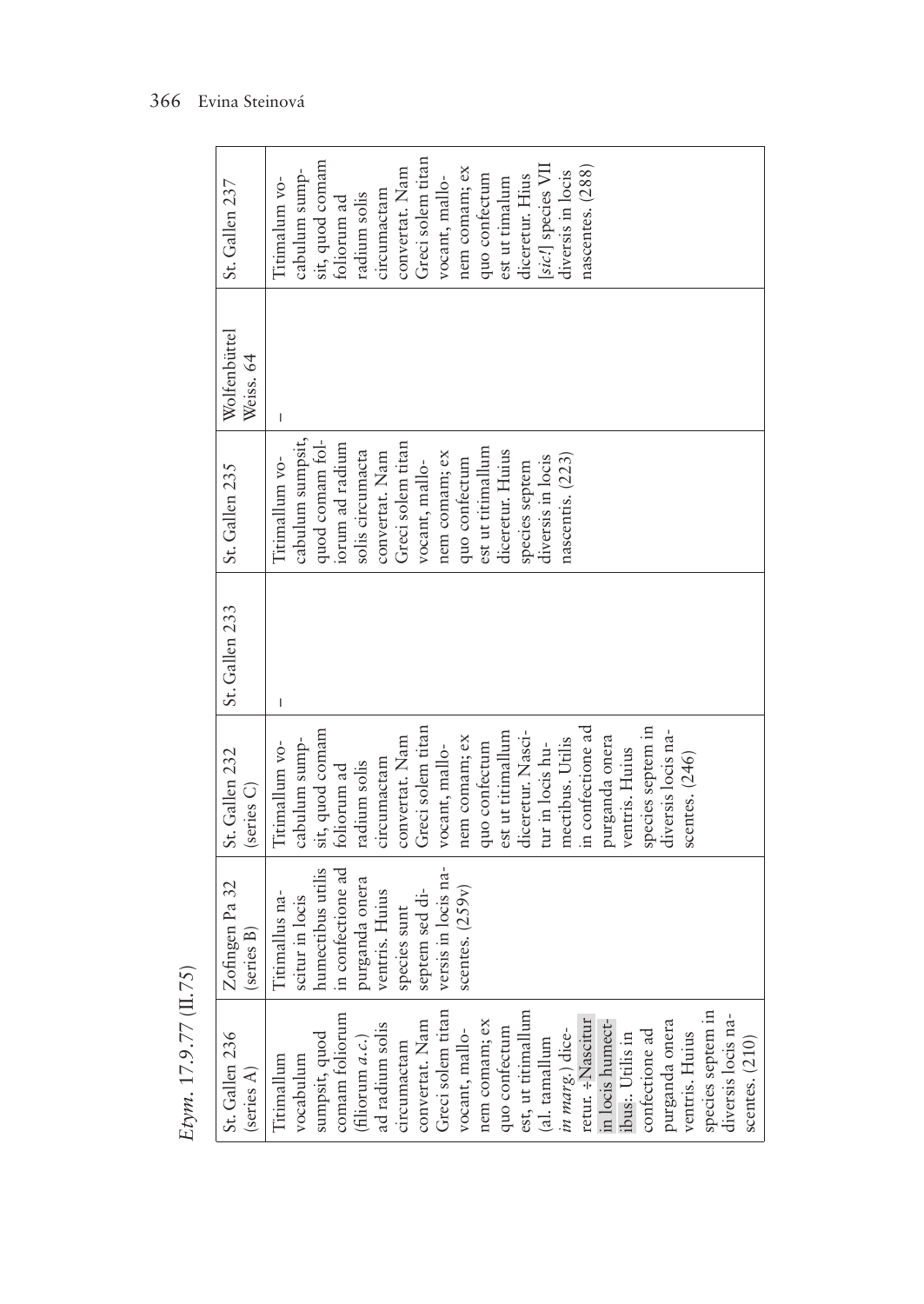|                           | St. Gallen 237               | Netum. Fila dicta   Netum. Fila dicta<br>quod ex pilis an-<br>est quasi filorum.<br>imalium sunt, id<br>Mataxa (316)<br>et inpinsa.                                                                                                                                                                  |
|---------------------------|------------------------------|------------------------------------------------------------------------------------------------------------------------------------------------------------------------------------------------------------------------------------------------------------------------------------------------------|
|                           | Wolfenbüttel<br>Weiss. 64    | animalium sunt,<br>id est quasi filo-<br>rum. Mataxa<br>et inpensa.<br>(305v)                                                                                                                                                                                                                        |
|                           | St. Gallen 235               | dicta vel quod ex vel quod ex pilis<br>sunt, id est quasi<br>filorum. Mataxa<br>ilis animalium<br>Nedum. Fila<br>et inpensa.<br>(273)                                                                                                                                                                |
|                           | St. Gallen 233               |                                                                                                                                                                                                                                                                                                      |
|                           | St. Gallen 232<br>(series C) | pilorum. Mataxa<br>dicta vel quia ex<br>tenuibus constat<br>stant in modum<br>in modum pilo-<br>pilis animalium<br>vel quia ex filis<br>laneficium filis<br>rum. Fila dicta<br>rum quasi filo-<br>tenuibus con-<br>sunt, vel quia<br>Netum. Fila<br>et inpensa.<br>(306)                             |
|                           | Zofingen Pa 32<br>series B)  | modum pilorum.<br>ex pilis tenuibus<br>Mataxa (280r)<br>dicta vel quia<br>et pensa. Fila<br>constant im-                                                                                                                                                                                             |
| $Etym.$ 19.29.5 $(II.93)$ | St. Gallen 236<br>(series A) | filis tenuibus con-<br>modum pilorum.<br>quia ex pilis ani-<br>malium sunt, vel<br>(al. Fila dicta vel<br>bus constant in<br>quia laneficium<br>stat in modum<br>pilorum quasi<br>Netum. ÷Fila<br>dicta vel quia<br>Mataxa (261)<br>ex pilis tenui-<br>in marg. inf.)<br>filorum add.<br>et inpensa. |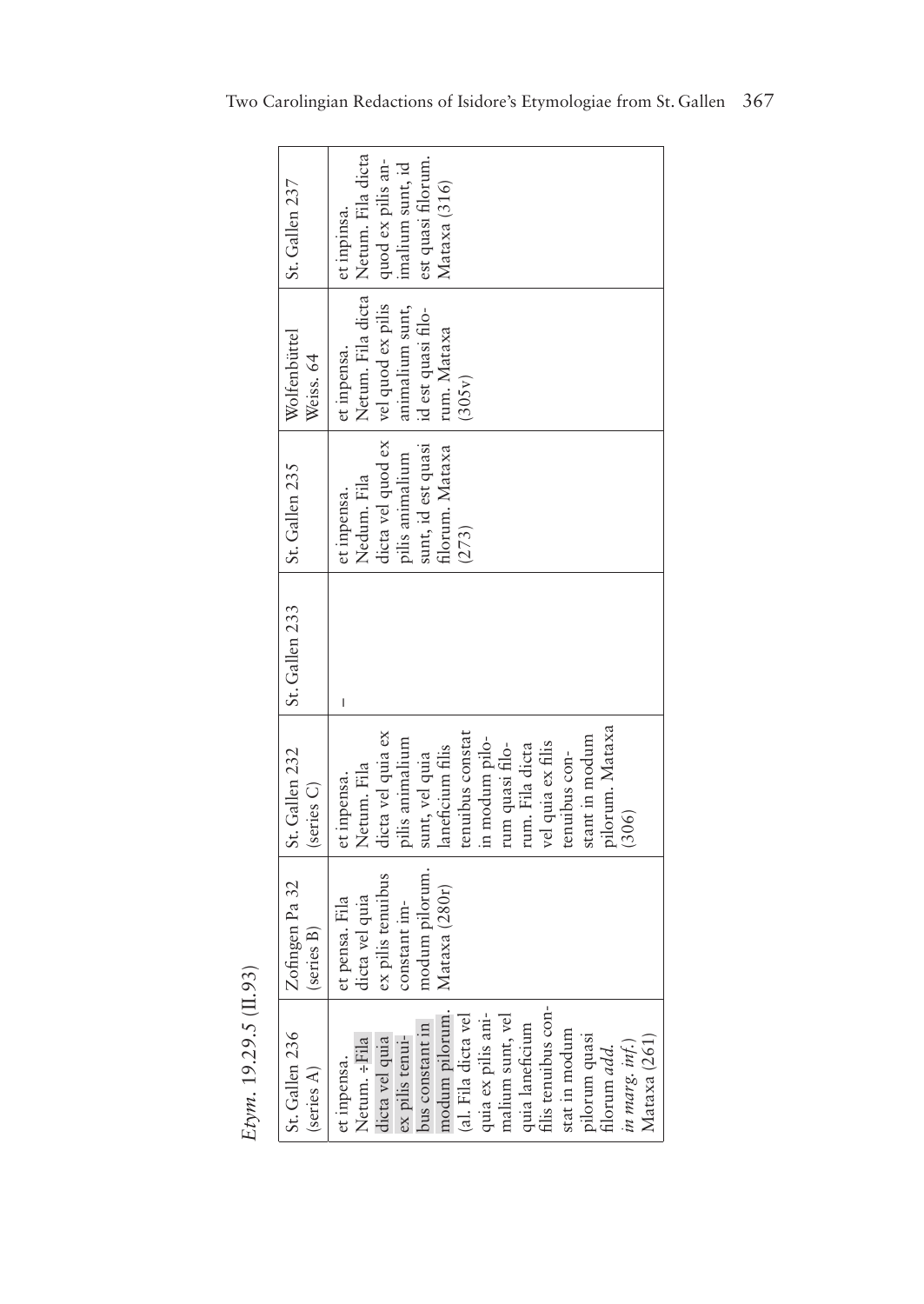## K. Variant readings and critical signs that mirror the readings of St. Gallen 237 (because of the agreement between St. Gallen 237 and series E\*)

*Etym.* 15.9.3 (II.36)

| St. Gallen<br>236<br>(series A)                                                                                           | Zofingen<br>Pa 32<br>(series B)                                                                                                           | St. Gallen<br>232<br>(series C)                                                                | St. Gallen<br>233                                                                  | St. Gallen<br>235                                                             | Wolfen-<br>büttel<br>Weiss, 64                                                        | St. Gallen<br>237                                                                 |
|---------------------------------------------------------------------------------------------------------------------------|-------------------------------------------------------------------------------------------------------------------------------------------|------------------------------------------------------------------------------------------------|------------------------------------------------------------------------------------|-------------------------------------------------------------------------------|---------------------------------------------------------------------------------------|-----------------------------------------------------------------------------------|
| unde fossae<br>aut valles<br>possunt<br>repleri ÷ab<br>agregando:<br>(ageregando<br>$(a, c.)$ . Agger<br>proprie<br>(137) | unde fos-<br>sae aut<br>valles (ras.)<br>possunt<br>$repleri \div ab$<br>agregando:<br>(ageregando<br>$a.c.).$ Agger<br>proprie<br>(233r) | unde fossae<br>aut valles<br>possunt<br>repleri ab<br>agregando.<br>Agger pro-<br>prie $(165)$ | unde<br>fosse aut<br>valles<br>possint<br>recreari.<br>Aggerem<br>proprie<br>(214) | unde fo-<br>sisae aut<br>valles<br>possint<br>recreari.<br>Aggerem<br>proprie | unde<br>fossae<br>aut valles<br>possint<br>recreari.<br>Aggerem<br>propriae<br>(234v) | unde<br>fosse aut<br>valles<br>possunt<br>repleri.<br>Aggerem<br>proprie<br>(247) |

*Etym.* 16.10.1 (II.55)

| St. Gallen 236<br>(series A)                                                              | Zofingen<br>Pa 32<br>(series B)                        | St. Gallen<br>232<br>(series C)                       | St. Gallen<br>233 | St. Gallen<br>235                                 | Wolfen-<br>büttel<br>Weiss, 64                         | St. Gallen<br>237                                    |
|-------------------------------------------------------------------------------------------|--------------------------------------------------------|-------------------------------------------------------|-------------------|---------------------------------------------------|--------------------------------------------------------|------------------------------------------------------|
| quam que<br>÷fulvae sunt:<br>(al. flavescunt<br>$add. \sup. \lim.$<br>Illas enim<br>(158) | quam<br>quae ful-<br>vae sunt.<br>Illas enim<br>(241r) | quam<br>quae ful-<br>vae sunt.<br>Illas enim<br>(187) |                   | quam<br>que flave<br>sunt.<br>Illas enim<br>(169) | quam<br>quae fla-<br>vae sunt.<br>Illas enim<br>(256r) | quam<br>quae fla-<br>vescunt.<br>Illas enim<br>(259) |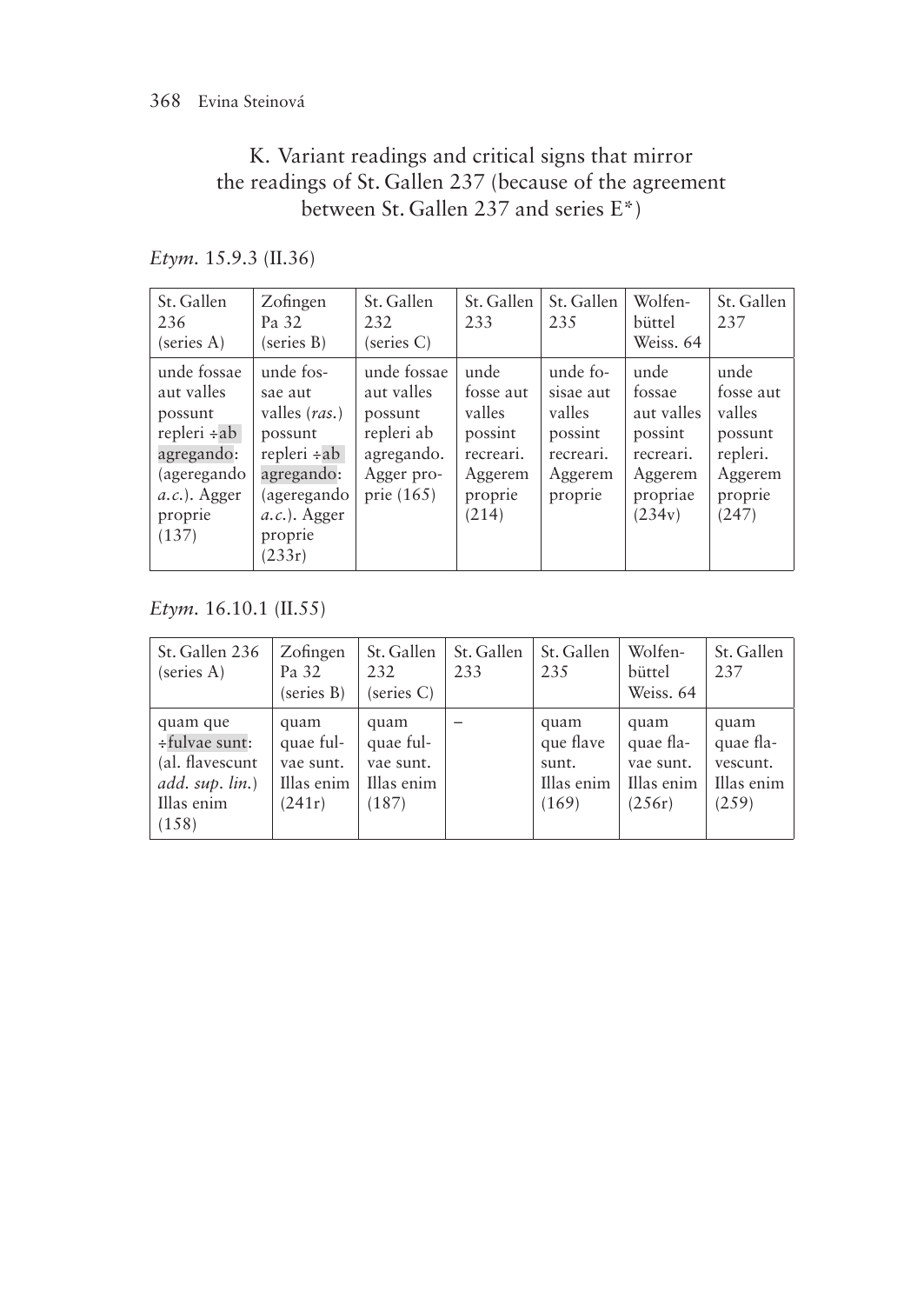## L. St. Gallen 235 shows corrections from series A and B

*Etym.* 12.7.19 (II.11)<sup>13</sup>

| St. Gallen<br>236<br>(series A)                                              | Zofingen<br>Pa 32<br>(series B)                                                                                                          | St. Gallen<br>232<br>(series C)                                          | St. Gallen<br>233                                                                 | St. Gallen<br>235                                                                                              | Wolfen-<br>büttel<br>Weiss. 64                                                      | St. Gallen<br>237                                                              |
|------------------------------------------------------------------------------|------------------------------------------------------------------------------------------------------------------------------------------|--------------------------------------------------------------------------|-----------------------------------------------------------------------------------|----------------------------------------------------------------------------------------------------------------|-------------------------------------------------------------------------------------|--------------------------------------------------------------------------------|
| Nautae<br>vero sibi<br>hunc<br>bonam<br>progno-<br>siam facere<br>dicunt(57) | Nautae vero<br>sibi hunc<br>÷bonum pro<br>signo: (al.<br>bonam prog-<br>nosiam <i>add</i> .<br>$sup.$ $lin.)$<br>facere dicunt<br>(196r) | Naute vero<br>sibi hunc<br>bonam<br>progno-<br>siam facere<br>dicunt(71) | Nauta<br>vero sibi<br>hunc<br>bona<br>prog-<br>nosim<br>facere<br>dicunt<br>(122) | Nauta<br>vero sibi<br>hunc<br>bona pro<br>signo<br>$(\text{prop} -$<br>$\sin a.c.$<br>facere<br>dicunt<br>(50) | Nautae<br>vero sibi<br>hanc<br>bona<br>prog-<br>nosim<br>facere<br>dicunt<br>(188r) | Naute<br>vero<br>hanc<br>bonam<br>progro-<br>siam<br>facere<br>dicunt<br>(202) |

*Etym.* 14.3.2 (II.20)<sup>14</sup>

| St. Gallen<br>236<br>(series A)                                                                   | Zofingen<br>Pa 32<br>(series B)                                                                                  | St. Gallen<br>232<br>(series C)                                                          | St. Gallen<br>233                                                                        | St. Gallen<br>235                                                                                                                 | Wolfen-<br>büttel<br>Weiss, 64                                                          | St. Gallen<br>237                                                                                |
|---------------------------------------------------------------------------------------------------|------------------------------------------------------------------------------------------------------------------|------------------------------------------------------------------------------------------|------------------------------------------------------------------------------------------|-----------------------------------------------------------------------------------------------------------------------------------|-----------------------------------------------------------------------------------------|--------------------------------------------------------------------------------------------------|
| ex Greco<br>in Lat-<br>inum<br>vertitur<br>ortus deli-<br>ciarum:<br>porro<br>Ebrace<br>Eden (89) | ex Greco<br>in Lati-<br>num ver-<br>titur ortus<br>$\div$ deli-<br>ciarum:<br>porro<br>Ebraice<br>Eden<br>(211r) | ex Greco<br>in Lati-<br>num verti-<br>tur ortus:<br>porro<br>Ebrai-<br>cae Eden<br>(109) | ex Greco<br>in Lati-<br>num verti-<br>tur ortus:<br>porro<br>Ebrai-<br>cae Eden<br>(158) | ex Greco<br>in Lati-<br>num ver-<br>titur ortus<br>(delicia-<br>rum add.<br>$sup.$ $lin.$ ):<br>porro Ae-<br>braicae<br>Eden (93) | ex Grego<br>in Lati-<br>num verti-<br>tur ortus:<br>porro<br>Hebraice<br>Eden<br>(205v) | ex Creco<br>in Lati-<br>num ver-<br>titur ortus<br>(p.c.):<br>porro<br>Hebraice<br>Eden<br>(219) |

<sup>13</sup> The correction from *prognosim* to *pro signo* in St. Gallen 235 seems to have been carried out on the basis of Zofingen Pa 32.

<sup>&</sup>lt;sup>14</sup> The addition *deliciarum* in St. Gallen 235 seems to come either from St. Gallen 236 or Zofingen Pa 32.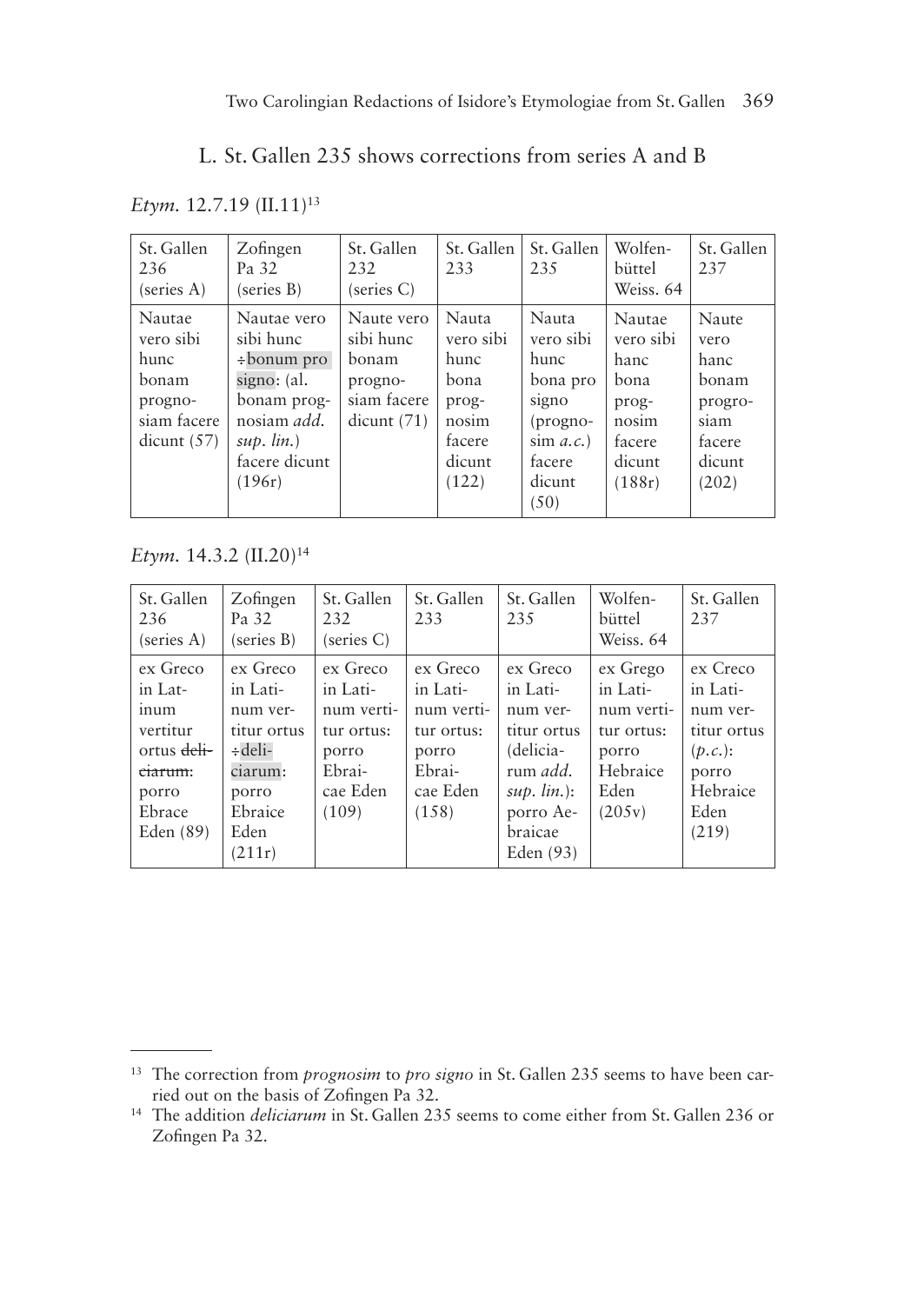## INCIPITEX CARPSVM DELIBRO ROTARVM. SCI VSIDORI EPIJDEASTRONOME NOMINE.

Il Demuentoribur aftronomiae. Ill Demfatutionib. Aftronomiae.

Fig. 1: Zofingen Pa 32, fol. 50r.



Fig. 2: Zofingen Pa 32, fol. 57r.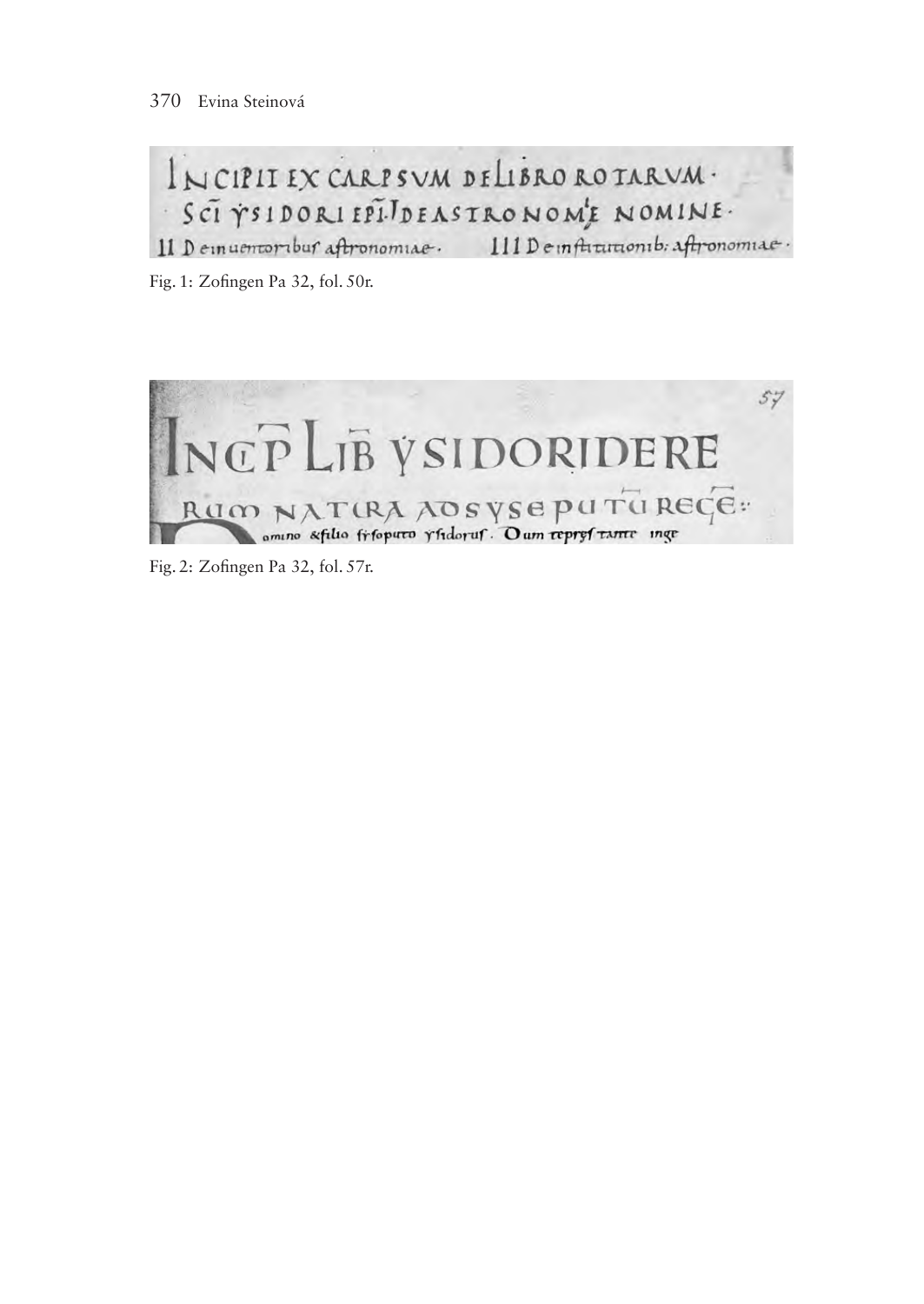Mobaer. Carhmus agency of filius great Inveras of Conce morecia despin Appro promot correlar. AB & ACZIKAMNO TIPCED bifpalame der Tounobello tresudiec .: HXW. Poftque simonides miles tresultad didit & C. Tlineram przegora famius adexemple areae humane primus for maur Cana uur gala fubrerior prima geacemfignificar Incesta quippe arquedhuc neturns necurtumb: dedica .: Bunu au get fupe abadule fcentra Incip. causf dextrapartarduas. fedudbeata una tendent. Simftrafacilior. fedudlabé mee praiq: deducent. Dequasicpsius art. Anbi quasamus dedux livrera pamofurgen rem dextro monftrau Limite alle. Quinq: aut ee apudgrecof inrfticaf litterar Prima y quae humana una Camficar. Dequanunchosim y Secunda thola quaemor tem figuficut: Nam sudices earde htteram the adponetions adeopunomina quof fupplicio afficiebant .. E rdicit the apoptanation ide admone : unde & huber pmedumrolu-ide mofustignu-Dequageda Comutam ame alias infelix livrey a thecas L'estua thaufiquia démonstrant domineur et est. Unde & ebreue fignum intepreneur. Dequadiculeft mezechihel angelo Transi pmedi hieruside exportative infromefui rorū gentrum Adolentui. Reliquas aeroduas sama Kultuma fibi undica xpf/p recommermeipiu. Ipre si finis dicent. Egotu. ALU. Concurrente en iniunce al fa ad co. aquadamente: Krurfus. Wadalfa replacer. ur oftenderté insedns. Kinzen decursu adfine. &finis deur fu adimeiu. Omrau Lirere apudgrewi &uerba conponum. Amamerai facum Namalfaltetera apudeos wocat Innumeris unu. Ubuai seribunt Socia wocatur duo. Ubi feribunt gamma-useat innumerifeoru tra. Ubi feribunt dela useat innumerif ipforu quartuor. N ficoni littere apudeof numerof habent .. Dannau numerof adfree of n conputant . fedfol averba conponunt. I xceptof: Kx librer Mquae blin fagura cruce figuificar. & innumero dece demonstrar. DELITTERIS LATINIS A a unas litteras carments nimpha prima halis tradidit. Carments sudicta quia carminub: futura canebat . Cherum pprie uocatu mcoftrata : Littere aut autom munes funt authberules. Communes divide quiamultieus incommune unini. ut feri bere & legere? Liberaler quice at tami illinouer quilibros conserbunt. Recreq: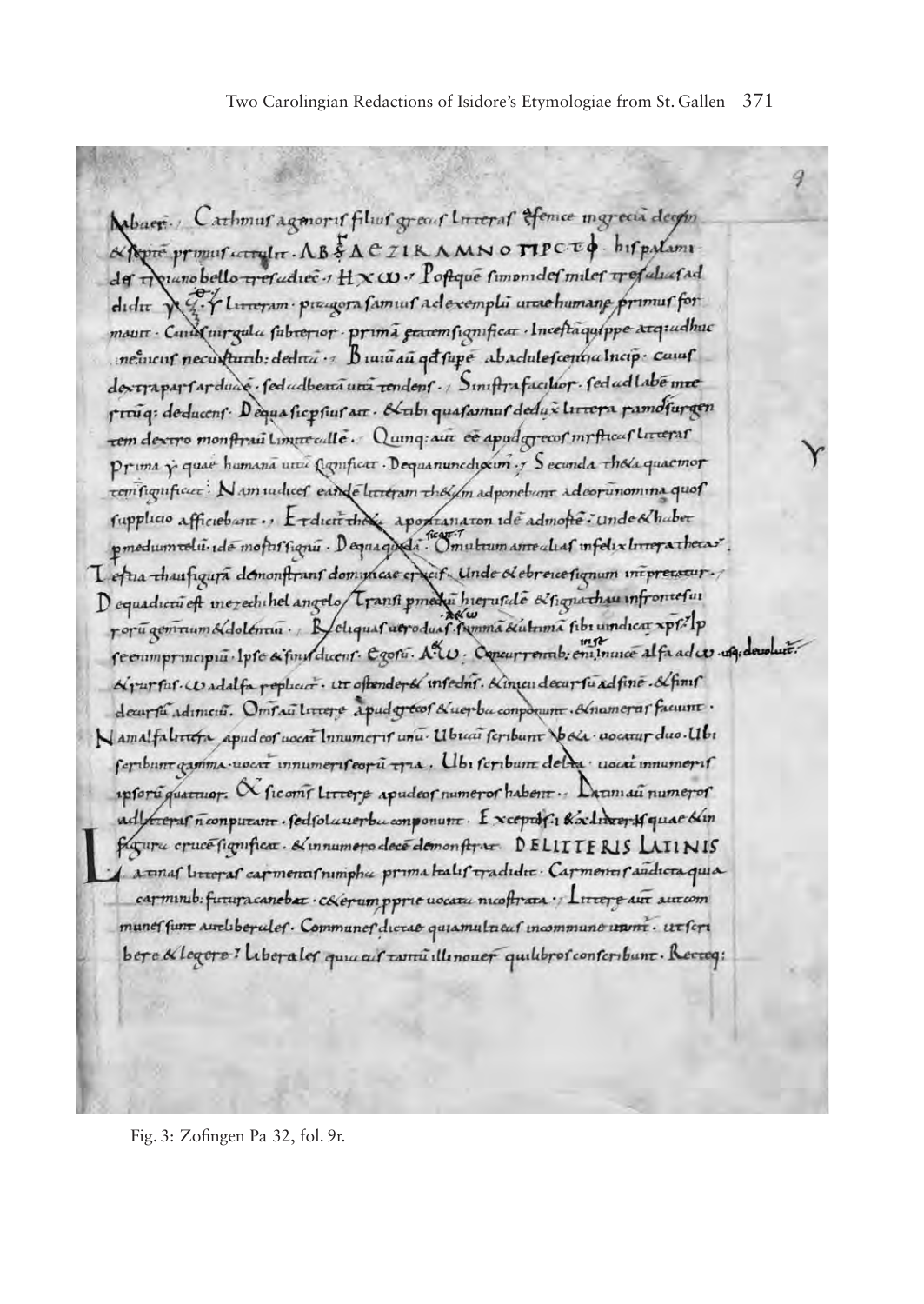Lefcaufarnomina quare transcent . Pirrichus diet eft quiche affidue tinceftamine tintudopuerili fepiuf frequencibat. Spondeuf dr. quiarracumfonar : Namfpon deur traciquidam dr. it fonus. quifundebat circa aurer facrificamum : Vndesi'hi quin bassanebant insurus genului spondsalemominabat : Trocheus uero abeoduiet quod celepem conuficine factat cantilene? Aquafirone uelocit currat immainf. Irolat enun grece roradien-, Lambufdiereft-eaget tambozin greck derraheredixerum; hanufmodieni carmine. Omfinuenuoner t derricuoner implere poete ffolia. 1 Dienie nom aborquod uelut uenena quodammodo mal telucti authuori in fundat Tribrachi quist corrus appellar dictur erabrachis quastive exerib; brein b. Molosus diceus asalizarione molopora quamexerente arman! Anapoftur. dacer laradigno diverti qual anguste nodo mchoansmduor definite breaes. fico/iftepersuncturam una haba/longam es duas breus Undesiman obpanza palma diccer sipendencer digrer dacer le Amphibra chir quodin intrage parte brower habear. Longa minedio interacement brachirening brews their of

Fig. 4: Zofingen Pa 32, fol. 10v.



populuf afolif ardore remotaf inquo infultoref quidem · Secleam largo fangu ne redundanter funt adbella promftiffime RG OB hiNC Supervius Finnas apellara qa furtoru una exquibusdam FORMA TOTIUS MUNDI trib: quasi triuntas ut memoria intellegentia &uolumeas.] nquib; mens habet infequanda imagine diuine trinitatif. Nam du triafum una fum - Quiakfin gula infemanent · & oma inommb; · Parer ign & filiuf &fpf fcf rrinttaf suntof. ldemeni unu Idem trium | nnatura una Inpfonif triu Unapp maieftatif com

Fig. 5: Zofingen Pa 32, fol. 66v.

pofinf adnotation t quia thisos piragraullo diffunctionif depont . has greatine hos capirulum foque DENOTIS SENTENTIARV. fif uocum. Lammpofmunuf. rib; ploniur muonu perenos quardon feriprariorum norae apud celeberrimof auctoref fuer. quasqu' Aringu addiffuncione feripairarum espmmb, & hiftopuf appofuer. Notaeft figurappria inlettere modumpotea. Addemonftrundã unãquãq: uer bi fermenta arum acuer fui parionem y Norae aut ver fib: adponunt numero xxvi quaefunt nommi b. infruteripar \* Aboricut appoint. Inhirguationistication in inlusted perquation dece audoraur - , S rella enum after ducc greco fermone - Aqua after if cure diriustur oboluf ide urgula woont adjoint. Instruct aelfementur fugflue wervanf. fue Inhif locis ubilecnouliqua falsizare novara e Urquasisagrea ingula supuscua arq: falsacon fodut. \* Certurnum pont quotent multiverful Inphant . necpfingulat obolizar Corannum oumfulmdr. \* Critimon haecfolu exuolumate uniuscuata 2 daliquid nounda pont P Ancora fuperior pont ubudiqua ref magna omnino eft . Co ancora Inferior ubidigard aduffine tinconcentenauf denomaname. DENOTISIV&JDICIS.

Fig. 6: Zofingen Pa 32, fol. 12r.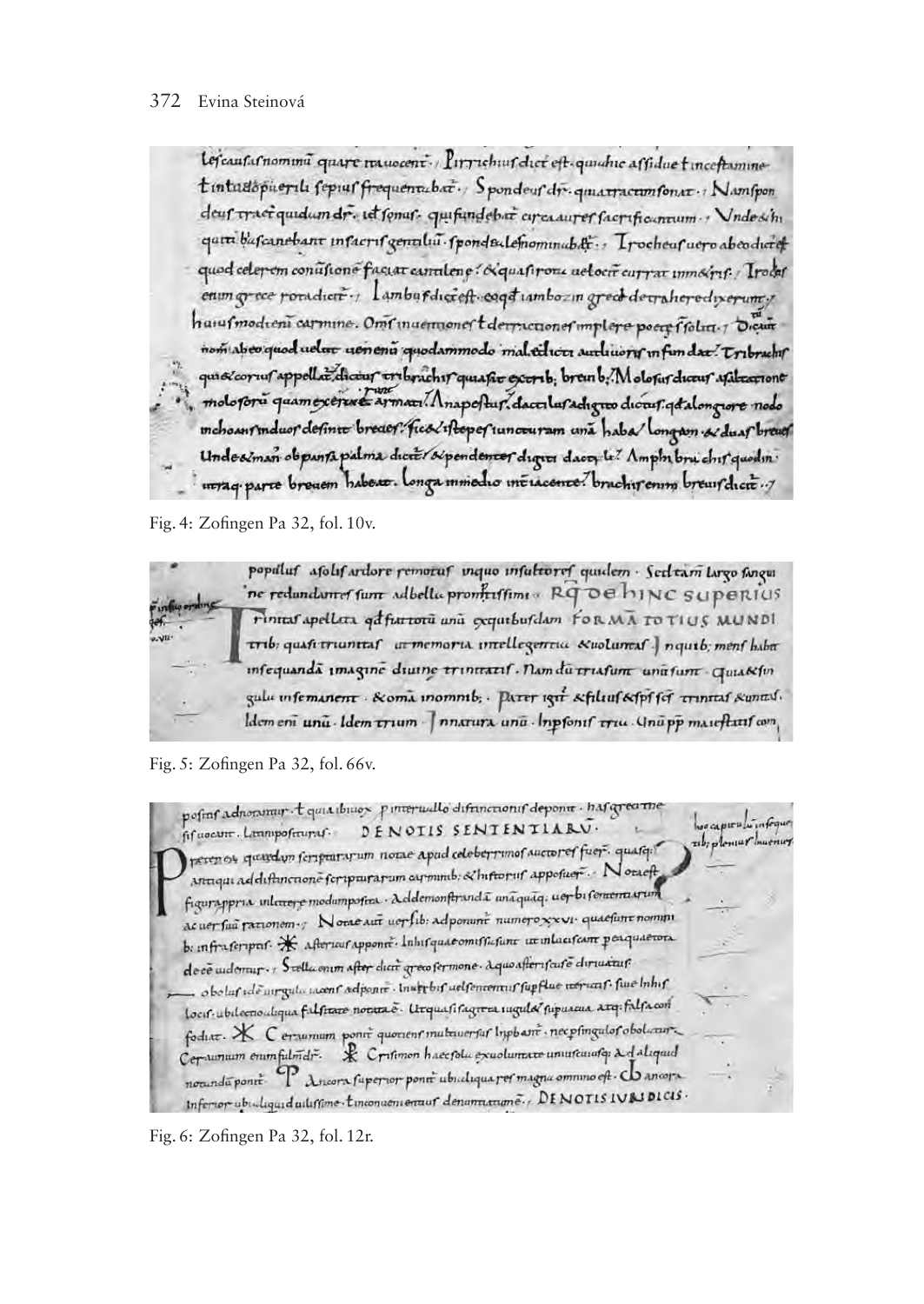Two Carolingian Redactions of Isidore's Etymologiae from St. Gallen 373

merficit ponderi causa: Argenti purgametrea litargiros quam Hoffpu man argent appellamus firenun exargence & plumboru. DEAERI. **XWHIT** of absplendore aeros uocatum ficut aurum & argentum' apud antiquof has expressive autem prus aerif quam ferri cognitus usus Aere quippe primi proseinde bant terra sere certamona belligerabant. Cratque inpretio magifaciuolumini 2 rerum - B A arum ucro & argentum proprer mutilitatem reicieb. aur 7 nunc autem up la uice ucce aet aurum fummo fucceffit honore - > Suvoluenda aetaf commutat tempora rerum y Clfuf aeru pottea transfer muasis aechfictorum prium ser ininfuli cupra pruit repertum unde et uocatum factum

Fig. 7: Zofingen Pa 32, fol. 245r.

ma nomen tamen atraru pmanta abeo metallo a unde untuum fampta. B TEM INFODEM LIBRO CAPITULY XUIII - DE AER E er abrplendore Aerir uocatam ficataurum of argentum? Apudamiquofacti prior aerir quanferri cognitur efturur. Aere quippe primiprofandebant terram" Aere certaminabelli gerabant. fratq. inpretao magin aer" Auru uero Nargemum propt munhraten rei arbantur · Nancuerfaunce iaceV def. darú fummo cerric honore. Sic uoluenda adar commutat temporarerum · d'quod fut in

Fig. 8: Zofingen Pa 32, fol. 290r.

DECURSU LUNAE

una amiffi acrecepti luminif uiubuf menftrua incertiram fpaciamo derat + quae ideo obliquo mealit cur fu sinonrecto infol · falacoi nernee dir incentrum retrae · & fraquenter padatur eclipsin · incunit eft enim euf. 5 elicer neincedir Incentru terrae . Sefrequent partatur eglip fun. Cicinuf est enim auf circuluf regre. crefcenf aut orientem

Fig. 9: Zofingen Pa 32, fol. 53r.

Explanationem fuper lectionef . invol.1. Libros ethimologiaru isidori inuoti.

l osephi dearraquitate Indarca lib x11 innot i.

Fig. 10: St. Gallen 267, p. 27.

uer fuum dispositiem unifor mem: cunc dir diebur fer boc: recom & rece false& femper

Fig. 11: St. Gallen 914, p. 66.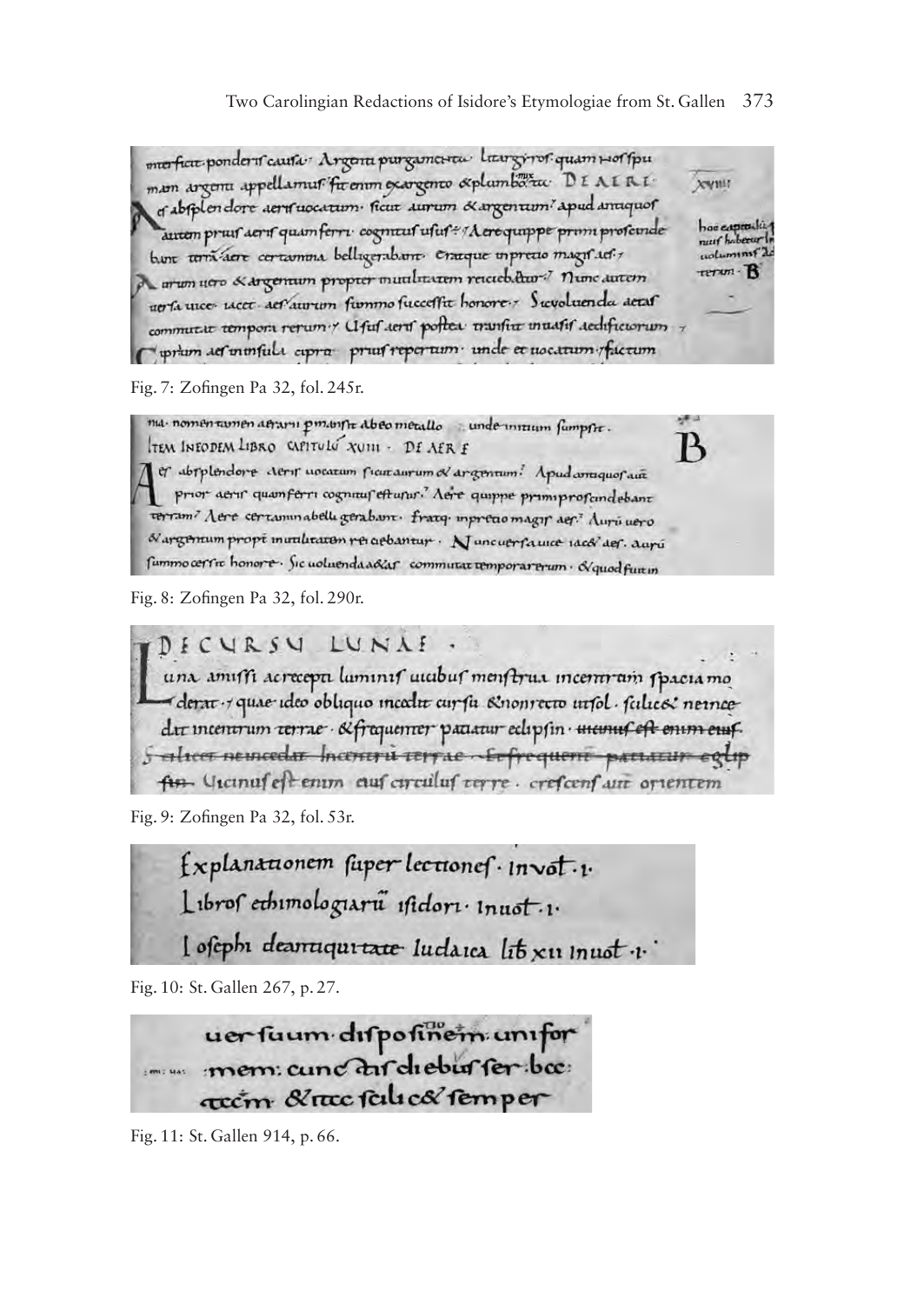sabdicarium zabdicarruum uniueriale directum · ut omne nullubonthu tu/hum bonefhu. nullum ignur tufhum curpey Vercust modus zurpe é qui conducte ex dedicating. particular & universali dedi

Fig. 12: Schaffhausen Min. 42, fol. 44v.

exumuerfalibur dedicaruuf Kabdicaruur abdicaruu umuerfale directum. uromne iuftum honeftum nullum honeftu turpe Nullu igitur iuftum 

Fig. 13: Zofingen Pa 32, fol. 37r.

rum - qui aut albof tantum pedet habem - peteli appellantur - quiftontem albam calidi Cerumuf é quem uulgo gauranen dicum Aeranem idem candi diuulgus nocat quod in modum aerucoloris fit : Mifteus aut Spressus unpur pura · O ofinus au cherus · quod fit color eus den fino · idem & canereus ··

Fig. 14: St. Gallen 236, p. 33.

avididos int puporas " darras galanas habear colorinne para Canañalbostana pederhabene. pedet: appellameur / Quifronce alba caladi cer umufé que autgo at calley

Fig. 15: Zofingen Pa 32, fol. 185r.

quoduugopiftorum fubactuf tarda quoduus haben color-um imparuimmolendo ducre ingirum molas? Juda quaritaboftamum peder babent.pe reli appellantur qui from emalbam ca talla afferunt quodanan nepor erau equa rumgreger abasims indefetto fecern lidi. Ceranuf eft quemuul go gaura

Fig. 16: St. Gallen 232, p. 43.

fi milanf qualitation . Cutuf plurim Aferro pondere inaere inderetur . 19mf · Siquidem facile formllafemm E A quippe & aluer in&hiopia magner  $\pi$ *n*<sub>n</sub> quiferrum Ambigut fed refputt Om TIT . bictenemif manum fuie bemen nuf prematur adurut - PP quodabig nif sur magnef. ranco meltorem quan

Fig. 17: St. Gallen 232, p. 177.

Regula sci benedicti amartyrologiu bede aymna musinec non Komelie cefarii imiolumine .1. { thimologiaru isidori · uolumina 11. Medicinals (liber unuf

Fig. 18: St. Gallen 614, p. 127.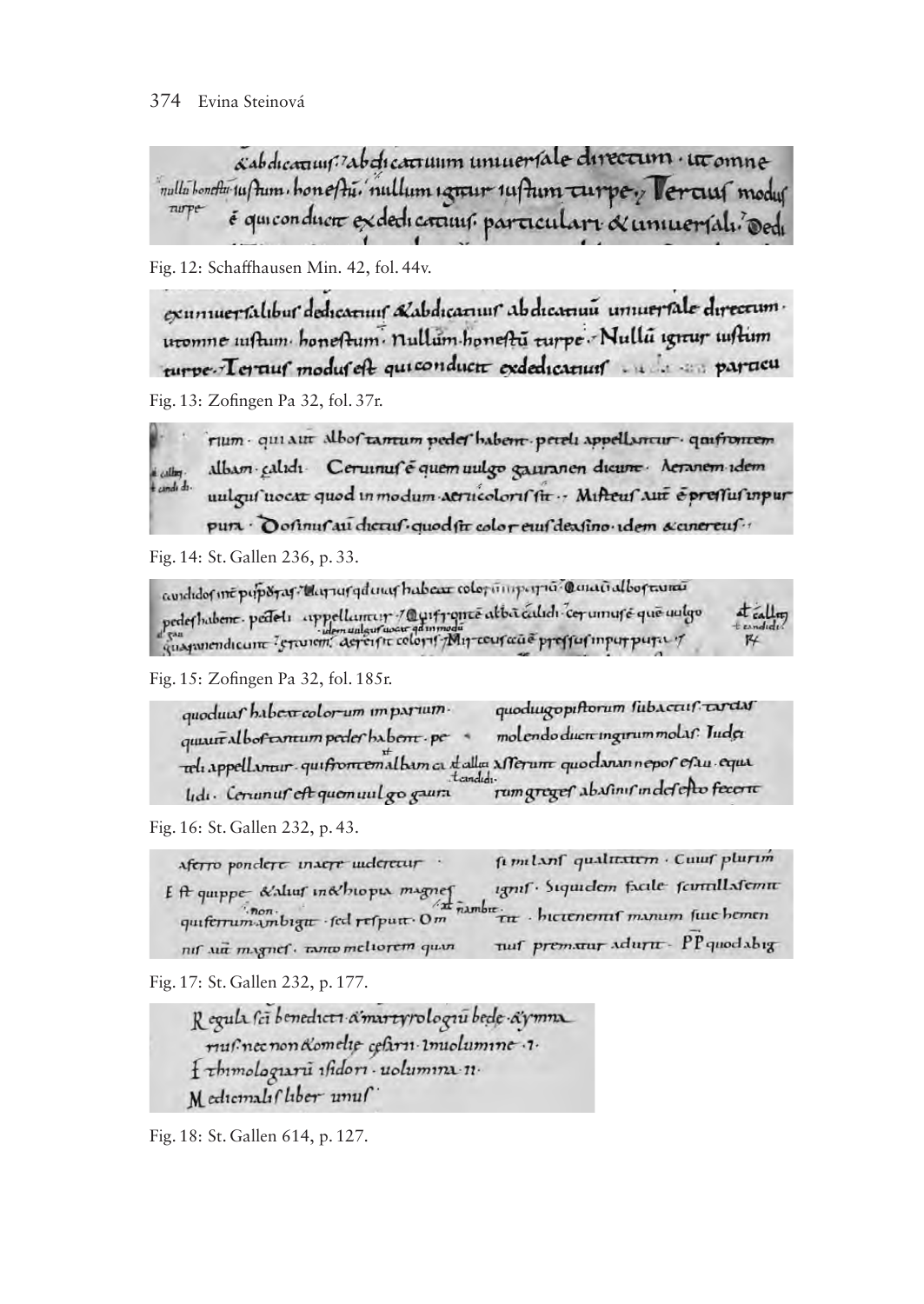$\cdot \mathcal{C}$ 

100 que aboccano marc magnum que *Aboccam* Totius Autom thereditars needle allient existimaucrunt; ccc. autem no inhiftorul catholicishoc dicit; Amnof national que Capero Sed minus babere fanguinis dicunt; Proptor va conflantiam ac fi dutiam cominus non babere pugnandi quia mouum vulnera.

quia exiguum sanguinis se habere nalif populuf a folif ardore removaf. in que infuttores quidem. Sed tamen largo sanguine redundances sunt ad. bella prompussions'

人民の

**TELEX** 

7月27年 317

Spenda 10

Sy car Day and La

ballezii ...

passion on in

 $\mathcal{L} = \sqrt{2\pi\hbar^2 + \sigma^2}$ 

廿

Non Alias caelo cecider plura sereno Fulgura

Fig. 19: Einsiedeln 167, p. 100.

DE TONITRED DONN OMITRUNAUTIM Fragose nubru generana Ch pri en indexe hubiu generana Conce<br>pri en infra finu nubiu uenta byu pti ent intra tenu nubu uenta conce exiftimaucrunt.ccc.autem vere jan. er and joidem.cumqirepent. neusef the centruity have mobility concrepant murmure. & mmond concrepant muriniare. acinmou. entu oertabuur quaarigan committee<br>gaus ein de dures neas emptetum<br>Cliter au tonit puiden woul hyperme enter au tonneruum woei rupormi<br>en increpatio sine clara pencational quae clamore forti provi abetencia maurib-fidelui perstrepit perquanor Sit culpa siza Ammonitos donoscre munds: DETULMINIBUST **JUN NATURALIUM SCRUTA** toxes causage. que excontisione du surnu nubuī filgura generent de Inftar filicu durioxa. Quae cu compo Sae: res murcem fibi medis exhibitual elabitur: Vel quemadmodu film ligno teras: jane emettint. Undeat pampiliv futgura quae dinalquo tiel micuere pcellif. Hac naqquiont cu nubila muito mfe fueron collisa Hico fulmina emininguy. Achinch quunt tonirrua (uelica fontu tardioza sunt poedente canpiu lumpis clarente parti tam carfulgeem tunt: Sed ease forces tardis penetral dures qui oculos: Splenda fulgul dd m'ftar securis est: peut arboe admit C mul quidem aine cernal arbaecant ddaures sonnes peruentar from bum arryitu fulmina nascum: SNi Unde evening the religion and cum mbre & tienno. Nam cum uentis nubib, agreat & appements lie med lesert ut decendat. Define ut prac